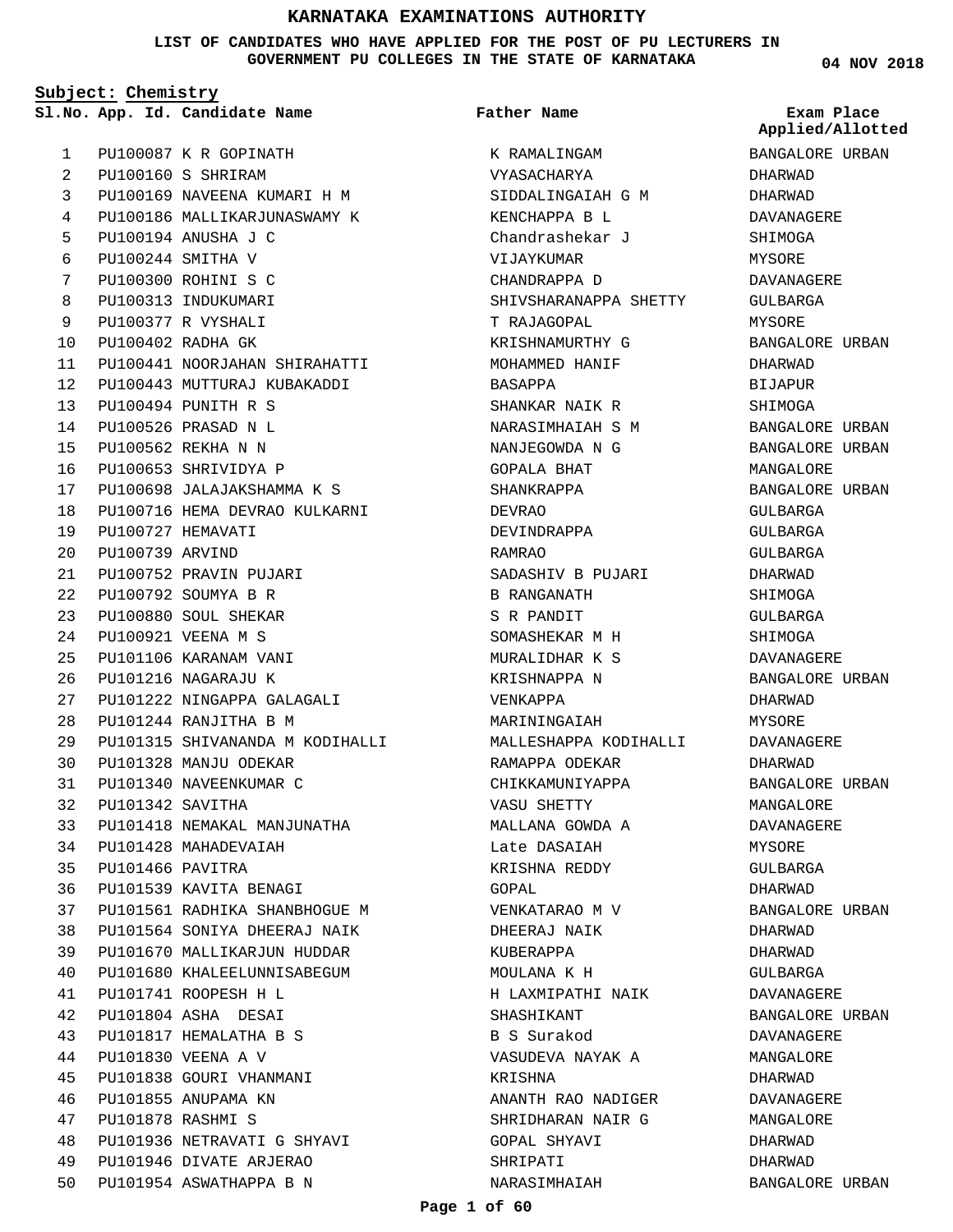**LIST OF CANDIDATES WHO HAVE APPLIED FOR THE POST OF PU LECTURERS IN GOVERNMENT PU COLLEGES IN THE STATE OF KARNATAKA**

**Father Name**

**Subject: Chemistry**

**App. Id. Candidate Name Sl.No. Exam Place**

PU102013 SHRIDHAR BAJANTRI PU102015 MANJUNATH CHOUGALA 52 PU102032 KALPANA T N 53 PU102086 RAMYA K PU102150 MAITHRI L A PU102185 AKSHAY CHANDRASHEKAR HEBBAR PU102207 MAMATHA P PU102225 D SUVARNA PU102242 JYOTI KAMBALE PU102251 KAVITA PU102262 BASANAGOUDA MULIMANI PU102296 SAVITHA V PU102325 RANGANATHA S K PU102400 MILANA LAWZER Y L PU102431 ASHA K B PU102432 ARCHANA PU102480 SATHISHA S S PU102527 VINOD PU102548 MUTHUR NAGA PRASAD REDDY PU102552 CHANNAPPA ULLIGADDI PU102556 DEVARAJU B N PU102613 MITHILA ADIGA PU102781 SHAILAJA PU102863 BHUVANESHWARI SHETTY PU102877 CHAITHRA M PU102878 AMBROSE PU102947 LINGARAJU SM PU102994 RAMESH V PU103209 SHWETHA H K PU103256 RAVIKUMAR N PU103319 AKASH PU103419 PRAKASHA P PU103511 GUJJARAMMA H PU103545 REHENUMA G N PU103603 SUDHAKARA R PU103655 AJAYKUMAR MATHAPATI PU103798 DEEPIKA SHETTY PU103809 PADMASHREE YARAGATTI PU103817 KALAWATI GURAPPA WADABALAPPAGOL GURAPPA WADABALAPPAGOL PU103829 GEERVANI R PU103853 KAVYA B S PU103867 SMITHA RAI PU103891 JYOTHI K PU103936 GIRISH MAHINDRA PU103966 RAGHAVENDRA KOLKAR PU103998 VEERABHADRAYYA KHANAPURMATH PU104002 AMRUTA GOUDNAIK PU104012 NAGARAJ NAYAK PU104101 SANTOSH CHIKKAMATH PU104106 BHAGYASHREE ASHOK KARAJAGI 100 51 54 55 56 57 58 59  $60$ 61 62 63 64 65 66 67  $68$ 69  $70$ 71 72 73 74 75 76 77 78 79 80 81 82 83 84 85  $86$ 87 88 89 90 91  $92$ 93 94  $95$ 96 97 98 99

RAMACHANDRA MALLAPPA CHOUGALA NARAYANA SWAMY T V KUMAR S V ANANTHAMURTHY L Chandrashekar PUTTASWAMY HARIDEV DHAGE JANARDHAN CHANDRAM VEERANAGOUD VEERABHADRAPPA K KRISHNAPPA S LAWZER BASAVARAJ K E Devender Suryavanshi SHIVALINGEGOWDA TUKARAM M VENKATA REDDY BHIMAPPA NAGARAJU B H Jayaram Adiga SHALIVAN NARAYAN SHETTY B MANJAPPA M BABU SIDDAPPA VEERAKYATHAIAH V N H M KRISHNAMURTHY Narasimhappa BHEEMANNA PUTTAIAH HANUMANTHAPPA NOORULLA SAB RAMANNA BASAVARAJ RAVINDRA BASAVARAJ RANGASWAMY M B SHANKAR NAIK M S RAI MANJUNATHA BHAT K S KRISHNA R Vasant kolkar SHIVAYYA JAYRAJ GANAPATI NAYAK SHIVALINGAYYA

**04 NOV 2018**

BIJAPUR DHARWAD BANGALORE URBAN SHIMOGA SHIMOGA MANGALORE SHIMOGA BANGALORE URBAN DHARWAD GULBARGA DHARWAD BANGALORE URBAN DAVANAGERE MYSORE DAVANAGERE BANGALORE URBAN MYSORE GULBARGA BANGALORE URBAN BIJAPUR MYSORE SHIMOGA GULBARGA MANGALORE SHIMOGA MYSORE **BIJAPUR** BANGALORE URBAN SHIMOGA BANGALORE URBAN GULBARGA MYSORE BANGALORE URBAN DAVANAGERE BANGALORE URBAN DHARWAD DHARWAD BANGALORE URBAN DHARWAD DAVANAGERE MANGALORE MANGALORE MANGALORE **MYSORE** DHARWAD DHARWAD DHARWAD DHARWAD DHARWAD GULBARGA **Applied/Allotted**

#### **Page 2 of 60**

ASHOK KARAJAGI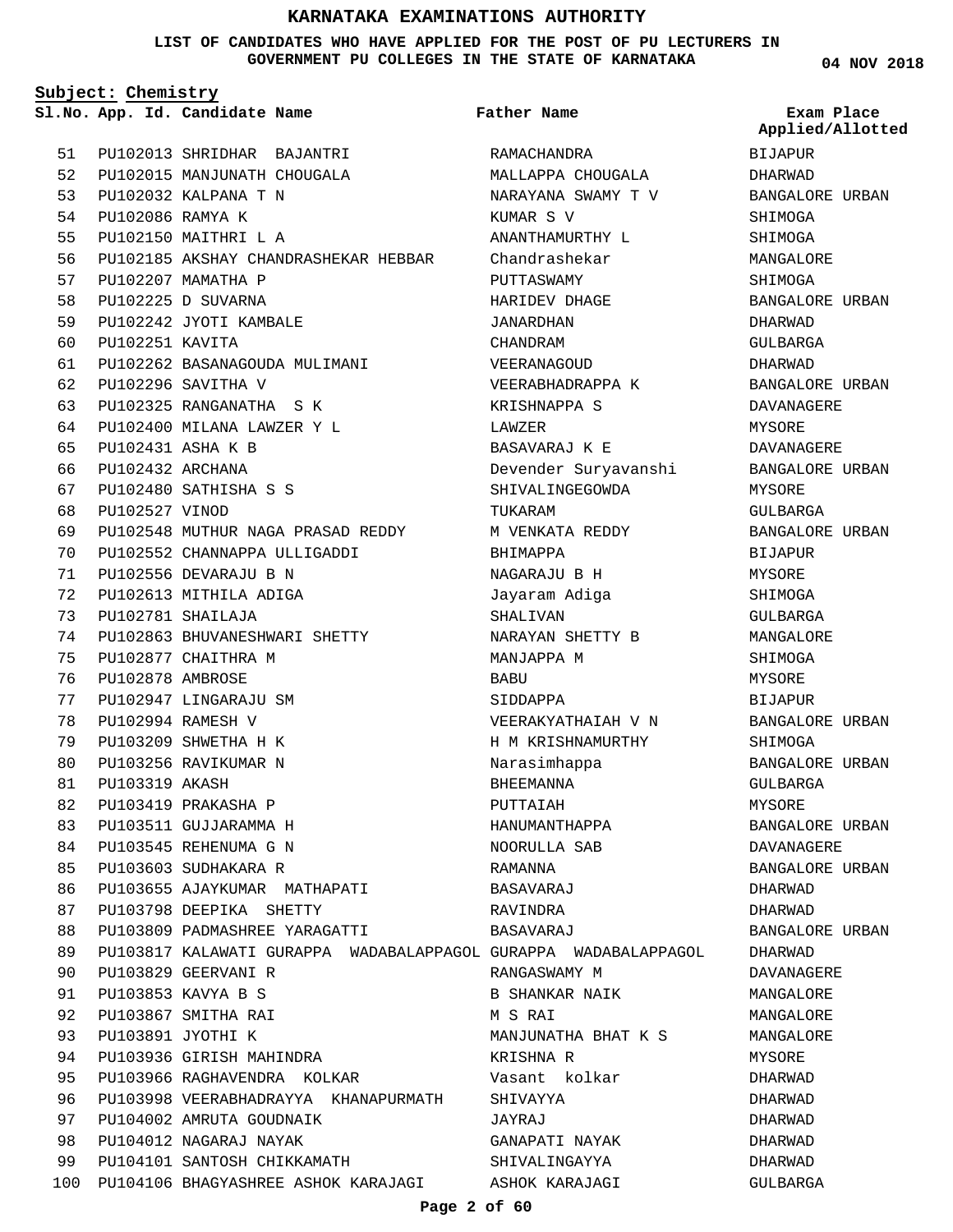**LIST OF CANDIDATES WHO HAVE APPLIED FOR THE POST OF PU LECTURERS IN GOVERNMENT PU COLLEGES IN THE STATE OF KARNATAKA**

**Subject: Chemistry**

PU104108 ERANJANEYA H 101 PU104191 MANASA J 102 PU104251 SUNAINA 103 PU104259 DEEPA KENCHARADDI 104 PU104307 PREMALATA T R 105 106 PU104379 NETHRAVATHI E PU104430 BINDU L 107 108 PU104451 VISHWANATHA K N PU104479 S SUWARNA 109 PU104520 SHREESHAIL BILAGI 110 **App. Id. Candidate Name Sl.No. Exam Place**

111 PU104540 SATHEESH CE PU104554 MAHENDRA 112 PU104561 DIVYA M C 113

117 PU104685 RENUKA PU104703 SHALINI R 118

114 PU104614 SHIVAKUMAR S S PU104645 KEERTHEESH K S 115 116 PU104650 SANDHYA KUMARI M

119 PU104718 GURURAJ KUMBAR PU104721 DARSHAN B GAONKAR 120

PU104723 MANASA P J 121 PU104741 RAJAKUMAR B 122 PU104742 RAIYANA S 123

PU104794 SUMANGALA M N 125 PU104811 UMA REKHA 126

PU105000 SHIVAKUMARA K N 129

PU105061 MANJANATH PATGAR 132

PU105308 SUGRIV KUMAR SATHI 138

PU105506 VASANTHA KUMAR K C 145 146 PU105511 NINGAPPA KUKADOLLI

PU105589 SHILPA RANJANAGI 149 PU105599 JAGADEESH MUCHHANDI 150

PU104960 PADMAJA 128

PU105017 PRATHIBHAL 130 PU105035 LAXMIBAI 131

PU105094 SMITHA G 133 134 PU105106 MAHESH KUMAR PU105112 SHRUTHI R E 135 PU105221 DARSHAN BEDRE 136 PU105292 ANEES FATHIMA 137

PU105351 NAVYA D R 139 PU105375 SANTHOSHA H B 140 PU105386 JAYASHRI PUJARI 141 142 PU105420 LINGARAJU B M 143 PU105429 NIJALINGAYYA 144 PU105495 SUNIL SANADI

PU105521 ROOPA S 147 148 PU105577 SUSHMA A V

PU104866 THIRUMALESH RAO N K 127

**Father Name**

124 PU104761 CHANNABASAVARAJ ASHOK CHINCHANI ASHOK YAMANAPPA CHINCHANI DHARWAD Hanumantharayappa H E JAYANNA M SHIVASHARANAPPA NINGAPPA KENCHARADDI RAJANNA T C ERESHAPPA E LOKESH B NARAYANAPPA VENKATRAO SURYAN ADIVEPPA T ERANNA RAMA DEVADIGA CHIKKAMALAVAIAH S SUBBAPPA S SRINIVASE GOWDA K T ANANTHA SHERIGAR KESHAVSINGH RATHOD RAJANNA R JANARDHAN BALAKRISHNA H GAONKAR JAYANNA PS BACHIREDDY V ABDULLA MUSLIAR NANJUNDA REDDY N RAMLING VARADA RAO N K M SIDDARAJ NARASIMHA MURTHY LAKSHMIPATHAIHA BL LATE BASAPPA BEERAPPA PATGAR GIRIGOWDA DHONDOJI ESWARAPPA J M TIIK AR AM MOHAMMED NASRULLA BABURAO LATE RAJASHEKAR LATE BASAVARAJAPPA H S ANNAPPA MARULASIDDAPPA B R RACHAYYA PUNDLIK CHIKKANNA TANAPPA VENKATESH S VENKATAPPA A T ISHWARAPPA MURAGEPPA MUCHHANDI

**04 NOV 2018**

BANGALORE URBAN MYSORE GULBARGA DHARWAD SHIMOGA BANGALORE URBAN BANGALORE URBAN BANGALORE URBAN GULBARGA BIJAPUR BANGALORE URBAN MANGALORE BANGALORE URBAN MYSORE MYSORE MANGALORE GULBARGA BANGALORE URBAN DHARWAD BANGALORE URBAN BANGALORE URBAN BANGALORE URBAN MANGALORE BANGALORE URBAN GULBARGA MANGALORE MYSORE BANGALORE URBAN BANGALORE URBAN BIJAPUR DHARWAD BANGALORE URBAN GULBARGA DAVANAGERE BIJAPUR SHIMOGA GULBARGA BANGALORE URBAN DAVANAGERE DHARWAD DAVANAGERE GULBARGA **BIJAPUR** GULBARGA DHARWAD GULBARGA BANGALORE URBAN DHARWAD BIJAPUR **Applied/Allotted**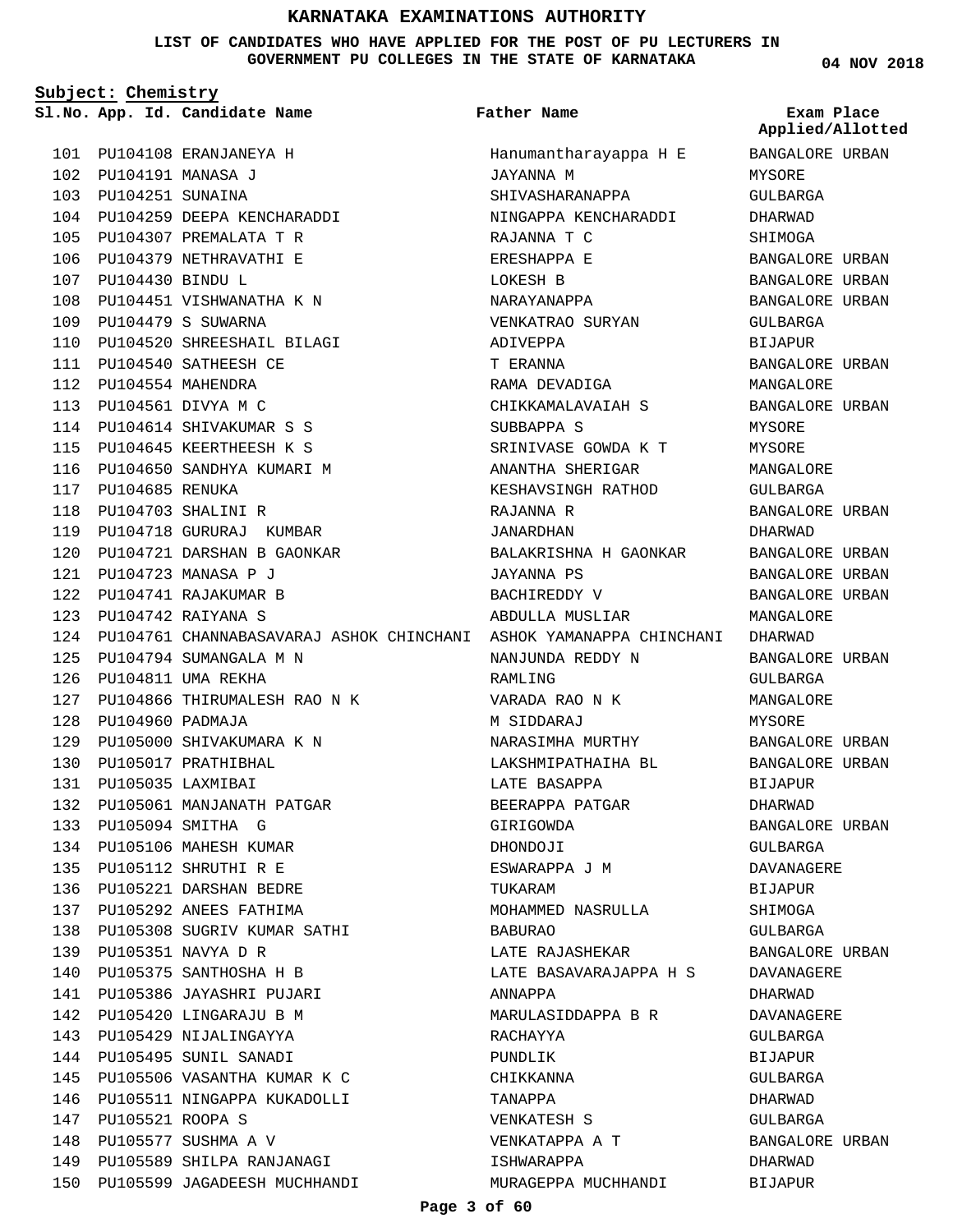#### **LIST OF CANDIDATES WHO HAVE APPLIED FOR THE POST OF PU LECTURERS IN GOVERNMENT PU COLLEGES IN THE STATE OF KARNATAKA**

**Subject: Chemistry**

**App. Id. Candidate Name Sl.No. Exam Place**

PU105627 NOOR AYESHA M 151 PU105657 RAGHUNANDAN 152 PU105666 NIVEDITA SHIRESHI 153 PU105672 ROSHAN BAIG 154 PU105685 RAGHUNATHA REDDY R 155 PU105689 PRAKASHSING ATMARAM RAJAPUT 156 PU105701 SHRUTHI SB 157 PU105709 ARUN KUMAR 158 PU105752 SUKANYA T 159 160 PU105789 REKHA SAI M K PU105790 MEENA S J 161 PU105796 PAVITHRA R 162 PU105911 JAYASHREE R 163 164 PU105940 PRAVIN KHOT 165 PU105993 MAMATHA K C 166 PU105995 SAMATHA R PU106023 CHETHAN KUMAR N R 167 PU106053 USHA NAIK 168 PU106093 SHRUTHI S 169 170 PU106118 LATA PU106163 NANDINI R N 171 PU106183 SHRUTHI L 172 PU106249 CHANDANA N 173 174 PU106275 VIJAYASHREE ISHWAR HIREMATH ISHWAR 175 PU106299 VINAY KUMAR P 176 PU106335 GIRISH 177 PU106388 DEEPAK M 178 PU106405 NAJEERAHMED HANDIMALIK 179 PU106412 SURATH KUMAR 180 PU106436 ARSHIYA PERVEEN PU106448 MUNIRAJU K C 181 PU106450 RAMESH K B 182 183 PU106468 GANGADHAR BABALADIMATH 184 PU106476 HEMALATHA B V PU106479 ROOPA HUGAR 185 PU106502 MAHANTESH HIREMATH 186 187 PU106526 VASANTHAKUMARA G 188 PU106567 SANTOSH PATIL 189 PU106569 SHWETHA JAVALEKAR K 190 PU106657 PRASANNARENUKA HUGAR PU106665 SRINIVASA R 191 PU106694 SAVITA DADU KORE 192 PU106798 SWETHA M N 193 PU106812 NAYANA K 194 PU106821 FIRDOSE KHANUM 195 PU106822 SHAILA V S 196 197 PU106846 SUMAN M PU106856 ARPANA T V 198 199 PU106867 JNANASHREE M

PU106881 SANTOSH KUMAR 200

MUMTAZ AHMED VEERAPPA Shivanand Shireshi LATE AMEER BAIG REDDAPPA atmaram BASAVARAJU SR PARASHURAMAMURTHY KIRAGI THIMMARAYAPPA K MALLIKARJUNA JAYARAMAIAH S N RAMAKRISHNAPPA G RAMAKRISHNA R VASANT CHANNAVEERAPPA K B B RAJANNA RAJASHEKARIAH N M SADANAND NAIK SHANKARAPPA V A SANGRAMREDDY NANJUNDAIAH R N LAKSHMANA V S BABU N PARAMASHIVAIAH BASAVARAJ MUNICHOWDAPPA BABUSAB SHANKAR SHETTY CHANDPASHA CHIKKATHAMMEGOWDA BALLEDAPPA BASAVANTAYYA vishwanath b b HANAMANTH SIDDAYYA HIREMATH GOVINDAPPA N HANAMANTRAY KODANDA RAO J P SHIVANAND RAMAIAH S M DADU NANJEGOWDA KRISHNASWAMY R G HAFEEZ KHAN V SHIVAPPA MANJANNA R VASAPPA T R KUMAR M GURAPPA **Father Name**

**04 NOV 2018**

**SHIMOGA** GULBARGA DHARWAD MYSORE BANGALORE URBAN DHARWAD BANGALORE URBAN BANGALORE URBAN BANGALORE URBAN MANGALORE BANGALORE URBAN BANGALORE URBAN MYSORE DHARWAD SHIMOGA MYSORE SHIMOGA DHARWAD SHIMOGA GULBARGA MYSORE DAVANAGERE DHARWAD BANGALORE URBAN BANGALORE URBAN GULBARGA BANGALORE URBAN DHARWAD MANGALORE BANGALORE URBAN BANGALORE URBAN BANGALORE URBAN MANGALORE BANGALORE URBAN BIJAPUR DHARWAD SHIMOGA BIJAPUR MYSORE DHARWAD BANGALORE URBAN DHARWAD BANGALORE URBAN SHIMOGA **SHIMOGA** DAVANAGERE DAVANAGERE SHIMOGA MANGALORE GULBARGA **Applied/Allotted**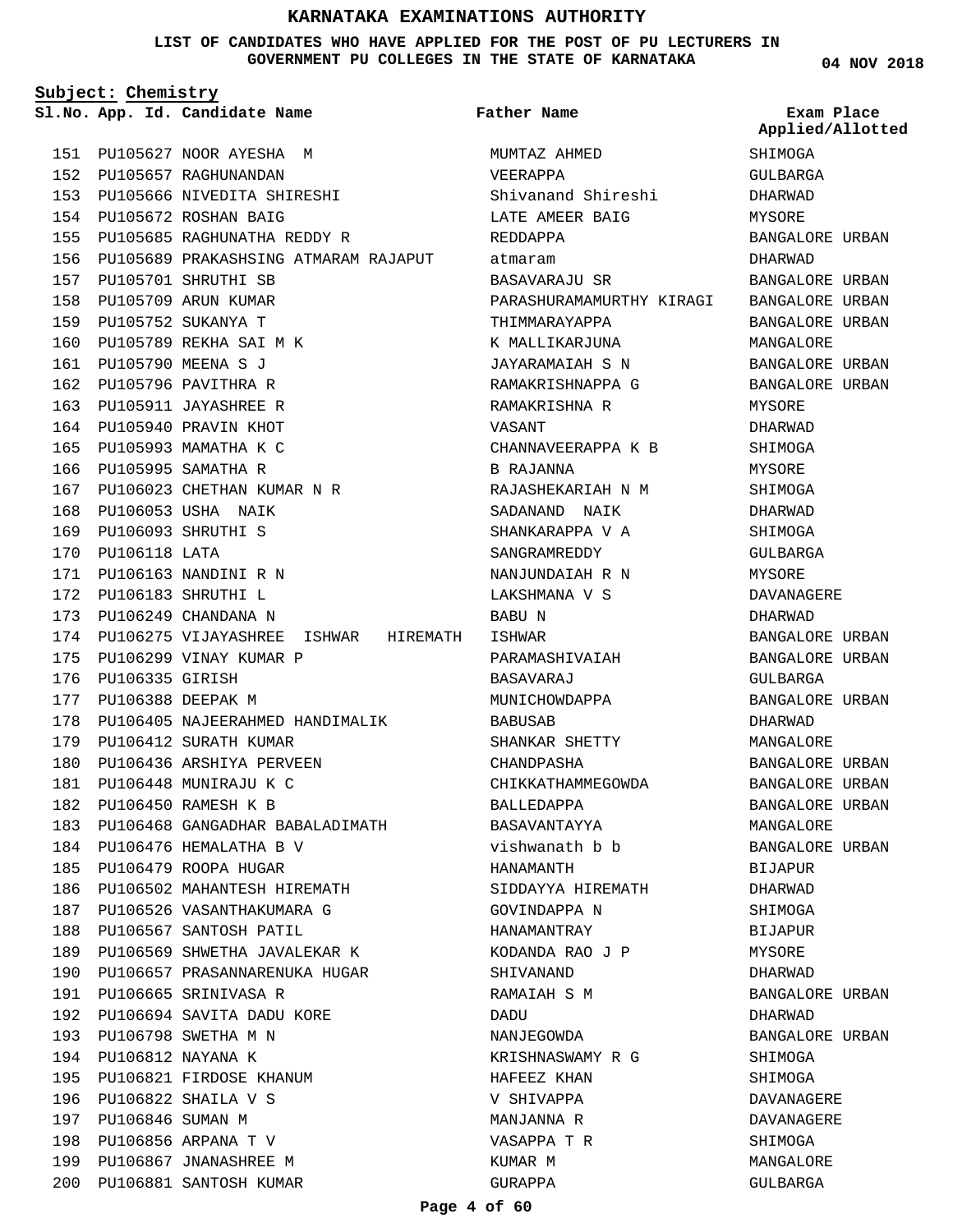**LIST OF CANDIDATES WHO HAVE APPLIED FOR THE POST OF PU LECTURERS IN GOVERNMENT PU COLLEGES IN THE STATE OF KARNATAKA**

**Father Name**

**Subject: Chemistry**

**App. Id. Candidate Name Sl.No. Exam Place**

PU106883 NEETA MUGADUR 201 PU106918 ROOPA K S 202 PU106979 PRASHANTH P N 203 PU107008 ANIL KUMAR H 204 PU107064 VISHWANATHA SWAMY HIREMATH 205 PU107077 BANUPRAKASH N 206 PU107083 VENKATESHWAR C 207 PU107084 SHAKEELAHAMAD 208 PU107101 RAGHAVENDRA RAO K 209 PU107150 KIRAN KUMAR K U 210 PU107189 BHARATI NANDAGAD 211 212 PU107201 K POMPAPATHI PU107219 GANESHKUMAR M 213 PU107239 NIRMALA K 214 PU107241 PREMA M C 215 PU107249 SYEEDA ARSHIYA SULTANA 216 PU107268 PRIYANKA P 217 PU107417 SHINGE NEETA GURUPAD 218 PU107551 SARWAR MAHAJABEEN 219 PU107568 RAJESHWARI 220 PU107569 RAVI K N 221 PU107625 SAVITHA T C 222 PU107628 SHILPA GOWDAR B 223 PU107662 JAYAPPA R 224 PU107672 SHEELA M S 225 PU107741 SHASHIDHAR S L 226 PU107751 SHILPA M R 227 PU107790 POOJA SHARANABASAPPA SAJJANAR 228 PU107810 LAKSHMIKANTHARAJU 229 PU107812 MANJUNATH MADALAGERI 230 PU107882 THEJASWINI A R 231 232 PU107885 HANUMANTAPPA TALAWAR PU107934 M L AMBUJAKSHI 233 PU107978 THERUMALLESHWARA DM 234 PU107991 AFSHAN TABASSUM 235 PU107996 SYED WASEEMULLA 236 PU108005 SHASHIDHARA A 237 PU108029 UMESH DEVARUSI 238 PU108065 SUJATHA N 239 PU108095 DIVYA K S 240 PU108138 RASHMI A M 241 PU108181 NAGARAJA B 242 PU108182 NANDITA NAGESH NAYAK 243 PU108218 KULKARNI SANDHYA VENKATESH 244 PU108267 SHRUTHI M G 245 246 PU108278 SHARON PAVITHRA DAVID PU108282 SANDEEP R H 247 PU108284 UMESHA K 248 PU108347 SRINIVAS REDDY 249 PU108370 SHOBA K 250

RAMANNA SANNATAMMAPPA KODAGALI NAGAPPA P HANUMANTHARAYAPPA KARABASAIAH NAGARAJA K C Govindraj SAHEBALAL KUNTOJI PURUSHOTTAMA RAO K UMAPATHI K C RUDRAPPA K BAZARAPPA MANIMUTHU R SEETHARAMA NAYAK K CHANNAVEERAIAH G M SYED SHAMEER PRABHAKAR C GURUPAD Shaik Moinuddin Sarwar MANAYYA NARASAPPA K CHIKKARUDRAIAH B S BASAVARAJ GOUDAR RAJU SHASHIDHARA M B LAKSHMAN M RAMALINGAPPA M SHARANABASAPPA KRISHNAPPA R CHANDRASHEKAR RANGANATHA N S BHEEMAPPA MUNIVENKATAPPA MRUTHYUNJAYA DM HAFEEZ KHAN SYED ZABIULLA YALLAPPA SADASHIV Nataraju SHEENA NAIK K A M MALLARADHYA Basappa R NAGESH JATTU NAYAK VENKATESH GANGADHARAIAH M N C J DAVID HANUMANTHAPPA Basavaraja K MALLA REDDY

**04 NOV 2018**

BANGALORE URBAN BIJAPUR DAVANAGERE BANGALORE URBAN BIJAPUR SHIMOGA GULBARGA BIJAPUR DHARWAD BANGALORE URBAN MANGALORE GULBARGA BANGALORE URBAN MANGALORE BANGALORE URBAN BANGALORE URBAN MYSORE DHARWAD GULBARGA CIII.RARCA BANGALORE URBAN BANGALORE URBAN DHARWAD MYSORE BANGALORE URBAN BANGALORE URBAN DAVANAGERE DHARWAD BANGALORE URBAN DAVANAGERE SHIMOGA DAVANAGERE BANGALORE URBAN DAVANAGERE SHIMOGA DAVANAGERE DAVANAGERE DHARWAD BANGALORE URBAN MANGALORE MYSORE BANGALORE URBAN DHARWAD BIJAPUR BANGALORE URBAN BANGALORE URBAN BANGALORE URBAN BANGALORE URBAN BANGALORE URBAN BANGALORE URBAN **Applied/Allotted**

**Page 5 of 60**

KODANDARAMA K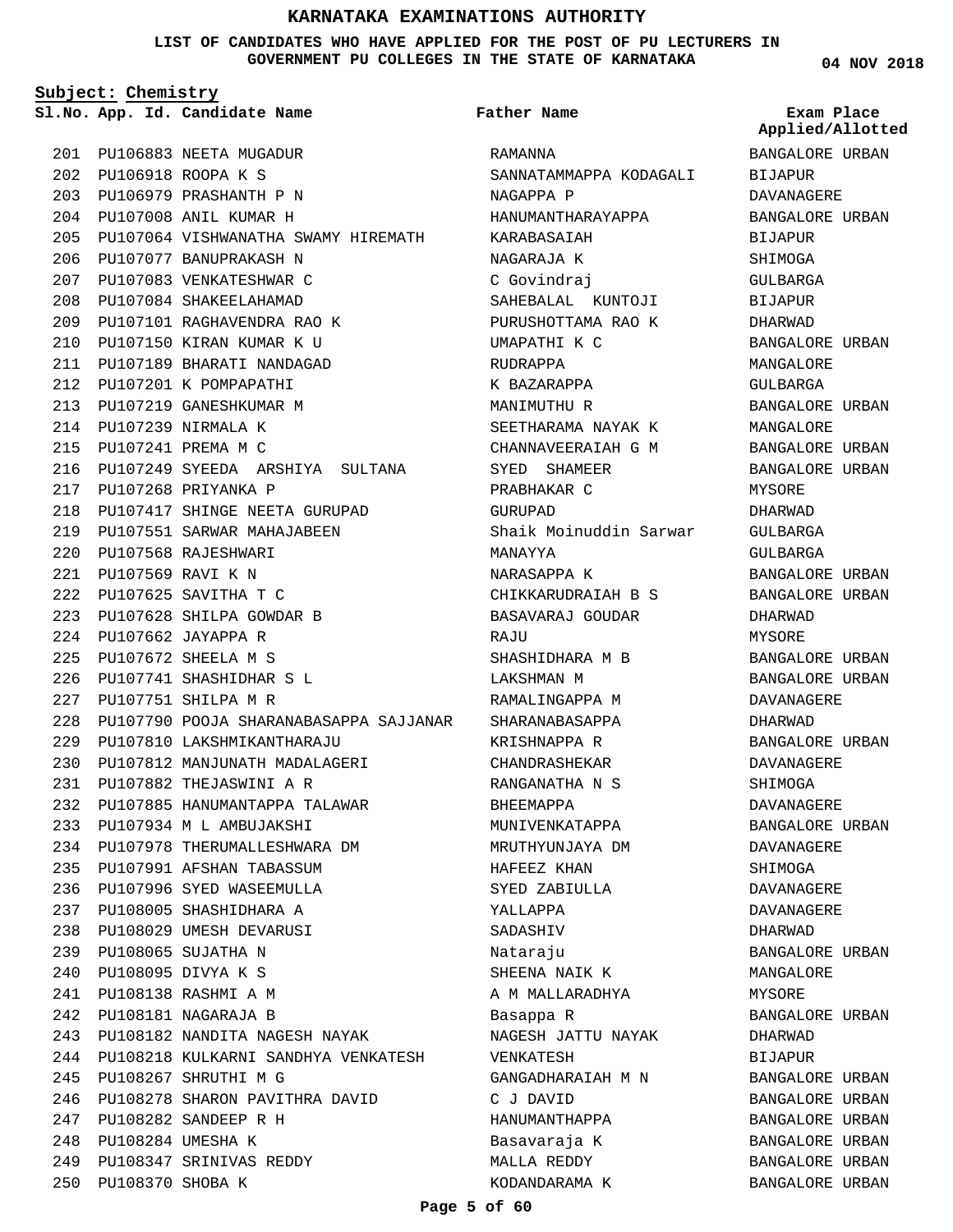**LIST OF CANDIDATES WHO HAVE APPLIED FOR THE POST OF PU LECTURERS IN GOVERNMENT PU COLLEGES IN THE STATE OF KARNATAKA**

**Father Name**

**Subject: Chemistry** PU108390 LOHITH R 251 PU108420 RAMLATH 252 PU108441 MALLANNA 253 PU108452 ASIFIQBAL ATTAR 254 PU108468 MARIA SITHARA POKISH 255 PU108482 SUREKHA HADNUR 256 PU108531 SUSHMA B 257 258 PU108539 PRAVEEN PU108544 SUBHASHINI S 259 PU108572 SYEDA RESHMA 260 PU108573 CHETHAN CHINNAPPA AB 261 PU108592 GULABI HP 262 PU108610 AMBUJA 263 PU108636 DEEPA P G 264 PU108684 KALPANA 265 266 PU108710 VEDAVATHI R 267 PU108741 BHASKARAPPA V PU108793 TEJASHWINI ANGADI 268 PU108815 JAYAPPA TANGAVVA BABURAO 269 PU108842 BABASAHEB SUDHAKAR 270 PU108851 ASHWINI 271 PU109135 PREMALATHA B R 272 PU109140 BASAWARAJ 273 274 PU109278 SREEDEVI M R 275 PU109325 PAVITHRA MARY PU109440 MANASA D A 277 PU109451 SHWETA R 278 PU109470 SATISH G S 279 PU109565 FAREEDA YASMEEN T K 280 **App. Id. Candidate Name Sl.No. Exam Place**

276 PU109346 SHIVALEELA MEDINAPUR PU109573 SHEELA B M 281 PU109583 BHANUPRIYA B M 282 PU109642 KARIGOWDA SUMITRA BOREGOWDA 283 PU109712 SHAKEELA PUTHRAN 284 PU109713 SEEMA PATIL 285 PU109726 SARAVI RAVI 286 PU109787 AKSHATHA B H 287 PU109807 SHILPA SHREE H R 288 PU109814 CHAITHRIKA NANYA 289 PU109901 MAHADEVA B D 290 PU109919 PRAVEENKUMAR SUBHAS CHANNAPPAGOL SUBHAS CHANNAPPAGOL 291 PU109948 RENUKASWAMI 292 PU109982 RAHMATH BEE B 293 PU109998 PREETHI N V 294 PU110018 PRATHIMA 295 296 PU110024 GEETA SHANAWAD PU110028 SHRUTHI JADHAV 297 PU110070 KOMALA N 298 PU110094 VENUGOPAL C B 299 300 PU110131 KANADE ASHWINI SHANKAR

RAMAIAH SAIYAD MAHAMMAD Somalingappa BASHEERAHMED BRITTO POKISH A SABANNA BALAKRISHNA G mallikarjunappa LATE PRAKASH S J SYED NISAR AHAMED BELLIAPPA AM PUTTASWAMAIAH BASAWANAPPA GOVINDAPPA P BABURAO RANGASWAMY P T VENKATAPPA MALLIKARJUN BABURAO GOLAPPA SUBHASH SULTANPURE RANGAPPA B T NAGAPPA REVANSSIDDAPPA A ANTHONAPPA S BASANAGOUDA ASHOK D K BASAVARAJ R SHIVARAMAIAH P B KHALANDAR SAB MAHARUDRAPPA B MOHANA B N BOREGOWDA K SUNDAR KOTIYAN SIDDALINGA RAMAPPA HANUMANTH REDDY B RANGAPPA D NANYA ACHUTHA MUDETHAYA DODDAMADEGOWDA CHANDRASHEKARAYY MOHAMMED YUSUF B VEERABHADRAIAH ANANDA MARAKALA B GULAPPA ESWAR RAO H NAGESH V VENKATESH C B SHANKAR KANADE

**04 NOV 2018**

MYSORE MANGALORE BANGALORE URBAN BIJAPUR MYSORE **BIJAPUR** BANGALORE URBAN GULBARGA MYSORE DAVANAGERE MYSORE BANGALORE URBAN BANGALORE URBAN BANGALORE URBAN GULBARGA BANGALORE URBAN BANGALORE URBAN DHARWAD GULBARGA BIJAPUR GULBARGA BANGALORE URBAN GULBARGA SHIMOGA MYSORE DHARWAD DHARWAD BANGALORE URBAN MYSORE BANGALORE URBAN DAVANAGERE MYSORE MYSORE MANGALORE DHARWAD DHARWAD DAVANAGERE DAVANAGERE BANGALORE URBAN MYSORE BIJAPUR GULBARGA DHARWAD **MYSORE** MANGALORE DHARWAD DAVANAGERE BANGALORE URBAN SHIMOGA DAVANAGERE **Applied/Allotted**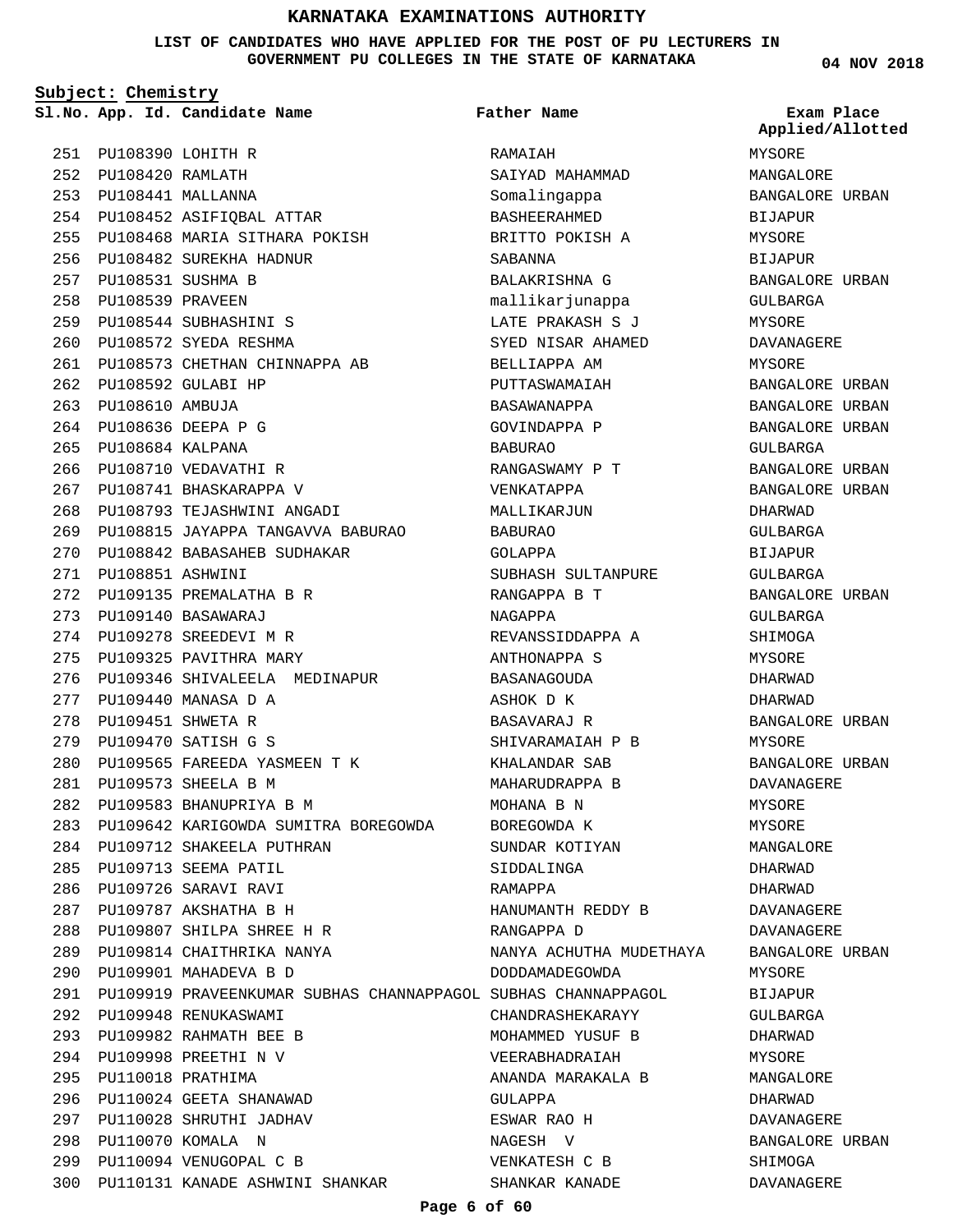**LIST OF CANDIDATES WHO HAVE APPLIED FOR THE POST OF PU LECTURERS IN GOVERNMENT PU COLLEGES IN THE STATE OF KARNATAKA**

**Subject: Chemistry**

**App. Id. Candidate Name Sl.No. Exam Place**

**Father Name**

PU110141 AFREEN BANU ATTAR 301 PU110152 TULASABAYI 302 303 PU110169 CHHAYA MUTNAL PU110171 BHAVYA NG 304 PU110222 JAGADAMBA D N 305 PU110225 NAGAMMA D 306 PU110240 SIBGATH ULLA SHARIFF 307 PU110245 BHARATI KALE 308 PU110247 VINDHYA S 309 PU110260 PREETESH PATIL 310 PU110266 RASHMI G S 311 PU110278 PUNITHA M 312 PU110293 PRAMOD ALASE 313 PU110298 VENU GOPAL V R 314 PU110320 MANJUNATHA G A 315 PU110338 ROOPA SHENKAREPPA BANASHETTI 316 PU110384 AKSHATHA SHENOY P 317 PU110394 GANGADHARA K V 318 PU110409 ADIL AHMED SHAIKH 319 PU110486 DEEKSHITHA 320 PU110523 RAMA PATIL 321 PU110532 SUNITHA N 322 PU110581 NANDASHREE J 323 PU110626 HEMALATHA M 324 PU110677 KAVYA HEGDE 325 PU110795 BADIGER KALAPPA SHARANAPPA 326 PU110843 AWADKE SHUBHANGI RAMAKANTRAO 327 PU110847 PRATIBHA PATIL 328 PU111024 SOWMYA K 329 PU111047 UMESH H 330 PU111075 RAKSHITHA B K 331 PU111081 GOWDA VANITA BORE 332 333 PU111123 NANDINI HUGAR PU111158 NAJMA SULTANA K 334 335 PU111210 KALPANA PU111212 RAJESHWARI B ANGADI 336 PU111230 SHAINI M R 337 PU111250 DEEPA N G 338 PU111268 VANAJAKSHI L 339 PU111337 SHILPA K S 340 PU111383 VIJAYKUMAR BORGIKAR 341 PU111401 VIDYA ANIL JIRAGE 342 PU111432 SHANTA KADAPPA BILLANAVAR 343 344 PU111437 MADHU K PU111447 BHUVANESHWARI HIROLLI 345 PU111476 SAREEN TAJ 346 347 PU111540 VIJAYAKUMAR NAYAKWADI PU111585 GEETHA SM 348 PU111675 SHAILA K 349 PU111724 RAVIKUMARA Y H 350

ABDULGANI BAPURA RAO DURGESH GOPALAKRISHNA N NANJUNDAPPA K DURGAPPA B JAFFER SHARIFF PRAKASH KALE **SRIKANTA** ASHOKGOUDA SHIVAKUMAR G N MURTHACHAR JAIKUMAR RAMANJANEYALU V GOUDRA ANANTHA NAIK SHANKAREPPA BANASHETTI ANANTH SHENOY VENKATACHALAIAH NAZEERAHMED SHEKARA M S KRISHNA S PATIL NARAYANA M AMIN JAGANNATHASWAMY B K MALLESH D Vijay Hegde SHARANAPPA RAMAKANTRAO CHANNAPPA PATIL CHENNAPPA GOWDA HANUMANTHAPPA KRISHNEGOWDA BORE GOWDA MALLIKARJUN K H KHALEEL SAB SUBHASH BASAPPA ANGADI RAGHAVA GOWDA M GOVINDAPPA LAKKANNA T SHRIPAD BHAT PARASHURAM ANIL JIRAGE KADAPPA BILLANAVAR KODANDARAMAIAH DASHARATH KAREEM B A LINGAPPA NAYAKWADI Maddireddy SUBBANNA BHAT K HANUMANTHE GOWDA

**04 NOV 2018**

DHARWAD BANGALORE URBAN DHARWAD BANGALORE URBAN BANGALORE URBAN DAVANAGERE MYSORE GULBARGA BANGALORE URBAN DHARWAD BANGALORE URBAN MYSORE DHARWAD DAVANAGERE DAVANAGERE DHARWAD MANGALORE BANGALORE URBAN BIJAPUR MANGALORE DHARWAD MANGALORE BIJAPUR MYSORE SHIMOGA BANGALORE URBAN GULBARGA BIJAPUR MANGALORE SHIMOGA MYSORE BANGALORE URBAN DHARWAD BANGALORE URBAN GULBARGA BIJAPUR BANGALORE URBAN BANGALORE URBAN BANGALORE URBAN DHARWAD **BIJAPUR** DHARWAD DHARWAD BANGALORE URBAN BIJAPUR MANGALORE GULBARGA BANGALORE URBAN MANGALORE MYSORE **Applied/Allotted**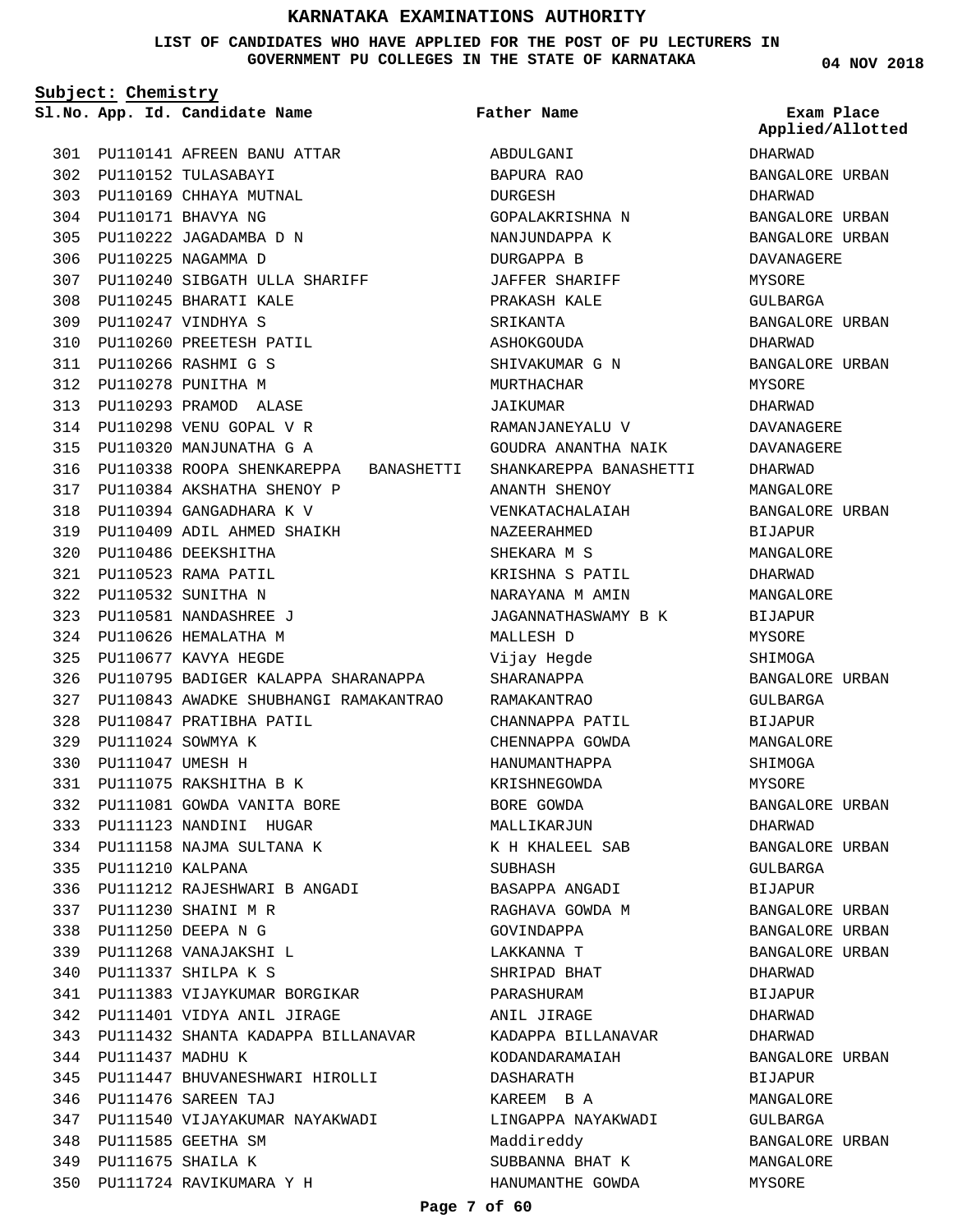**LIST OF CANDIDATES WHO HAVE APPLIED FOR THE POST OF PU LECTURERS IN GOVERNMENT PU COLLEGES IN THE STATE OF KARNATAKA**

**Subject: Chemistry**

**App. Id. Candidate Name Sl.No. Exam Place**

PU111758 TIPPANNA JAMBAGI 351 352 PU111794 SYED MISBAHUDDIN QUADRI PU111840 SUJATHA P S 353 354 PU111867 MOHD WASEEMUDDIN PU111885 KESHAVAMURTHY D G 355 356 PU111914 NAVEENKUMAR KAGGALGOUDAR 357 PU112031 KAVERI PU112035 HARIPRASADA K P 358 PU112036 VISHALAKSHI MENDIGERI 359 PU112079 JAYASHREE S BILGUNDI 360 PU112097 RAVI H K 361 PU112108 RAVICHANDRA E 362 PU112187 HARSHITHA K H 363 PU112299 SHRUTHI B V 364 PU112316 ROOPASHREE B R 365 PU112322 JYOTHI S 366 PU112367 ABDUL RAZIQ 367 PU112420 ANITHA A C 368 PU112431 BHAGYASHREE L J 369 PU112446 VANIJA PADAGANOOR 370 PU112471 MAMATHA A D 371 PU112498 ANUPAMA G C 372 PU112506 PUSHPA P 373 PU112531 NAGARATHNA B G 374 PU112533 PUSHPA P 375 PU112547 BASAVESH S 376 377 PU112615 LOHIT VAGGA PU112652 ASHWINI 378 PU112735 THONDIHAL PRABHULINGANA GOUDA 379 PU112757 SURAJ PRUTHVI U P 380 PU112813 ARCHANA K C 381 PU112817 MANJUNATHA RAO N 382 383 PU112960 SANTOSH KUMAR 384 PU112973 KOTRESHI B M PU112983 ARCHANA P K 385 386 PU113011 RAJESHWARI G PU113023 MAHANTESH NANDRE 387 PU113125 PAVITHRA B 388 PU113288 MANJULA RAMAPPA BHADRASHETTI 389 PU113306 CHANDRASHEKHAR ASHI 390 PU113329 RAJAKUMAR PIDAI 391 PU113339 MANJUNATH SOMU GOUDA 392 PU113401 RAGHURAMA SHETTY 393 PU113498 SHANKARA PRASAD H J 394 395 PU113506 NISHATH AFZA PU113509 SURENDRA A S 396 PU113540 MANASA K 397 PU113546 MOHANESH M S 398 PU113585 VANISHREE M 399

PU113710 SANDHYA Y R 400

RAMACHANDRAPPA SYED HUSAMUDDIN QUADRI SWAMY NAYAKA P K MOHD ALEEMUDDIN GANGAIAH SHANKARGOUDA DIGAMBER ISHWARA BHAT K BASAPPA SHIVAPPA BILGUNDI HANUMANTHAPPA M ESHWARAPPA HONNAPPA G S VENUGOPALAPPA RAMACHANDRAIHA SHANKER NAIK H S ABDUL RAFIQ CHINNAPPA A N JAYARAM L N SHIVAPPA PADAGANOOR DHARMACHAR A CHANNARAJANNA G prakash GOPALAKRISHNA prakash SHIVA MADHU H VITTAL VAGGA RAVINDRANATH SHIVAMURTHI GOUDA T pruthveesh m CHOWDAPPA M NARAYANA RAO R TULAJARAM JINDE REVAIAH G M KUNHIRAMAN P K GANGADHAR CHAR S VASANT NANDRE BASAVARAJAPPA H RAMAPPA RANGAPPA RAMAPPA SOMU GOUDA ANANDA SHETTY JAYARAMA SYED IQBAL PASHA SUDARSHAN A G KEMPAIAH S H SHEKHARAPPA MUDALAGIRIYAPPA G **Father Name**

**04 NOV 2018**

BIJAPUR GULBARGA MYSORE GULBARGA BANGALORE URBAN DHARWAD GULBARGA MANGALORE **BIJAPUR** GULBARGA DAVANAGERE BANGALORE URBAN SHIMOGA BANGALORE URBAN SHIMOGA SHIMOGA DAVANAGERE BANGALORE URBAN SHIMOGA BIJAPUR BANGALORE URBAN SHIMOGA BANGALORE URBAN SHIMOGA BANGALORE URBAN MYSORE BIJAPUR GULBARGA DHARWAD MYSORE BANGALORE URBAN DAVANAGERE GULBARGA DAVANAGERE MYSORE BANGALORE URBAN BIJAPUR SHIMOGA DAVANAGERE BIJAPUR DHARWAD DHARWAD MANGALORE **MYSORE** BANGALORE URBAN BANGALORE URBAN MYSORE DAVANAGERE DAVANAGERE BANGALORE URBAN **Applied/Allotted**

RAJAGOPAL Y V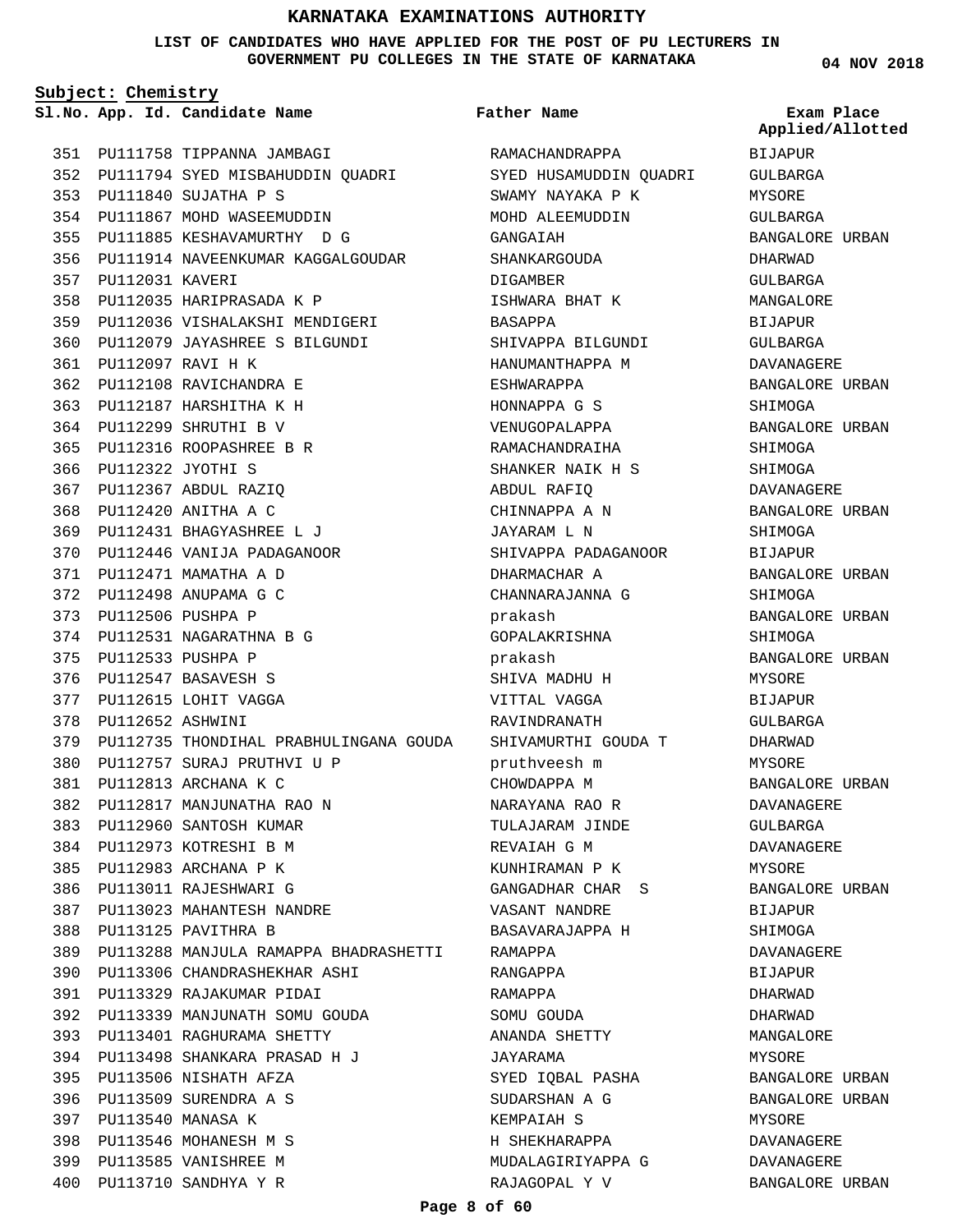**LIST OF CANDIDATES WHO HAVE APPLIED FOR THE POST OF PU LECTURERS IN GOVERNMENT PU COLLEGES IN THE STATE OF KARNATAKA**

**Subject: Chemistry**

PU113721 AYESHA AZHAR 401 PU113732 NAVYASHREE M O 402 PU113735 PARVATI T 403 PU113810 JYOTHI 404 PU113814 SARASWATHI C 405 PU113853 VENUGOPAL M N 406 PU113892 ANJANA 407 PU113912 PALLAVI M 408 PU113929 RENUKA RANGANNAVAR 409 PU113981 SHARADA NAGASAMUDRA 410 PU113997 GOUTAMI K 411 PU114057 SHWETHA D C 412 PU114089 AMBUJAKSHI S J 413 PU114115 SHILPA B M 414 PU114144 JYOTHI V R 415 PU114152 PADMAVATHI R V 416 PU114188 RAJLAXMI 417 PU114198 SAVITA N REVADAKUNDI 418 PU114258 VEERAMANI N 419 PU114313 ANUPAMA SINGODE 420 PU114327 ABDUL JABBAR MULLA 421 PU114361 RAMYA G 422 PU114467 BASAVARAJ 423 PU114543 SHUBHA G SHETTAR 424 PU114630 YOGAPPA LAMANI 425 PU114636 SHARANAPPA 426 PU114705 ANUSHREE A 427 428 PU114716 VIRUPAKSHI UPPIN PU114782 TASLIM KAUSER 429 PU114804 RAMU K 430 PU114817 SANJAY JOLAD 431 PU114864 ALAKA GHATE 432 PU114875 INAMDAR HASHMATBANU ALLAUDDIN 433 PU114888 PARIJAT TERDAL 434 PU115021 SMITHA M 435 PU115079 SOWMYA Y 436 PU115080 MAHABOOB H 437 PU115083 GOPAL N 438 PU115147 CHANNAPPA G C 439 PU115192 SOWMYA C S 440 PU115208 DEEPA M P 441 442 PU115251 SUSAN DSOUZA PU115301 MARADI MARUTHESHA 443 444 PU115303 DEVAKI PU115309 LATHA M N 445 PU115319 PRAMILA K B 446 447 PU115374 ASHOK PU115375 SHUBA N 448 449 PU115413 CHINNA MARI K PU115430 PRAMOD JOSHI K 450

#### **App. Id. Candidate Name Sl.No. Exam Place Father Name**

K MD IQBAL MOOKAPPA OLEKAR TARASINGH PULLAYYA RATHOD CHANDRASHEKARAPPA NANJUNDAIAH M B SHARANABASAPPA NEELUR MAHALINGAPPA M SHANMUKHAPPA SHIVANANDA SIDDHARAMAPPA G CHANDRASHEKAR D R JAYANAIK S MALLAPPA B RAMEGOWDA V N VENKATESH R BABURAO VEERSHETTE NAGAPPA NARAYANA SWAMY PUNDLIKRAO SINGODE JAINODDIN GANGE GOWDA KG AMAGOND RABINAL GANGADHAR V SHETTAR GUNDAPPA SHANTAPPA VATAPARVI ANANDA V S BASAPPA MD MASHAK ALI KARIGOWDA M GANGAPPA SUBHASH ALLAUDDIN SHIVAPUTRAPPA MANJUNATHA T YOGANANDA MURTHY Rahiman H NAGARAJAIAH N C CHIKKANNA SHANMUKHA KUMAR PUTTE GOWDA M J JAMES DSOUZA MARADI HANUMANTHAPPA CHANDRAKANTH NAGARAJ BASAVAIAH L RAMAPPA NARAYANAPPA KALIAPPAN MANOHAR JOSHI K **04 NOV 2018**

**Applied/Allotted**

## BANGALORE URBAN SHIMOGA GULBARGA BIJAPUR DAVANAGERE MYSORE GULBARGA MYSORE **BIJAPUR** DHARWAD DHARWAD DAVANAGERE DAVANAGERE BANGALORE URBAN BANGALORE URBAN MYSORE GULBARGA **BIJAPUR** MYSORE GULBARGA BIJAPUR BANGALORE URBAN GULBARGA DHARWAD BIJAPUR DHARWAD MANGALOR**E** DHARWAD GULBARGA MYSORE DHARWAD DHARWAD BIJAPUR DHARWAD DAVANAGERE DAVANAGERE DAVANAGERE MYSORE BANGALORE URBAN BANGALORE URBAN SHIMOGA DHARWAD BIJAPUR GULBARGA BANGALORE URBAN MYSORE GULBARGA BANGALORE URBAN MYSORE

DAVANAGERE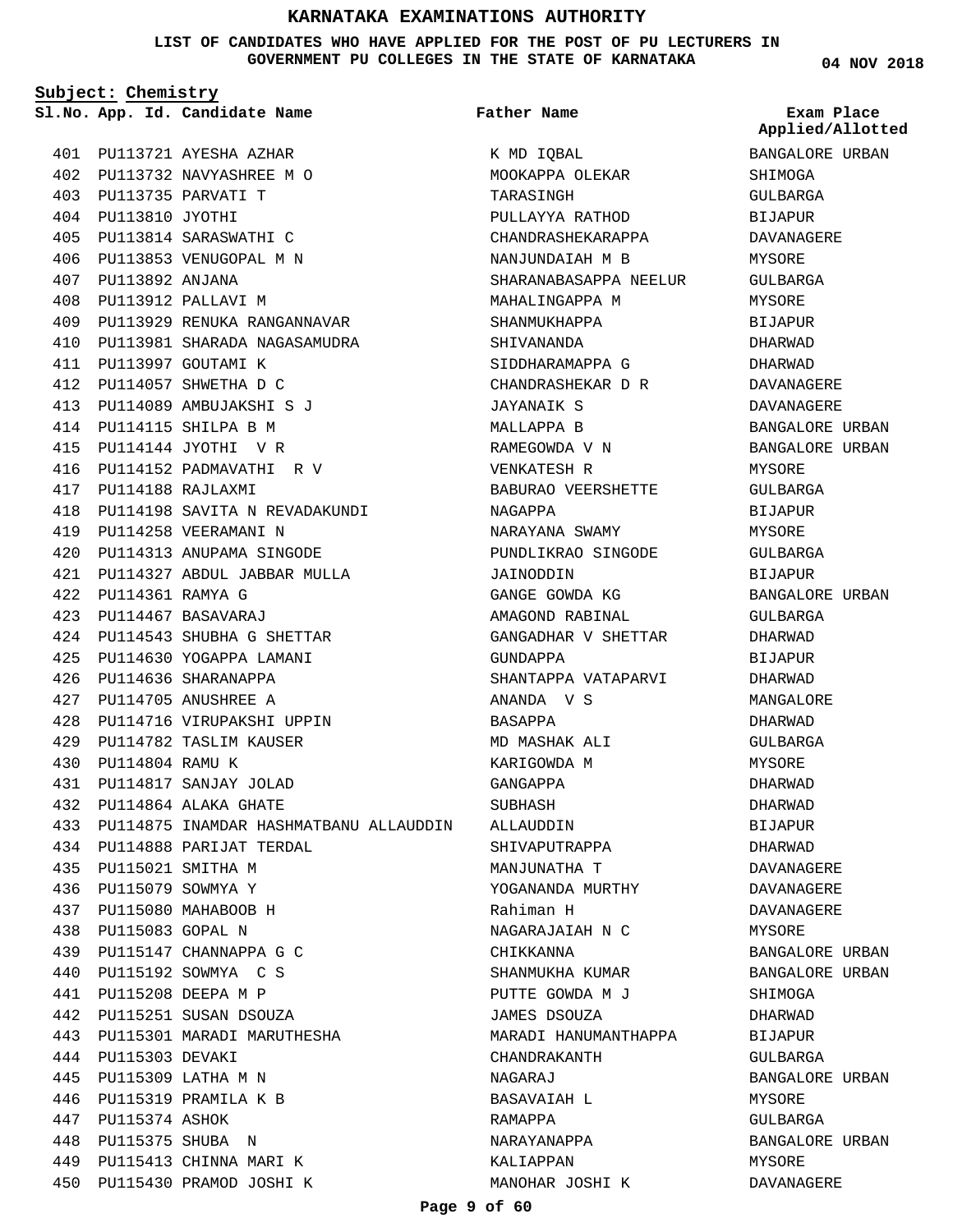**LIST OF CANDIDATES WHO HAVE APPLIED FOR THE POST OF PU LECTURERS IN GOVERNMENT PU COLLEGES IN THE STATE OF KARNATAKA**

**Subject: Chemistry**

PU115473 ANITA 451

**App. Id. Candidate Name Sl.No. Exam Place**

**Father Name**

BANGALORE URBAN BANGALORE URBAN **Applied/Allotted**

| 452 |                      | PU115481 MALLESHAPPA                      |
|-----|----------------------|-------------------------------------------|
| 453 | PU115484 ASHWINI     |                                           |
|     |                      | 454 PU115505 RASHMI SP                    |
|     |                      | 455 PU115555 GEETHA T J                   |
|     |                      | 456 PU115567 SHASHIKALA                   |
| 457 |                      | PU115589 PAVITHRA S                       |
| 458 |                      | PU115600 SHRISHAIL                        |
| 459 |                      | PU115618 SHILPA SHANKARAYYA BILDANDAGI    |
| 460 |                      | PU115638 MOHAMMED AYUB                    |
| 461 |                      | PU115729 MAHESHA R                        |
| 462 |                      | PU115734 ASHWINI K G                      |
|     | 463 PU115756 KIRAN T |                                           |
| 464 |                      | PU115805 JAMUNA GANDHI K M                |
| 465 | PU115852 ASHWINI     |                                           |
| 466 |                      | PU115879 EKANDE PADMALATA KULBHUSHAN      |
| 467 |                      | PU115935 PAVITHARA K S                    |
| 468 | PU115942 MAHESH      |                                           |
| 469 |                      | PU115946 NAZIA THABASSUM                  |
| 470 |                      | PU115957 NANDINI K R                      |
|     |                      | 471 PU115980 ABDUL WAHID                  |
| 472 | PU115995 PREETI      |                                           |
| 473 |                      | PU116112 KAOUSER JAHAN                    |
| 474 |                      | PU116152 SADANANDA DEVIDASA NAIK          |
| 475 |                      | PU116187 ARUNA S H                        |
| 476 |                      | PU116212 VEERAYYA                         |
| 477 |                      | PU116233 MAMATHA B                        |
| 478 | PU116265 LEELA D     |                                           |
|     |                      | 479 PU116339 RATHNAVATHI B                |
| 480 |                      | PU116377 GEETA ULAVANAGOUDA BALAPPAGOUDAR |
| 481 | PU116407 REENA M     |                                           |
| 482 |                      | PU116434 YUGANDHAR GOUD<br>Α              |
|     |                      | 483 PU116496 PRADEEPA K S                 |
|     |                      | 484 PU116501 DIVYASHREE K B               |
| 485 |                      | PU116513 SUNITHA S S M                    |
|     |                      | 486 PU116525 MADHURA N                    |
|     |                      | 487 PU116528 NAGAVENI K                   |
|     |                      | 488 PU116571 TEJAPPANAVARA ANANDA         |
|     |                      | 489 PU116630 SHAHINA M                    |
|     |                      | 490 PU116724 NARASING PURI                |
|     |                      | 491 PU116749 SAVITA PUJAR                 |
|     |                      | 492 PU116752 YOGESH KUMAR U               |
|     | 493 PU116754 RIZWANA |                                           |
|     |                      | 494 PU116759 SUPRITHA M B                 |
|     |                      | 495 PU116776 PRASHANTHKUMAR               |
| 496 |                      | PU116816 HEMAKUMARI S<br>N                |
| 497 |                      | PU116856 DEEPIKA RAO                      |
|     |                      | 498 PU116901 MANJUNATH MUDIGOUDRA         |
|     |                      | 499 PU116919 SHOBHA BADIGER               |
|     |                      | 500 PU116959 SWATHI N S                   |

GHALEPPA HULIGEPPA VISHWANATH MADINOOR PUTTASWAMY S H JAYARAMU SANJEEVA HEGDE SUBRAMANI K C SHANMUKHAPPA SHANKARAYYA ABDUL RAZAK BAGBAN RACHEGOWDA GOPAL K V THIMMAIAH MARIYAIAH DEVAREDDY B KULBHUSHAN SIDDALINGAPPA S SHANTH REDDY IMTIAZ SAHEB Ramakrishnaiah k n ABDUL KAREEM SURYAKANT MD RAFIUDDIN JUNAIDI DEVIDASA N NAIK HANUMANTHAIAH S V SHIVALINGAYYA YUVARAJ B DURUGAPPA RAMANNA GOWDA ULAVANAGOUDA BALAPPAGOUDAR DHARWAD MUNISHAMAPPA K RAJASEKHAR GOUD A K P SRIDARA BHIMA K B Mugaiahswamy KRISHNAPPA GOWDA KOTHLAPPA K TEJAPPANAVARA ANNAPPA MOHAMMED MUSTAFA MANIK PURI DANAPPA UMAMAHESH AHMED MOHIUDDIN MOHAN V BADIGER VENKATARAMANA SHANTHKUMAR H B prakash rao PARAMESHAPPA NARAYAN SHANKARANARAYANA BHAT N GULBARGA GULBARGA DHARWAD SHIMOGA MYSORE MANGALORE MYSORE GULBARGA DHARWAD BIJAPUR BANGALORE URBAN MYSORE GULBARGA DHARWAD DAVANAGERE GULBARGA SHIMOGA BANGALORE URBAN GULBARGA GULBARGA BIJAPUR DHARWAD BANGALORE URBAN DHARWAD DAVANAGERE DAVANAGERE MANGALORE BANGALORE URBAN DHARWAD SHIMOGA MYSORE DAVANAGERE MANGALORE DAVANAGERE DAVANAGERE BANGALORE URBAN GULBARGA DHARWAD BANGALORE URBAN GULBARGA BANGALORE URBAN MYSORE SHIMOGA MANGALORE DHARWAD DHARWAD MANGALORE

**04 NOV 2018**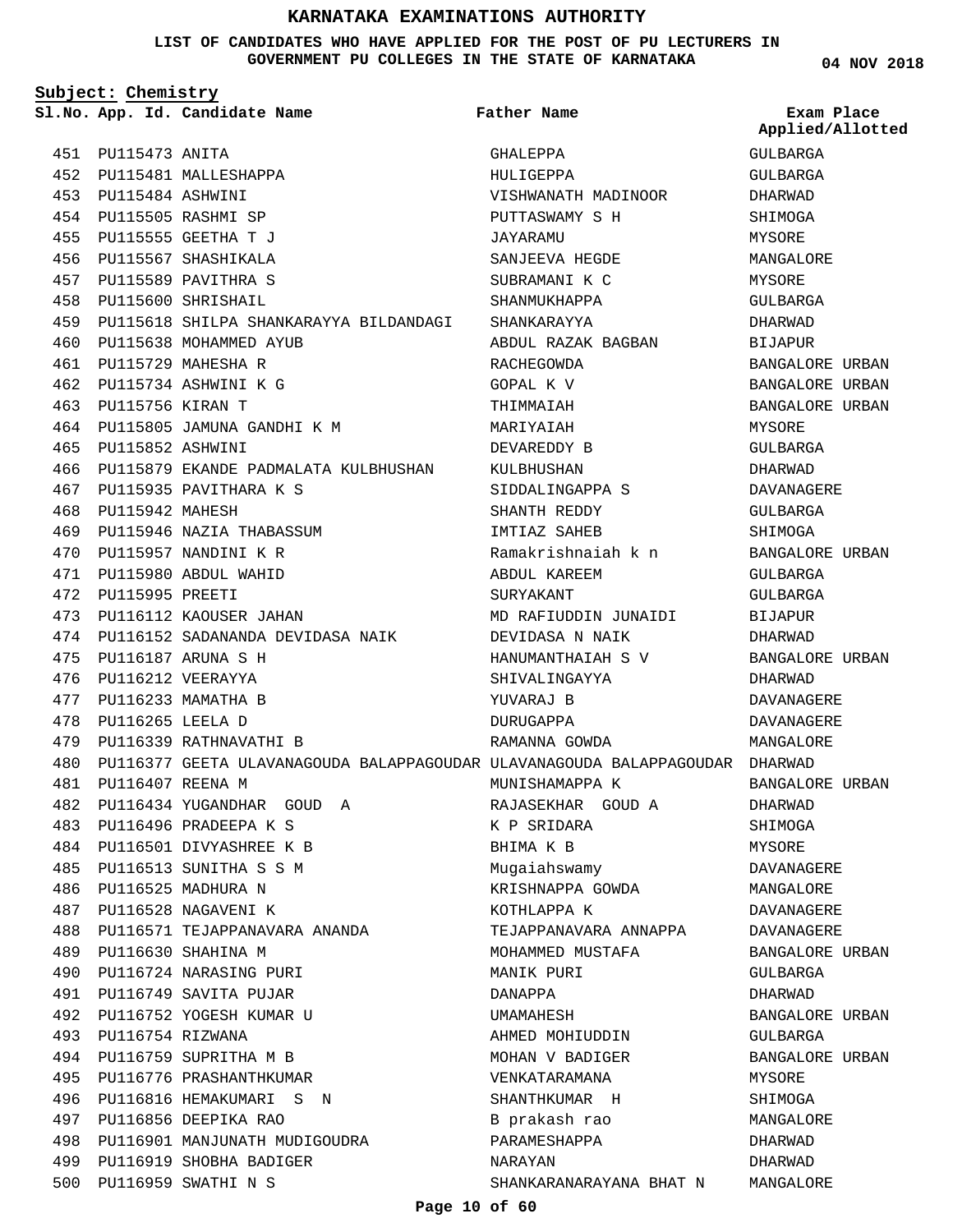**LIST OF CANDIDATES WHO HAVE APPLIED FOR THE POST OF PU LECTURERS IN GOVERNMENT PU COLLEGES IN THE STATE OF KARNATAKA**

**Subject: Chemistry**

PU116986 H S SATHISHA 501 502 PU117037 RENUKA 503 PU117045 APARNA NAIK PU117112 AMEER SAB CHAKKAR 504 505 PU117132 MOHAMED ASIFULLA V R 506 PU117162 RADHA M G 507 PU117167 SUSHMA M 508 PU117200 ROOPAVATI AIGALI 509 PU117221 SHILPA KARNING PU117239 M P NAGARAJ 510 PU117242 KAVITHA V 511 512 PU117257 SANJEEV KULKARNI 513 PU117328 MAHESH 514 PU117371 SHRIDEVI S HOSUR PU117385 ASHARANI 515 PU117422 PRADEEPA S 516 PU117448 VIJAYASHREE BEVOOR 517 518 PU117459 GEETA SAVIRAMATH 519 PU117466 AKSHATHA P M 520 PU117498 NANDINI METHRE PU117546 SAMREEN BANU K 521 522 PU117555 ZAKIYA BATOOL PU117590 M A FATHA KHAN 523 524 PU117611 RAGHAVENDRA K 525 PU117625 PAVITHRA B 526 PU117631 NELAGI UMA 527 PU117646 RASHMI PATIL 528 PU117679 AKKAMAHADEVI KUDARI 529 PU117694 GOURAMMA PATIL 530 PU117697 PRAVEENKUMAR CHIGARI 531 PU117710 VIJAYKUMAR TUMBAD 532 PU117714 SHASHIKALA K 533 PU117721 RAVI KUMAR M 534 PU117725 TOUFEEQ GANJI PU117738 PREMA R N 535 536 PU117755 SAHANA SAIT 537 PU117899 POORNIMA 538 PU118063 VEERABASAPPA MARIGUDDI PU118064 VEERESHA G 539 540 PU118069 MANJUNATH MURAGEPPA ALAGUR PU118130 PARAMESH B 541 542 PU118171 ROOPA PU118364 ASHWINI R 543 544 PU118392 SANTHOSH B S PU118422 KAVYASHREE P G 545 546 PU118492 SOMASEKARA M N 547 PU118499 GIRISH GORABAL 548 PU118535 SIDDAYYA HIREMATH PU118561 BHARATESH CHOUGALE 549 550 PU118574 JYOTHI CHANNAVEERAPPA THOTIGER CHANNAVEERAPPA

**App. Id. Candidate Name Sl.No. Exam Place** SINGANNA SRIMANTH ANILKUMAR MAHABOOB SAB C ABDUL RAHEEM V GANGADHARAIAH M B Marimadaiah M S MALLIKARJUN **SHIVARASU** MUNIYAPPA M VENKATASWAMY REDDY PRADEEP SHARANAPPA SHRIDHAR SANGAREDDY SWAMYGOWDA N SANGAMANATH JAYADEV B SAVIRAMATH MADHAVA GOWDA P RAJAPPA KHASIM BAIG DR S MANSOOR MEERAN M A HAI KHAN KAMALA NAIK BASAVAIAH KS PATRAPPA VIRUPAXAGOUDA Veerappa SURYAKANTH ANANDAPPA YAMANAPPA GOPALA GOWDA MAHADEVAIAH J MAQBOOL SAHEB NANJUNDAIAH RAMADAS VIRUPAKSHAPPA HANDIGANOOR BIJAPUR SHIVAPUTRAPPA JATHAPPA G MURAGEPPA ALAGUR BASAVARAJU NANJUNDAIAH RAVIPRAKASH L SUBBATAH B P GURUMURTHI P N Narasimhappa TAMMANNA RACHAYYA BABASAHEB **Father Name**

**04 NOV 2018**

**SHIMOGA** GULBARGA DHARWAD DAVANAGERE DAVANAGERE BANGALORE URBAN MYSORE BIJAPUR DHARWAD BANGALORE URBAN BANGALORE URBAN BIJAPUR GULBARGA BIJAPUR BANGALORE URBAN MYSORE DHARWAD DAVANAGERE MANGALORE GULBARGA BANGALORE URBAN SHIMOGA GULBARGA BANGALORE URBAN BANGALORE URBAN DHARWAD DHARWAD BIJAPUR GULBARGA DHARWAD DHARWAD MANGALORE MYSORE DAVANAGERE MYSORE DHARWAD BIJAPUR DAVANAGERE BIJAPUR BANGALORE URBAN BANGALORE URBAN DAVANAGERE SHIMOGA DAVANAGERE BANGALORE URBAN DHARWAD DHARWAD DHARWAD DAVANAGERE **Applied/Allotted**

#### **Page 11 of 60**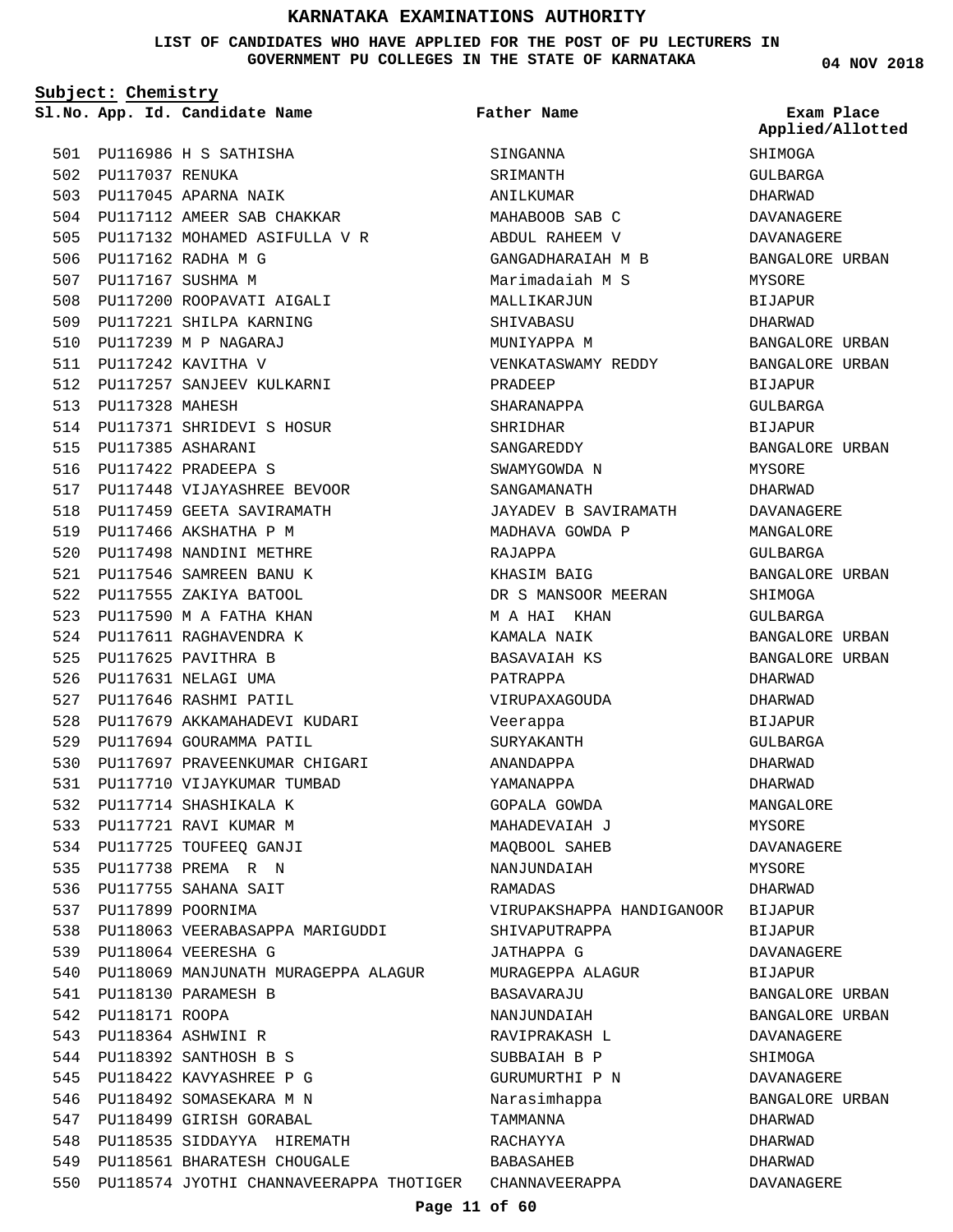**LIST OF CANDIDATES WHO HAVE APPLIED FOR THE POST OF PU LECTURERS IN GOVERNMENT PU COLLEGES IN THE STATE OF KARNATAKA**

**Subject: Chemistry**

**App. Id. Candidate Name Sl.No. Exam Place**

554 PU118900 SHIVAMMA H R PU118961 JYOTHI R 555 556 PU118995 ASHALATHA B K PU119003 ASRA ZAINAB 557 PU119123 PRAKASH B M 558 559 PU119186 CHAITHRA M

PU119270 ATEEQ AHMED 561 562 PU119275 RASHMI AMIN

564 PU119347 SUVARNA

PU119430 SHILPA D 567

563 PU119277 SHRIDEVI FIRANGI

568 PU119445 YARRITHATHAPPA K 569 PU119449 KEMPARAJEGOWDA

571 PU119549 BHAGYAJYOTHI M 572 PU119551 RAGHAVENDRA PU119613 SHOBHA H N 573 574 PU119625 SHILPA R K

576 PU119687 RAGHAVENDRA S M 577 PU119694 AKSHATA DODAMANI

579 PU119736 ROOPA KAMATH 580 PU119780 CHAITRA R

PU119821 ANUP KOLLI 584 PU119836 GOWRI BHARADWAJ 585

586 PU119841 HARINI SD 587 PU119845 GAYITHRA B S 588 PU119852 PAVITHRA S M

583 PU119817 HEMA M

592 PU120125 VANI K

PU119792 LOKESHWARI B N 581

570 PU119462 SAHANA MANJUNATH HULLUR

575 PU119642 SHIVARAJKUMAR NANDRAL

578 PU119706 LAXMI SANGAAMATH TONNI

589 PU119983 MARIA SHALINI SALDANHA

590 PU120016 SHIVANAND GOUDA 591 PU120042 MAHADEVI C M

593 PU120213 MAHESH KEMBOGI PU120254 PREMA KUMARI K S 594

597 PU120410 PRAVINA KUMAR K PU120487 KALAKAMBAM SANTHOSH 598

PU120275 SANDHYA G C 595 596 PU120289 RAMYA S

599 PU120571 ARCHANA A PU120649 ROHIT K C 600

PU119800 GADI RANGAPPAGARI NAGARAJA R 582

565 PU119349 PRASHANT NAIK 566 PU119379 SHASHIKUMAR M G

PU118792 RAJESHWARI MOHITE 551 552 PU118851 SOMANATHA T M PU118884 JAGADEESHA GOWDRA 553

560 PU119188 CHAVAN GEETANJALI VIJAY

```
Father Name
```
GOVINDRAO MUNEGOWDA VEERABASAPPA RANGASWAMY RAMAPPA M

RAFEEQ AHMED JANARDHAN M L

SARANAPPA K THAJEGOWDA

MANJUNATH B RAJEENDRA NAGEGOWDA L KANTHAPPA

PANDIT MALLEGOWDA

KURER

Rajanna J

RANGAPPA G

DHANANJAYA S

CHALUVEGOWDA

Ashoka H S

SHANKAR

BOMMA MADAIAH

ATMARAM

KRISHNAPPA B K MD ABDUL KHALEEQ MAHADEVANAYAKA B J MARIGOWDA M R VIJAY MARUTI CHAVAN BASAVARAJ FIRANGI HANUMANTHARYAYA GOVINDAIAH V C DURUGAPPA A K MANJUNATH HULLUR SANGAMANATH TONNI VISHWANATH KAMATH H NARAYANASWAMY B M Sreenivasulu Reddy KESHAVAMURTHY A SHANKARAPPA B S MANJUNATHA S C JOHN B SALDANHA KARIBASAVAIAH VASANT KEMBOGI SANNAMUDDEGOWDA RAMAKRISHNA NAYAK KENCHALINGAPPA K KALAKAMBAM SIDDAPPA CHANNABASAVARAJU K V BIJAPUR BANGALORE URBAN DAVANAGERE MYSORE DAVANAGERE MANGALORE GULBARGA MYSORE MYSORE DHARWAD GULBARGA MANGALORE BANGALORE URBAN GULBARGA GULBARGA BANGALORE URBAN SHIMOGA DHARWAD MYSORE DHARWAD DAVANAGERE GULBARGA MYSORE DAVANAGERE BIJAPUR SHIMOGA DHARWAD DHARWAD BANGALORE URBAN MYSORE BANGALORE URBAN MANGALORE BANGALORE URBAN DHARWAD BANGALORE URBAN **SHIMOGA** BANGALORE URBAN MYSORE MYSORE BANGALORE URBAN MYSORE BANGALORE URBAN BIJAPUR BANGALORE URBAN MYSORE MANGALORE DAVANAGERE DHARWAD SHIMOGA BANGALORE URBAN **Applied/Allotted**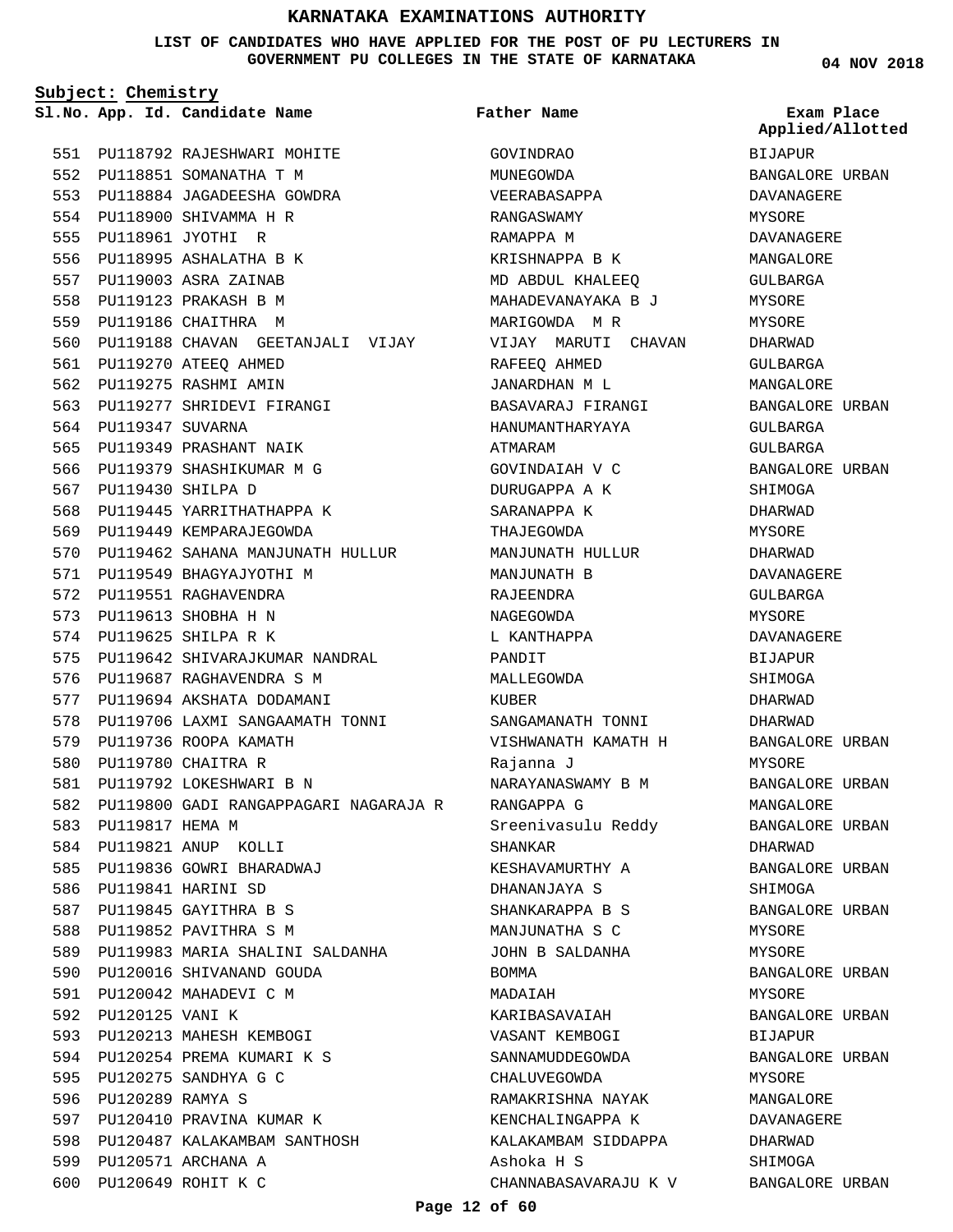#### **LIST OF CANDIDATES WHO HAVE APPLIED FOR THE POST OF PU LECTURERS IN GOVERNMENT PU COLLEGES IN THE STATE OF KARNATAKA**

**Father Name**

**Subject: Chemistry**

**App. Id. Candidate Name Sl.No. Exam Place**

650 PU121968 FAIROZKHAN

**04 NOV 2018**

| 601 | PU120668 VINAYAK      |                                                  | ASE             |
|-----|-----------------------|--------------------------------------------------|-----------------|
| 602 |                       | PU120670 SAHANA PANDIT                           | <b>DAY</b>      |
| 603 |                       | PU120712 SANJEEVKUMAR G BHOOSHETTI               | GUL             |
|     |                       | 604 PU120718 UMESHA D C                          | CH <sub>1</sub> |
| 605 |                       | PU120765 SHIVAMURTHY                             | MAL             |
| 606 |                       | PU120786 MONICA D S                              | SON             |
| 607 |                       | PU120818 SOWMYALATHA S                           |                 |
| 608 |                       | PU120842 SHRUTHI M                               | SUF<br>MUF      |
| 609 |                       | PU120844 SHARATHKUMAR CHOWTA D G                 |                 |
| 610 | PU120878 ARCHANA      |                                                  | GAN             |
| 611 |                       | PU120884 MOHANA M                                | DHA             |
|     |                       |                                                  | MAF             |
|     |                       | 612 PU120902 BINDIYA P N                         | NAN             |
| 614 |                       | 613 PU120916 SHIDRAMAPPA BATAKURKI               | GIF             |
| 615 |                       | PU120945 USHA G R                                | RAN             |
|     |                       | PU120948 ROOPASHREE S<br>616 PU120974 SHOBHA H P | SIL             |
|     |                       |                                                  | PUT             |
|     |                       | 617 PU120976 PRAVEENKUMAR                        | VAI             |
| 618 |                       | PU120979 ANWARUDDIN MA AFZAL                     | SHA             |
| 619 |                       | PU120989 RIYAZAHMAD BAGAWAN                      | GIL             |
| 620 |                       | PU121003 SUNIL TUPPAD                            | CHA             |
| 621 |                       | PU121006 KISHORI KUMARI K                        | K N             |
| 622 |                       | PU121018 NOORJAN A R                             | ABL             |
| 623 |                       | PU121060 SUREKHA ACHARI                          | GAN             |
|     | 624 PU121076 DEVARAJ  |                                                  | RAM             |
| 625 |                       | PU121097 MURALIKRISHNA G M                       | Mac             |
| 626 |                       | PU121153 ASIF MOHAMAD                            | GOU             |
| 627 |                       | PU121160 PRATHIBHA M N                           | NAG             |
| 628 |                       | PU121165 RUDRACHARI S C                          | CHA             |
|     |                       | 629 PU121166 SHOBHA H J                          | JOG             |
| 630 |                       | PU121248 TEJAPAL S B                             | BHA             |
| 631 |                       | PU121262 MANASA BHAT                             | GOE             |
| 632 |                       | PU121269 SHOBHA TIPARADDI                        | SAN             |
|     |                       | 633 PU121292 SAROJA BHOVI                        | Par             |
|     |                       | 634 PU121304 RASMITHA T K                        | <b>RAG</b>      |
|     |                       | 635 PU121356 RAJU BHOOSHETTI                     | GUI             |
|     |                       | 636 PU121360 SHOBHA P M                          | MAN             |
|     |                       | 637 PU121390 YOGITHA UDAY JAMBALEKAR             | <b>UDA</b>      |
|     |                       | 638 PU121491 ROOPA NAIK                          | ΛIΙ             |
|     |                       | 639 PU121548 SHILPA SHANKAR PISALE               | SHA             |
|     | 640 PU121556 HARSHA M |                                                  | MUL             |
|     |                       | 641 PU121606 KOTRESH NAIK C                      | <b>CHC</b>      |
|     |                       | 642 PU121625 CHANDRAKALA J M                     | NUT             |
|     |                       | 643 PU121675 SHRUTHI M                           | MAF             |
|     |                       | 644 PU121752 RAJENDRA B L                        | LAK             |
|     |                       | 645 PU121777 WASEEM SEERATH                      | Mor             |
|     |                       | 646 PU121828 SMITHA K J                          | JAV             |
|     |                       | 647 PU121865 MAMATHA G R                         | RUL             |
|     |                       | 648 PU121960 RENUKA BANAKAR                      | YAN             |
|     |                       | 649 PU121962 MOHANAKUMARI T N                    | NAF             |

HOK REVANAKAR DAYANAND GUDDAPPA IKKACHAR MADAIAH MASHEKAR B N RENDRA G M MURUGESH S GANGADHARA CHOWTA D DHANRAJ MARISWAMY M NANAIAH P B GIRIYAPPA RANGAIAH S SIDDAPPA P PUTTASWAMY VAIJANATH AIK LADLAY GIDDUSAB CHANNAMALLAPPA K MANJUNATHA HEBBAR ABDUL RAFIQ GANAPATHI ACHARI RAMRAO Madhusudan G K JSMOHIDDIN KALADAGI **GARAJEGOWDA** CHANNAVEERACHAR N HALAH BHAJYA NAIK S T GOPALKRISHNA BHAT SANGAPPA rameshwar Bhovi RAGHAVAN T K GUDDAPPA MANJUNATHA P AY JAMBALEKAR VINOD ANKAR I PISALE MUDDEGOWDA M CHOWDA NAIK T MUTHYUNJAYA J M RIMADEGOWDA LAKSHMAIAH hamed shahabuddin k JAVAREGOWDA K S RUDRESH G S YANKAPPA NARASIMHAIAH T H IDRUS ALI JAMADAR

DHARWAD DHARWAD DHARWAD MYSORE MYSORE SHIMOGA SHIMOGA DAVANAGERE MANGALORE GULBARGA MYSORE MANGALORE DHARWAD MYSORE MYSORE MYSORE GULBARGA GULBARGA DHARWAD DHARWAD MANGALORE BANGALORE URBAN SHIMOGA GULBARGA MANGALORE DHARWAD **MYSORE** DAVANAGERE MYSORE MYSORE BANGALORE URBAN DHARWAD SHIMOGA MANGALORE DHARWAD MYSORE DHARWAD DHARWAD DHARWAD MYSORE DAVANAGERE BANGALORE URBAN MYSORE **MYSORE** DAVANAGERE MYSORE DAVANAGERE DHARWAD **Applied/Allotted**

BANGALORE URBAN

BIJAPUR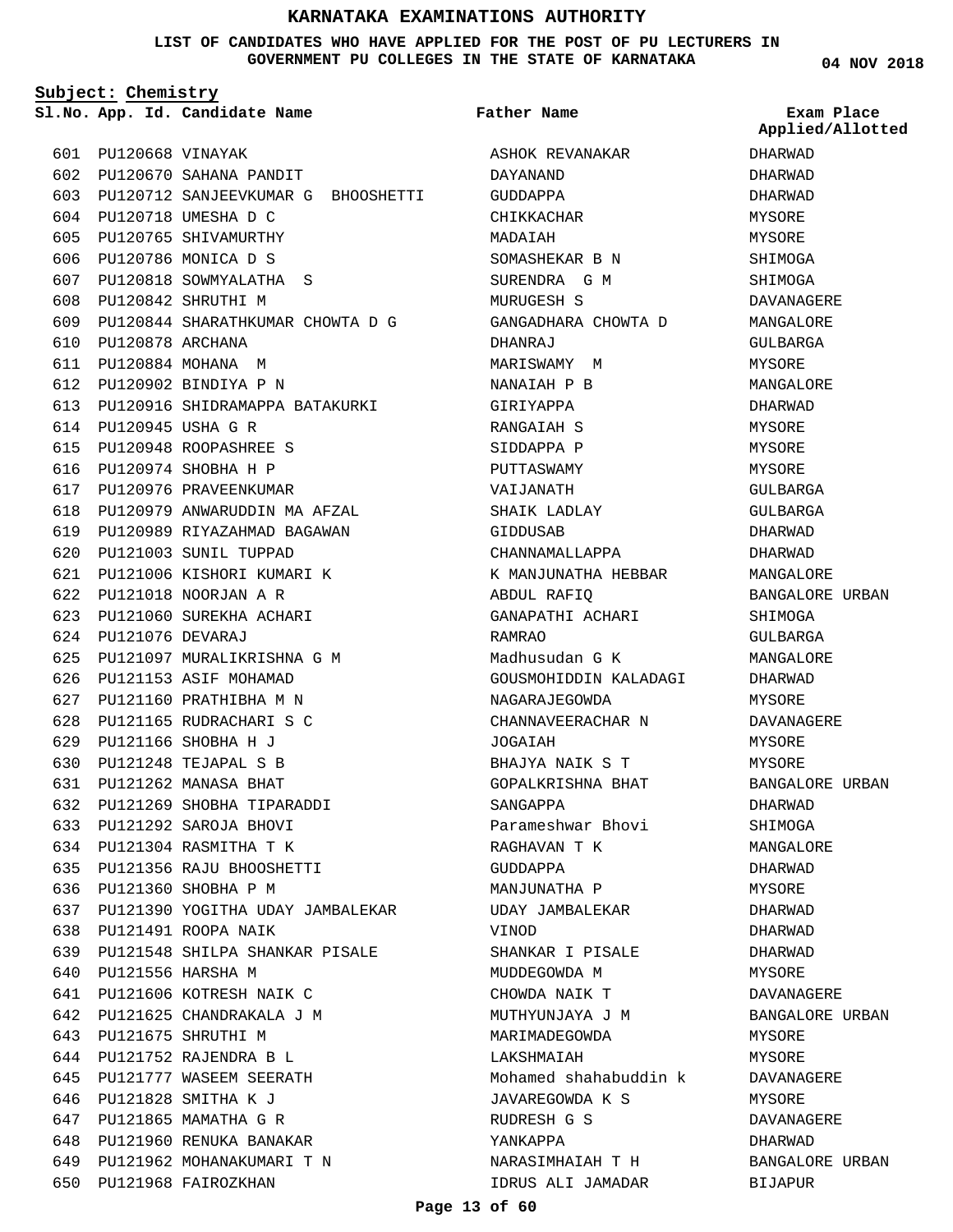**LIST OF CANDIDATES WHO HAVE APPLIED FOR THE POST OF PU LECTURERS IN GOVERNMENT PU COLLEGES IN THE STATE OF KARNATAKA**

**Subject: Chemistry**

**App. Id. Candidate Name Sl.No. Exam Place**

**Father Name**

PU122067 THIPPERUDRAPPA V 651 PU122132 DILEEP T S 652 PU122206 SAVITA SHINDOLKAR 653 PU122225 ALLABAX A SHAHAPUR 654 PU122321 DIVYASHREE H R 655 PU122365 RABBA GURASIDDAPPA MALAKAPPA MALAKAPPA 656 PU122390 SANDHYA M 657 PU122521 ABDUL RAZAK 658 659 PU122537 AMBIKA PU122543 CHANDRASHEKHARA J S 660 PU122545 PAVANA 661 PU122630 SHAMBHAVI S 662 PU122641 SALMABANU B YALLAPUR 663 PU122654 JYOTHI M N 664 PU122703 KANTHARAJ H O 665 PU122731 SRI RANGANATHA L PU122744 PRAMOD KAMATH G 667 668 PU122774 NAGAMANI K N PU122915 ROOPA K S 669 PU122922 ALLIKHAN SAHEB 670 PU122973 MALLIKARJUNA H 671 PU122984 AKSHATA JOSHI 672 PU122986 PANCHAL SANGEETA 673 674 PU123002 BHANUMATHI K PU123004 SWETHA J 675 676 PU123025 SWAPNA AMIN 677 PU123053 SATISHKUMAR PUJAR 678 PU123061 SAINAJ NADAF 679 PU123065 M K BHARGAV KUMAR PU123072 SHIDDAPPA KUNNURE 680 PU123096 MANJUNATHA N C 681 PU123135 THIMMARAJU H M 682 PU123152 PRASANNA KUMAR 683 684 PU123160 SUMANA PU123173 VINAYAK RAMAPPA SHINDIHATTI 685 686 PU123215 SRILATHA M PU123230 PRAMOD T N 687 PU123245 PRASHANTH NAIRY 688 PU123271 SHILPA A 689 PU123344 SUNEETHA B 690 PU123364 CHIKKAPPA MULAGUND 691 692 PU123389 GURUNANJESHWAR PU123403 PRAVEENKUMAR ASUNDI 693 PU123444 SHANKARALINGA G PATIL 694 PU123477 H MALLIKARKJUNA 695 696 PU123536 SOWMYA B P 697 PU123552 SAMEENA M RAFFI 698 PU123612 CHAITHANYA H PU123634 SWETHA S 699 PU123728 ANURADHA R 700 666

VEERANNA SOMANNA B SHANKAR SHINDOLKAR ABDUL RASHID RUDRAPPA H MUDDUMADAIAH BADSHASAHEB INAMDAR SHIVASHARNAPPA SANGAPPA J S VASANTHA KULAL SIDDAPPA BM BASHEER AHMED NANJUNDASWAMY H B ONKARAPPA H G LAKSHMAIAH GANAPATHI KAMATH N NAGARAJAPPA K C Sundara Gowda K USMAN SAHEB Halappa R BANDURAO PANCHAL MONAPPA KALEGOWDA N JAYAPPA N GOPAL KUNDAR SHIVAJI KALESAB LATE M KRISHNA RAO VITHOBA CHANDRAPPA S MUDALAGIRIYAPPA MALLIKARJUN PATIL SURESH H RAO RAMAPPA MANJUNATHA B K NINGEGOWDA SEETHARAMA NAIRY ALUNAIK S BASAVARAJAPPA S C BASAVARAJ MALLAYYA JINNAPPA ASUNDI GIRIMALLAPPA eranna Pundareeka Shasthri MOHAMED RAFFI J HUCHAIAH C Shivanandaiah I C RANGASWAMAIAH

**04 NOV 2018**

**Applied/Allotted**

DAVANAGERE MYSORE DHARWAD BIJAPUR DAVANAGERE GULBARGA MYSORE BIJAPUR GULBARGA DAVANAGERE MANGALORE MYSORE DAVANAGERE MYSORE SHIMOGA BANGALORE URBAN SHIMOGA MYSORE GULBARGA MYSORE BANGALORE URBAN DHARWAD GULBARGA SHIMOGA DAVANAGERE MANGALORE DHARWAD BIJAPUR BANGALORE URBAN DHARWAD DAVANAGERE BANGALORE URBAN GULBARGA MANGALORE DHARWAD BANGALORE URBAN MYSORE MANGALORE DAVANAGERE BANGALORE URBAN DHARWAD GULBARGA DHARWAD GULBARGA DAVANAGERE BANGALORE URBAN DAVANAGERE BANGALORE URBAN DAVANAGERE

BANGALORE URBAN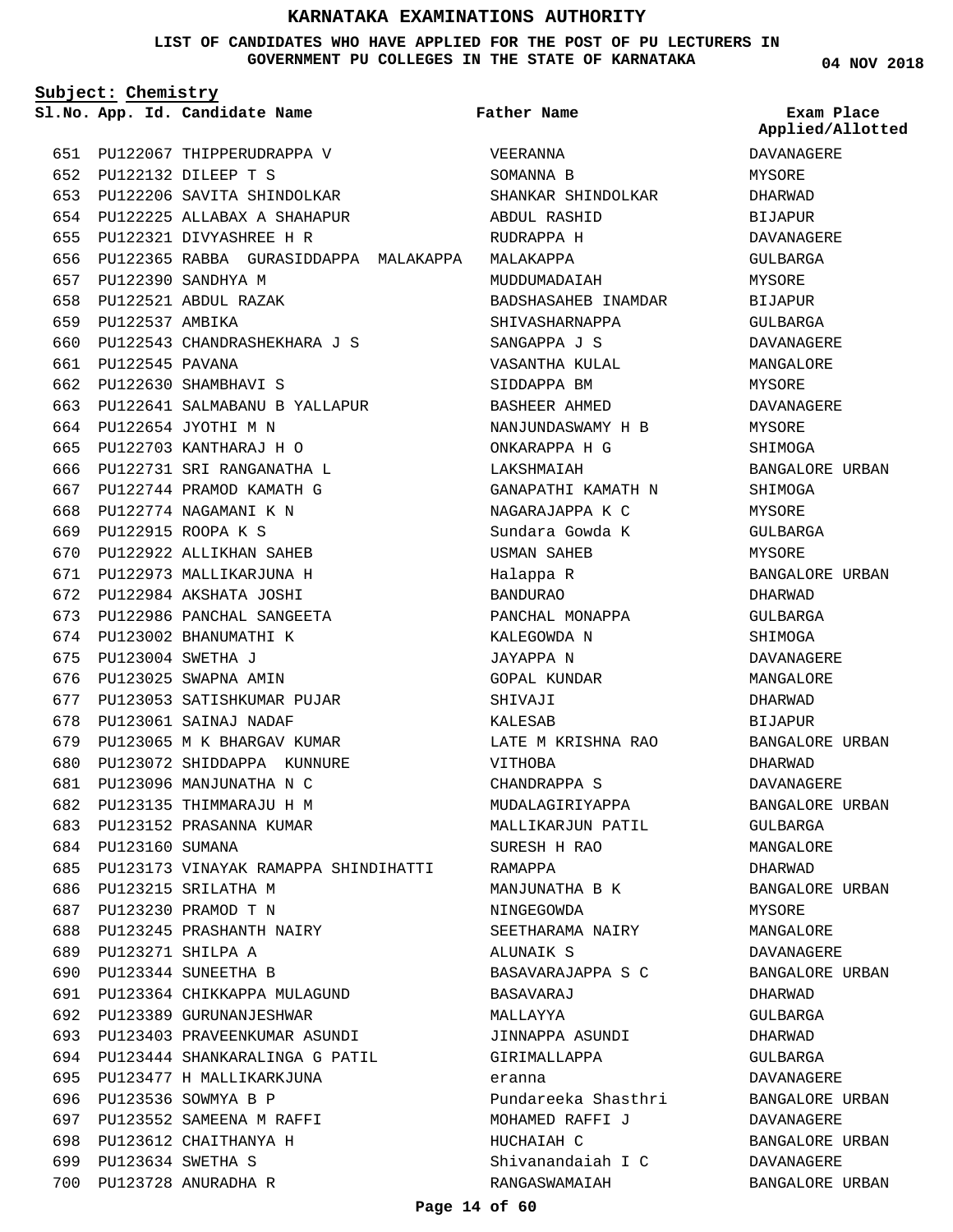**LIST OF CANDIDATES WHO HAVE APPLIED FOR THE POST OF PU LECTURERS IN GOVERNMENT PU COLLEGES IN THE STATE OF KARNATAKA**

**Father Name**

**Subject: Chemistry**

749 PU126088 SOMAYYA HIREMATH

**04 NOV 2018**

|     |                       | Sl.No. App. Id. Candidate Name     | Father Name                                | Exam Place<br>Applied/Allotted |
|-----|-----------------------|------------------------------------|--------------------------------------------|--------------------------------|
|     |                       | 701 PU123745 SHREEHARSHA B J       | JAGADEESHA B                               | BANGALORE URBAN                |
|     |                       | 702 PU123765 EREGOWDA              | KAMALAMMA                                  | MYSORE                         |
|     |                       | 703 PU123828 SUNIL VADAGOLE        | RAMU                                       | DHARWAD                        |
|     |                       | 704 PU123829 NAGAYYA HIREMATH      | SHANKARAYYA                                | <b>BIJAPUR</b>                 |
| 705 |                       | PU123838 RAJESHWARI B              | SHANMUKAPPA B                              | DHARWAD                        |
| 706 |                       | PU123971 MADHU K G                 | KARIYAPPA G                                | SHIMOGA                        |
| 707 |                       | PU123985 ARSHIYA SHAHEEN           | BASITH ASGHAR M                            | MYSORE                         |
| 708 |                       | PU124114 SHWETHA G                 | Keshava Bhat                               | MANGALORE                      |
| 709 | PU124162 SUDHA K      |                                    | VISHNU BHAT                                | MANGALORE                      |
| 710 |                       | PU124342 SAVITHA H S               | VEERABHADRAPPA H S                         | DAVANAGERE                     |
|     | 711 PU124350 ERESHI   |                                    | GIRIYAPPA                                  | DAVANAGERE                     |
|     |                       | 712 PU124407 H R RASHMIRAJ         | RAJENDRA                                   | SHIMOGA                        |
|     |                       | 713 PU124455 GURURAJA GN           | Nagaraj                                    | MANGALORE                      |
|     |                       | 714 PU124500 MANJOORILAHI KUMATHE  | MAHIBOOB KUMATHE                           | <b>BIJAPUR</b>                 |
| 715 |                       | PU124515 MANJULA M                 | MAHESHWARAPPA T N                          | SHIMOGA                        |
| 716 |                       | PU124647 PAVITHRA M K              | KALLAPPA M                                 | DAVANAGERE                     |
| 717 |                       | PU124820 VISHWANATH H              | DODDANAGOUDA H                             | DAVANAGERE                     |
| 718 |                       | PU124830 VIJAYAKUMAR               | MARUTI                                     | GULBARGA                       |
|     |                       | 719 PU124867 VIDYASHREE            | MURALI BHAT                                | MANGALORE                      |
|     |                       | 720 PU124968 NIJAGUNA SHIVAYOGI    | DHANSHETTY                                 | GULBARGA                       |
| 721 |                       | PU125109 RUDRAGOUDA K              | CHANNABASAVANA GOUDA K                     | DAVANAGERE                     |
| 722 |                       | PU125113 KOTRESHA K                | CHANNAPPA K                                | BANGALORE URBAN                |
| 723 |                       | PU125161 VIJENDRA KN               | K M NANJEGOWDA                             | SHIMOGA                        |
|     |                       | 724 PU125198 NAGHMA JABEEN         | MOHIYUDDIN SHARIEF                         | SHIMOGA                        |
| 725 |                       | PU125239 VINAY SUVARNA M N         | NARAYAN M S                                | SHIMOGA                        |
| 726 |                       | PU125249 VATHSALYA K S             | LATE SHIVARAMA GOWDA K                     | MANGALORE                      |
| 727 |                       | PU125250 VIDYA KC                  | CHANDRASHEKAR KR                           | SHIMOGA                        |
| 728 |                       | PU125333 PRAMOD R                  | RAMESH                                     | MYSORE                         |
| 729 |                       | PU125349 CHETAN KUMAR M            | MAHADEVAPPA                                | MYSORE                         |
| 730 |                       | PU125384 RATNA KUMARI M R          | RANGEGOWDA                                 | SHIMOGA                        |
| 731 |                       | PU125463 JAYARAMA                  | HALEGOWDA                                  | MYSORE                         |
|     |                       | 732 PU125500 KANCHANA BHAT         | MAHABALESHWAR BHAT                         | DHARWAD                        |
|     |                       | 733 PU125504 KAVYA B S             | SANJEEVA K B                               | MYSORE                         |
|     |                       | 734 PU125510 PEER BASHA H          | Sanna Chinigisab                           | GULBARGA                       |
| 735 |                       | PU125560 NAGARAJU K                | KRISHNAPPA                                 | BANGALORE URBAN                |
|     |                       | 736 PU125590 DEEPA JADHAV          | DYAMANNA                                   | DHARWAD                        |
|     |                       | 737 PU125751 RAGHAVENDRA H RAJOORA | HANCHALAPPA RAJOORA                        | DAVANAGERE                     |
|     |                       | 738 PU125759 PRAMEELA C H          | Hanumanthappa                              | BANGALORE URBAN                |
|     |                       | 739 PU125768 JAYASHREE NAYIKODI    | BASAVARAJ                                  | BIJAPUR                        |
|     |                       | 740 PU125792 MURALIDHAR L          | Lakshmipathi                               | BANGALORE URBAN                |
|     |                       | 741 PU125805 BANASHANKARI B S      | SANKAPPA B                                 | DAVANAGERE                     |
|     |                       | 742 PU125821 CHETANA KULKARNI      | ANANT                                      | DHARWAD                        |
|     |                       | 743 PU125829 CHETAN S C            | CHANNAMALLIKARJUNA SWAMY S DAVANAGERE<br>M |                                |
|     |                       | 744 PU125927 NAGRATNAMMA           | NOORANDAYYA SWAMI                          | BANGALORE URBAN                |
| 745 |                       | PU126050 NANDINI S                 | M S SIDDALINGA PRASAD                      | MYSORE                         |
| 746 |                       | PU126056 SANTOSHKUMAR              | GAVANNA                                    | GULBARGA                       |
|     | 747 PU126074 SHILPA S |                                    | SWAMYDORAI P                               | BANGALORE URBAN                |
| 748 |                       | PU126077 BALAKRISHNA K R           | RAMAPPA                                    | BANGALORE URBAN                |
|     |                       | 749 PU126088 SOMAYYA HIREMATH      | IRAYYA                                     | GULBARGA                       |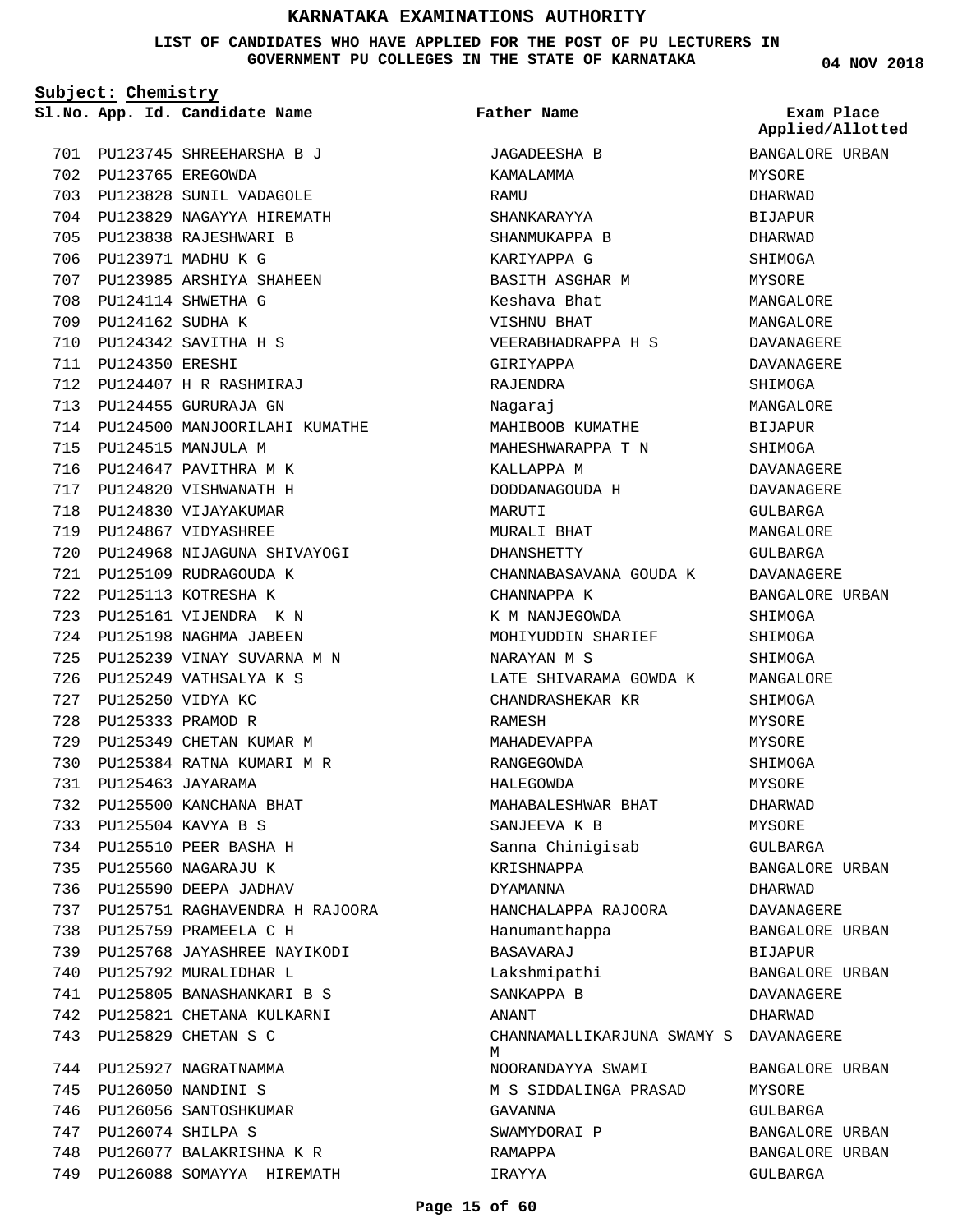#### **LIST OF CANDIDATES WHO HAVE APPLIED FOR THE POST OF PU LECTURERS IN GOVERNMENT PU COLLEGES IN THE STATE OF KARNATAKA**

**Subject: Chemistry**

**App. Id. Candidate Name Sl.No. Exam Place**

750 PU126108 RAMYA VAIDYA PU126138 NAMRATHA G C 751 PU126145 MOHAMMED ANIS SHAIKH 752 PU126161 POOJA 753 754 PU126222 WAJEEDANASEEM G MITHAIGAR PU126275 RACHANA B G 755 PU126276 RACHANI B G 756 PU126282 NIVEDITA BARIGIDAD 757 758 PU126306 CHIDANANDA MURTHY B PU126348 SHREESHAIL PUJARI 759 760 PU126367 VIJAYKUMAR KULKARNI PU126395 ANIL KUMAR 761 762 PU126421 GURUPADAPPA CHULACHIGYAR 763 PU126428 RAJESHWARI P R 764 PU126462 MANJUNATHA S K 765 PU126557 UMA H B 766 PU126607 AMBIKA DEVI B C PU126632 DEVARAJA V 767 PU126686 RENUKA BASARKOD 768 PU126689 REKHA S 769 PU126700 ASHWINI 770 PU126800 ZAREENA BEGUM 771 PU126804 VARSHA R 772 PU126813 SHASHIDHAR BASAVARAJ GOUDAR 773 774 PU126823 GEETA DONKENNANAVAR PU126848 AISHWARYA 775 776 PU126917 OMPRAKASH PU126950 ARCHANA V 777 PU126963 SOWMYA RANI C H 778 779 PU126978 LIMA PHILIP PU126984 MADHURA M J 780 PU126995 GEETAMMA 781 782 PU127005 RAMALINGAPPA G M PU127047 PRADNYA 783 784 PU127077 ASHA R 785 PU127154 BALAJI BIRADAR 786 PU127156 RAVIKUMARA C M 787 PU127227 ABHINETHRI S 788 PU127345 AMIT PATIL 789 PU127360 LATHAMANI M P 790 PU127382 ARJUN KALKHAMBKAR 791 PU127428 SHRISHAIL CHIKKANNAVAR PU127486 SUSHMA P 792 PU127494 RAMESH K T 793 794 PU127495 LEELAVATHY M S 795 PU127551 VIJAYALAXMI 796 PU127629 PAVITHRA S PU127633 VATSALA G 797 798 PU127635 VASANTHALAKSHMI A PU127708 SHWETHA G S 799

RAMESH VAIDYA Chikkanna G ASGAR ALI VITHAL REDDY GULAMKHADAR MITHAIGAR R GIRIDHAR R GIRIDHAR NIJALINGAPPA BASAVARAJAIAH AMOGHASIDDA NARASINH SEETHARAMA CH BHUTALI RAJASHEKARA P C KRISHNAPPA BALAKRISHNA R K CHANDRAPPA VENKATESHAPPA LAXMAN SOMANNIA BALBHEEMRAO ZAHEERUDDIN RAMESH BHANDARY BASAVARAJ GOUDAR CHANNABASAPPA MALLIKARJUN PATIL SHARANABASAPPA SWAMI VENKATARAMEGOWDA HAMPANNA G PHILIP V J JAYARAMAPPA RAMACHANDRA MUDUKAPPA G PRABHKAR RAJANNA R SOPANRAO MAHADEVAIAH SHIVAKUMAR A SURESH PUTTASWAMY M C GURUNATH KALKHAMBKAR GANGAPPA CHINNAPPA GOWDA P THIPPESHAPPA K S SHANKAREGOWDA M R SRIVITHOBA SOMANNA GOPALAREDDY S ANJINAPPA B SHIVAKUMAR G **Father Name**

**04 NOV 2018**

SHIMOGA BANGALORE URBAN DHARWAD GULBARGA DHARWAD BANGALORE URBAN BANGALORE URBAN DHARWAD BANGALORE URBAN BIJAPUR **BIJAPUR** DAVANAGERE BIJAPUR MYSORE SHIMOGA MYSORE SHIMOGA BANGALORE URBAN BIJAPUR MYSORE GULBARGA BANGALORE URBAN MANGALORE DHARWAD DAVANAGERE GULBARGA GULBARGA BANGALORE URBAN DAVANAGERE BANGALORE URBAN BANGALORE URBAN GULBARGA GULBARGA GULBARGA BANGALORE URBAN GULBARGA MYSORE BANGALORE URBAN DHARWAD SHIMOGA DHARWAD BIJAPUR MANGALORE DAVANAGERE **MYSORE** GULBARGA MYSORE DAVANAGERE DAVANAGERE SHIMOGA **Applied/Allotted**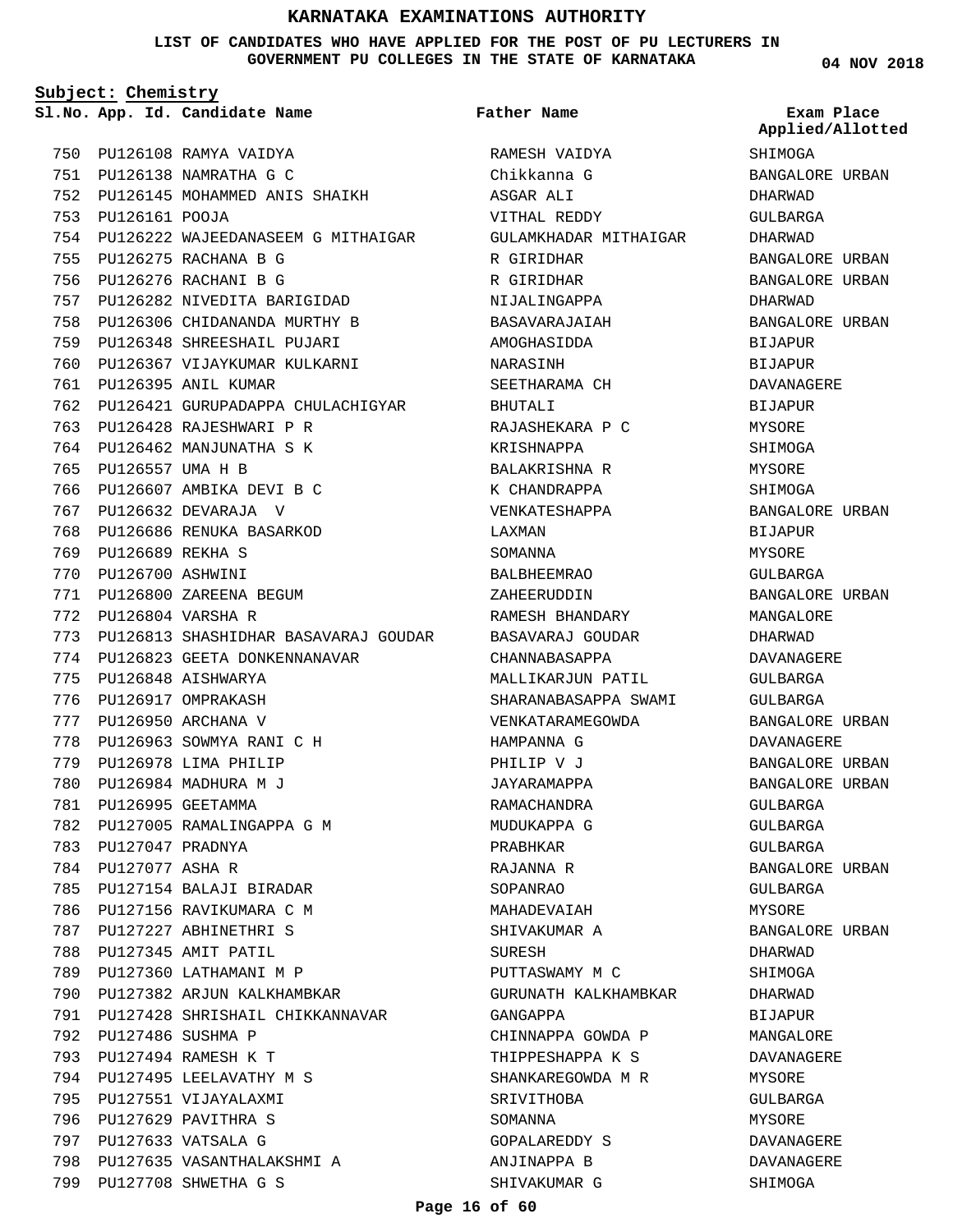**LIST OF CANDIDATES WHO HAVE APPLIED FOR THE POST OF PU LECTURERS IN GOVERNMENT PU COLLEGES IN THE STATE OF KARNATAKA**

**Subject: Chemistry**

PU127730 GAYANA M 800 PU127769 SHWETA T 801 PU127781 NOORASMA S 802 PU127792 YASHASWINI S M 803 PU127804 PRIYANKA K P 804 PU127814 SANTHOSHA S 805 PU127817 DEEPIKA H N 806 807 PU127935 SIDDARAJU R 808 PU127943 AYYALAPPA PU128011 RASHMI S R 809 PU128040 JADEESHA A 810 PU128064 BHARATHI K R 811 PU128065 VIDYA S 812 PU128088 RUDRAGOUDA KAREGOUDRA 813 PU128126 RAKESH K M 814 815 PU128236 PUSHPALATHA C K 816 PU128262 NARASAPPA 817 PU128264 LACHAMAPPA PU128296 NIJAMULLA KHAN N J 818 PU128335 ARUNKUMAR D S 819 820 PU128403 CHANNABASSAMMA PU128430 SWAMY K N 821 822 PU128449 VIDYA ADIVEPPA BADIGER PU128463 JEEVAN B V 823 824 PU128510 NETRAVATI PU128553 GURURAJ G 825 PU128584 PARIMALA V 826 PU128618 LOKESHA G 827 828 PU128622 RUDRAWWA MELAVANKI PU128640 PRAKASH A GADAGOLI 829 PU128665 ASHA A 830 831 PU128710 VENKATARAMANASWAMY SV PU128729 BEERAPPA SHREEMANT HANJAGI 832 PU128783 GIRISH 833 PU128851 VIJAYA PRASAD D 834 PU128883 MAHESHA L S 835 PU128903 ASHA M S 836 837 PU128931 SHILPA SANKAMMANAVAR 838 PU128938 SHABAZ MADAKI PU128973 GUNA SHEKHARAN S 839 840 PU128987 PUSHPALATHA K S 841 PU128989 BASAVARAJA T 842 PU129075 SHANKRAVVA PU129098 HARISHA S 843 844 PU129110 MADAN KUMAR D A 845 PU129132 SANTOSHKUMAR BIRADAR 846 PU129189 P SHWETHA 847 PU129250 NISHCHITHA M B 848 PU129267 SOWMYA T PU129277 RUPASHREE KHYADI 849

**App. Id. Candidate Name Sl.No. Exam Place** MANJUNATHA K H TIMMAPPA MOHAMED SAIFULLA MAHARUDRAPPA N S PRABHAKAR RAO SRIRAMAREDDY NARASIMHA MURTHY H RANGAIAH MAREPPA RAJANNA PAKKEERAPPA RAJANNA R SOMASHEKAR R UJJANAGOUDA MAHESHWARAPPA KANTHAPPA BEERAPPA NARASAPPA JABBAR KHAN SEETHARAM D SHANKARA GOUDA S NINGE GOWDA ADIVEPPA BADIGER VASUDEVA NINGAPPA KAMBALI PARIMALACHAR G VENKATA KRISHNA GOPALAIAH G GANGAPPA AMBANNA MADHUSUDHAN RAO A VENKATARAMANAIAH SHREEMANT SHIVASHARANAPPA DEVARAJ D C SEVYANAYAK L SOMASHEKARAIAH M N BASAVARAJ KAMALUDDEN SUBRAMANYAM P SHANKARAPPA TIMMAPPA T AMARAPPA DABNI CHICKAGOWDARA SHANKARAPPA BANGALORE URBAN ANANTHARAJ DJ **SHANTAGOUD** P YERRI SWAMY BASAVARAJU M D THIMMEGOWDA Rachappa **Father Name**

**04 NOV 2018**

**SHIMOGA** DHARWAD MYSORE SHIMOGA BANGALORE URBAN BANGALORE URBAN SHIMOGA BANGALORE URBAN GULBARGA BANGALORE URBAN DHARWAD DAVANAGERE BANGALORE URBAN DAVANAGERE MANGALORE BANGALORE URBAN GULBARGA GULBARGA **SHIMOGA** DAVANAGERE GULBARGA MYSORE DHARWAD MYSORE DHARWAD DAVANAGERE **SHIMOGA** MYSORE DHARWAD BIJAPUR BANGALORE URBAN BANGALORE URBAN BIJAPUR GULBARGA SHIMOGA DAVANAGERE **SHIMOGA** DAVANAGERE DHARWAD BANGALORE URBAN BANGALORE URBAN GULBARGA DHARWAD BANGALORE URBAN BIJAPUR DAVANAGERE BANGALORE URBAN BANGALORE URBAN BANGALORE URBAN **Applied/Allotted**

#### **Page 17 of 60**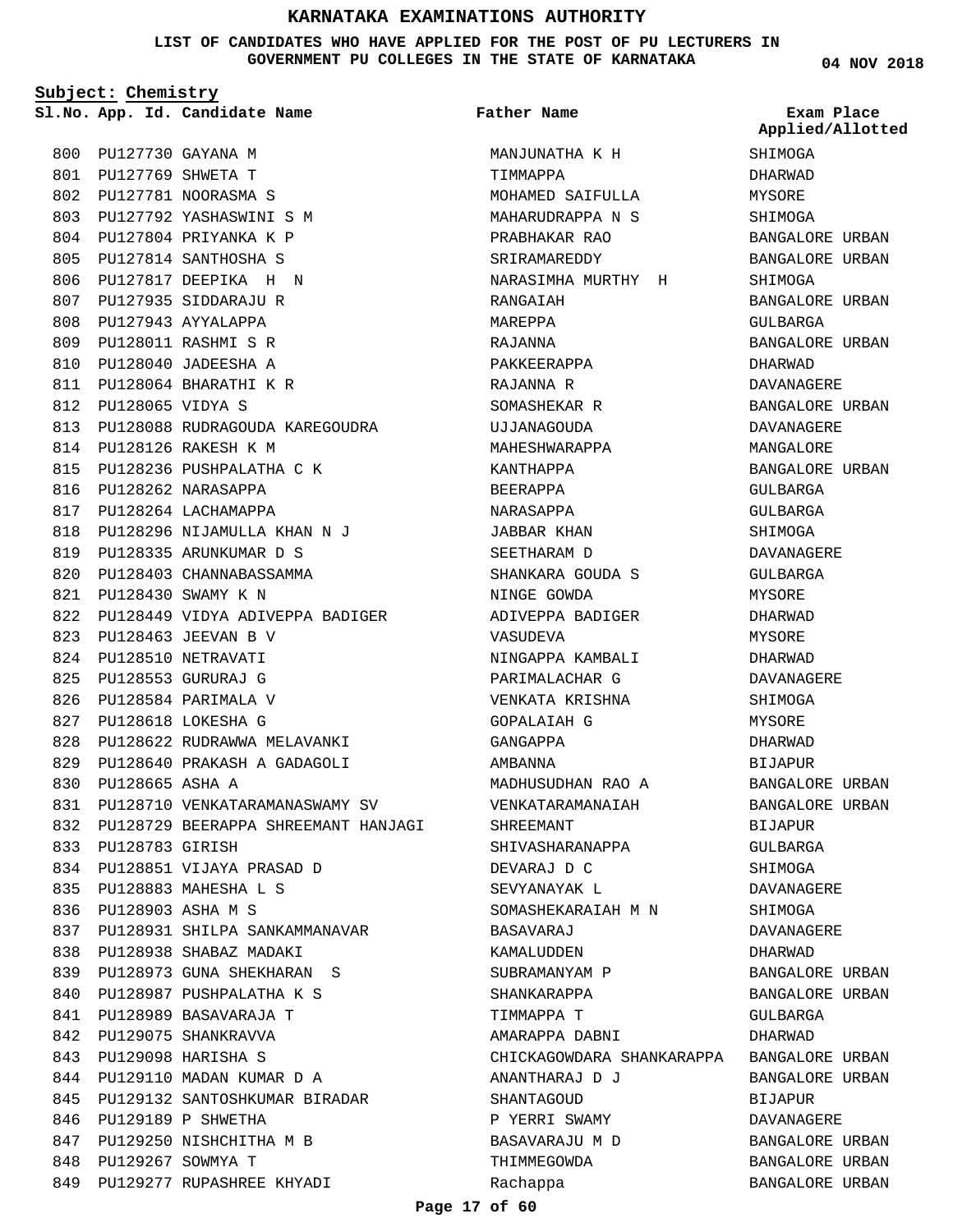**LIST OF CANDIDATES WHO HAVE APPLIED FOR THE POST OF PU LECTURERS IN GOVERNMENT PU COLLEGES IN THE STATE OF KARNATAKA**

**Subject: Chemistry**

**App. Id. Candidate Name Sl.No. Exam Place**

**Father Name**

PU129305 SHOBHA C 850 PU129402 ARCHANA NAIK 851 PU129469 REKHA D T 852 PU129492 SOWMYA C 853 PU129498 SARALA SATARADDI 854 PU129516 RADHIKA M 855 856 PU129533 D CHANDRIKA 857 PU129535 SHANTALA BS 858 PU129553 NOOR FATHIMA PU129578 VIJAYALAXMI NAIKAR 859 860 PU129651 MAHESH KUMAR PU129733 RENU S 861 PU129765 SHUBHA H S 862 863 PU129777 MAMATHA R 864 PU129801 PUSHPA PU129807 SHILPA T M 865 866 PU129824 ISMAIL YALAGI 867 PU129860 SHWETA GULASHETTI 868 PU129867 SHILPASHREE K P PU129878 MANASA S R 869 870 PU129895 SAGAR BK 871 PU129910 SHRUTI TANDEL 872 PU129956 BEENA MARITA LEWIS 873 PU129966 KIRANKUMAR K R 874 PU130060 REHANA SABA PU130093 SANTOSH BIRADAR 875 876 PU130119 POORNIMA TALEKAR PU130142 RAMYA C 877 878 PU130150 RAMYA V 879 PU130191 PADMASHREE B M PU130292 JAYANTHI M S 880 PU130361 MARY AGNES 881 882 PU130365 ANNAPOORNA K PU130480 SHILPA S 883 884 PU130611 ARCHANA 885 PU130663 GAYITHRI S N 886 PU130701 RENUKA HUTAGI 887 PU130713 VINUTHA PU130717 RANGALAKSHMI K M 888 889 PU130721 ONKARAMURTHY A 890 PU130728 PRADEEP MIRASHI PU130738 VANAJA SHREE N 891 PU130749 SHYLA K S 892 893 PU130776 MANJUNATH GANGAL 894 PU130993 SHARANAPPA PU131029 MULLA SHABEERA BEGUM VAZEERSAB 895 PU131030 SUNIL KUMAR S 896 897 PU131037 MANJULA BADAMI PU131070 BHAVYA N S 898 PU131086 ASHWINI KULKARNI 899

CHELUVAIAH ISHWAR NAIK THIMMAPPA C D K Chikkaramaiah PANDAPPA B Manjunatha D MUNASWAMI Shivanna BS AFROZE PASHA BASANAGOUDA JAGANATHAPPA SADASHIVAIAH B C SURESH H RAMAIAH NAGARAJAPPA MALLANNA T M ALLABAKSHA YALAGI IRANNA PRABHAKAR K S RAMESH H S KALAIAH SURYAKANT GEORGE LEWIS RAMANNA K S OSMAN PATEL RAMANAGOUD MOHAN CHANDRAPPA B VASANTH KUMAR BASAVARAJAPPA D M SHANKARACHARYA N B SUKUMAR Y B KERAGAIAH SHANTHAIAH SHANKARAPPA A NARAYANASWAMY S D **SEEMA** GOPALA SHETTY JAYAMMA ADIMURTHY T YALLAPPA NARAYANA SWAMY G R SIDDAPPA K M MALLAPPA SANGAPPA VAZEERSAB MULLA SHIVARAJU Channappa N SHIVASHANKAR SUDHAKAR RAO

**04 NOV 2018**

MYSORE MANGALORE BANGALORE URBAN BANGALORE URBAN DHARWAD MANGALORE MYSORE BANGALORE URBAN MYSORE DHARWAD GULBARGA BANGALORE URBAN SHIMOGA SHIMOGA BANGALORE URBAN MYSORE BIJAPUR DHARWAD MYSORE **SHIMOGA** MYSORE MANGALORE BANGALORE URBAN **MYSORE** GULBARGA BIJAPUR MANGALORE BANGALORE URBAN BANGALORE URBAN BANGALORE URBAN MYSORE GULBARGA **MYSORE** DAVANAGERE GULBARGA BANGALORE URBAN DHARWAD MANGALORE BANGALORE URBAN DAVANAGERE DHARWAD BANGALORE URBAN BANGALORE URBAN **BIJAPUR** GULBARGA DHARWAD MYSORE DHARWAD BANGALORE URBAN BANGALORE URBAN **Applied/Allotted**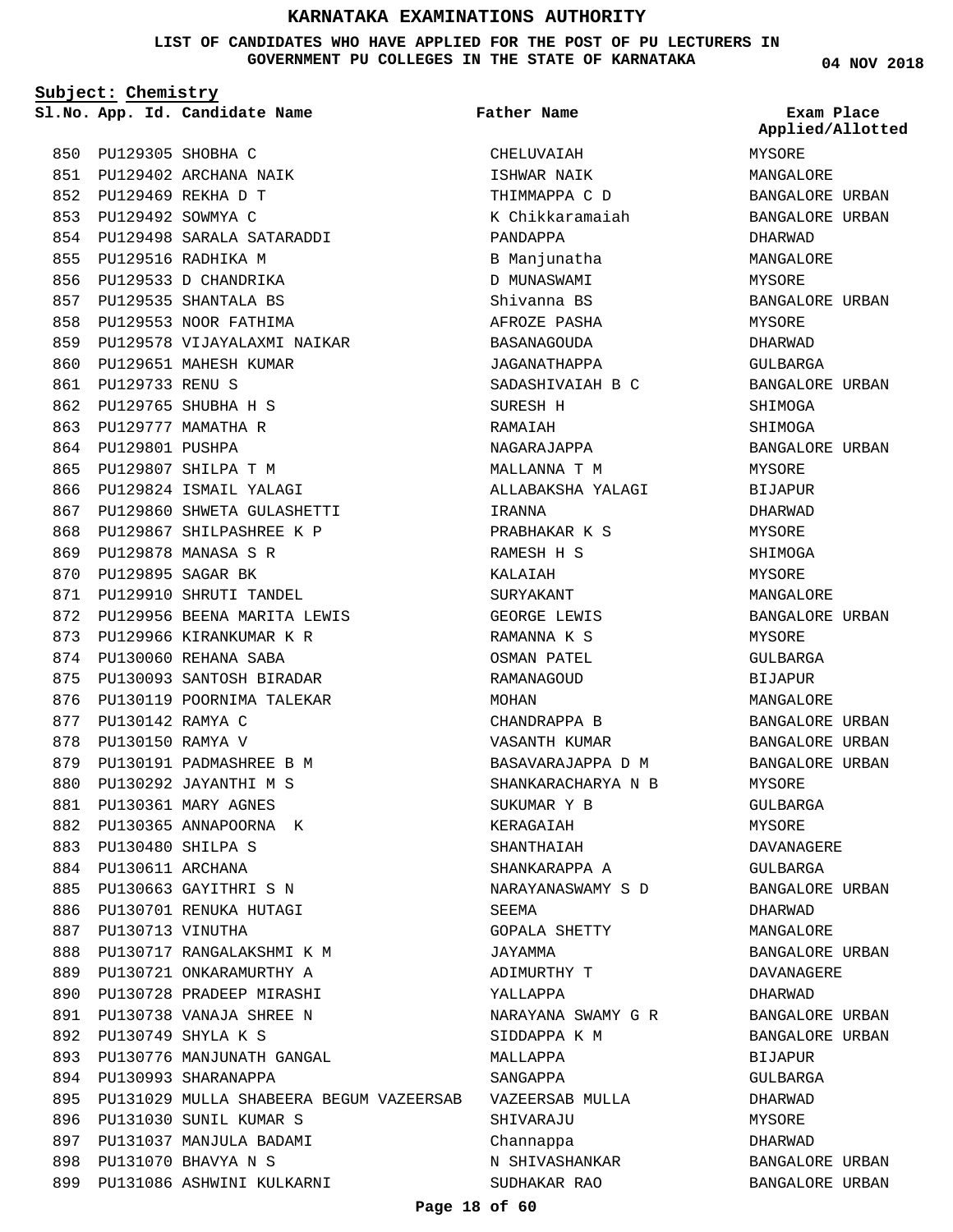**LIST OF CANDIDATES WHO HAVE APPLIED FOR THE POST OF PU LECTURERS IN GOVERNMENT PU COLLEGES IN THE STATE OF KARNATAKA**

**Subject: Chemistry**

**App. Id. Candidate Name Sl.No. Exam Place**

900 PU131113 RAGHAVENDRA B PU131115 SREEDEVI N 901 902 PU131214 INDUMUKHI B C PU131235 JAGADEESH SHETTY M 903 PU131244 PREETHI S P 904 905 PU131246 JAGADEESH UMACHAGI 906 PU131257 SHWETANJALI K PU131277 GIRISH H S 907 PU131291 GEETHA D 908 PU131302 KIRAN R 909 PU131307 SHRUTHI S N 910 911 PU131342 CHANDRAKALA N 912 PU131399 KESHAVAREDDY G 913 PU131443 KANTHANAIKA 914 **PU131461 RAVI** 915 PU131490 SUSHMA 916 PU131509 TABBUSUM BANU S K 917 PU131536 ASHOKA K M PU131542 ANUPAMA K H 918 PU131569 BRUNDA A 919 920 PU131588 MANJUNATHA T PU131596 KAVYA K 921 PU131646 JYOTHI N 922 PU131679 KUSUMA N 923 924 PU131687 SHRIDEVI TIGADI 925 PU131700 KALAVATHI G J 926 PU131725 KANTHARAJ R 927 PU131731 SOUMYASHRI B G 928 PU131739 VIJAYASRINIVAS N PU131764 SYED MUJAHID ANJUM R 929 PU131778 SALMA BEGUM M 930 931 PU131839 CHANDRAKALA C E 932 PU131847 GOPI M PU131894 SUMAYYA G H 933 934 PU131900 GOPALAKRISHNA 935 PU131909 BHAGYA C M 936 PU131935 KOWSALYA B PU131937 SWATHI LS 937 938 PU132019 MADHU B PU132060 LATHA J 939 PU132089 NIRMALA G R 940 PU132092 BHAGYALAKSHMI Y S 941 942 PU132099 MUNAWARHUSEN MARATOOR 943 PU132105 SHAKEEL MOKASHI 944 PU132153 RAJSHEKHAR M HIREMATH 945 PU132158 SWETHA BINDU V PU132174 RAJANI M 946 947 PU132188 VANITA B CHOUGALA 948 **PU132210 SURESH** 949 PU132238 SHASHIKALA H

**Father Name**

SHANKARA B NINGAPPA S B S CHANNAVEERAPPA NARAYANA SHETTY PRAKASH S N SHANKARAPPA Krishnamurthy SHIVALINGAPPA B DURGATAH RAJEGOWDA NAGARAJU K S NARAYANAPPA GOVINDAGOWDA KANTHANAIKA VISHWANATH MALLIKARJUN MUNDASE ILIYAS S K KEMPE GOWDA HANUMANTHAPPA B G ASWATHAREDDY THIMMARAYAPPA H B KAVALLI GOWDA B M NINGAPPA A NAJUNDACHAR J BASAVARAJ TIGADI JGADEESH RAMACHANDRAPPA P GURURAJA B Narayan K V SYED RAHAMATHULLA MAHABOOB KHAN ERAIAH C K muniraj k HASAINAR G HONNAPPA MAHADEVAPPA C Balareddy B Suresh L CHANDRASHEKAR B JAYASHANKAR RAJANNA SRINIVASA SHETTY Y R HASANSAHEB HUSENABASHYA MALLIKARJUN Anjanappa V MUTHI REDDY L BASAPPA MALLAPPA GURUSIDDAPPA H

**04 NOV 2018**

**Applied/Allotted**

DAVANAGERE BANGALORE URBAN DAVANAGERE MANGALORE BANGALORE URBAN DHARWAD SHIMOGA SHIMOGA BANGALORE URBAN MYSORE BANGALORE URBAN BANGALORE URBAN BANGALORE URBAN MYSORE GULBARGA GULBARGA DAVANAGERE MYSORE DAVANAGERE BANGALORE URBAN BANGALORE URBAN BANGALORE URBAN BANGALORE URBAN SHIMOGA DHARWAD SHIMOGA BANGALORE URBAN SHIMOGA BANGALORE URBAN DAVANAGERE BANGALORE URBAN MYSORE BANGALORE URBAN MANGALORE BANGALORE URBAN **SHIMOGA** DAVANAGERE SHIMOGA GULBARGA BANGALORE URBAN BANGALORE URBAN BANGALORE URBAN BIJAPUR **BIJAPUR** BIJAPUR BANGALORE URBAN BANGALORE URBAN BANGALORE URBAN GULBARGA DAVANAGERE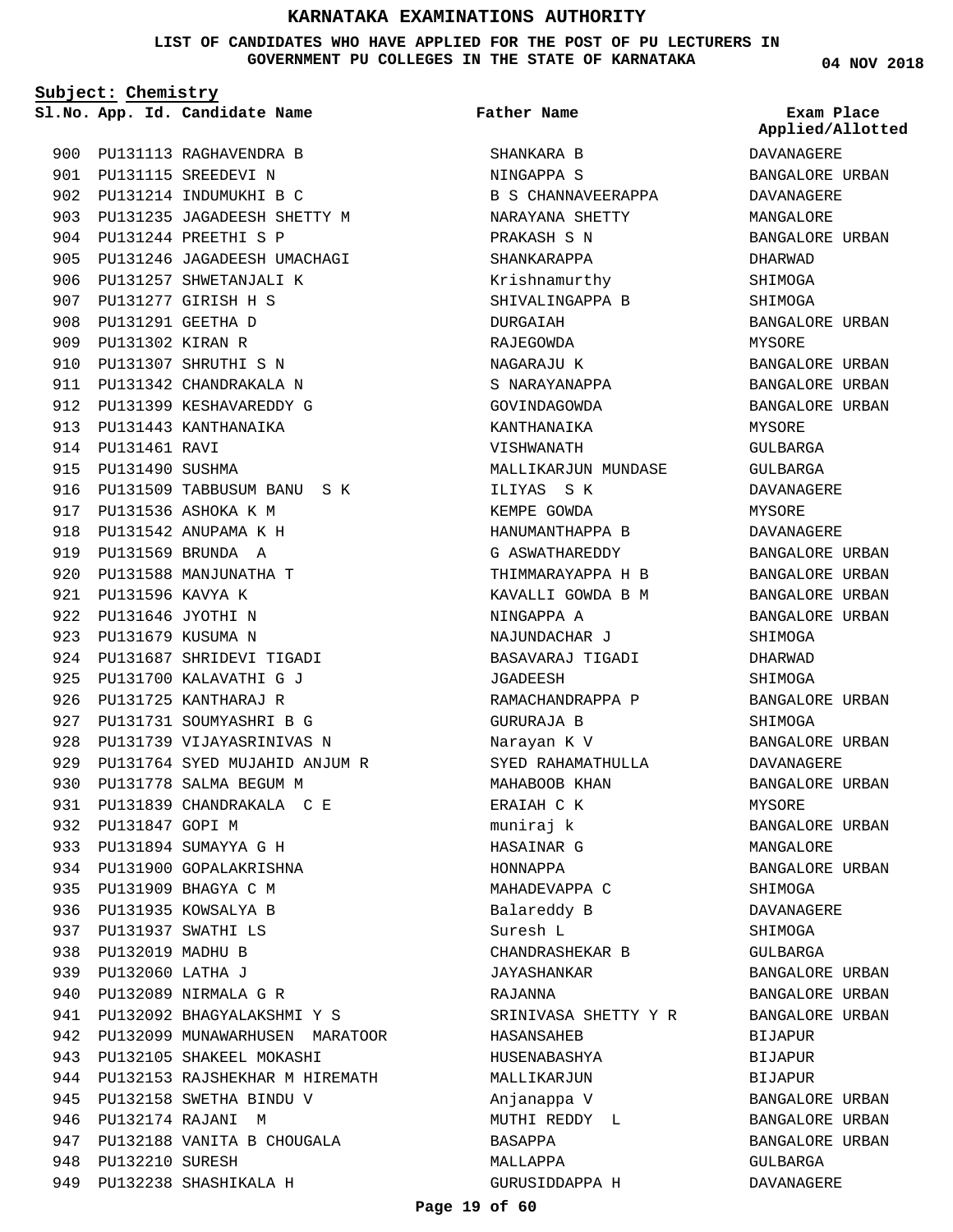**LIST OF CANDIDATES WHO HAVE APPLIED FOR THE POST OF PU LECTURERS IN GOVERNMENT PU COLLEGES IN THE STATE OF KARNATAKA**

**Subject: Chemistry**

950 PU132244 SAVITRI GIRISAGAR 951 PU132252 SANTOSH VADDAR 952 PU132255 SUNNY PRASANNA 953 PU132333 SHREELATHA KAMAT PU132381 MANJU G K 954 PU132393 SUMITRA Y B 955 956 PU132408 SHILPA P RAIKAR 957 PU132448 CHANDRAMMA M 958 PU132494 NETRAVATI MADIWALAR 959 PU132514 MEGHANA KUCHINAD 960 PU132540 RAGHAJYOTHI Y B 961 PU132637 SARASWATHI K H 962 PU132638 KALAKAMALLESH 963 PU132683 SURESH LANGATAD 964 PU132749 JYOTI MURKIBHAVI PU132760 ROOPA T R 965 966 PU132786 GEETA BALIGER 967 PU132829 UMMUL SAHAR SHAIKH 968 PU132898 SUDHINDRAKUMARA L T 969 PU132899 MOHANA CR 970 PU132916 NALINA MARIHAL 971 PU132953 MANJUNATHAYYA 972 PU132998 SWETA 973 PU133021 FAIYAZ AHMED 974 PU133042 VIJAYARADDY CHOUDRI 975 PU133133 APARNA K 976 PU133188 DRUVA KUMAR N PU133228 SUMA H S 977 978 PU133251 CHAITHRA R 979 PU133260 RAMESH YADAVANNAVAR PU133266 PALLAVI M 980 PU133448 RAVI 981 982 PU133502 SHASHIDHAR PAVADASHETTI 983 PU133526 SUMA 984 PU133529 MOHAMMADSADIQUE TAMBOLI 985 PU133558 SABIYA FATIMA 986 PU133579 DEEPA MANVI 987 PU133587 SULOCHANA K PU133597 KAVITHA S 988 989 PU133605 SHILPA BELAL 990 PU133651 DATTATRI 991 PU133662 RAJESHWARI HIREMATH 992 PU133677 SHREEDHARASA PU133698 CHETHAN C 993 994 PU133717 SEEMA S HANAMASAGAR 995 PU133813 JAGADEESH DINNI 996 PU133835 SIDDESHA B 997 PU133852 ATMARAM PU133874 GEETHA R 998 999 PU133875 AKKAMMA BALIGERI

**App. Id. Candidate Name Sl.No. Exam Place** PUNDALIKAPPA LAXMAN C DINAKER GIRIDHARA KAMAT A GOVINDAN KUTTY NAIR yalagurudappa b d PRABHAKAR N RAIKAR MALLAPPA P GULAPPA GURUDAS KUCHINAD MADHUSUDHANA Y B HIREMATH J I Channabasappa VEERABHADRAPPA YALLAPPA RUDRAPPA T L ANDANAPPA ALTHAF THIPPESWAMY K Rajegowda GS BALAPPA KARIYANNA SUBHASH RAGA RIYAZ AHMED SHIVAPUTRAPPA CHOUDRI RAMASASTHRI NANJUNDAIAH N Shivabasappa Rudrappa N SANGAPPA P M MAHADEVA MANIKRAO BASAVARAJ RAMACHANDRARAO DESAI HISAMODDIN SYED MAINODDIN HUSSAINI PREMANATH KASAIAH SWAMY K P SIDDALINGAMURTHY SURESH GOVINDRAO PATIL MRUTYUNJAYA RAMACHANDRASA MEGHARAJ CHENNEGOWDA SIDDAPPA HANAMASAGAR SHARANAPPA MALLIKARJUNA B MARUTIRAO RANGANTHAN GIRIYAPPA **Father Name** DHARWAD

**04 NOV 2018**

BIJAPUR DHARWAD GULBARGA BANGALORE URBAN BANGALORE URBAN DAVANAGERE BANGALORE URBAN DAVANAGERE **BIJAPUR** DHARWAD **BIJAPUR** SHIMOGA DHARWAD DHARWAD DHARWAD DAVANAGERE DHARWAD DHARWAD DAVANAGERE **MYSORE** DHARWAD BANGALORE URBAN GULBARGA GULBARGA GULBARGA MANGALORE **MYSORE** MYSORE SHIMOGA DHARWAD MYSORE GULBARGA BANGALORE URBAN BANGALORE URBAN DHARWAD GULBARGA BANGALORE URBAN DAVANAGERE MYSORE DHARWAD GULBARGA BANGALORE URBAN DHARWAD MYSORE BANGALORE URBAN DHARWAD DAVANAGERE GULBARGA BANGALORE URBAN **Applied/Allotted**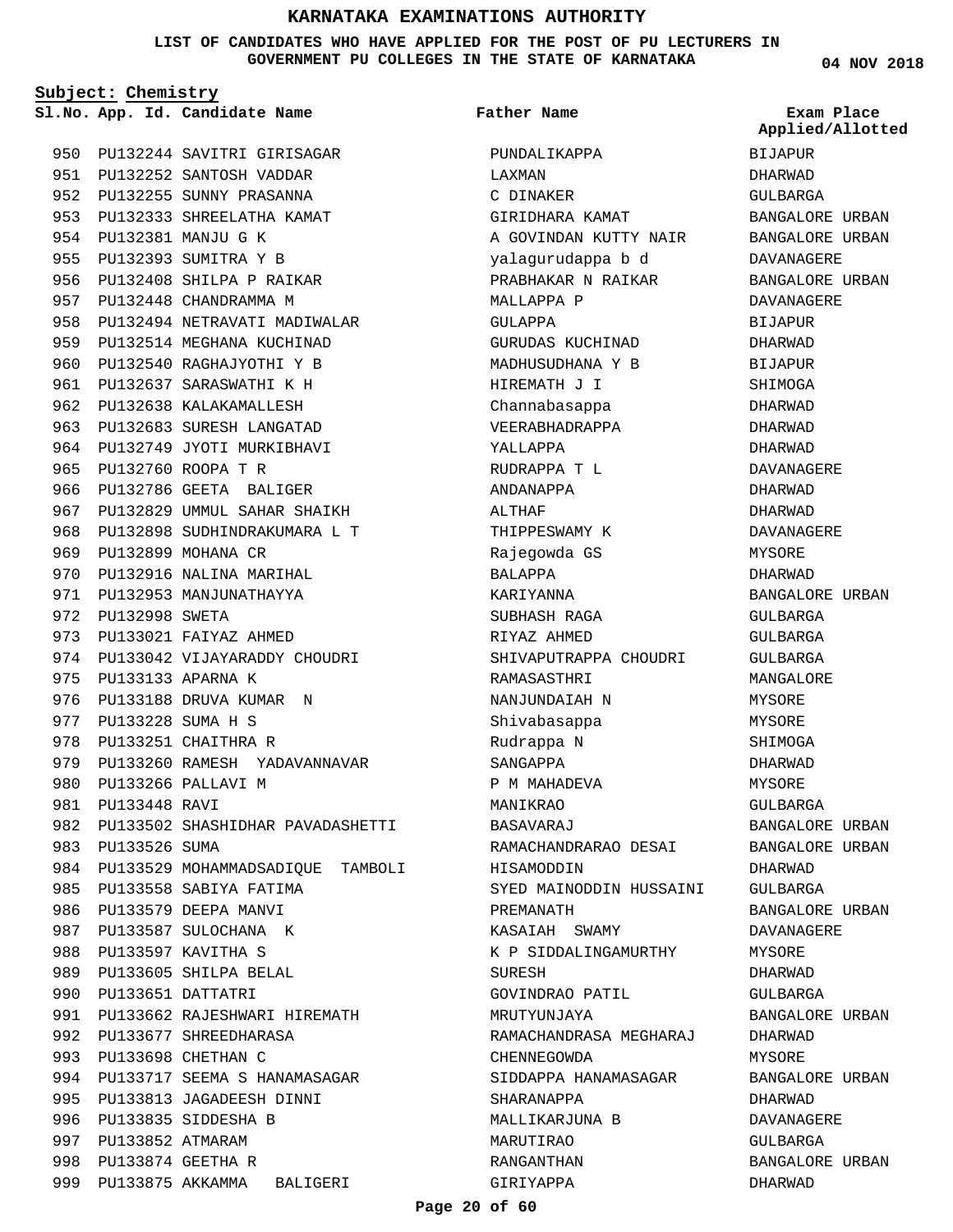#### **LIST OF CANDIDATES WHO HAVE APPLIED FOR THE POST OF PU LECTURERS IN GOVERNMENT PU COLLEGES IN THE STATE OF KARNATAKA**

**Subject: Chemistry**

**App. Id. Candidate Name Sl.No. Exam Place**

1000 PU133877 SHANTHALAKSHMI D 1001 PU133882 AYYANAGOUDA SHIVANAGOUDAR 1002 PU133899 ANITHA N 1003 PU133908 MAHESHA K P 1004 PU133916 MARADI SANGRAMA NAYAKA 1005 PU133923 GEETA LAGALI 1006 PU134000 BHAGYASHRI BHAT 1007 PU134006 PUNITH VIJAYA KUMARA V N PU134028 SHAFIQ AHMED 1008 1009 PU134044 MAILAR TENAGI PU134079 RAMYA B D 1010 PU134108 BASAVARAJ BIRADAR 1011 PU134134 GURURAJ 1012 1013 PU134195 SUDARSHAN HANDUR 1014 PU134200 JAYATHUNNISA K P 1015 PU134229 JAYALAKSHMI N 1016 PU134260 VEDASHREE K T 1017 PU134280 LAXMI MATHAD PU134287 LATHA M S 1018 1019 PU134288 PRATHEESH P 1020 PU134297 SMEETHAKUMAR Y S PU134387 CHANNAVEER LAXMAN KUMBAR 1021 PU134404 MAHEBUBPASHA CHANDANUR 1022 PU134552 SHANTHA M S 1023 PU134553 SOWMYA S 1024 PU134588 BASAVARAJ MUDIHALA 1025 1026 PU134615 ASMA PARVEEN PU134631 RAMYA S G 1027 1028 PU134651 NARASIMHA MURTHY S PU134680 SHANTA BASANAGOUDA CHIKKOL 1029 PU134723 SHRUTHI DEVI H B 1030 1031 PU134753 TATAPPA CHIKKAHALLI 1032 PU134763 PRATIMA 1033 PU134785 SHIVAGANGA K B 1034 PU134963 STEEPHAN PUSHPA RAJ D PU135009 SREEVIDYA S 1035 1036 PU135012 LATA PU135065 BINDU H R 1037 1038 PU135072 SHOBHARANI 1039 PU135115 SUNILKUMAR 1040 PU135188 KALLESHMURTHY S PU135208 PRAKRUTHI R 1041 PU135214 PRADEEP S R 1042 1043 PU135288 SHIVA KUMAR A 1044 PU135294 FIRDOUS FATHIMA PU135313 RAJESH G 1045 1046 PU135368 SHARADAMMA N PU135392 ANJALI E 1047 1048 PU135402 FATHIMATH ZUHARA CM 1049 PU135416 SHAHEEN BANU M

#### **Father Name**

DORI RAJ R VIRUPAXAGOUDA NARAYAN S PANDURANGAPPA MARADI JAMBAIAH NAYAKA SANGAPPA LAXMINARAYAN V BHAT NINGAPPA V Pyarejan SHANKAR DEVAIAH B M BANAPPA ARJUNAPPA TAVANAPPA FAKRUDDIN NIRANJANI THIPPESWAMY K P **SHEKHAR** SHIVAMURTHY M S PRABHAKARAN K K YALLAPPA H LAXMAN KUMBAR DAWALASAB MAHADEVAPPA SHIVALINGAIAH CHANABASAPPA MOHAMED GHOUSE GURUSHANTHEGOWDA SRIRAMAPPA BASANAGOUDA CHIKKOL BOREGOWDA REVANASIDDAPPA C MALLIKARJUN BASAVARAJU K R DHIVIANATHAN GANAPATHY BHAT SANGRAMREDDY RAJANNA L BABURAO VAIJINATH SIDDARAMAPPA S raju c RAMALINGACHAR ACHYUTA P SHAFI AHMED CHINNATHAMMUDU G NARAYANA SWAMY R M C ERABASAPPA MUHAMMAD C H MOHAMED SHAFI

**04 NOV 2018**

**Applied/Allotted**

BANGALORE URBAN DHARWAD DAVANAGERE BANGALORE URBAN DHARWAD DHARWAD DHARWAD SHIMOGA BANGALORE URBAN DHARWAD MYSORE BANGALORE URBAN BIJAPUR DHARWAD BANGALORE URBAN GULBARGA DAVANAGERE BIJAPUR BANGALORE URBAN BANGALORE URBAN DAVANAGERE GULBARGA GULBARGA DAVANAGERE MYSORE DAVANAGERE DAVANAGERE BANGALORE URBAN BANGALORE URBAN DHARWAD BANGALORE URBAN DAVANAGERE GULBARGA BANGALORE URBAN MYSORE MANGALORE GULBARGA MYSORE GULBARGA GULBARGA SHIMOGA MYSORE BANGALORE URBAN BANGALORE URBAN DAVANAGERE DAVANAGERE BANGALORE URBAN SHIMOGA MANGALORE

DAVANAGERE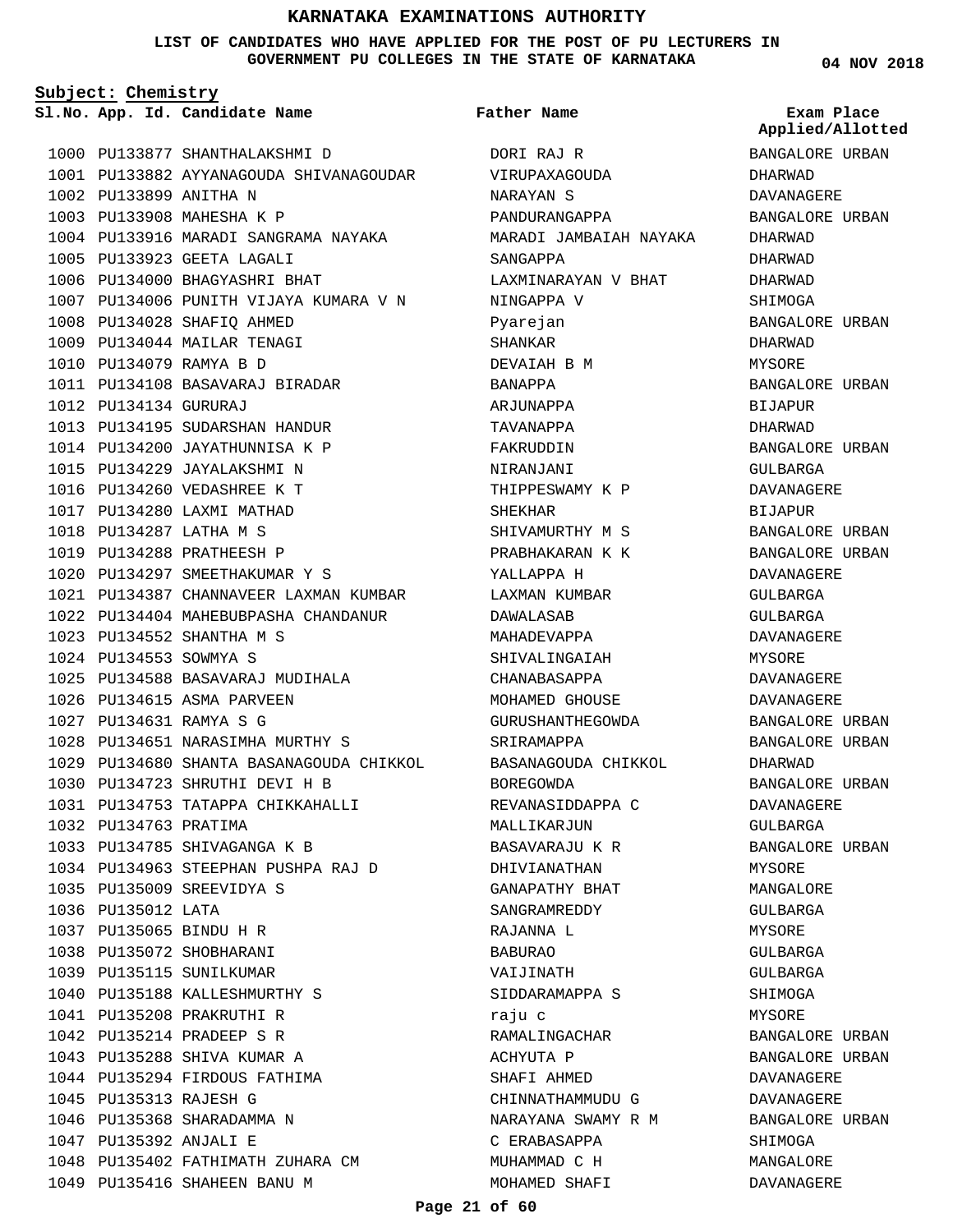**LIST OF CANDIDATES WHO HAVE APPLIED FOR THE POST OF PU LECTURERS IN GOVERNMENT PU COLLEGES IN THE STATE OF KARNATAKA**

**Subject: Chemistry**

**App. Id. Candidate Name Sl.No. Exam Place**

**Father Name**

1050 PU135460 ANURADHA 1051 PU135505 LALITHAMBA A 1052 PU135542 MANGALA J M 1053 PU135554 SUMA R 1054 PU135571 GAZALA PARVEEN 1055 PU135576 VIJAYA KUMAR N 1056 PU135635 BEENA PARIT 1057 PU135641 SUREKHA NADAVINAMANI 1058 PU135653 SUMA N PU135685 LEELA H R 1059 1060 PU135734 JAIMANGALA RAMAGOUDA PATIL 1061 PU135784 GANGAVVA RACHAPPA DANGI 1062 PU135806 GEETHA B M 1063 PU135863 SUPREETHA 1064 PU135880 PARIMALA B S 1065 PU136004 ROOHI SULTHAN 1066 PU136007 SYED ADIL QUADRI 1067 PU136069 UMA KARKI 1068 PU136076 D BORAMMA 1069 PU136089 DHANALAKSHMI N 1070 PU136185 SHILPA R 1071 PU136273 SAVITA PATIL PU136304 PRAVEEN KUMAR U R 1072 1073 PU136314 MALLIKARJUNA H 1074 PU136395 MANDARA J L PU136408 CHARAN KUMAR H C 1075 PU136433 LINGARAJU 1076 1077 PU136452 RAJESHWARI 1078 PU136454 ROOPASHREE T S PU136455 REKHA H D 1079 1080 PU136532 MANJANAIK B Y 1081 PU136567 SHABNAM FIRDOS 1082 PU136605 MANJUNATHA A PU136632 YAMUNA S 1083 PU136672 DEEPA K S 1084 1085 PU136673 GAYATHRI K P 1086 PU136710 PREETHI HM 1087 PU136763 ANITA SIRSIKAR 1088 PU136781 ROOPA T 1089 PU136786 NAGARAJU M R 1090 PU136862 SHILPA JOSHI 1091 PU136906 VIJAYALAXMI SHANAWAD 1092 PU136917 SOWMYA 1093 PU136937 MEGHA KAJAGAR 1094 PU136985 SUGALABAI 1095 PU137005 TEJASHWINI R SHIGIHALLIMATH 1096 PU137030 USHA T PU137065 SHRINIDHI R A 1097 1098 PU137122 VENKATESH 1099 PU137152 SHIVASHARANAMMA HIREMATH

BASAWANTAPPA BADIGER ANKUGOWDA SATTYAMURTHI J M RAJASHEKARIAH R ABDULGAFFAR Basavaraj N SHRIMANTRAY PARIT ARJUN B Narayana Swamy RUDRAPPA H S RAMAGOUDA RACHAPPA MARKANDEIAH B PUTHU NAIK SANJEEVA REDDY NISSAR H SYED MUJAHED IQBAL QUADRI GULBARGA **SURFSH** GUNDABORAIAH NARAYANA N RAJE GOWDA SURESH RUDRAPPA R HALAPPA R LOKESHA B K CHANDRASHEKARA H M JAVARAIAH MALLIKARJUN SHRINIVASA REDDY DASEGOWDA YENKYANAIK SIFATH ULLAKHAN HANUMANTHAPPA K SIDDALINGAIAH SURESH KHANDKE PUTTASWAMYGOWDA D MAREGOWDA BALAKRISHNA THIPPANNA RANGAIAH MANJUNATHA JOSHI SHREESHAILAPPA SOMANNA Kalakappa SHARANABASAPPA RUDRASWAMI SHIGIHALLIMATH DAVANAGERE THIMMEGOWDA C G R ANANTHARAJA SETTY TAMMANNA GURUSHANTAYYA

**04 NOV 2018**

BANGALORE URBAN BANGALORE URBAN BANGALORE URBAN BANGALORE URBAN DHARWAD GULBARGA BIJAPUR DHARWAD BANGALORE URBAN SHIMOGA DHARWAD BIJAPUR SHIMOGA MANGALORE BANGALORE URBAN BANGALORE URBAN DHARWAD DAVANAGERE BANGALORE URBAN MYSORE BANGALORE URBAN SHIMOGA SHIMOGA SHIMOGA MYSORE **MYSORE** DHARWAD BIJAPUR BANGALORE URBAN SHIMOGA BANGALORE URBAN DHARWAD BANGALORE URBAN BIJAPUR MYSORE BANGALORE URBAN SHIMOGA DAVANAGERE MYSORE DAVANAGERE DHARWAD MYSORE DHARWAD GULBARGA SHIMOGA BANGALORE URBAN GULBARGA GULBARGA **Applied/Allotted**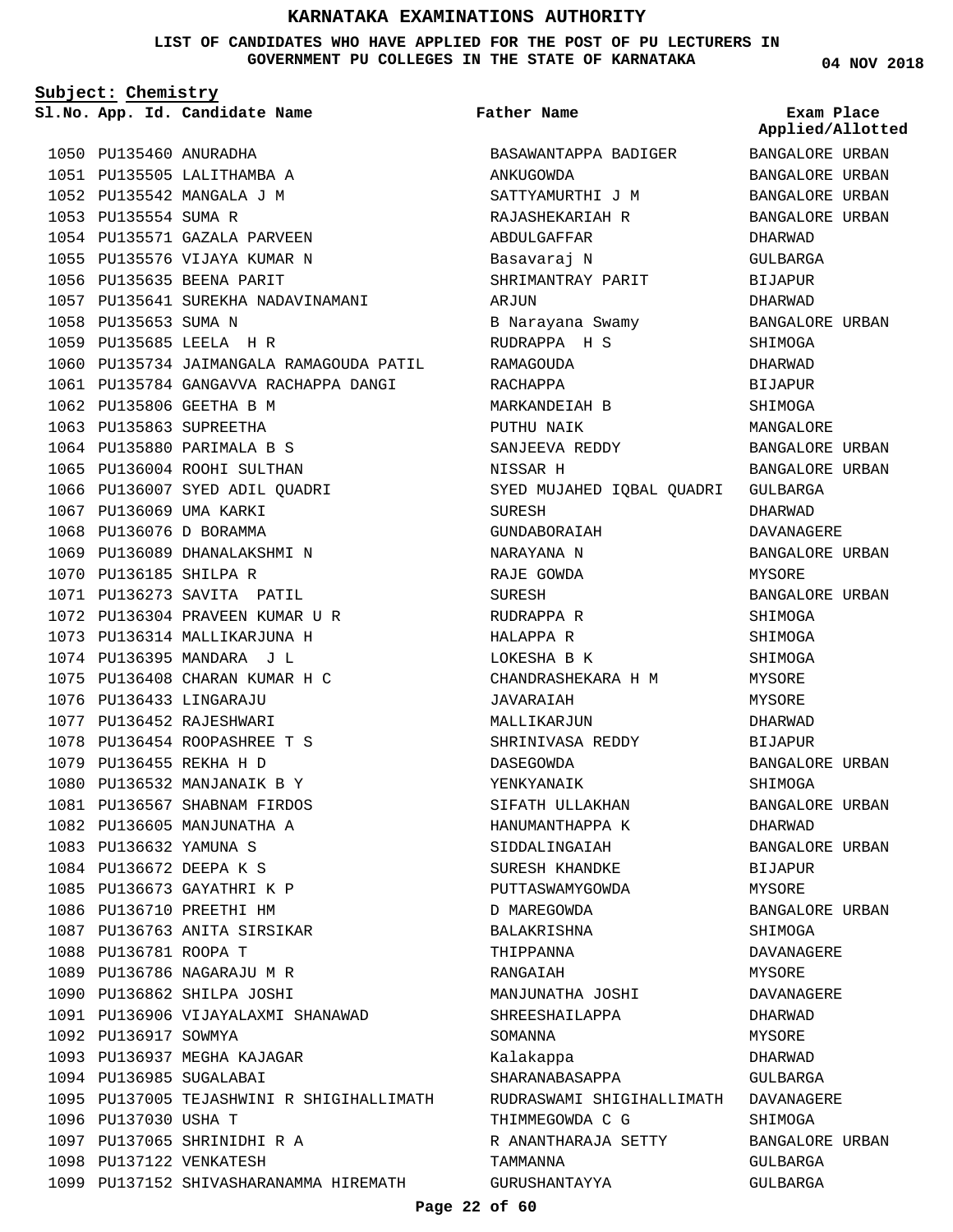**LIST OF CANDIDATES WHO HAVE APPLIED FOR THE POST OF PU LECTURERS IN GOVERNMENT PU COLLEGES IN THE STATE OF KARNATAKA**

**Subject: Chemistry**

|  | Sl.No. App. Id. Candidate Name | Father Name | Exam Place    |
|--|--------------------------------|-------------|---------------|
|  |                                |             | Applied/Allot |

PU137170 RAVIKUMAR T R 1100 1101 PU137188 BINDU H V 1102 PU137192 THULASI K M 1103 PU137216 PREMAKUMARI B Y 1104 PU137226 SUMANGALA SHERIGAR 1105 PU137240 VINODKUMAR 1106 PU137314 SURESHA T H 1107 PU137321 SWETA KCM 1108 PU137341 SHARANABASAPPA P 1109 PU137343 MAHANTESH MANNIKERI 1110 PU137380 METI GIREEESH 1111 PU137387 SUJATA SHANKAR RATHOD 1112 PU137477 SHIVAKUMAR KOKATANUR 1113 PU137509 PRIYANKA 1114 PU137514 ALICE JOHN 1115 PU137523 MOOLIMANI SHWETHA 1116 PU137569 PUSHPALATHA U H 1117 PU137594 MANJUSHREE S G 1118 PU137645 SRIDEVI PU137654 ROOPASHRI S 1119 1120 PU137759 SHIVARAJU K N PU137770 SABIYA NAAZ 1121 1122 PU137791 KOUSAR FATIMA 1123 PU137802 SYEDA HUMERA FATIMA 1124 PU137836 LINGARAJU B U PU137872 SUDHA S 1125 1126 PU137899 ANAND PATIL PU137994 RIYA M R 1127 1128 PU138005 SHRIDEVI SALAGARE PU138012 NAGENDRA 1129 PU138029 DAYANA JOSE 1130 PU138125 GAYATRI 1131 1132 PU138159 CHAITHRA K 1133 PU138186 SHIRUR SHANTMALLAPPA GANAPATI PU138232 PRAVEENA B R 1134 PU138314 POORNIMA YADAV D S 1135 1136 PU138322 VIJAYLAXMI 1137 PU138325 MALLIKARJUN 1138 PU138330 MALLAPPA PU138342 SWASTHIK JAIN 1139 PU138408 NARAYANAMURTHY S T 1140 1141 PU138420 MANJUNATHA KS 1142 PU138433 SOMESHA K 1143 PU138440 MUNTIMADUGU AZEERA 1144 PU138492 VEERAJENDRA SWAMY A M 1145 PU138535 ANNASAB HUCHTTE 1146 PU138635 SUCHETHA RATHNA 1147 PU138749 BHARATI PU138766 TEJASWI S G 1148 1149 PU138855 RUBEN

RANGAPPA T VISHWANATHA PARAMESWARAN V M YALLAPURAIAH B C SANJEEVA NARASAPPA HANUMANTHAPPA T G CHANNAPPA K RASANAGOUDA GOPAL M RAMESH GOUD SHANKAR RATHOD ASHOK Apparao Kulkarni WILSON MOOLIMANI KOTRAIAH HOOVAIAH U E GANGADHARAPPA S B APPARAO PATIL SUNDARA RAJU T K NARANAPPA ZAKIR HUSSAIN OSMAN ALI SYED MAHBOOB HUSSAINI UDAY KUMAR B S sonnappa PANDIT PATIL Ramesh M C DATTU GUNDAPPA Jose CHANDRAKANTHREDDY Kesari A S GANAPATI BH REVANNA SREERAMAREDDY D V PRABHURAO KARABASAPPA KINNI RAMANNA PRAKASH JAIN THUKARAM S N SRIRAMAPPA KALASAIAH K H M IMAM SAHEB MALLIKARJUNAIAH A M NINGAPPA CHENNAPPA GOWDA B SHANKAR KESTI GOVINDARAJU PREMDAS **Father Name**

**04 NOV 2018**

**Applied/Allotted**

SHIMOGA MYSORE MANGALORE MYSORE DHARWAD GULBARGA SHIMOGA DAVANAGERE BANGALORE URBAN DHARWAD GULBARGA GULBARGA BIJAPUR GULBARGA DHARWAD DAVANAGERE MYSORE BANGALORE URBAN GULBARGA MYSORE MYSORE BANGALORE URBAN GULBARGA GULBARGA SHIMOGA BANGALORE URBAN CIILBARCA MYSORE BANGALORE URBAN GULBARGA BANGALORE URBAN GULBARGA BANGALORE URBAN GULBARGA MYSORE BANGALORE URBAN GULBARGA GULBARGA GULBARGA BANGALORE URBAN BANGALORE URBAN BANGALORE URBAN SHIMOGA BANGALORE URBAN SHIMOGA DHARWAD MANGALORE BIJAPUR BANGALORE URBAN

GULBARGA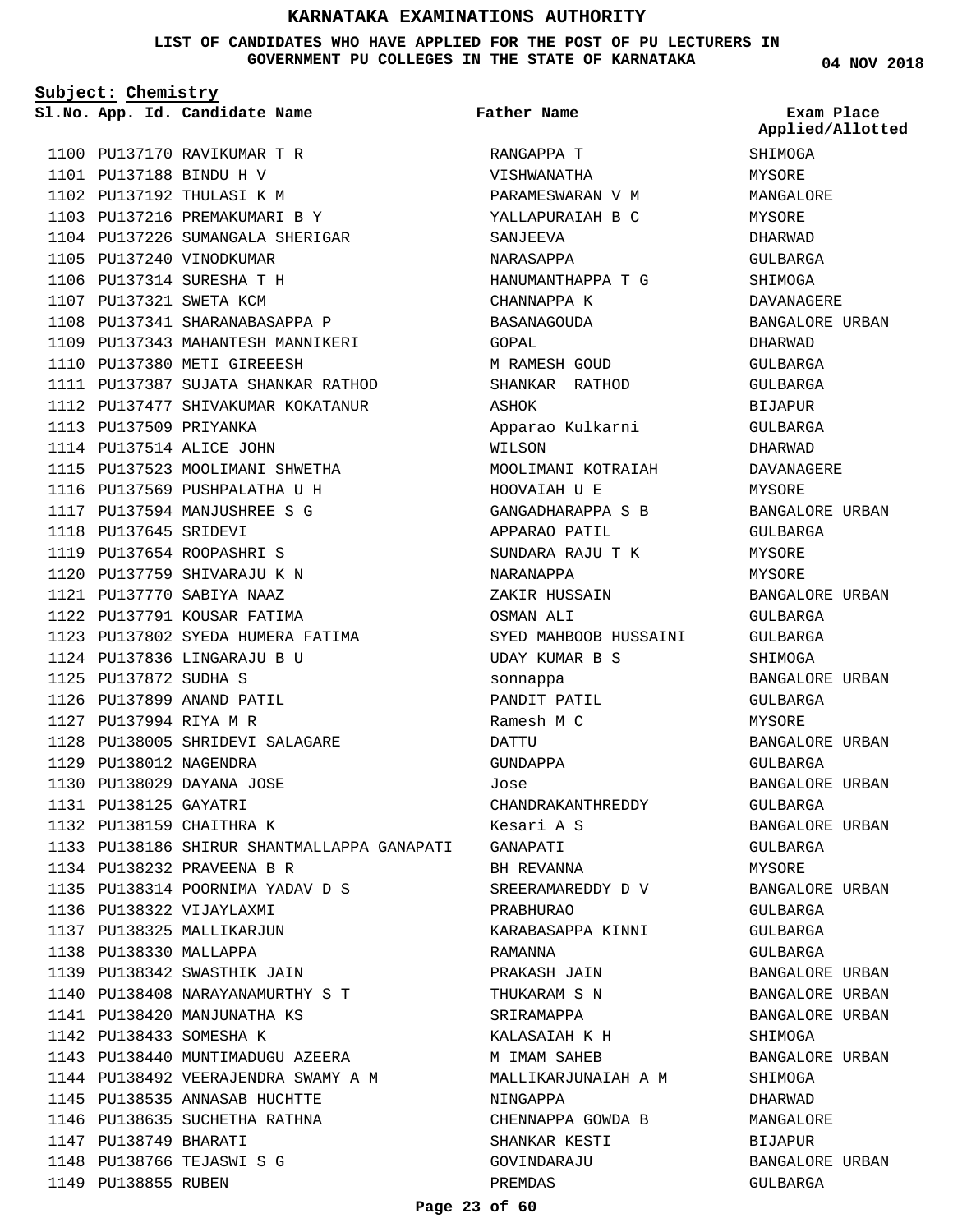**LIST OF CANDIDATES WHO HAVE APPLIED FOR THE POST OF PU LECTURERS IN GOVERNMENT PU COLLEGES IN THE STATE OF KARNATAKA**

**04 NOV 2018**

| Subject: Chemistry |                        |                                                                       |                                            |                                      |  |
|--------------------|------------------------|-----------------------------------------------------------------------|--------------------------------------------|--------------------------------------|--|
|                    |                        | Sl.No. App. Id. Candidate Name                                        | <b>Father Name</b>                         | Exam Place<br>Applied/Allotted       |  |
|                    |                        | 1150 PU138881 GEETHA K O                                              | OBANAIK G                                  | DAVANAGERE                           |  |
|                    | 1151 PU138927 SOUMYA S |                                                                       | SOMAPPA P                                  | SHIMOGA                              |  |
|                    |                        | 1152 PU138947 SUMATI S A                                              | SADASHIVAIAH S B                           | DAVANAGERE                           |  |
|                    |                        | 1153 PU138975 MAMATHA R                                               | B RAJU                                     | BANGALORE URBAN                      |  |
|                    | 1154 PU139073 ASHA     |                                                                       | VITHAL RATHOD                              | GULBARGA                             |  |
|                    |                        | 1155 PU139143 RAMESHA L                                               | LAKSHMINARAYANASWAMY                       | BANGALORE URBAN                      |  |
|                    |                        | 1156 PU139214 RIHANA PARVEEN MULLA                                    | MURTUJA SAHEB MULLA                        | DAVANAGERE                           |  |
|                    |                        | 1157 PU139217 RENUKA TORVI                                            | PUNDALIK                                   | <b>BIJAPUR</b>                       |  |
|                    |                        | 1158 PU139258 DILIP KUMAR GOWDA M                                     | MALLIAH C                                  | MYSORE                               |  |
|                    |                        | 1159 PU139374 VISHWALATA M S                                          | RAMAKRISHNA M S                            | GULBARGA                             |  |
|                    | 1160 PU139434 SOUMYA   |                                                                       | GURUNATH                                   | GULBARGA                             |  |
|                    |                        | 1161 PU139444 SEEMA ROOHI                                             | R MOHAMMED KHALEEL ULLA                    | BANGALORE URBAN                      |  |
|                    |                        | 1162 PU139526 SUNEELKUMAR ALIAS MURAGESH<br>BASINGI                   | mahadev bhasingi                           | DHARWAD                              |  |
|                    |                        | 1163 PU139538 PRIYANKA J P                                            | <b>JAIPRAKASH C</b>                        | SHIMOGA                              |  |
|                    |                        | 1164 PU139568 BASAVARAJ KARABASAPPA KURUVATTER KARABASAPPA KURUVATTER |                                            | DHARWAD                              |  |
|                    |                        | 1165 PU139613 SHARANABASAV                                            | BASANA GOUDA                               | <b>GULBARGA</b>                      |  |
|                    |                        | 1166 PU139629 RAMYA G T                                               | THIPPESWAMY G                              | BANGALORE URBAN                      |  |
|                    |                        | 1167 PU139696 S S MADHU                                               | SIDDESHWARA S R                            | BANGALORE URBAN                      |  |
|                    |                        | 1168 PU139844 SHILPA KARATGI                                          | SUGAPPA K                                  | GULBARGA                             |  |
|                    |                        | 1169 PU139883 SHIVAKUMARA ARADHYA G                                   | Gurudeva Aradhya                           | MYSORE                               |  |
|                    |                        | 1170 PU139916 PRABHAKAR B S                                           | SHANKARAIAH B                              | SHIMOGA                              |  |
|                    |                        | 1171 PU139918 NAGARAJU H T                                            | HONNEGOWDA ALIUS THAMMAIAH BANGALORE URBAN |                                      |  |
|                    |                        | 1172 PU139954 NAGALAKSHMI G S                                         | SHIVADATTA                                 | MYSORE                               |  |
|                    |                        | 1173 PU139970 BHAVANI M P                                             | KOLYA SUBBA                                | MANGALORE                            |  |
|                    |                        | 1174 PU140086 BHAGYALAKSHMI                                           | ANDAPPA BANNIKOPPA                         | DAVANAGERE                           |  |
|                    |                        | 1175 PU140153 GURULINGASWAMY D P                                      | PUTTASWAMY M                               | MYSORE                               |  |
|                    |                        | 1176 PU140206 MARANNA P                                               | PUTTALINGAPPA                              | BANGALORE URBAN                      |  |
|                    |                        | 1177 PU140220 RAMANAGOUDA NAD                                         | MUTTAPPA                                   | <b>BIJAPUR</b>                       |  |
|                    |                        | 1178 PU140287 ARPITHA N                                               | Nagaraju B                                 | SHIMOGA                              |  |
|                    |                        | 1179 PU140291 PUNEET S K                                              | SHIVARAMU K N                              | <b>MYSORE</b>                        |  |
|                    |                        | 1180 PU140295 CHETANA PATGAR                                          | DAMODAR PATGAR                             | DHARWAD                              |  |
|                    |                        | 1181 PU140300 TERATHAVVA KOTI                                         | GANGAYYA                                   | BIJAPUR                              |  |
|                    | 1182 PU140303 K VINODA |                                                                       | K JAGANNATH                                | BANGALORE URBAN                      |  |
|                    |                        | 1183 PU140340 NUSRATH BANU                                            |                                            |                                      |  |
|                    |                        |                                                                       | ABDUL WAJID                                | BANGALORE URBAN<br><b>DAVANAGERE</b> |  |
|                    |                        | 1184 PU140354 PUSHPA K N                                              | NINGAPPA K H                               |                                      |  |
|                    |                        | 1185 PU140385 VIJAYALAXMI CHALAVADI                                   | SADASHIV                                   | GULBARGA                             |  |
|                    |                        | 1186 PU140572 ACHUTHANANDA K M                                        | MAHADEVAPPA R K                            | SHIMOGA                              |  |
|                    | 1187 PU140573 SIDDARAM |                                                                       | CHANNABASAPPA                              | GULBARGA                             |  |
|                    |                        | 1188 PU140580 SOUMYADEVI M                                            | BHEEMANNA                                  | GULBARGA                             |  |
|                    |                        | 1189 PU140663 VINOD WALIKAR                                           | SHRIKANT WALIKAR                           | DHARWAD                              |  |
|                    |                        | 1190 PU140707 VANITHA K                                               | KADARAPPA                                  | BANGALORE URBAN                      |  |
|                    |                        | 1191 PU140709 BHAVANI K S                                             | SOMANNA                                    | BANGALORE URBAN                      |  |
|                    |                        | 1192 PU140717 PUNITA SANADI                                           | RAMACHANDRA                                | DHARWAD                              |  |
|                    |                        | 1193 PU140771 BEENA MANOHAR NAYAK                                     | MANOHAR                                    | BANGALORE URBAN                      |  |
|                    |                        | 1194 PU140779 KOTRESH HIREMATH                                        | VIJAYAKUMAR                                | BIJAPUR                              |  |
|                    |                        | 1195 PU140808 RAJU ALIYAS APPAJI NAIK                                 | VENKAJI                                    | BIJAPUR                              |  |
|                    |                        | 1196 PU140809 AKKAMAHADEVE CHANNAKE                                   | yellappa c                                 | GULBARGA                             |  |
|                    |                        | 1197 PU140829 SANTHOSH KONNUR                                         | BASAVARAJ                                  | DHARWAD                              |  |
|                    |                        | 1198 PU140836 SHRUTHI K K                                             | KRISHNE GOWDA K                            | BANGALORE URBAN                      |  |

#### **Page 24 of 60**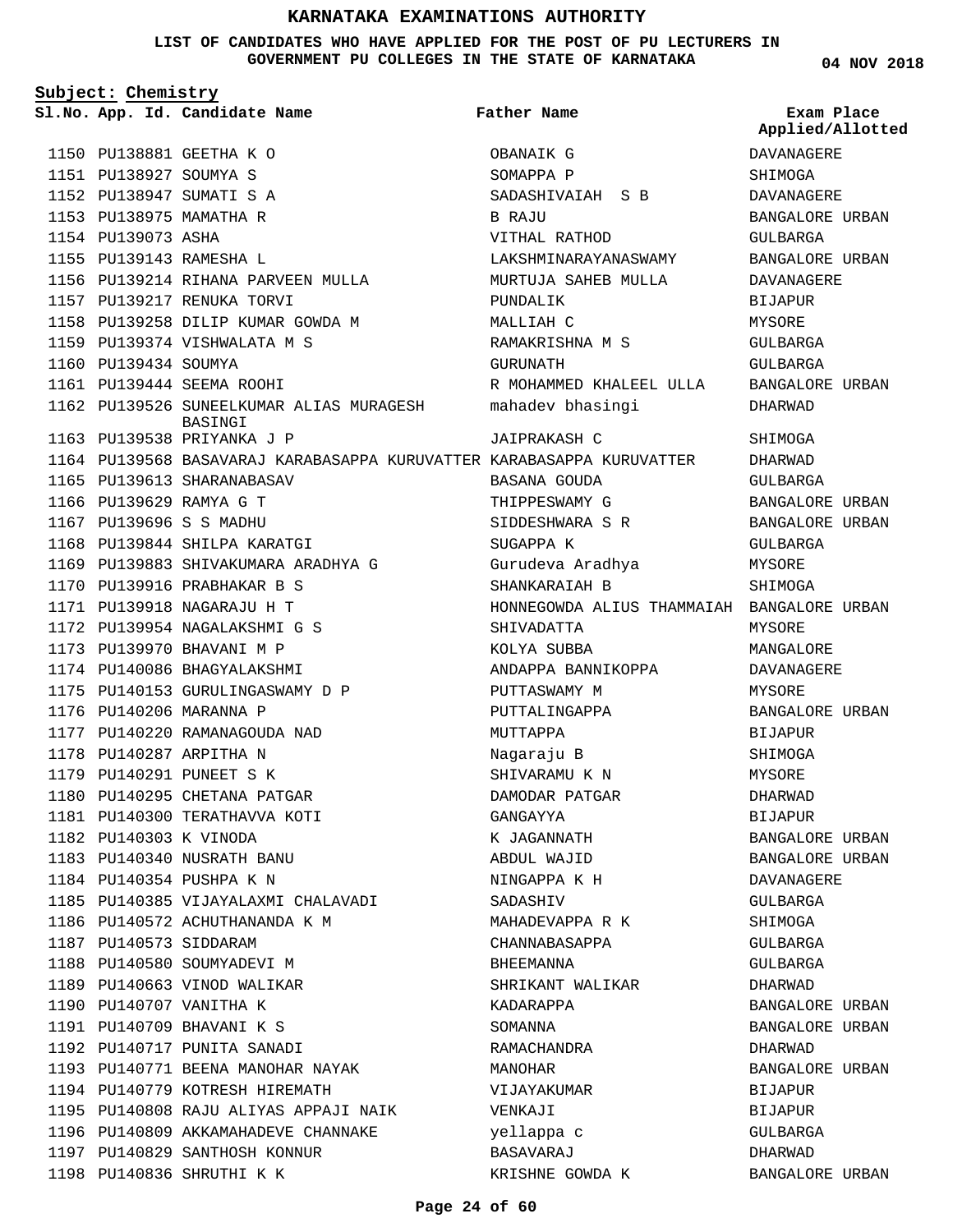**LIST OF CANDIDATES WHO HAVE APPLIED FOR THE POST OF PU LECTURERS IN GOVERNMENT PU COLLEGES IN THE STATE OF KARNATAKA**

**Father Name**

**Subject: Chemistry**

1199 PU140900 VINDHYA R 1200 PU140938 YATHEESHA K B 1201 PU140989 VIJAYA KUMAR PU141038 SHREEPRADA R 1202 1203 PU141054 SATHISHA A 1204 PU141098 PAVITHRA J S 1205 PU141126 MANJUNATHA J S PU141137 KAVYA S R 1206 1207 PU141173 SUNITHA D G 1208 PU141217 SATISH KAMMAR 1209 PU141224 MAMATHA S M 1210 PU141228 SHAILAJA MATHAPATI 1211 PU141271 HEMALATHA H S 1212 PU141360 KAVITHA N **App. Id. Candidate Name Sl.No. Exam Place**

1213 PU141504 ADIVEPPA 1214 PU141507 ASHOK MEESI

1216 PU141567 MAMATHA C R PU141585 NAGAVENI T R 1217 1218 PU141596 SHAIK NIZAMUDDIN

PU141645 SHILPA M S 1219 PU141653 NAVEENA H R 1220 PU141654 SHIVARAJ MANTUR 1221 1222 PU141656 MUSTOOR JAGANATH

1226 PU141766 GIRISHA M

PU141826 BHAVYA Y H 1228

1215 PU141528 SHAIK NIZAMUDDIN

PU141710 RENUKA S YELIGAR 1224 1225 PU141738 SANJEEVKUMAR PATIL

1227 PU141800 SANTHOSHKUMAR M K

PU141835 ROOHI ALMAS G M 1230 PU141842 TRIVENI KAMBLE 1231 1232 PU141906 NAVEEN KUMAR 1233 PU141930 CHAYA PATIL

1234 PU141936 LAXMIDEVI BIRADAR

1243 PU142079 DEVARAJA MURTHY H 1244 PU142089 GHOUSEUL AZAM

1245 PU142102 YALLALING GOLLALAPPA JAMADAR

PU142204 PRAVEEN APPASAB KAMBLE 1248

1235 PU141953 BASALINGAPPA 1236 PU141955 SUNILKUMAR 1237 PU141962 SANGAMESH PU142003 PREETHAM H S 1238 1239 PU142007 GEETA NAIKAR

1240 PU142060 PADMA M 1241 PU142076 YASHODA D V PU142077 ROOPA T S 1242

1246 PU142120 SHIVKUMAR 1247 PU142191 SHRAVANTHI

1229 PU141829 WASEEM YOUSUF SIDDIQUI

PU141687 BHEEMASHANKAR BELLUNDAGI 1223

KRISHNA CHAR R LATE BORAIAH SHIVAMURTAYYA Raghunatha Bhatt SIDDAPPA A SHIVE GOWDA SIDDAPPA J M RAMU S K BASAPPA D G VEERABHADRAPPA MAHANTHESHAPPA A IRAYYA SHIVANNA K NAGARAJA R DODDAPPA METI TUKARAM BISMILLAH SAB RAMACHANDRA C R RANGNATH T K BISMILLAH SAB SHAMBHULINGAPPA MANCHALI RUDRAPPA H V PANDAPPA MUSTOOR HULUGAPPA SOMANINGAPPA SUBHASH R YELIGAR SHIVANGOUDA MARISIDDAIAH KALEGOWDA K HALAPPA Y K Abdul Aleem Siddiqui Mumtaz ali G H ATMARAM JAMBUNATH MANIK BASAPPA MALLANAGOUDA VILASRAO HANMANTARAYA SADASHIVAIAH H C GADIGEPPA Mudalagiriyappa G Venkatachalaiah D T SIDDAPPA HANUMAIAH T ROUF SAB GOLLALAPPA Sidramappa HUCCHA REDDY N APPASAB KAMBLE

**04 NOV 2018**

**Applied/Allotted**

## DAVANAGERE MYSORE BANGALORE URBAN SHIMOGA SHIMOGA SHIMOGA SHIMOGA BANGALORE URBAN DAVANAGERE DHARWAD DAVANAGERE BIJAPUR MYSORE SHIMOGA GULBARGA BIJAPUR GULBARGA MYSORE DAVANAGERE GULBARGA SHIMOGA BANGALORE URBAN DHARWAD DAVANAGERE DHARWAD DAVANAGERE BIJAPUR MYSORE MYSORE DAVANAGERE GULBARGA SHIMOGA DHARWAD GULBARGA DHARWAD BIJAPUR DHARWAD GULBARGA GULBARGA BANGALORE URBAN DHARWAD BANGALORE URBAN BANGALORE URBAN SHIMOGA DAVANAGERE DAVANAGERE DHARWAD GULBARGA BANGALORE URBAN

DHARWAD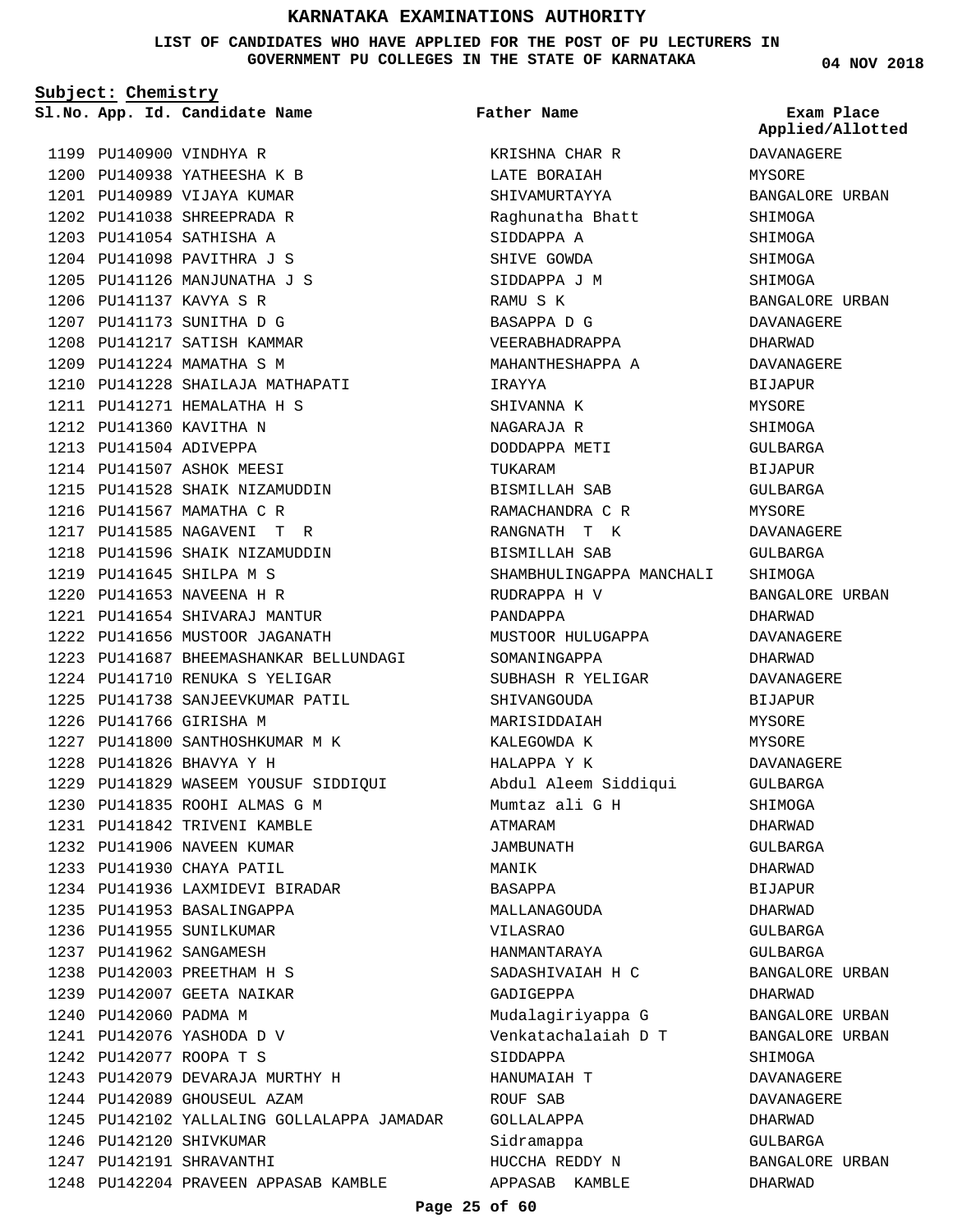**LIST OF CANDIDATES WHO HAVE APPLIED FOR THE POST OF PU LECTURERS IN GOVERNMENT PU COLLEGES IN THE STATE OF KARNATAKA**

**Subject: Chemistry**

1249 PU142218 ARSHIYATABASUM PU142244 RAMYA KUMARI C T 1250 1251 PU142267 PARUTAGOUDA PU142270 SUNITHA G B 1252 1253 PU142291 SHOBHARANI M S 1254 PU142296 ITTE PUSHPAVATHI 1255 PU142326 LAXSHMIKANTHA K 1256 PU142355 I RENUKA 1257 PU142385 SWETAMADAPURA S 1258 PU142389 NAYANA 1259 PU142439 JAGADEESH KATAGI 1260 PU142542 SANTOSH CHITTARAGI 1261 PU142573 BASAVARAJ ARJUN KARIKATTI 1262 PU142576 VIRUPAXAPPA 1263 PU142598 PRASANNA B A 1264 PU142668 PAVITHRA BHAJANTHRI 1265 PU142672 PRATHWI K N 1266 PU142898 MEGHA REKALAKUNTI 1267 PU142921 BHANUMATHI T 1268 PU142932 MAMTA 1269 PU142974 PALLAVI R 1270 PU143003 FATHIMA BEGUM 1271 PU143092 RAMYA M 1272 PU143101 MAMATHA K 1273 PU143126 USHA 1274 PU143158 KAVYA B R 1275 PU143195 DARSHAN CC 1276 PU143206 ASHOKKUMAR 1277 PU143217 SOWMYA B M 1278 PU143248 CHANDINI D PU143275 SHAMBHULINGESH DESAI 1279 PU143355 YASHASWINI A 1280 PU143387 KAVYA SURESH NAIK 1281 1282 PU143397 NEELAVENI T M 1283 PU143410 GOWDA NAGARATHNA MAHALINGA 1284 PU143541 VIJAYALAKSMI S H 1285 PU143795 NETHRAVATHI HM 1286 PU143818 VENKATESH PU143884 RAJU O L 1287 1288 PU143900 SIVAKUMARA N 1289 PU143908 CHETAN KORE 1290 PU143912 MANASA M 1291 PU144029 UMESHA 1292 PU144125 DEEPA G 1293 PU144127 MAHANTESH KUMBAR PU144154 ASHA G S 1294 1295 PU144172 NEELA WALIKAR 1296 PU144175 SHALINI N V **App. Id. Candidate Name Sl.No. Exam Place**

1297 PU144182 SUMITRADEVI

**Father Name**

RIYAZ KHAN THIPPERUDRAPPA C D CHANABASAGOUDA PATTANASH BASAVARAJAPPA G R SHREENIVAS SHETTY M V I NAGESWARA RAO BASAVARAJA K I NAGESWARA RAO SHIVALINGAPPA R ANNAPPAYYA U GYANAPPA SIDDAPPA ARJUN KARIKATTI RAMANNA KURI ANANTHASHAYANA KALAPPA B NARASIMHA ACHAR K Shivaramappa R THANGAVELU K NAMDEV GURU RAJU M Mohammed Sami MAHADEVAIAH M KRISHNAPPA B LAKSHMANACHARY RAVINDRAN D CHANDRE GOWDA T M VITHAL TABALLI MADHU DEVARAJU N K NINGAPPA ARAVINDA P N SURESH MANOHARA T M MAHALINGA LATE HULAGAPPA Madhu V HARISHCHANDRASHRESTY BELLAMKONDI OBALAPPA ADIVAPPA N REVANASIDDAPPA MADESH J KAMANAYAKA GANGADHARAPPA K N RAMAPPA SHIVANNA RAMAPPA VIJAYAKUMAR N M

**04 NOV 2018**

**Applied/Allotted**

BANGALORE URBAN DAVANAGERE GULBARGA SHIMOGA SHIMOGA GULBARGA GULBARGA GULBARGA BANGALORE URBAN MANGALORE BIJAPUR BIJAPUR DHARWAD BIJAPUR MYSORE DAVANAGERE MANGALORE DHARWAD MYSORE GULBARGA MYSORE BANGALORE URBAN MYSORE BANGALORE URBAN MANGALORE MANGALORE **SHIMOGA** GULBARGA MYSORE MYSORE DHARWAD MYSORE DHARWAD DAVANAGERE MYSORE DHARWAD DAVANAGERE DHARWAD DAVANAGERE DAVANAGERE BIJAPUR MYSORE MYSORE SHIMOGA BIJAPUR BANGALORE URBAN GULBARGA BANGALORE URBAN

BANGALORE URBAN

BASAPPA KARIGAR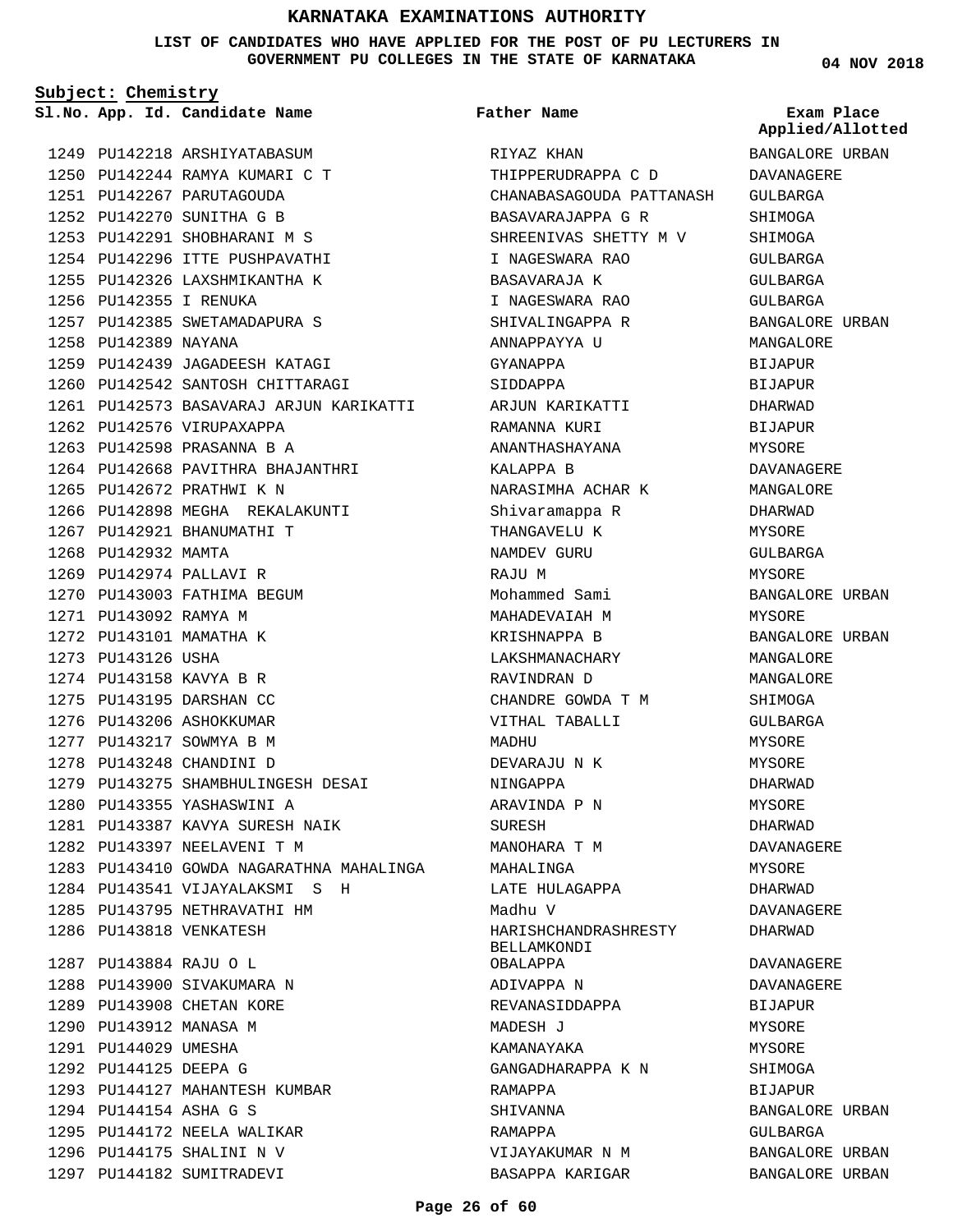**LIST OF CANDIDATES WHO HAVE APPLIED FOR THE POST OF PU LECTURERS IN GOVERNMENT PU COLLEGES IN THE STATE OF KARNATAKA**

**Subject: Chemistry**

**App. Id. Candidate Name Sl.No. Exam Place**

1298 PU144330 RAGUNATHARADDI HOSAMANI 1299 PU144343 NAGABUSHANA K M 1300 PU144345 SUBRAMANI V PU144500 NATARAJA G 1301 1302 PU144564 VIJAYAKUMARI Y S 1303 PU144624 ASMA KAMADOD 1304 PU144669 NASAREEN SULTHANA 1305 PU144671 PURUSHOTHAM H V 1306 PU144740 SUNEETHA M 1307 PU144781 MAHESHWARI HEBBAR 1308 PU144794 KHALEED MOHIUDDIN 1309 PU144803 POORNIMA V NAIK 1310 PU144807 SHIREENBANU JAHAGIRDAR 1311 PU144855 JYOTHI 1312 PU144871 HARIJANA GIRISHA 1313 PU144882 KAVITHA KUMARI K 1314 PU144928 PAVANI G PU144949 SANDHYA M 1315 1316 PU144953 CHIKKANEELAIAH PU144993 MARZIA NAZ 1317 1318 PU145034 YASHODHA K 1319 PU145045 ANJANAPPA 1320 PU145115 ASHWINI N P PU145181 KIRAN KUMAR B V 1321 1322 PU145190 PARASHURAMAPPA T PU145198 DEEPA M R 1323 PU145253 NAVEEN KUMAR H R 1324 PU145345 AKSHATHA S 1325 1326 PU145349 CHENNAMMA V MATH 1327 PU145373 VISHWESHWARA M 1328 PU145421 SRINIVASA K V 1329 PU145423 SAVITA SAJJAN 1330 PU145445 MAMATHA BAI B PU145446 VIDYA C 1331 1332 PU145452 ARCHANA L PHADTARE 1333 PU145485 PRAVEEN JADHAV 1334 PU145488 UJWALA HIREMATH 1335 PU145514 MADHURA S 1336 PU145564 PRADEEP KUMAR M 1337 PU145565 LOKESH 1338 PU145567 LAXMI DAMBER 1339 PU145593 SEEMA 1340 PU145597 SHILPA PAWAR 1341 PU145599 VALERIE DSOUZA 1342 PU145659 REVEYALU CHANNAKESWARAMMA 1343 PU145717 MAMATHA B N 1344 PU145748 SYED SALAUDDIN 1345 PU145766 GANESHA GANIGA 1346 PU145786 SHANKRAPPA G KUMBAR 1347 PU145800 RAGHAVENDRA D S

**Father Name**

Ramaraddi MANJAPPA A VENKATACHALAPATHY H BASAVARAJA G SHIVALINGAIAH MOHAMMED IQBAL G S Ghouse Pasha VENKATADASAPPA SHANMUKHAPPA M SHIVARAM HEBBAR ABDUL WAHAB VENKATRAMANA Murtujsab RAMCHANDRA HARIJANAHULUGAPPA KRISHNA NAIK K VURUKUNDAPPA G Mylarigowda NEELAIAH M SAMI UR RAHAMAN KESHAVA MOOLYA VENKATESHAPPA PUTTACHARI VISHVESWARAIAH B E HANUMANTHAPPA Mylahalli Revanna RAJASHEKAR M S SANJEEVA VISHWANATH VISHNU BHAT M VENKATACHALAIAH R SHIVASHARANAPPA LATE BHEEMANAIK CHANDRAYYA ACHARYA LAXMAN PANDURANGA DANAYYA KRISHNA SHRIYAN MADHU NAIKA ANILBABU MADIWALAPPA SHARANAPPA SHIVAJIRAO XAVIER DSOUZA ALLADA BASAPPA P NAGENDRA B R ISMAIL SAB NARAYANA GANIGA GOOLAPPA Shivalingegowda

**04 NOV 2018**

DHARWAD SHIMOGA BANGALORE URBAN DAVANAGERE MYSORE DAVANAGERE BANGALORE URBAN BANGALORE URBAN DAVANAGERE DHARWAD GULBARGA MANGALORE BIJAPUR GULBARGA DAVANAGERE MANGALORE DHARWAD BANGALORE URBAN MYSORE BANGALORE URBAN SHIMOGA BANGALORE URBAN SHIMOGA MYSORE DAVANAGERE MYSORE BANGALORE URBAN MANGALORE DHARWAD MANGALORE BANGALORE URBAN BIJAPUR DAVANAGERE MANGALORE DHARWAD DAVANAGERE DHARWAD MANGALORE MYSORE GULBARGA DHARWAD GULBARGA DHARWAD DHARWAD GULBARGA MYSORE GULBARGA MYSORE DHARWAD MYSORE **Applied/Allotted**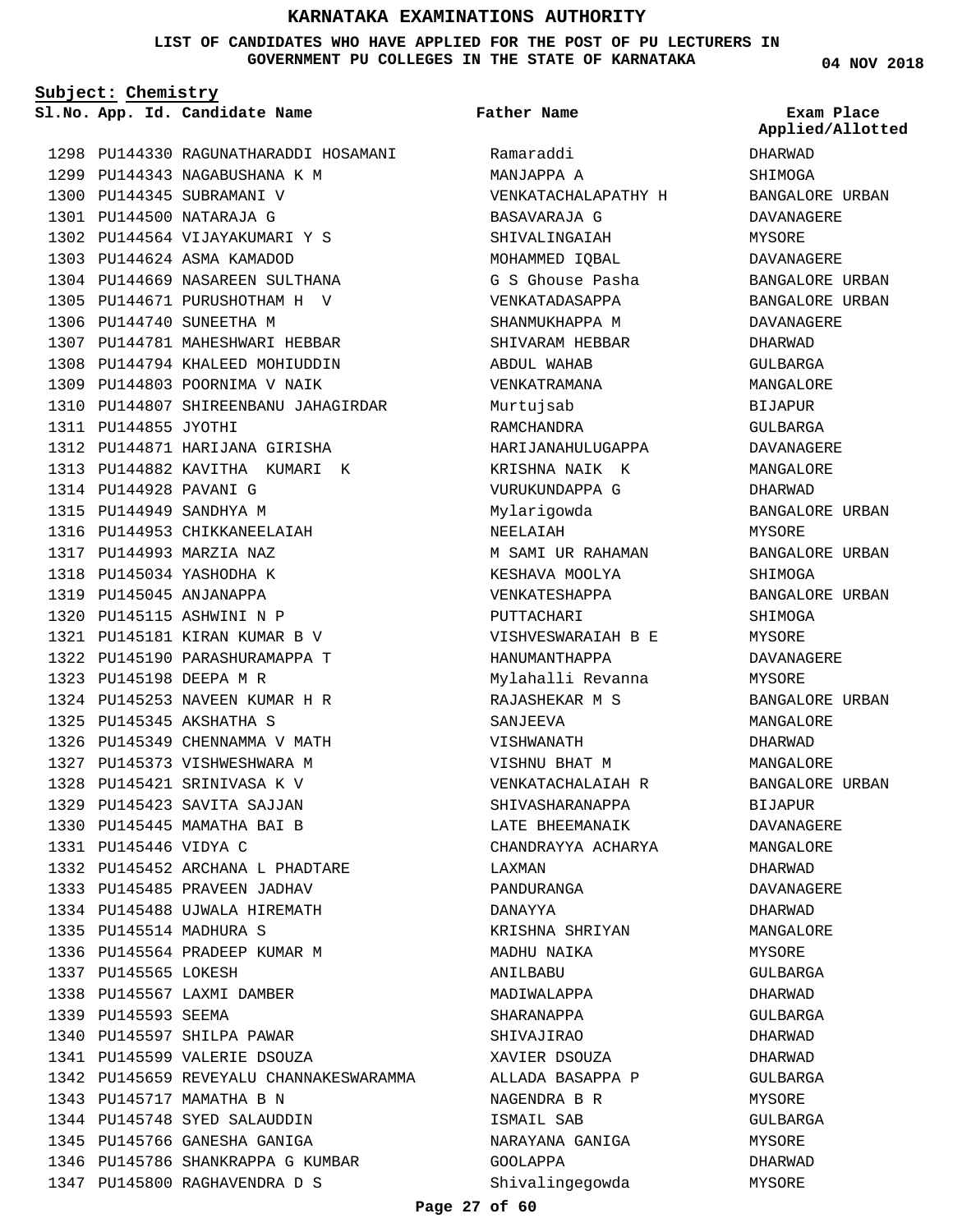**LIST OF CANDIDATES WHO HAVE APPLIED FOR THE POST OF PU LECTURERS IN GOVERNMENT PU COLLEGES IN THE STATE OF KARNATAKA**

**Subject: Chemistry**

**App. Id. Candidate Name Sl.No. Exam Place**

1348 PU145813 KUMARGOUD PATIL 1349 PU145878 GIRIJA N NANDIGAVI 1350 PU145935 SUNITHA S PU145948 VANITHA H S 1351 1352 PU145972 TRIVENI M PU145973 RAJA NAIK H B 1353 1354 PU146010 KAVITA 1355 PU146097 YAMANURA NAIK L T 1356 PU146114 BHARATI 1357 PU146149 DASHARATH NAYIK 1358 PU146197 MUKTHA R PU146211 JAWAHAR JANAJ 1359 1360 PU146229 SUNIL B PU146276 RAGHU A R 1361 1362 PU146298 BHUSARE SANTOSH HANAMANT 1363 PU146332 PAVITHRA R 1364 PU146348 ANITHA K M 1365 PU146350 GAYATHRI H R 1366 PU146394 RAVINDRAKUMAR 1367 PU146449 RAFAT JAHAN 1368 PU146461 SINDU M D 1369 PU146467 PRAKASH LADAGI 1370 PU146475 GOPAL PU146480 SARITHA R 1371 1372 PU146491 PUNEETHA S 1373 PU146575 SHILPA KULKARNI 1374 PU146727 MADHULATA PATIL PU146771 REKHA ARTHI N 1375 1376 PU146782 KAVITHA G Y 1377 PU146797 ASHWINI 1378 PU146830 SWAMY S 1379 PU146835 HARISH K P 1380 PU146851 KUSHALAKSHI PU146897 BHAVANA M S 1381 1382 PU146920 MARUTI B P 1383 PU147005 AFAJAL AHAMAD 1384 PU147011 SHESHIREKHA 1385 PU147027 THANUJA KUMAR K 1386 PU147042 CHANDAPASHA HAWALDAR 1387 PU147047 ABDUL KHADEER BAIG 1388 PU147113 JANAKI TALAWAR 1389 PU147120 MANANGI VIJAYALAKSHMI 1390 PU147159 SHOYABAHAMMAD MUDDEBIHAL PU147191 SANTOSH MAHAJANASHETTI 1391 PU147212 H S BHARATH 1392 1393 PU147240 ANIL KUMAR M R 1394 PU147250 AFROZ FATIMA 1395 PU147264 WASEEMAHAMED 1396 PU147338 SAVITRI AKKI 1397 PU147387 GURUPRASAD T R

## **Father Name**

CHENAGOUDA PATIL NAGAPPA B NANDIGAVI SIDDARAJU SHIVASHANKARA H MRUTHYUNJAYA N HALANAIK GIRIDHAR SONAR THEJYA NAIK L AMARESH TAKKALAKI RAYAGAUDA NAYIK RAMALINGAPPA R SUKUMAR B VEERANNA RAJEGOWDA HANAMANT RAJASHEKARA H S MALLESHAPPA G REVANNA H S MALLIKARJUN SHAIK LADLAY DHARMEGOWDA M R SHRIKANT VENKATRAO UPASE RAMU SIDDANANJAPPA VINAYAK KULKARNI POLICE PATIL S SN NAGENDRAPPA C YERRISWAMY SHIVAPUTRA SHIVAIAH PUTTANNAIAH YANKAPPA DALALI M B SOMASHEKHAR PURANDARA B S ALLABAKSH BASAWARAJ N KALINGAIAH MAIBOOBSAB ABDUL GHAFOOR BAIG RUDRAPPA M ANJANEYA NABISAB VIRUPAXAPPA SHIVAMURTHY H S REVANASIDDAPPA M H MD ALEEMUDDIN IBRAHIMSAHEB JAMADAR MRUTYUNJAYA RAJA RAO T R

**04 NOV 2018**

BIJAPUR DAVANAGERE BANGALORE URBAN SHIMOGA DAVANAGERE BANGALORE URBAN BANGALORE URBAN DAVANAGERE BIJAPUR DHARWAD DAVANAGERE DHARWAD DHARWAD BANGALORE URBAN BIJAPUR MYSORE MYSORE **MYSORE** GULBARGA GULBARGA SHIMOGA BIJAPUR GULBARGA MANGALORE BANGALORE URBAN BIJAPUR BANGALORE URBAN DAVANAGERE DAVANAGERE GULBARGA BANGALORE URBAN BANGALORE URBAN DHARWAD DAVANAGERE SHIMOGA GULBARGA GULBARGA BANGALORE URBAN BIJAPUR SHIMOGA DHARWAD DAVANAGERE BIJAPUR DHARWAD **SHIMOGA** DAVANAGERE GULBARGA BIJAPUR DHARWAD BANGALORE URBAN **Applied/Allotted**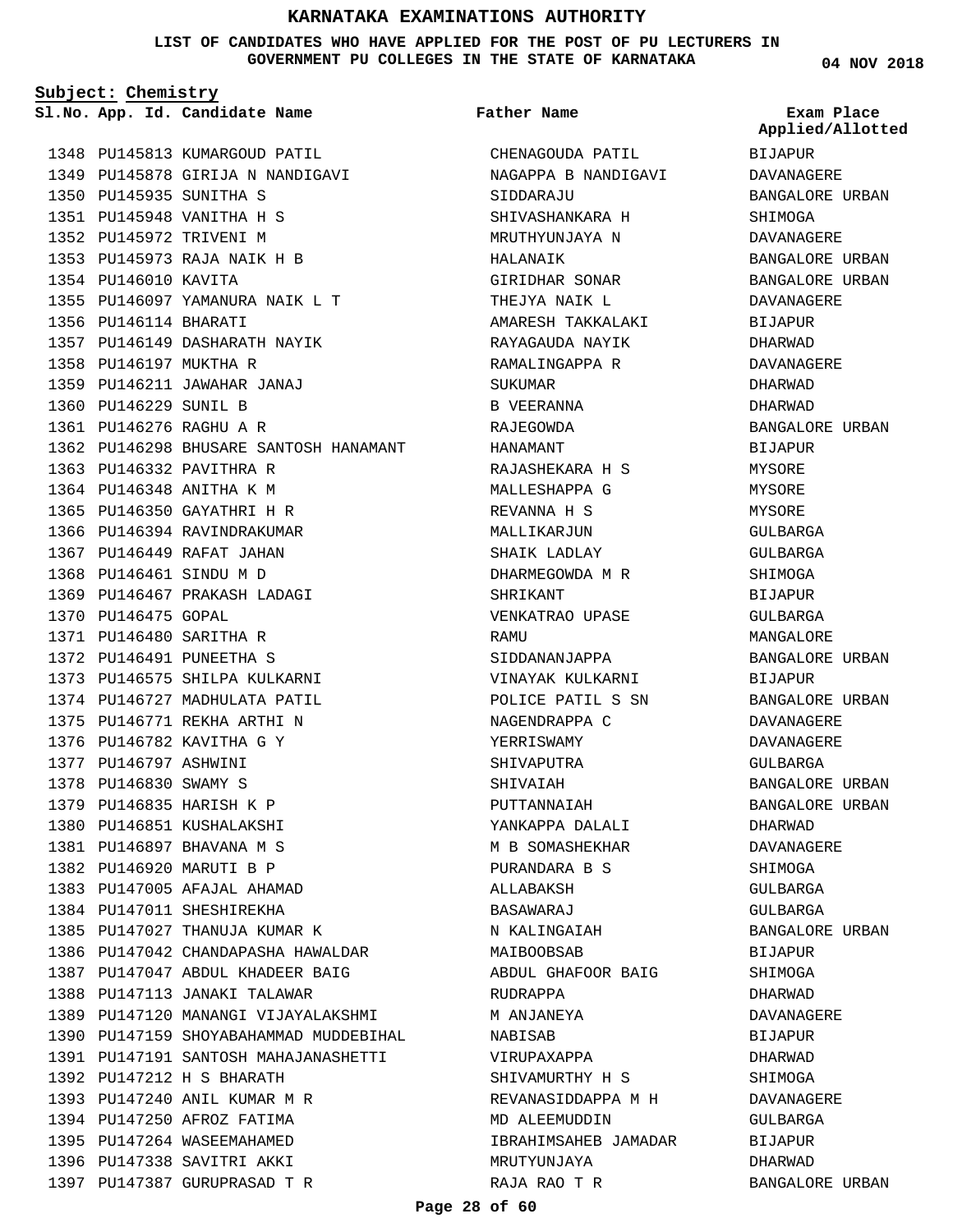**LIST OF CANDIDATES WHO HAVE APPLIED FOR THE POST OF PU LECTURERS IN GOVERNMENT PU COLLEGES IN THE STATE OF KARNATAKA**

**Subject: Chemistry**

1398 PU147480 PALLAVI C 1399 PU147589 NAGARAJA HEBBARI 1400 PU147606 YASHASWINI K 1401 PU147622 TEJRAJ 1402 PU147701 RAJSHEKAR SOMASAGAR 1403 PU147720 MAHADEVAYYA 1404 PU147733 MAHADEVASWAMY S 1405 PU147752 USHARANI O K 1406 PU147781 GANESH BHAT 1407 PU147795 MANJUNATHA C 1408 PU147852 ANIL KUMAR M 1409 PU147859 PRAHALADRAO 1410 PU147938 SOWMYA S 1411 PU147975 OMKAR 1412 PU147998 SARVAMANGALA P 1413 PU148014 TEENA S DEVALE 1414 PU148041 PRADEEPA B 1415 PU148058 GAYATRI JAMBAGI 1416 PU148082 RAJESHWARI 1417 PU148090 B MEHABOOB BASHA 1418 PU148121 NETHRAVATHI M R 1419 PU148174 SUHANA N A PU148188 RAGHAVENDRA 1420 PU148235 MANOHAR NAIK 1421 1422 PU148277 SHIVAKUMAR PU148284 SHILPA N 1423 PU148289 ROSHNI M R 1424 1425 PU148294 PUSHPA C 1426 PU148295 VAISHALI RAGHUNATH TORASE 1427 PU148330 SHANKAR 1428 PU148338 MAMATHA G PU148387 MUNAF M S 1429 1430 PU148412 KSHAMATHA S 1431 PU148413 VISHWESHWARAIAH B 1432 PU148458 NAVEENA S E 1433 PU148459 RAJASHANKER 1434 PU148486 PUSHPA R 1435 PU148500 MALINGAPPA BARKI 1436 PU148625 VEENA J 1437 PU148643 TEJASWINI PATIL 1438 PU148726 VIDYASHREE K M 1439 PU148757 SWATHIRANI R 1440 PU148774 SHAILA PU148786 MOHSINA TAJ 1441 1442 PU148853 FAHIMIDA KHATOON 1443 PU148857 SAVITHA B **App. Id. Candidate Name Sl.No. Exam Place**

1444 PU148867 BALAKRISHNA NAYAK

1446 PU148942 JYOTI PURANIKMATH

1445 PU148940 ARPITHA M K

1447 PU148948 SANTHOSH C

CHANDRAHASA PUNDALEEKAPPA KRISHNAMURTHY B MARUTI SHIVARAYAPPA VEERAYYA SHIVANNA ONKARAPPA M GOPALKRISHNA NINGAPPA C MUNIYAPPA C RAGHAVENDRA RAO SHIVAMURTHY B KALYANRAO PUTTASWAMY B Suresh Devale BASAVANNA SC BASAPPA NAGAPPA BADESAB B RAMDAS M G Ali M M MALLAPPA MYAGERI ESHAPPA NAIK PANDURANG LATE NANJUNDA SETTY K REHMAN M K CHINNASWAMYSHETTY RAGHUNATH TORASE IRAPPA NAIK GURUSWAMY YUNUS M S Sripathi B N GIRISH B ESHWARAPPA S CHANDRASHEKER RAJANNA H V MARTANDAPPA JAGALURAPPA H SHANTAGOUD MANCHEGOWDA B RAJASHEKHARAIAH A M HANAMANTAPPA PASHA MIYAN SAMADANI S G BHARAMAGOWDA K VAMANA NAYAK LATE KRISHNAEGOWDA SHARANABASAYYA CHIKKAPPAIAH NAYAKA **Father Name**

**04 NOV 2018**

**Applied/Allotted**

MYSORE

DAVANAGERE SHIMOGA GULBARGA SHIMOGA GULBARGA MYSORE DAVANAGERE MANGALORE DAVANAGERE BANGALORE URBAN DHARWAD BANGALORE URBAN GULBARGA MYSORE DHARWAD MYSORE DHARWAD MYSORE BIJAPUR MYSORE MYSORE DHARWAD GULBARGA GULBARGA MYSORE **MYSORE** MYSORE DHARWAD BIJAPUR MYSORE GULBARGA BANGALORE URBAN BANGALORE URBAN SHIMOGA GULBARGA BANGALORE URBAN BANGALORE URBAN DAVANAGERE GULBARGA MYSORE DAVANAGERE GULBARGA DAVANAGERE BANGALORE URBAN DAVANAGERE MANGALORE MYSORE BIJAPUR MYSORE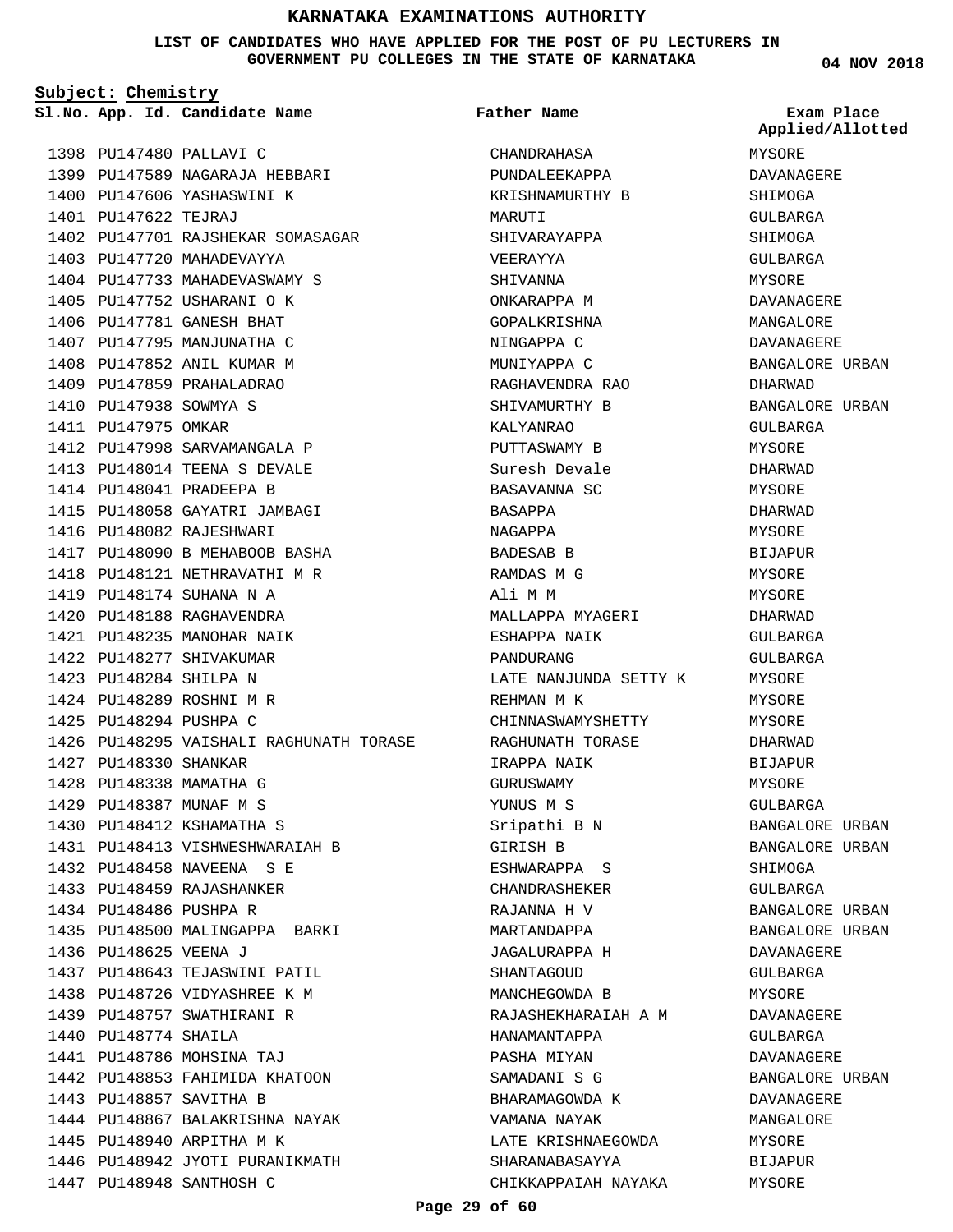**LIST OF CANDIDATES WHO HAVE APPLIED FOR THE POST OF PU LECTURERS IN GOVERNMENT PU COLLEGES IN THE STATE OF KARNATAKA**

**Father Name**

**Subject: Chemistry**

**App. Id. Candidate Name Sl.No. Exam Place**

1448 PU148951 SUKRUTHA K P 1449 PU148987 SREEKANTHA GOWDA G 1450 PU149021 HAMSALEKHA K 1451 PU149063 MOHANAKUMARI M L 1452 PU149165 VIJAYALAKSHMI 1453 PU149169 ARCHANA P NAIK 1454 PU149337 RAVINDRA M R 1455 PU149360 MAHALAXMI KAMANATAGI 1456 PU149379 MADHUSUDHANA A M 1457 PU149413 AMIT TERDALE 1458 PU149486 SHIVANI K S 1459 PU149492 ASHOK 1460 PU149519 KHAJA BANI RESHMA B 1461 PU149533 ANNAPURNA 1462 PU149577 SHILPA A S 1463 PU149589 MANJULA B S 1464 PU149612 RAMYA S G 1465 PU149626 JYOTHI M G 1466 PU149628 MAMATHA C 1467 PU149638 JAYALAXMI PAI 1468 PU149639 SWATI SHET 1469 PU149651 JAYANTH NAIK 1470 PU149658 SAVITHA D 1471 PU149766 MAMATHA C T 1472 PU149795 KORI PUSHPATAI MANOHAR 1473 PU149813 BHARATI KAMBALI 1474 PU149828 SHILPA KOPPA PU149842 RASHMI N L 1475 1476 PU149848 BIBI JAVERIYA KHATOON 1477 PU149887 BASAVARAJ ASKI 1478 PU149926 ANJANKUMAR G C 1479 PU149944 WASIMAKRAM BADAGI 1480 PU149947 USHA V 1481 PU149948 DHARMENDRA Y N 1482 PU149966 RASHMI G N 1483 PU150015 MAHESHWARI B 1484 PU150034 UMESH 1485 PU150047 ASHA G K 1486 PU150057 DHANRAJ 1487 PU150095 DEEPIKA H P 1488 PU150110 VISHWANATH K L 1489 PU150124 AMBIKA 1490 PU150158 SHASHIKALA S PU150160 SHALINI RAI T M 1491 1492 PU150187 JONNA VEERASESHAIAH 1493 PU150220 VISHWANATH MATH 1494 PU150255 VINAYAK KALAWAD 1495 PU150296 ARCHANA CK 1496 PU150407 MADHUSUDANA KR 1497 PU150449 BHAVYA M D

PUTTASWAMY GOWDA MRUTHUNJAYA G Vasudeva Naik K LAKSHMANE GOWDA M A CHANDAPPA PARMESHWAR NAIK RAMANAGOUDA GOUDAPPAGOUDA KAMANATAGI MURTHY V BALASAB SWAMY K N Baburao ABDUL NAZEER B SIDRAMAPPA CHANNIGAVI SHIVANNA BASAVARAJA G S GOVINDEGOWDA GURUSHANTHAPPA M CHIKKANNA SHETTY RAMADAS PAI SURESH JATTA NAIK DEVARAJEGOWDA C THOMAS MANOHAR HANUMAPPA SHIVALINGAPPA N P LINGEGOWDA SHAHAJAHAN SUBHAS CHANDRAPPA G S KHALANDAR SAHEB VITTALA PRABHU NANJUNDAPPA Y C NAGARAJU G S BASUMADAPPA BABURAO KENCHAVEERAPPA G R MACHANDRANATH PUTTASWAMAPPA H S LAKSHMINARASIMHA K SOMAYYA SURYANARAYANA S Mahabala Rai T JONNA ESWARAIAH SHANKARAYYA BASAVARAJ Karisiddegowda Rajagopala KS DEVARAJU M D

**04 NOV 2018**

**Applied/Allotted**

## MYSORE BIJAPUR MYSORE MYSORE MANGALORE DHARWAD SHIMOGA GULBARGA **MYSORE** BIJAPUR MYSORE GULBARGA DAVANAGERE BIJAPUR MYSORE BANGALORE URBAN MYSORE DAVANAGERE MYSORE MANGALORE DHARWAD DHARWAD BANGALORE URBAN SHIMOGA DHARWAD DHARWAD **BIJAPUR** BANGALORE URBAN GULBARGA BIJAPUR SHIMOGA DAVANAGERE BANGALORE URBAN SHIMOGA SHIMOGA BANGALORE URBAN GULBARGA DAVANAGERE GULBARGA SHIMOGA MYSORE GULBARGA BANGALORE URBAN BANGALORE URBAN DHARWAD MYSORE BIJAPUR BANGALORE URBAN BANGALORE URBAN

MYSORE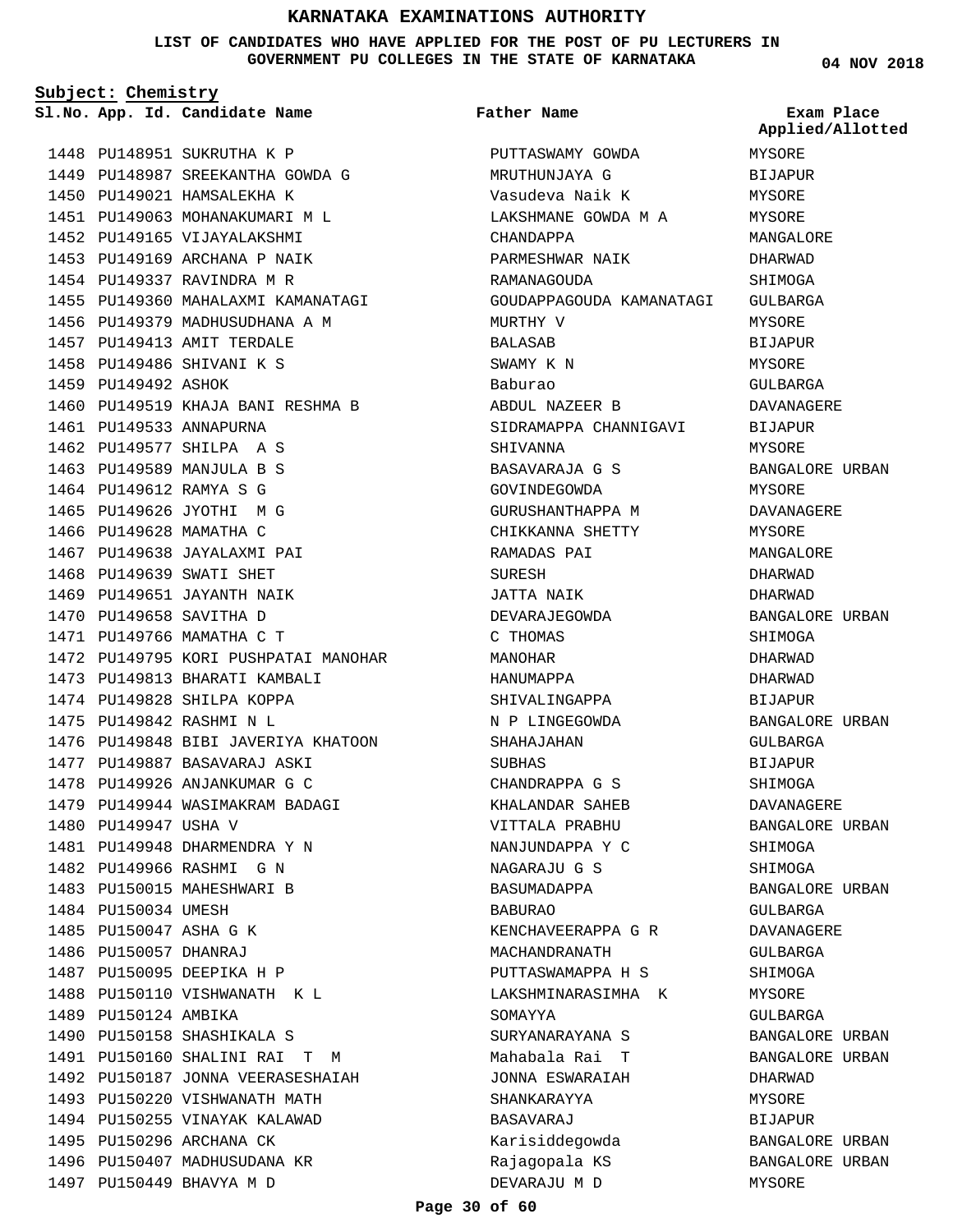#### **LIST OF CANDIDATES WHO HAVE APPLIED FOR THE POST OF PU LECTURERS IN GOVERNMENT PU COLLEGES IN THE STATE OF KARNATAKA**

**Subject: Chemistry**

**App. Id. Candidate Name Sl.No. Exam Place**

**Father Name**

1498 PU150454 ROOPA NAIK 1499 PU150475 SHARANKUMAR BUGUTI 1500 PU150481 RADHIKA G N 1501 PU150494 VIKITA SUNGAR 1502 PU150517 SHASHIREKHA B 1503 PU150595 PUNEETHA S N PU150627 SHIVARAJ 1504 1505 PU150691 NEELAMBIKA BR 1506 PU150726 ANIL KUMAR N 1507 PU150775 SHIVAJI BOLE 1508 PU150783 BASANAGOUDA GOUDAR 1509 PU150819 SHUBHA D K 1510 PU150820 BAMMASAGAR BASAVANNEVVA 1511 PU150906 INDIRA 1512 PU150915 TODKARI SHILPA AUDUMBARRAO 1513 PU150926 SUDHA 1514 PU150955 ARATHI M 1515 PU150963 KRISHNA RATHOD 1516 PU151009 SARAHNAJAM 1517 PU151026 PRASANNA H 1518 PU151046 PRASANNA KUMARA K P 1519 PU151059 KARTHIK S M 1520 PU151144 YAKHOOB PU151173 MANJULA S 1521 1522 PU151175 NUZHATH SULTANA 1523 PU151199 GIRISH KUMAR A 1524 PU151235 ARUNA H M PU151238 RAJANI DEVI 1525 1526 PU151250 IRAPPA BAVIMANI 1527 PU151269 REKHAM 1528 PU151272 RAVIKIRAN PU151280 PRASHANT 1529 1530 PU151291 NANDINI B 1531 PU151292 MUTTAPPA GARAWAD PU151325 SAHANA TAJ S 1532 1533 PU151343 REVANASIDDAYYA HIREMATH 1534 PU151358 MANJUNATHA G T 1535 PU151369 KOWSALYA C 1536 PU151394 SANGEETHA K S 1537 PU151459 VIJAYALATA SAGAR PU151461 SATISH NAIK 1538 PU151489 ASHWINI A S 1539 1540 PU151513 MALLINATH TAKKOD PU151540 ASHWINI H D 1541 1542 PU151568 VEENA KADLI 1543 PU151577 SHRUTI RAMAKRISHNA HEGDE 1544 PU151579 SWAPNA S 1545 PU151605 MUNISWAMY K 1546 PU151643 NAGA NANDINIDEVI S 1547 PU151678 ARATHI D

NARAYAN S NAIK BASAVARAJ NAGABHUSHANA G VINOD BHASKAR M NINGAPPA S H Doddanagouda RAJAKUMAR NINGAPPA M Buddhivantappa RAMANAGOUDA D K KULKARNI PADIYAPPA SHANTARAM AUDAMBER RAO KANAKAPPA TUMMARGUDDI SURYAKANTA M DEVII ABU SAYED ABDUL MOIZ HANUMANAIK B PUTTASWAMY K N MALLESHAPPA S R MABUSABA SHIVAMURTHY M E MOHAMED SIRAJUDDIN A ACHUTHA ACHARYA MARIYA T G SINGH NTL Mohan Kumar B PARASAPPA TIKARE VEERABHADRAPPA BASAVARAJU B SHAMBANNA K SABJAN GURUSHANTAYYA THIMMARAYAPPA G Late Chandrappa S K SUNDARA POOJARY K SHIVAJIRAO PUTTA NAIK SHANKARAPPA A C GANGAPPA DODDEGOWDA H K SHANKAR RAMAKRISHNA HEGDE C SWAMY KENCHEGOWDA ADI NARAYANASWAMY S DEVARAJA K A

**04 NOV 2018**

DHARWAD DHARWAD BANGALORE URBAN DHARWAD MYSORE MYSORE DHARWAD BANGALORE URBAN SHIMOGA BANGALORE URBAN BANGALORE URBAN MYSORE DHARWAD GULBARGA GULBARGA DHARWAD GULBARGA **BIJAPUR** GULBARGA **SHIMOGA** DAVANAGERE SHIMOGA GULBARGA DAVANAGERE BANGALORE URBAN MANGALORE MYSORE GULBARGA BIJAPUR BANGALORE URBAN BIJAPUR GULBARGA BANGALORE URBAN DHARWAD SHIMOGA GULBARGA DAVANAGERE BANGALORE URBAN MANGALORE DHARWAD MYSORE SHIMOGA DHARWAD SHIMOGA DHARWAD BANGALORE URBAN MYSORE MYSORE BANGALORE URBAN BANGALORE URBAN **Applied/Allotted**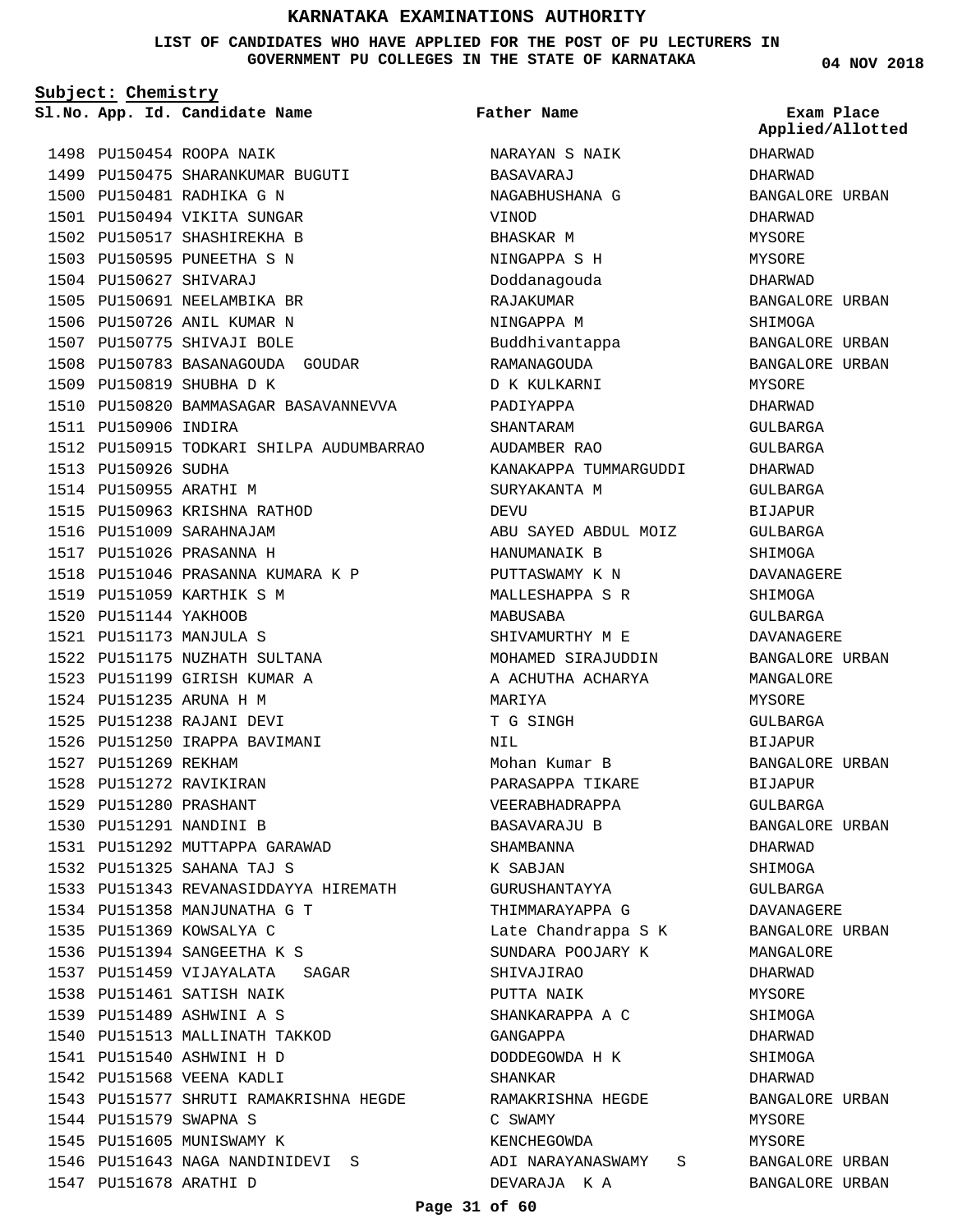**LIST OF CANDIDATES WHO HAVE APPLIED FOR THE POST OF PU LECTURERS IN GOVERNMENT PU COLLEGES IN THE STATE OF KARNATAKA**

**Subject: Chemistry**

**App. Id. Candidate Name Sl.No. Exam Place**

1548 PU151682 AFRIN 1549 PU151697 SAVITHA N 1550 PU151740 ANKIREDDY KAMALA PU151775 YOGESH S H 1551 1552 PU151807 MADHUMATI N INGALAKI 1553 PU151814 CHANDRASHEKARA K 1554 PU151835 CHANDRAKALA 1555 PU151837 LALAHAMADSAB JAMADAR 1556 PU151839 THEERTHA 1557 PU151909 VEENA 1558 PU151970 CHAMPAKA G 1559 PU151983 MANJULA 1560 PU152091 CHANDRUBABU JADHAV 1561 PU152098 PRADEEPKUMAR C H 1562 PU152112 SARITHA M 1563 PU152114 POOJITHA M 1564 PU152156 BASANAGOUDA PATIL 1565 PU152173 PADMAJA B S 1566 PU152188 ANITHA K 1567 PU152193 HITHA KUMARI H R 1568 PU152236 JYOTHI T P 1569 PU152255 MANJUNATHA S 1570 PU152263 SANDYA KIRAN M 1571 PU152273 SUMA 1572 PU152321 H M OPPATTESHWARA 1573 PU152333 ABDUL KHADAR A HUNGUND 1574 PU152338 LAVANYA S V 1575 PU152379 BALBHEEM 1576 PU152404 JAVED HUSEIN MULLA 1577 PU152406 PADMALATHA A V 1578 PU152435 CHETHAN M 1579 PU152462 SEEMA P 1580 PU152526 RENUKA K 1581 PU152538 ANIL KUMAR M 1582 PU152602 VANI H V 1583 PU152620 SUMA MUGADUR 1584 PU152628 SANTHOSH A S 1585 PU152722 MAHANTESH MURIGEPPA ALLIMATTI 1586 PU152757 SUKUMUNI SWAMY 1587 PU152759 HARISH R N 1588 PU152771 VARADARAJU N 1589 PU152801 BIBI 1590 PU152829 SRITIRTHA K ANGADI 1591 PU152845 RAVIKUMARA 1592 PU152911 POOJADEVI M D 1593 PU152936 SALIMAHMAD KAGAJI 1594 PU152939 JAFAR DMS 1595 PU152950 BALLU SHETTY B 1596 PU152960 LAVA R

PU152964 SHABREEN TAJ 1597

**Father Name**

MOHAMMED HANIF INAMDAR M C NARAYAN A SREERAMULU HANUMANTHASHETTY S H NAKULA T I KULLASETTY RAJAPPACHAR JOSHI SHEKHAIBRAHIMA Nanjundaiah B R SHARNAPPA **GURUDEVARU** SHIKANDAR GOUDA JADHAV B Y HANUMANTHAIAH MOHAN N Manjunath K BAPUGOUDA SRINIVASA RAO B R K G Babu Rao RAMESH H C PUTTAGANGAIAH SHANMUKHAPPA S VENKATA SHARANAYYA PATIL HM NAGAIAH AMINSAB VENKATARAMANAPPA MONAPPA AMEEN SAHEB MULLA VENKATESH A M MADAPPA PUTTARAJU R KEMPANNA MAHADEVU K VENKATAREDDY REVANEPPA MUGADUR Shivamurthy A E MURIGEPPA GANESHAYYA NARAYANAPPA NANJAPPA N INAYATULLA KAZI KISHORE CHINNAIAH DHARANIKUMAR M IBRAHIM MAHABOOB SUBHANI BALLU SHETTY RAMAPPA K S ABDUL SUBHAN **04 NOV 2018**

BIJAPUR BANGALORE URBAN BANGALORE URBAN MYSORE BANGALORE URBAN BANGALORE URBAN GULBARGA DHARWAD BANGALORE URBAN BANGALORE URBAN BANGALORE URBAN BIJAPUR SHIMOGA BANGALORE URBAN MYSORE BANGALORE URBAN BIJAPUR BANGALORE URBAN BANGALORE URBAN SHIMOGA BANGALORE URBAN SHIMOGA MANGALORE BANGALORE URBAN DAVANAGERE GULBARGA BANGALORE URBAN GULBARGA BIJAPUR BANGALORE URBAN MYSORE MYSORE BANGALORE URBAN MYSORE BANGALORE URBAN DHARWAD MYSORE BIJAPUR DAVANAGERE BANGALORE URBAN SHIMOGA BIJAPUR BIJAPUR MYSORE SHIMOGA DHARWAD BANGALORE URBAN BANGALORE URBAN BANGALORE URBAN BANGALORE URBAN **Applied/Allotted**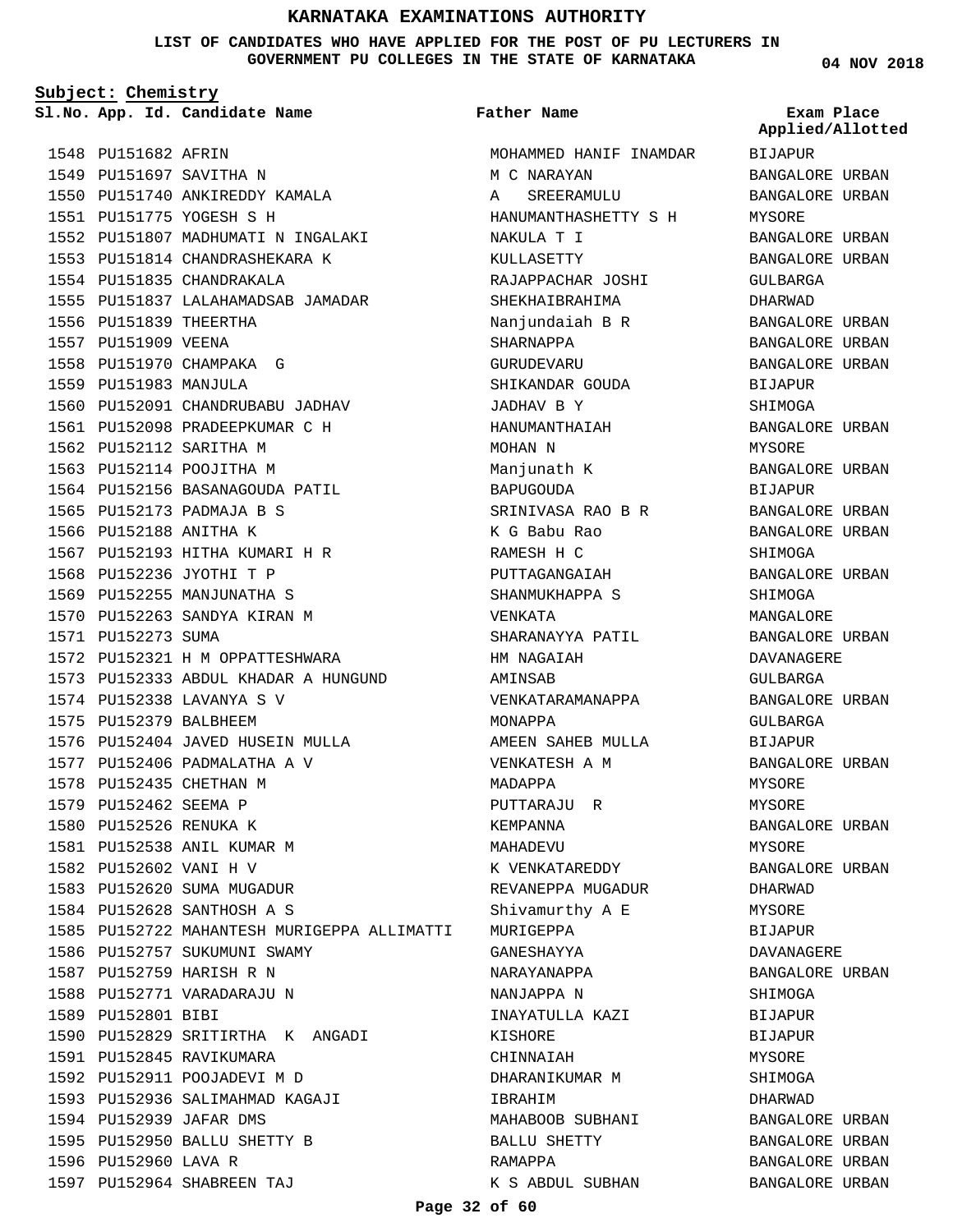**LIST OF CANDIDATES WHO HAVE APPLIED FOR THE POST OF PU LECTURERS IN GOVERNMENT PU COLLEGES IN THE STATE OF KARNATAKA**

**Subject: Chemistry**

**App. Id. Candidate Name Sl.No. Exam Place**

1598 PU152965 SUMALATHA B 1599 PU153002 LOURDU SELVI A 1600 PU153009 KRISHNA KUMARA K 1601 PU153061 ROOHINAZ KHANUM 1602 PU153075 KAVERI AGASIMANI

1603 PU153096 JYOTHI K R 1604 PU153132 DEEPA B R 1605 PU153135 RAVI B B

1607 PU153198 SUMA H K

1609 PU153302 ARCHANA

1614 PU153533 VITHAL 1615 PU153542 SUSHMA

PU153326 AJISH A D 1611

1606 PU153187 SAROJANI KWATI

1610 PU153303 NETHRAVATHI B P

1612 PU153475 SUJATA HUBBALLI 1613 PU153500 SUJATHA JULAKANTI

1616 PU153550 RAVIKANT KADAM 1617 PU153593 RAJASEKHARA K

1619 PU153622 NAGENDRA RAJAPUT 1620 PU153627 KESHAVAREDDY RT PU153642 BHAVYASHREE B P 1621 1622 PU153644 KOTAGIRI SRIVANI

1624 PU153677 MANJUNATHA J 1625 PU153719 NAGAJYOTI 1626 PU153726 MALA D K 1627 PU153729 KAVITA NAIK 1628 PU153736 SUSHMA RM 1629 PU153747 NAGAVENI NAIK 1630 PU153763 DILEEP KUMAR K B

PU153775 GOPALA M 1631

1640 PU154082 RAMESH

1641 PU154085 ASHA KUMARI N 1642 PU154088 SUREKHA MUGALI 1643 PU154101 SUREKHA NP

1645 PU154151 BIBI ZULEKHA 1646 PU154179 CHANDANA D 1647 PU154232 ARPITHA N R

1644 PU154119 SUSHMITHA PRABHU M

1632 PU153777 PALLAVI HEGDE PU153808 KALPANA S 1633 1634 PU153821 NAGALAXMI 1635 PU153838 BANNAPPA C 1636 PU153871 ROOPAKALA B J 1637 PU153920 SHAZIA AFREEN 1638 PU154061 MADHUSHREE N N PU154067 CHANDANA N N 1639

1618 PU153621 FASEEHA JABEEN KHANUM

1608 PU153204 PRAGNYA J NAGURKAR

**Father Name**

1623 PU153661 RAJASHRI KOTRAPPA KUDARIYAVAR KOTRAPPA KUDARIYAVAR BASAVARAJU ARUL SWAMY A DATHATHREYA BHATTA K SIRAJ AHMED KHAN NINGAPPA RAGHUNATH K M RAGHAVENDRA B BASAVARAJU T SANGAPPA Kariyanna G Janardhan Nagurkar KUMAR PUTTAPPA B S DEVASI A J GIRIMALLA Sambasiva Rao APPASAHEB JADHAV SOME GOWDA VISHWANATH KADAM LAKSHMANA K BASHA KHAN S SHUKLALSING THIPPAREDDY PRABHU SWAMY B KOTAGIRI RATNA RAO JAGANNATHA K MARUTI RAO KODEGOWDA C MASTAYYA MANOHARARAO R V TIMMAPPA BASAVARAJU MUNIYAPPA SUBRAMANYA SHIVANLINGANNA G CHANDRASHA GANGADHAR JAYARAMAREDDY B R MOHAMED SHAEEB NANJUNDE GOWDA NINGE GOWDA N M RUDRAYYA HUGAR NARASIMHAREDDY BASAVANNEPPA Puttaiah M SHANTHARAM PRABHU ADAMALI BUDDU N DEVARAJU RAJASHEKAR MURTHY N M **04 NOV 2018**

**Applied/Allotted**

BANGALORE URBAN BANGALORE URBAN SHIMOGA DAVANAGERE DHARWAD BANGALORE URBAN MANGALORE MYSORE BANGALORE URBAN BANGALORE URBAN GULBARGA DHARWAD BANGALORE URBAN SHIMOGA DHARWAD BANGALORE URBAN BIJAPUR MYSORE DHARWAD DHARWAD SHIMOGA BIJAPUR BANGALORE URBAN MYSORE BANGALORE URBAN DAVANAGERE BANGALORE URBAN GULBARGA SHIMOGA MANGALORE MYSORE DHARWAD BANGALORE URBAN BANGALORE URBAN BANGALORE URBAN BANGALORE URBAN GULBARGA GULBARGA BANGALORE URBAN SHIMOGA BANGALORE URBAN BANGALORE URBAN DHARWAD BANGALORE URBAN MYSORE BANGALORE URBAN MANGALORE DHARWAD MYSORE BANGALORE URBAN

**Page 33 of 60**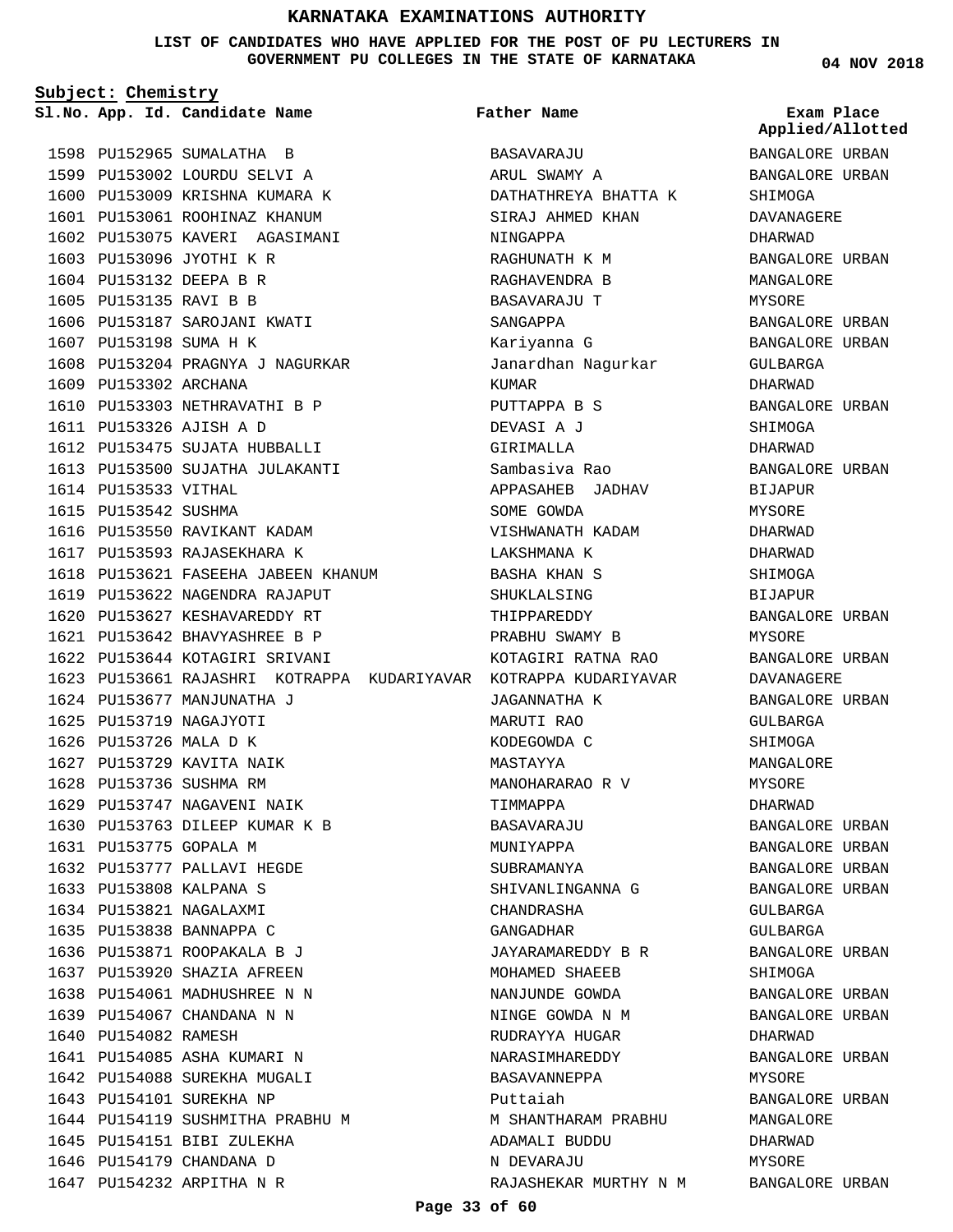**LIST OF CANDIDATES WHO HAVE APPLIED FOR THE POST OF PU LECTURERS IN GOVERNMENT PU COLLEGES IN THE STATE OF KARNATAKA**

**Father Name**

**Subject: Chemistry**

1648 PU154270 SUHASINI 1649 PU154298 RANJITHA N 1650 PU154412 BALAPPA 1651 PU154439 SAVITA 1652 PU154461 SUMANGALA 1653 PU154470 NAGASHREE NAYAK 1654 PU154488 PRAVEEN GURJERA 1655 PU154555 BASAVARAJ MALAKAIGOL 1656 PU154607 CHETHANA T S 1657 PU154669 SUGGI BASAVVA 1658 PU154701 SOWMYA B J PU154730 SUMA G S 1659 1660 PU154790 VISHWANATH S 1661 PU154809 AMITHA G N 1662 PU154878 SHIVALINGASWAMI 1663 PU154891 GEETHA G M 1664 PU154896 RAKSHITHA R 1665 PU154901 SWETHA C 1666 PU154906 PAVITHRA B K 1667 PU154955 SHEELA B 1668 PU154988 LATHA E 1669 PU155014 MAHADEVAPPA GOWDA 1670 PU155040 RAJU TY 1671 PU155073 RAMAGANESH C K 1672 PU155082 CHETHANA M P 1673 PU155092 SUMA G P 1674 PU155151 SEETA DODAMANI 1675 PU155167 AZRA TARANNUM 1676 PU155170 DANESHWARI SHAMBULING MAMADAPUR SHAMBULING 1677 PU155222 RAJU CHAVAN 1678 PU155299 LAKSHMI K H 1679 PU155314 YASMIN KITTUR 1680 PU155361 HANAMAPPA YAMANAPPA GARAWAD 1681 PU155419 HANAMANTRAYA GOUDA 1682 PU155439 NISHA PASKOL BRITO 1683 PU155476 SANJEEVAKUMAR SAMAJE 1684 PU155509 UMA K 1685 PU155537 SHARANAPPAGOUDA 1686 PU155541 MUJAHIDA BANU 1687 PU155562 KALMESH MACHAKANUR 1688 PU155586 THOYAJAKSHI H D 1689 PU155589 VIVEK CHANDRAKANT NAIK 1690 PU155593 KANAKADURGA K V 1691 PU155598 SUNITHA R M 1692 PU155610 SHANMUKHARAJU M R 1693 PU155645 MEERA FLORENCE CRASTA 1694 PU155649 SUNITHA S 1695 PU155656 DEEPAK MUTTAPPA NAGARESHI 1696 PU155666 NEELUFER H R

1697 PU155675 AKSHATHA R

shrishail NANJUNDAPPA HANAMAPPA JARAKUNTI MOTILAL RATHOD SUGURAPPA BOMMAYYA PARAMESWARAPPA SHANKRAYYA SHIVAKUMARA SWAMY BASAVANTAPPA JAGADEESH Satyappa G SAMPANGI RAMAIAH T NANJEGOWDA G SHASHIDHARAYYA HIREMATH MALLAPPA G R RAJU S CHIKKAANJINAPPA KRISHNAPPA B S BOMMARASEGOWDA K Esyanaik B maraiah YOGACHAR T R KESHAVAMURTHY C R PAPANNA REDDY M T PADMEGOWDA BASAVARAJ ALTHAF PASHA KASHIRAM HANUMANTHAPPA SHAFIQ AHMED YAMANAPPA RUDRAGOUDA PATIL PASKOL AJIT NARASIMHAMURTHY K L SHIVALINGANAGOUDA MOHAMMED AMEER RAMAPPA DEVEGOWDA CHANDRAKANT NAIK K N VENKATASHIVAREDDY M NAGAPPA RAJAPPA FREDRICK CRASTA SIDDEGOWDA MUTTAPPA RAQEEB AHMED RANGASWAMY K T

**04 NOV 2018**

**App. Id. Candidate Name Sl.No. Exam Place Applied/Allotted**

> GULBARGA MYSORE GULBARGA GULBARGA GULBARGA DHARWAD DAVANAGERE BIJAPUR DAVANAGERE DHARWAD MYSORE BIJAPUR BANGALORE URBAN MYSORE DAVANAGERE SHIMOGA MYSORE BANGALORE URBAN BANGALORE URBAN MYSORE SHIMOGA BANGALORE URBAN MYSORE SHIMOGA DAVANAGERE SHIMOGA **SHIMOGA** MYSORE BIJAPUR BIJAPUR BANGALORE URBAN DAVANAGERE BIJAPUR BANGALORE URBAN DHARWAD DHARWAD DAVANAGERE GULBARGA SHIMOGA BIJAPUR SHIMOGA DHARWAD BANGALORE URBAN DAVANAGERE **MYSORE** MANGALORE MYSORE DHARWAD SHIMOGA

SHIMOGA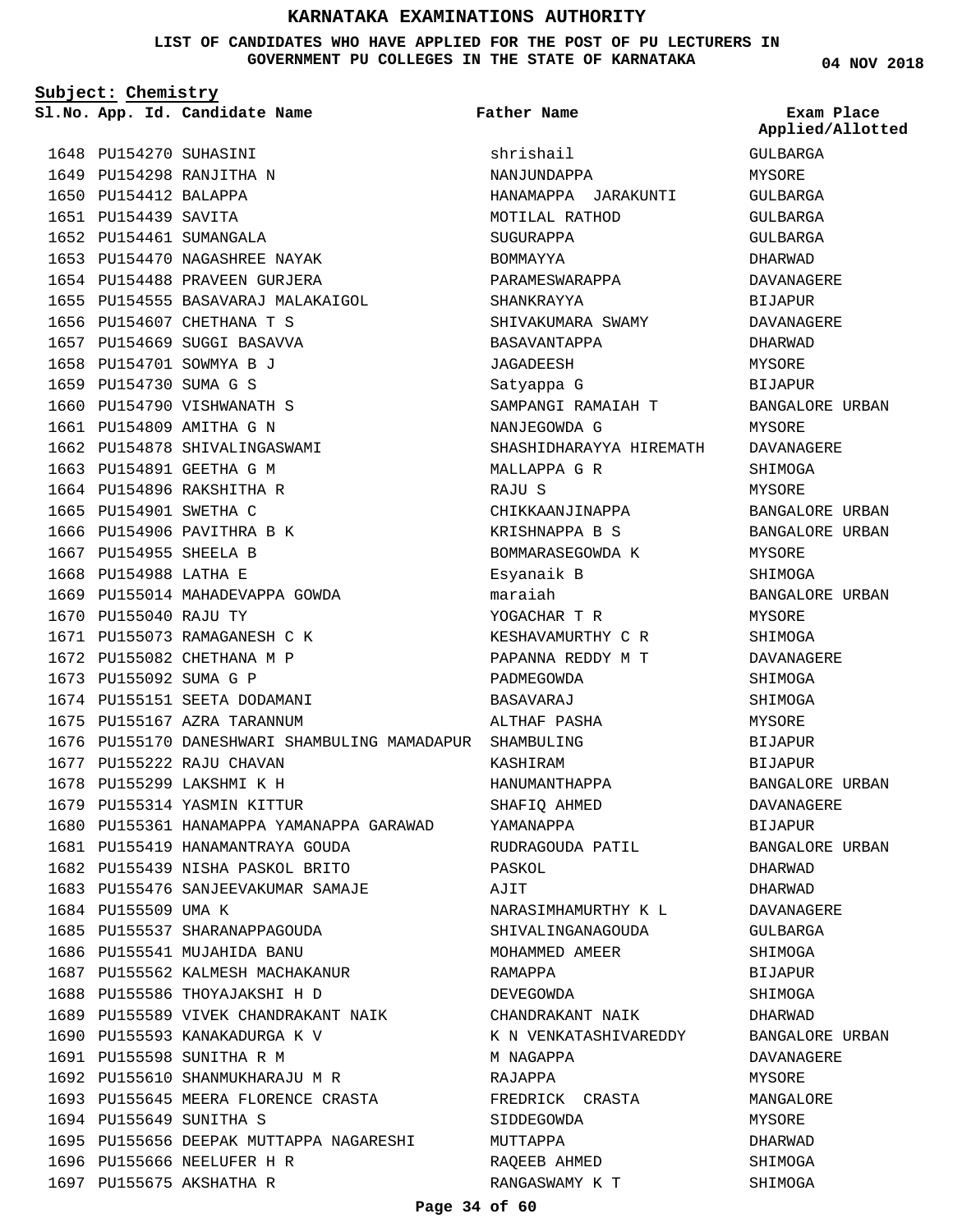**LIST OF CANDIDATES WHO HAVE APPLIED FOR THE POST OF PU LECTURERS IN GOVERNMENT PU COLLEGES IN THE STATE OF KARNATAKA**

**Subject: Chemistry**

**App. Id. Candidate Name Sl.No. Exam Place**

1698 PU155741 RESHMA M 1699 PU155768 VEENA 1700 PU155778 NAVEEN KUMAR S BAMMANNANAVAR 1701 PU155790 JAGADEESH BELLAD 1702 PU155812 IMAM HUSEN 1703 PU155831 POORNIMA GS 1704 PU155845 SHALINI Y D 1705 PU155852 MANJULA J B 1706 PU155870 ASHA 1707 PU155877 KAVITHA V 1708 PU155884 THANUJA T M 1709 PU155925 NAGENDRA PRASAD H S 1710 PU155955 THEJASWINI H P 1711 PU155974 BASAVARAJ KORI 1712 PU155991 DIVYASHREE N GAYATHRI 1713 PU156027 JAYASHRI 1714 PU156058 VIDYA M 1715 PU156060 RANGASWAMY N 1716 PU156064 NARAYANAPPA M 1717 PU156083 NETHRA E 1718 PU156094 VENKATEGOWDA B M 1719 PU156120 SOWBHAGYA K V 1720 PU156140 MAHESH KUMAR 1721 PU156149 ASHOK PU156169 RAJARAJESWARI B G 1722 1723 PU156200 ROOPA 1724 PU156237 SUBRAHMANYA GOUDA 1725 PU156251 HEMANTHAKUMARA S 1726 PU156335 SIDDANNA GOWDA 1727 PU156427 CHANDRAKANT 1728 PU156448 ANUSHA 1729 PU156451 RAMESHA K M 1730 PU156499 SAVITHA M R 1731 PU156539 KARANAPPA 1732 PU156541 GURUDEVI 1733 PU156587 TAJUDDIN 1734 PU156612 SOMASHEKHARA H M 1735 PU156677 MAMATHA M S 1736 PU156691 DIVYA PU156743 PALLAVI N L 1737 1738 PU156775 VIMALA V PU156834 SHANTALA 1739 1740 PU156860 JULI MARY 1741 PU156878 SOWMYA M C 1742 PU156888 RAMACHANDRAIAH G 1743 PU156985 SIDDAPPAJI M K 1744 PU157038 ROOPA R 1745 PU157064 MANJUNATHA M V 1746 PU157224 RUBEENA THALAT S 1747 PU157340 LEENA HUBLIKAR

#### **Father Name**

MOHAMMEDKHALILL RAMESH AMMINALLI SURESH I BAMMANNANAVAR REVANAYYA ALAMBHASHA Shankarappa GN DHARMAPPA Y D BASAVARAJAPPA J KASHINATH v raja reddy Manjunatha T T SHIVABASAPPA H M PUTTANNAIAH T MAHADEVAPPA NARAYANA S GAYTHRI BASAPPA MALLIKARJUNA SWAMY D S NAGARAJA MUNIYAPPA EASHWARACHARI MANJEGOWDA VEERAPPA K R Baswaraj RAMAPPA BALLARY VENKATAMUNISHETTY M C JAGANNATH PARAMESHWAR GOUDA SHEKHARAPPA N MALLIKARJUN PATIL SIDDAYYA SWAMI Sanjeeva Acharya MALLIKARJUNAPPA K B RAMANNA B RANOJAPPA SHARANA BASAPPA GUDI KHAJA SHAH MALLIKARJUNAPPA H P **SUGANDHARAJU** Appu Acharya LAKKAIAH VENKATESHAPPA Y M KRISHANAHARI YELLA ANTHONY MUNI RAJ CHANNEGOWDA GANGAIAH KEMPEGOWDA K R RANGE GOWDA VENKATESHAPPA M V IQBAL VEERANNA

**04 NOV 2018**

MYSORE SHIMOGA DHARWAD DHARWAD GULBARGA BANGALORE URBAN DAVANAGERE DAVANAGERE BANGALORE URBAN BANGALORE URBAN BANGALORE URBAN MYSORE SHIMOGA DHARWAD MANGALORE DHARWAD BANGALORE URBAN DAVANAGERE BANGALORE URBAN BANGALORE URBAN MYSORE MYSORE DAVANAGERE DHARWAD BANGALORE URBAN GULBARGA DHARWAD DAVANAGERE GULBARGA GULBARGA MANGALORE MYSORE MYSORE GULBARGA GULBARGA GULBARGA BANGALORE URBAN BANGALORE URBAN MANGALORE SHIMOGA BANGALORE URBAN GULBARGA SHIMOGA MYSORE BANGALORE URBAN MYSORE BANGALORE URBAN BANGALORE URBAN SHIMOGA **Applied/Allotted**

DHARWAD

**Page 35 of 60**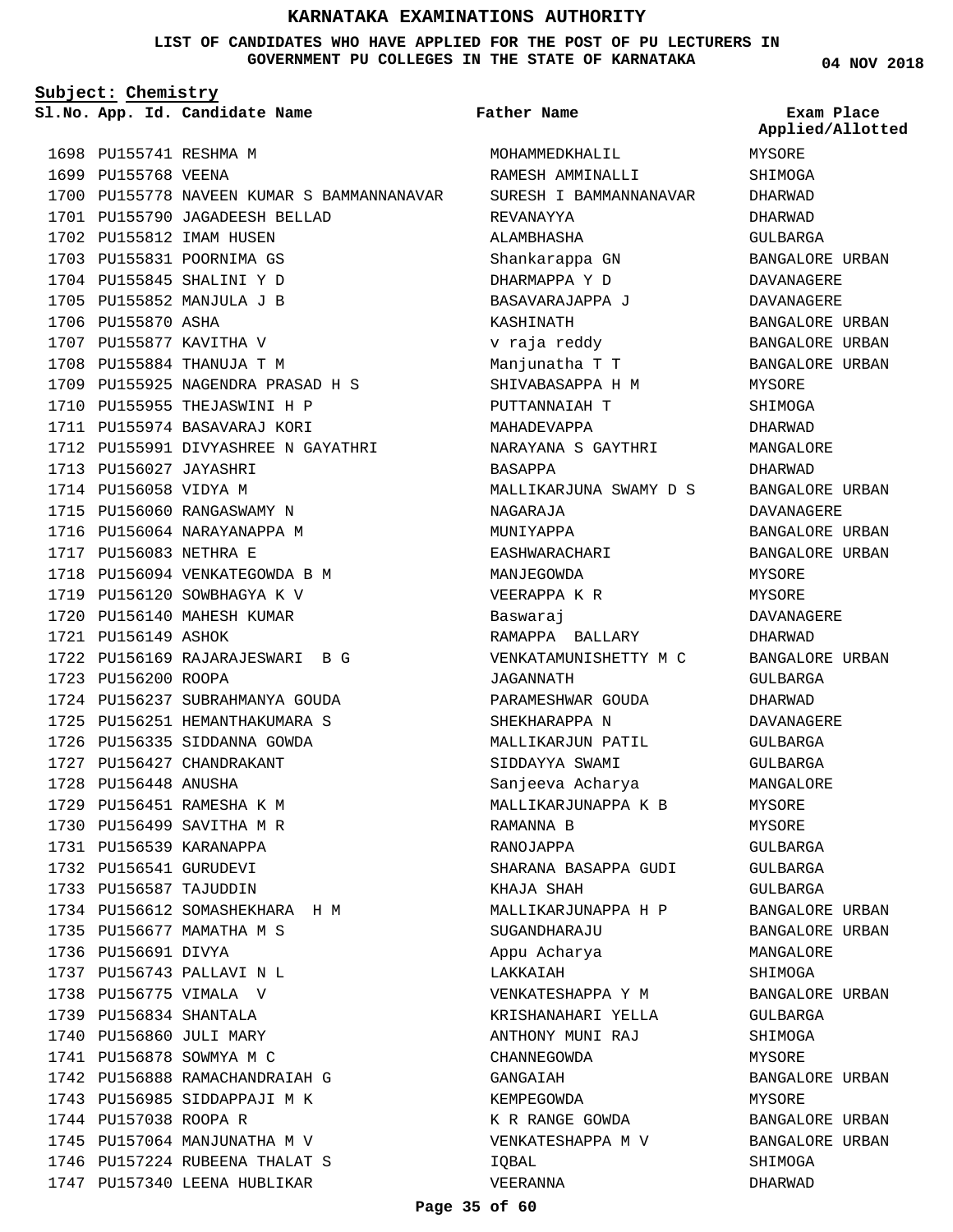**LIST OF CANDIDATES WHO HAVE APPLIED FOR THE POST OF PU LECTURERS IN GOVERNMENT PU COLLEGES IN THE STATE OF KARNATAKA**

**Subject: Chemistry**

**App. Id. Candidate Name Sl.No. Exam Place**

1748 PU157365 RATNA PRABHA 1749 PU157460 SHILPA K N 1750 PU157473 MANJUNATHA V 1751 PU157508 ANDANI MINAKSHI ASHOK 1752 PU157518 SHANTIMATI BHAT 1753 PU157542 ROOPA T P 1754 PU157579 REKHA 1755 PU157613 SUDARSHAN S N 1756 PU157633 BASAVARAJ PATROT 1757 PU157733 SURESH MADDUR 1758 PU157768 NAGENDRAPPA 1759 PU157799 NEELAMBIKE C 1760 PU157923 SWETHA B M 1761 PU157995 MAHANTESH HIREMATH 1762 PU158070 JAYA KUMAR V 1763 PU158136 SHASHIKUMAR K 1764 PU158177 VANAJAKSHI 1765 PU158187 BHARATHI SHENOY K 1766 PU158233 CHANDANA A 1767 PU158257 SAVITHA T 1768 PU158295 REKHA S 1769 PU158317 RIYAZAHMAD MUSTAFA MULLA 1770 PU158388 SREELAKSHMI MN PU158393 SHILPA R S 1771 1772 PU158397 SEEMA 1773 PU158408 PURUSHOTTAM 1774 PU158412 DHANANJAYA S 1775 PU158438 B USHA 1776 PU158469 MAHABOOB SALWADGI 1777 PU158471 SHILPA L 1778 PU158484 RADHA M 1779 PU158498 KUMARA N 1780 PU158547 IMRANA BEGUM 1781 PU158589 SANTOSH KUMAR 1782 PU158596 RABIYA TAZEEN 1783 PU158597 DIVYA V A 1784 PU158627 SHWETHA SRIDHAR K 1785 PU158694 HEMALATHA H D 1786 PU158698 USHA M 1787 PU158708 MADHUSUDHAN K 1788 PU158736 VENKATESH 1789 PU158746 NANDA SR 1790 PU158774 MANJUNATH K R 1791 PU158842 NAGALAKSHMI T 1792 PU158855 MADHU K M 1793 PU158891 CHANDRASHEKHARA G M 1794 PU158940 BHAVANI 1795 PU158942 BHAGYALAXMI H 1796 PU158946 MAMATHA S 1797 PU158953 MALLIKARJUNA G

#### **Father Name**

NIVARTIRAO SURYAWANSHI NGARAJA K A VENKATARAMAIAH C ASHOK Ramakrishna Bhat LATE PARTHA T K Kunnjanna Paduval P NARSEGOWDA MARIYAPPA BANNAPPA M ANNAPPA CHANDRAPPA H Mahdevappa B MALLAYYA VENKATACHALAPATHY G M KENCHANNA DEVIDAS SHRINIVAS SHENOY K APPAYANNA N THIPPESWAMY H SHANKARALINGE GOWDA MUSTAFA NANJIREDDY SC SRIKANTEGOWDA B ASADULLAKHAN MADDANAPPA SUBBARAYAPPA B ACHUTHA NAIKA MOHAMMED YOUSUF LINGAMURTHY N MAHADEVASWAMY S NANJEGOWDA MIRZA AFSAR BAIG DURAGANNA ASADULLA APPAJI SRIDHAR DEVARAJ H B MARISWAMY NARASIMHA MURTHY K GOPALAPPA Ramu SK K RANGANATH RAO THIMMAIAH K MALLESHAPPA K R MAHESHWARAIAH G S MAHANTESH VIRUPAXAPPA HATTI SHIVASHANKARAPPA BETTAPPA G

**04 NOV 2018**

**Applied/Allotted**

GULBARGA BANGALORE URBAN BANGALORE URBAN BIJAPUR MYSORE MYSORE MANGALORE MYSORE **BIJAPUR** GULBARGA GULBARGA BANGALORE URBAN BANGALORE URBAN DHARWAD BANGALORE URBAN BANGALORE URBAN GULBARGA MANGALORE BANGALORE URBAN DAVANAGERE MYSORE DHARWAD BANGALORE URBAN BANGALORE URBAN BANGALORE URBAN DHARWAD BANGALORE URBAN MANGALORE BIJAPUR DAVANAGERE MYSORE MYSORE GULBARGA GULBARGA MYSORE BANGALORE URBAN BANGALORE URBAN SHIMOGA **MYSORE** BIJAPUR GULBARGA MYSORE GULBARGA BANGALORE URBAN **SHIMOGA** SHIMOGA GULBARGA BIJAPUR DAVANAGERE GULBARGA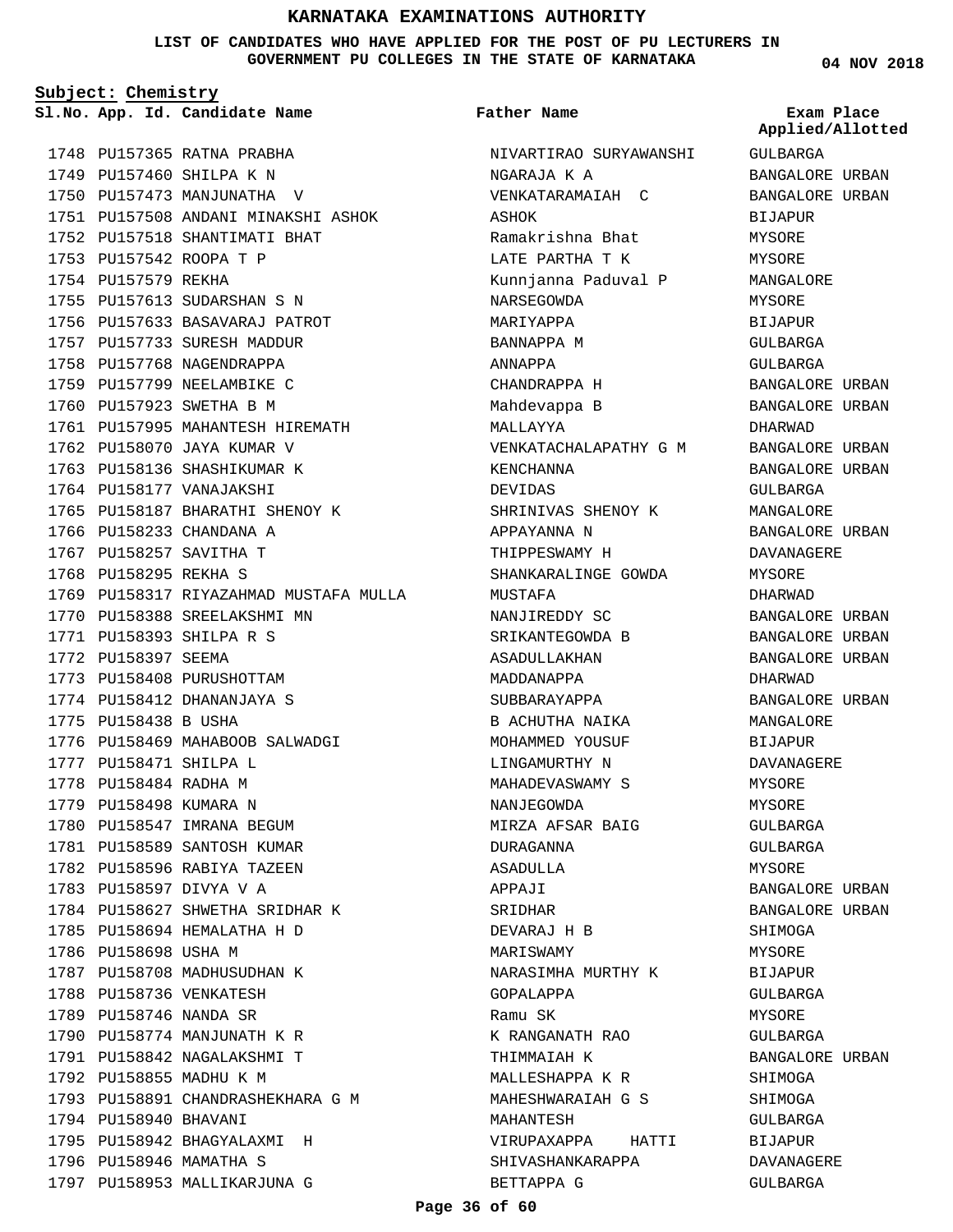**LIST OF CANDIDATES WHO HAVE APPLIED FOR THE POST OF PU LECTURERS IN GOVERNMENT PU COLLEGES IN THE STATE OF KARNATAKA**

**Subject: Chemistry**

**App. Id. Candidate Name Sl.No. Exam Place**

1798 PU158958 SHILPA 1799 PU159033 RAMACHANDRA KATTI 1800 PU159035 HIREMANI SHIVALINGAPPA 1801 PU159096 VINAYAK SHALDAR 1802 PU159166 PRAKASH KUDALAGI 1803 PU159200 KALLUR LALITA 1804 PU159210 SOMANAGOUDA 1805 PU159220 PRAMODA S 1806 PU159284 PRAMOD RAMACHANDRA VERNEKAR 1807 PU159350 NAIK PURNIMA RAGHUNATH 1808 PU159463 SPOORTHY H P 1809 PU159468 MAMATA H V 1810 PU159470 MALATESH MAHADEVAPPA NARGUND 1811 PU159506 KANTHARAJU S N 1812 PU159546 SOWMYA H P 1813 PU159563 HANAMANT 1814 PU159564 TULASIRAMA B Y 1815 PU159573 SANDHYA K 1816 PU159585 KANYAKUMARI 1817 PU159684 GURUMURTHY 1818 PU159737 CHANDRASHEKHAR 1819 PU159747 SYED MEHARAJ 1820 PU159794 CHAND SULTANA PU159849 SHAMEEM BANU 1821 1822 PU159958 SHUBHA H 1823 PU160066 SHARANAYYA PU160111 POOJA N S 1824 PU160134 UMESH G S 1825 1826 PU160206 MOHAN KUMARI 1827 PU160339 MEENAKSHIDEVI 1828 PU160370 JAYALAXMI R 1829 PU160434 MANJUNATHA B V PU160437 PRAKASHA M P 1830 1831 PU160484 UZMA 1832 PU160499 MAHESWARI M 1833 PU160510 JYOTHI PATIL 1834 PU160521 VIKAS R 1835 PU160529 UMME ASMA M 1836 PU160538 SHRIDEVI HALAKERI 1837 PU160601 DHANALAKSHMI K M 1838 PU160612 MANJULA BEERAGOND 1839 PU160632 SUNANDA BAGEWADI 1840 PU160641 KAVERI 1841 PU160647 VIVEKANAND 1842 PU160655 ARCHANA H M 1843 PU160685 VASANTH KUMAR GS 1844 PU160756 UMESHKUMAR NAGAPPA NINGADAL 1845 PU160774 AMBIKA 1846 PU160782 THONTARADHYA 1847 PU160833 SRINIVAS

## **Father Name**

MURADAPPA KOUDI VAMANARAO HIREMANI BASAPPA MAHABALESHWAR SHALDAR ALLAPPA VEERAPPA SHARANAGOUDA SUBBAPOOJARI RAMACHANDRA VERNEKAR RAGHUNATH Y NAIK PUTTASWAMY H VISHNUMURTHI MAHADEVAPPA NAGARAJAPPA S PUTTASWAMY KALLAPPA YALLAPPA B C SHREESHAILAPPA K PUTTACHARI DHULAPPA RAJANAVAR KUPENDRA SD JAFFER ALI BABA SAHEB Momammed Shalam HONNAPPA NAYAK BASAYYA SREENIVASAIAH N SHIVANNA C VASANTH KUMAR DANASINGH RAMACHANDRA G NAYAK VENKATASHAMAIAH LATE H PUTTARAJU Vazeer Sab MAHADEVAIAH NEELKANTH RAJASHEKARAPPA B ABDUL JALEEL M V BASAVARAJ MANJEGOWDA K S NADIGERAPPA BEERAGOND BASAPPA VEERSHETTY DIGAMBER RAO MALLESHAPPA G S SHIVAMURTHY P G NAGAPPA BASWARAJ SWAMY PARAMESHWARAIAH SHANKAR RAO

**04 NOV 2018**

**Applied/Allotted**

DHARWAD GULBARGA DAVANAGERE DHARWAD DHARWAD GULBARGA GULBARGA DAVANAGERE DHARWAD DHARWAD SHIMOGA DAVANAGERE DAVANAGERE SHIMOGA SHIMOGA GULBARGA BANGALORE URBAN **SHIMOGA** MYSORE GULBARGA GULBARGA GULBARGA DAVANAGERE GULBARGA DHARWAD DHARWAD **MYSORE** BANGALORE URBAN MYSORE BIJAPUR DHARWAD BANGALORE URBAN BANGALORE URBAN SHIMOGA BANGALORE URBAN GULBARGA DAVANAGERE DAVANAGERE DHARWAD SHIMOGA **BIJAPUR** BIJAPUR GULBARGA GULBARGA **SHIMOGA** DAVANAGERE DHARWAD GULBARGA BANGALORE URBAN

GULBARGA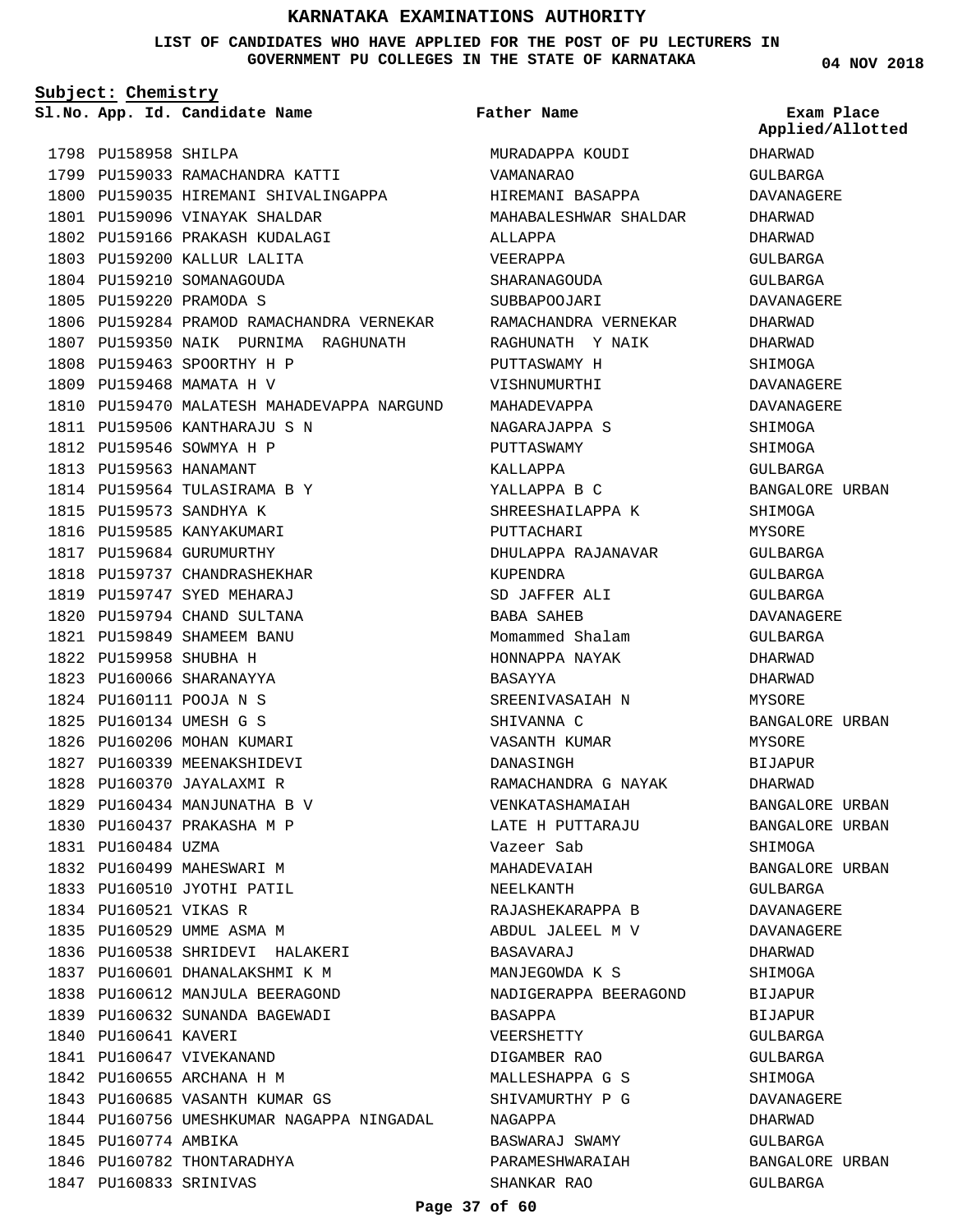**LIST OF CANDIDATES WHO HAVE APPLIED FOR THE POST OF PU LECTURERS IN GOVERNMENT PU COLLEGES IN THE STATE OF KARNATAKA**

**Subject: Chemistry**

**App. Id. Candidate Name Sl.No. Exam Place**

1848 PU160854 UMESHA B S 1849 PU160874 LAXMI KILLEDAR 1850 PU160901 PRATIBHA TURAKANUR PU160907 BALASUBRAMANYA B S 1851 1852 PU160909 BHAGYASHREE K M 1853 PU160932 BASAVARAJ KAVADIMATTI 1854 PU160957 PRATHIMA B R 1855 PU161020 MALINI B P 1856 PU161021 DODDANAIKA B C 1857 PU161041 KANTHARAJAPPA T V 1858 PU161073 SHALYA K 1859 PU161110 SANTHOSH H M 1860 PU161129 SHAIKH MADARSAB PU161147 SARAVANAN N 1861 1862 PU161166 NEELAKANTAPPA N S 1863 PU161177 CHAITRA M R 1864 PU161240 K C AKSHATHA KUMARI 1865 PU161250 MAHADEV 1866 PU161332 SHIVALEELA 1867 PU161445 CHOODAMANI S M 1868 PU161491 BAHUBALI CHOUGALA 1869 PU161506 SAVITHA BAI S C 1870 PU161579 CHAITHRA MAHADEV 1871 PU161669 RAVIKUMAR H M 1872 PU161687 PRIYENI 1873 PU161688 VINAYA 1874 PU161693 RAGHAVENDRA R 1875 PU161721 ANIL MAHAJANASHETTAR 1876 PU161738 SUMAIYA ASHFEEN 1877 PU161763 SANJAY 1878 PU161767 NANDINI D 1879 PU161779 NETHRAVATHI M 1880 PU161808 HEMALATHA PU161847 DEEPIKA K S 1881 1882 PU161866 MADHU B 1883 PU161922 GURURAJ 1884 PU161942 BHAVYA N 1885 PU161952 SHASHIKALA S 1886 PU161977 SHWETHA Y P 1887 PU162036 SHANKAR J DEVARAMANI 1888 PU162070 SUMANGALA HIREMATH 1889 PU162077 HIREMATH SHARADA REVAYYA 1890 PU162082 PUSHPA B PU162127 HARISHA B J 1891 1892 PU162139 NAVEEN KUMAR K 1893 PU162184 MOHANKUMAR M C 1894 PU162322 RENUKA KHOMPI 1895 PU162359 MAHESHA K M 1896 PU162362 VEERAREDDI LINGAREDDI SHERI PU162415 DILIP S P 1897

#### **Father Name**

SIDDASETTY B S SUBHASASING KILLEDAR Shivaputrappa SEETHAMARAIAH B R SHIVAYOGI KAMBALIMATH SIDDAPPA RAMANNA PUTTARAJU B R CHIKKAKARIYAPPA B veerabhadraiah KRISHNA P MALLESHAPPA H fatrusab NATARAJAN V A SHEKHARAPPA N B MUNI RAMACHANDRAPPA K CHANDRARAJA INDRA **SUBHASH** OMAKAR MALAIAH M S MALLAPPA CHANDRAMOULI RAO S MAHADEVAIAH M MAHADEVAIAH manikrao RACHAIAH M RUDRAPPA P GANGADHAR Mohamed Javeed PUTTARAJU ANNAJIGOWDA B MAHADEVAIAH D Krishna navada SRINIVAS K C KOTRAGOUDA B BASAWARAJ SANJEEVA N SUBBAIAH S C Paramashivappa M G JUMMANNA GADIGEYYA REVAYYA BASAVARAJAPPA JAYANNA KALLESHAPPA E CHIKKANAGAIAH N BABURAO MANJUNATHA K G LINGAREDDI SHERI Padmanabhaiah S K

**04 NOV 2018**

**Applied/Allotted**

MYSORE DHARWAD BIJAPUR MYSORE DAVANAGERE BIJAPUR MYSORE SHIMOGA BANGALORE URBAN BANGALORE URBAN MYSORE SHIMOGA GULBARGA BANGALORE URBAN SHIMOGA BANGALORE URBAN MANGALORE GULBARGA SHIMOGA MYSORE DHARWAD DAVANAGERE BANGALORE URBAN MYSORE GULBARGA MYSORE BANGALORE URBAN BANGALORE URBAN DAVANAGERE MYSORE MYSORE MYSORE MANGALORE BANGALORE URBAN DAVANAGERE  $CITIRARGA$ MANGALORE BANGALORE URBAN DAVANAGERE BIJAPUR DHARWAD GULBARGA BANGALORE URBAN BANGALORE URBAN BANGALORE URBAN BANGALORE URBAN DHARWAD DHARWAD GULBARGA

BANGALORE URBAN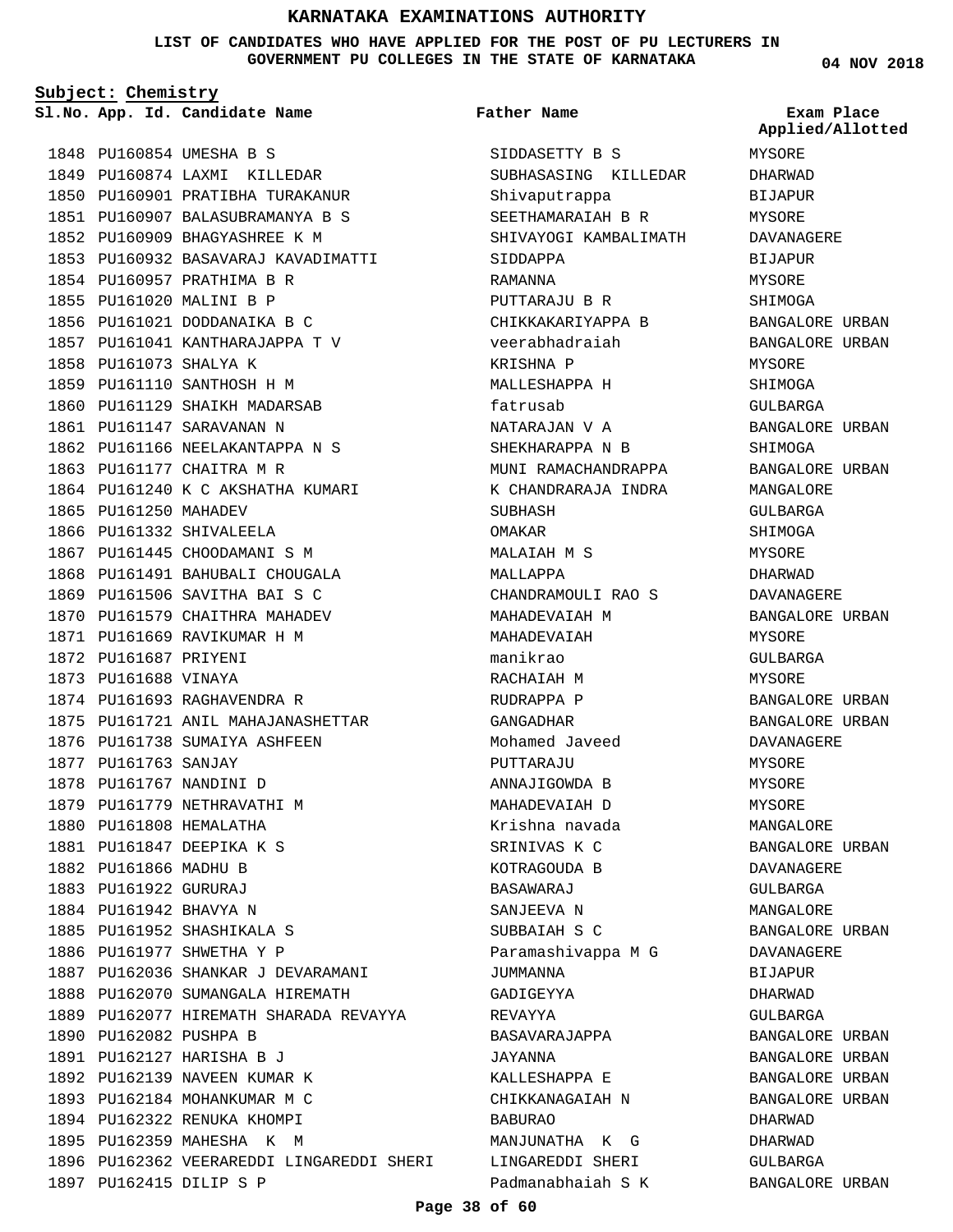**LIST OF CANDIDATES WHO HAVE APPLIED FOR THE POST OF PU LECTURERS IN GOVERNMENT PU COLLEGES IN THE STATE OF KARNATAKA**

**Subject: Chemistry**

**App. Id. Candidate Name Sl.No. Exam Place**

1898 PU162424 NAZIYA BEGUM 1899 PU162458 RAMESH 1900 PU162466 ABHILASHKUMARI K R 1901 PU162499 RAVINDRA V 1902 PU162507 BHAGEERATHI TIRLAPUR 1903 PU162528 MAMATA DAMMALLI 1904 PU162542 MAMATHA K T 1905 PU162543 LAVANYA C S 1906 PU162552 ASHWINI B N 1907 PU162583 ANIL KUMAR K 1908 PU162588 MD NATHAD PASHA 1909 PU162658 MANJULA RAYANAL 1910 PU162671 BINGI PUJARI GARJAPPA 1911 PU162677 VIRUPAKSHA S K 1912 PU162682 VEERESH HALEMANE 1913 PU162692 TRIVENI SIDDAPPA 1914 PU162707 RAVI KALLUR 1915 PU162710 GURU NAIK S 1916 PU162715 K S DHANALAKSHMI 1917 PU162748 RUPAMALA J N PU162787 SAROJA BHAT 1918 1919 PU162825 YAMUNA B 1920 PU162832 DODDABASAVESWARA G 1921 PU162876 CHANDINI B 1922 PU162886 NANDEESH K N PU162926 SHAIK MOHD TAWSEEF AHMED 1923 1924 PU162931 PADMAVATHI U 1925 PU162967 KOMALA N 1926 PU163013 NANDINI N M PU163046 MADHU B S 1927 1928 PU163127 SWETA 1929 PU163149 RAGHU K 1930 PU163191 NARAYAN TORALKAR PU163228 VIDYASHREE 1931 PU163239 KUBRA MUBEEN A R 1932 1933 PU163242 STELLA MARY S 1934 PU163243 SREELAXMI M 1935 PU163262 MANJULA M 1936 PU163309 VISHWAPRAKASH 1937 PU163341 ASHWINI KAMBALE 1938 PU163343 MAMATA 1939 PU163381 SHWETHA L R 1940 PU163406 SHRUTHI M 1941 PU163419 DEEPA HALLUR 1942 PU163442 PRIYADARSHINI HIREMATH 1943 PU163444 USHA NAIK 1944 PU163493 MUNISHAMEY GOWDA G 1945 PU163503 RAMYA Y G 1946 PU163568 MAHESH TAMBE 1947 PU163570 EKAMBARESHWARI M

S MAHAROOR KRISHNAJI RAO K N REVANNA M VENKATASWAMY NINGAPPA SOMAPPA THOPE GOWDA K H SHIVANNA C V NAGARAJA B R KODAPPA C MOHAMAD KHAJA VEERABHADRAPPA LINGANNA B KRISHNA MURTHY D L AYYANNA H SIDDAPPA BASAVARAJ KALLUR SYNYA NAIK SRINIVASAMURTHY NARAYANA J R PADMANABHA BASAVEGOWDA ESWARAPPA G BASAVARAJU M K K M NAGALINGAIAH SHAIK MOHD YUNUS LAKSHMIREDDY U NIRANJANAPPA Muniswamy N SIDDEGOWDA B N PANDURANG KUBERSWAMY S PUNDLIK Nagappa MUKABUL AHMED A R SANTIAGU MANJUNATHA KARANIKA MARIYAPPA SHRIMANTHRAO CHIDANANDA RUDRAMUNISWAMY D LINGARAJU MAHESH G MALLIKARJIIN DEVAYYASWAMY HIREMATH BHEEMAPPA DODDAGUDIYAPPA GANGARAJAIAH Parameshwar MURTHY B S **Father Name**

**04 NOV 2018**

GULBARGA GULBARGA MYSORE BANGALORE URBAN DHARWAD DHARWAD BANGALORE URBAN BANGALORE URBAN BANGALORE URBAN BANGALORE URBAN GULBARGA BANGALORE URBAN BANGALORE URBAN DAVANAGERE BANGALORE URBAN BANGALORE URBAN DHARWAD BANGALORE URBAN BANGALORE URBAN BANGALORE URBAN SHIMOGA SHIMOGA DAVANAGERE MYSORE BANGALORE URBAN BANGALORE URBAN DAVANAGERE BANGALORE URBAN BANGALORE URBAN SHIMOGA GULBARGA DAVANAGERE DHARWAD BANGALORE URBAN BANGALORE URBAN MYSORE MYSORE BANGALORE URBAN GULBARGA DHARWAD DAVANAGERE MYSORE MYSORE **BIJAPUR** BIJAPUR DAVANAGERE BANGALORE URBAN BANGALORE URBAN GULBARGA BANGALORE URBAN **Applied/Allotted**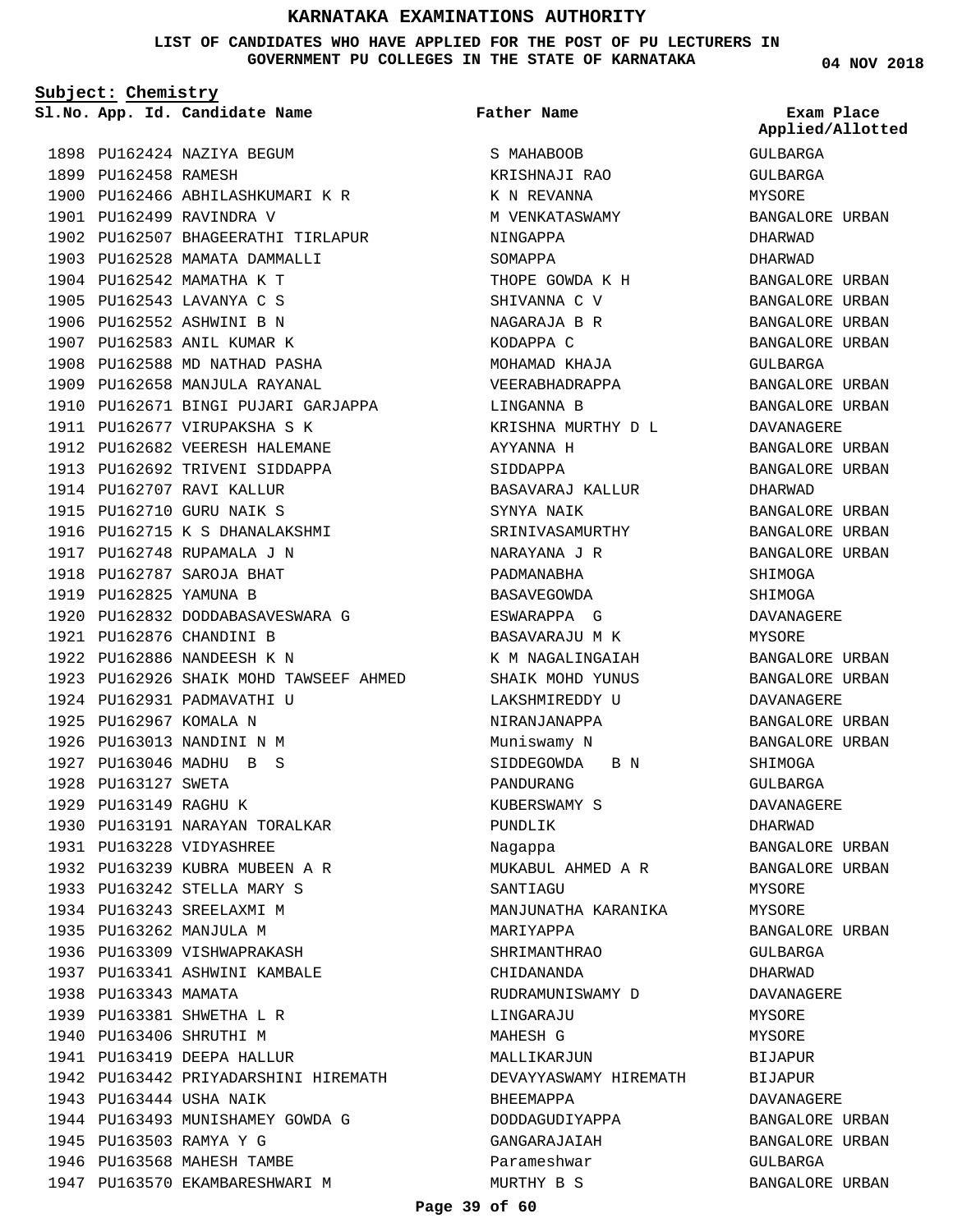#### **LIST OF CANDIDATES WHO HAVE APPLIED FOR THE POST OF PU LECTURERS IN GOVERNMENT PU COLLEGES IN THE STATE OF KARNATAKA**

**Father Name**

**Subject: Chemistry**

**App. Id. Candidate Name Sl.No. Exam Place**

1948 PU163575 GURUPRASAD NARAYAN NAYAK 1949 PU163625 ANANDAKUMAR B S 1950 PU163626 NAVYA D PU163631 JAHANARA BANU B M 1951 1952 PU163650 BIRADAR RAJAKUMAR RANGU 1953 PU163662 ANKUR A GAONKAR 1954 PU163677 MAHESH PATTAR 1955 PU163777 ASHWINI A 1956 PU163805 MEGHA MAJAGAVI 1957 PU163811 BILKISABANU HAKEEM 1958 PU163828 SAVITA DESHMUKH 1959 PU163834 ROOPA Y M 1960 PU163841 SHAHINA 1961 PU163857 PUSHPALATHA H J 1962 PU163859 GAYATRI KANGRALKAR 1963 PU163874 SALMA U 1964 PU163875 SRIKANTH SN 1965 PU163891 SANTOSHKUMAR 1966 PU163896 ASHOK PATIL 1967 PU163908 YASMIN BEGUM 1968 PU163918 ATHIYA BANU P 1969 PU163928 MANOJ MURARI GURAV 1970 PU163964 SOWMYA B S 1971 PU163967 KRISHNAMURTHY M S 1972 PU163971 MAHANANDA 1973 PU164066 VINUTHA MR 1974 PU164069 NAVEEN KUMAR 1975 PU164095 NOOR FATHIMA 1976 PU164157 MAHALAKSHMI C K 1977 PU164198 MANJULA M 1978 PU164219 SHRUTI SONTER 1979 PU164246 FIRDOSE FATHIMA 1980 PU164252 HARISHA K PU164300 RAJESWARI H 1981 1982 PU164321 SUNIL SHANTARAM WAJVE 1983 PU200074 SHIVALEELA TAKKALKI 1984 PU200112 KANCHAN PATIL 1985 PU200130 NAGARAJA H 1986 PU200168 PRATHIBHA J M 1987 PU200201 SUSHMITHA PRABHU M 1988 PU200209 KAVYASHRI D J 1989 PU200239 ANANDA V 1990 PU200262 ASHARANI 1991 PU200267 MOHAMAD UBEDULLA SAYYADAMIN 1992 PU200332 SHIVARAJ K 1993 PU200370 PARAMESHWAR 1994 PU200375 YOGESHWARA R 1995 PU200409 SURESH H M 1996 PU200414 NIRUPANANDASWAMY 1997 PU200480 CHANNAVEERAPPA UMACHAGI

NARAYAN G NAYAK SIDDAPPA B C Dundumadaiah MAHABOOB SHARIFF B S RANGU ARUN RAMACHANDRA ANANTARAJ BAHUBALI HASANASA PRALHADRAO DESHMUKH MANJAIAH BASHA JAYANNA H H ANANT UBEDUR RAHMAN NAGENDRA RAO R S SIDDHARAMA GOUDAPPA ABDUL RAZAQ BASHA P MURARI GURAV Sadashiva G SHIVANNA B GUNAWANTRAO RANGAIAH MG Basavanna y p IQBAL AHMED KODANDARAMU H V Madappa ASHOK LIYAKATH ALI KHAN Krishnappa HUCHAIAH C SHANTARAM WAJVE SHANTAPPA S TAKKALKI NARAYAN MARAYAPPA PATIL HANUMANTHAPPA MUDDAPPA K SHANTHARAM PRABHU M JANARDHANACHARI VEKATESHAPPA K SHAMRAO DASTAGIRSAB ANANTHA RAO RAMAYYA RAMACHANDRAPPA MAHADEVANAYAKA NAGARAJAIAH K M ISHWARAPPA

**04 NOV 2018**

DHARWAD BANGALORE URBAN MYSORE MYSORE BIJAPUR DHARWAD BIJAPUR GULBARGA DHARWAD BIJAPUR BANGALORE URBAN SHIMOGA DHARWAD DAVANAGERE DHARWAD MYSORE MYSORE GULBARGA DHARWAD GULBARGA DAVANAGERE DHARWAD BANGALORE URBAN BANGALORE URBAN GULBARGA BANGALORE URBAN MYSORE SHIMOGA BANGALORE URBAN MYSORE DHARWAD BANGALORE URBAN MYSORE BANGALORE URBAN DHARWAD BANGALORE URBAN DHARWAD DAVANAGERE DAVANAGERE BANGALORE URBAN BANGALORE URBAN BANGALORE URBAN GULBARGA BIJAPUR MANGALORE GULBARGA DHARWAD DAVANAGERE DAVANAGERE DHARWAD **Applied/Allotted**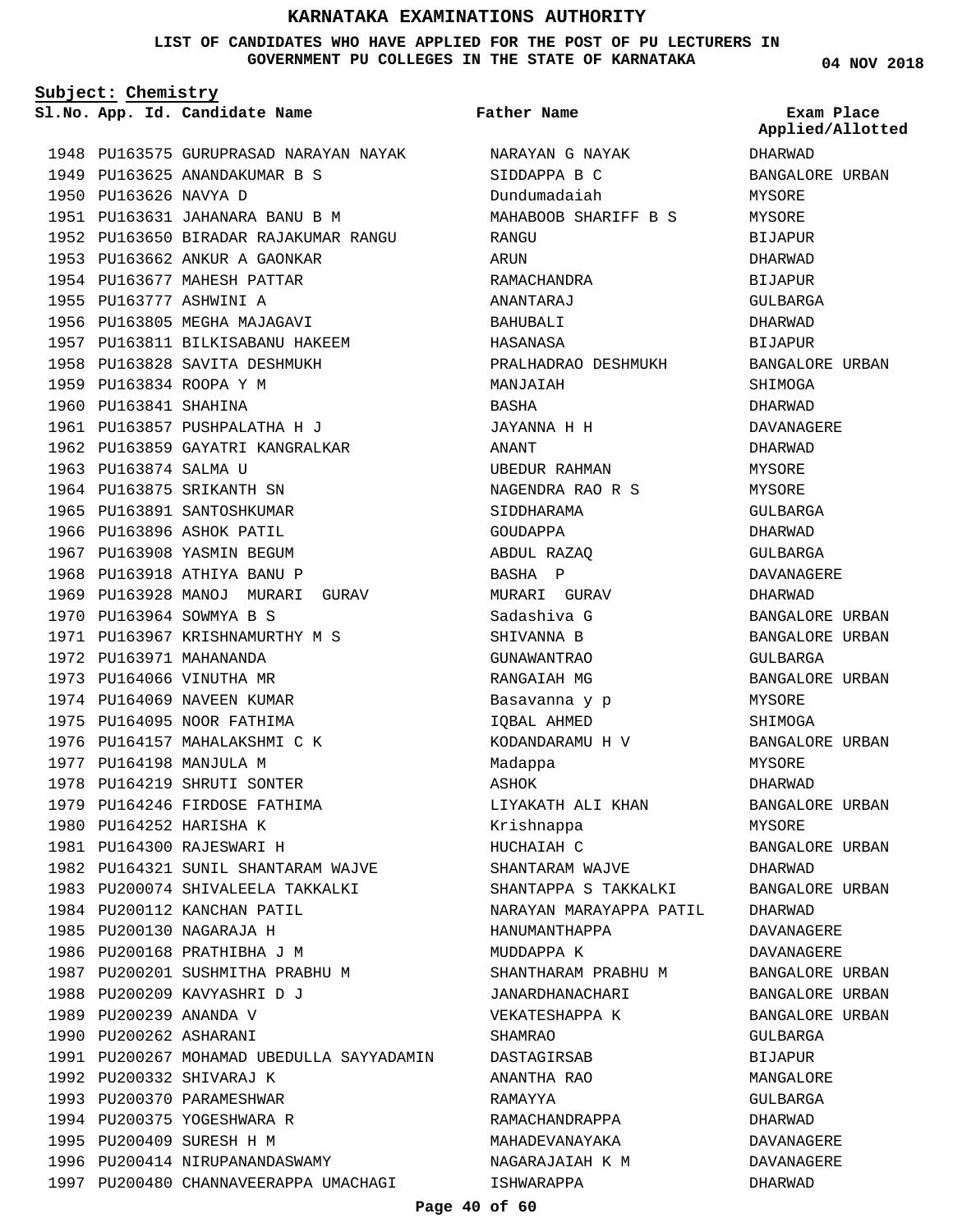**LIST OF CANDIDATES WHO HAVE APPLIED FOR THE POST OF PU LECTURERS IN GOVERNMENT PU COLLEGES IN THE STATE OF KARNATAKA**

**Subject: Chemistry**

**App. Id. Candidate Name Sl.No. Exam Place**

**Father Name**

1998 PU200484 K NIRMALA 1999 PU200516 PRATIBHA 2000 PU200566 AFRIN BANU KARMADI 2001 PU200578 MURUGHENDRA BIRADAR 2002 PU200599 SHIVAMMA PU200641 MAHAMMAD THOUSEEF 2003 2004 PU200675 JAYALAXMI H NAIK 2005 PU200676 MAMATHA H S 2006 PU200697 ABHISHEK D PU200702 CHANDINI H S 2007 2008 PU200745 KEERTI A SHAHIR PU200832 SUSHMA K G 2009 2010 PU200836 SANDEEP MAGADUM PU200840 SHREESHA V G 2011 2012 PU200853 SHASHI DEEPIKA G 2013 PU200854 SUJATA RAMAGIRI 2014 PU200931 VINODA D PU200997 HULIGI LAKSHMI L 2015 2016 PU201006 RAJEEV YARADONI 2017 PU201056 SOWMYA J 2018 PU201062 REKHA GURUNATH BANTANUR 2019 PU201095 DEVARAJA 2020 PU201185 SHWETHA U PU201202 VAISHALI 2021 2022 PU201210 SUDHARANI PU201265 ANUSHA VIKRAM NAIK 2023 2024 PU201273 ASHWINI CK PU201346 SOUMYA U V 2025 2026 PU201359 NEETHA DSOUZA PU201392 PRAMODA K B 2027 PU201432 BHARATHI B 2028 PU201433 SHRUTI H 2029 2030 PU201438 SUNITHA K PU201451 SHAYEESTA MUBARAK 2031 2032 PU201506 HITHAISHINI S 2033 PU201603 PRIYANKA P PU201632 LATHA S 2034 PU201701 PRAKASHA A C 2035 2036 PU201812 ASHWINI SURESH NESARAGI PU201866 SUSHMITHA B K 2037 PU201888 RANJITHA M 2038 PU201920 SUNIL SANADI 2039 2040 PU201923 PALLAVI G 2041 PU201996 ILAHI BEGUM PU202063 SHAZIA H 2042 PU202098 SHEELA AC 2043 2044 PU202110 NISHITHA Y S 2045 PU202119 SHRAVANKUMAR JAVALAGI 2046 PU202129 SAIBAMMA P 2047 PU202160 MAHEJABEEN

M KARISIDDAPPA HANAMANTH MEERASAB BASAGOND BIRADAR MARTHANDAPPA ABDUL KHADAR HANUMANTH SIDDARANGAPPA H R DHARMAPPA SHIVALINGEGOWDA H S APPASAB GOPALAKRISHNA K C JAYAPAL GOPALAKRISHNA K S GANGADHAR N VENKATESH DEVAIAH LAKSHMANA E PRAHLAD JAYASIMHA GURUNATH SIDDIAIAH H K SHANKARA SHETTY RAMESH GORAKHNATH PATIL VIKRAM NAIK KUBERAPPA KB Venkatesh U AUREL DSOUZA BHOJACHARI BASAVANTHAPPA B M HOLEYAPPA KRISHNAPPA K T S IQBAL AHMED SWAMY I M PANDURANGAPPA D SATEESH CHANNEGOWDA M SURESH NESARAGI KESHAVA T MAHADEVAIAH PUNDALIK GANESHA K S NISAR AHMED HABEEBULLABAIG H P CHIKKALINGAIAH YADAVA M VARADASHANKAR SIDDIK SABU SYED PASHA

**04 NOV 2018**

**Applied/Allotted**

**SHIMOGA** GULBARGA DHARWAD DHARWAD GULBARGA MANGALORE MANGALORE MYSORE BANGALORE URBAN BANGALORE URBAN DHARWAD BANGALORE URBAN DHARWAD SHIMOGA BANGALORE URBAN DHARWAD MYSORE GULBARGA DHARWAD SHIMOGA BIJAPUR DHARWAD MANGALORE GULBARGA GULBARGA DHARWAD DAVANAGERE MYSORE MANGALORE BANGALORE URBAN BANGALORE URBAN GULBARGA DAVANAGERE BANGALORE URBAN MYSORE BANGALORE URBAN BANGALORE URBAN BANGALORE URBAN DHARWAD SHIMOGA MYSORE BIJAPUR SHIMOGA BANGALORE URBAN BANGALORE URBAN MYSORE BANGALORE URBAN BIJAPUR DHARWAD

GULBARGA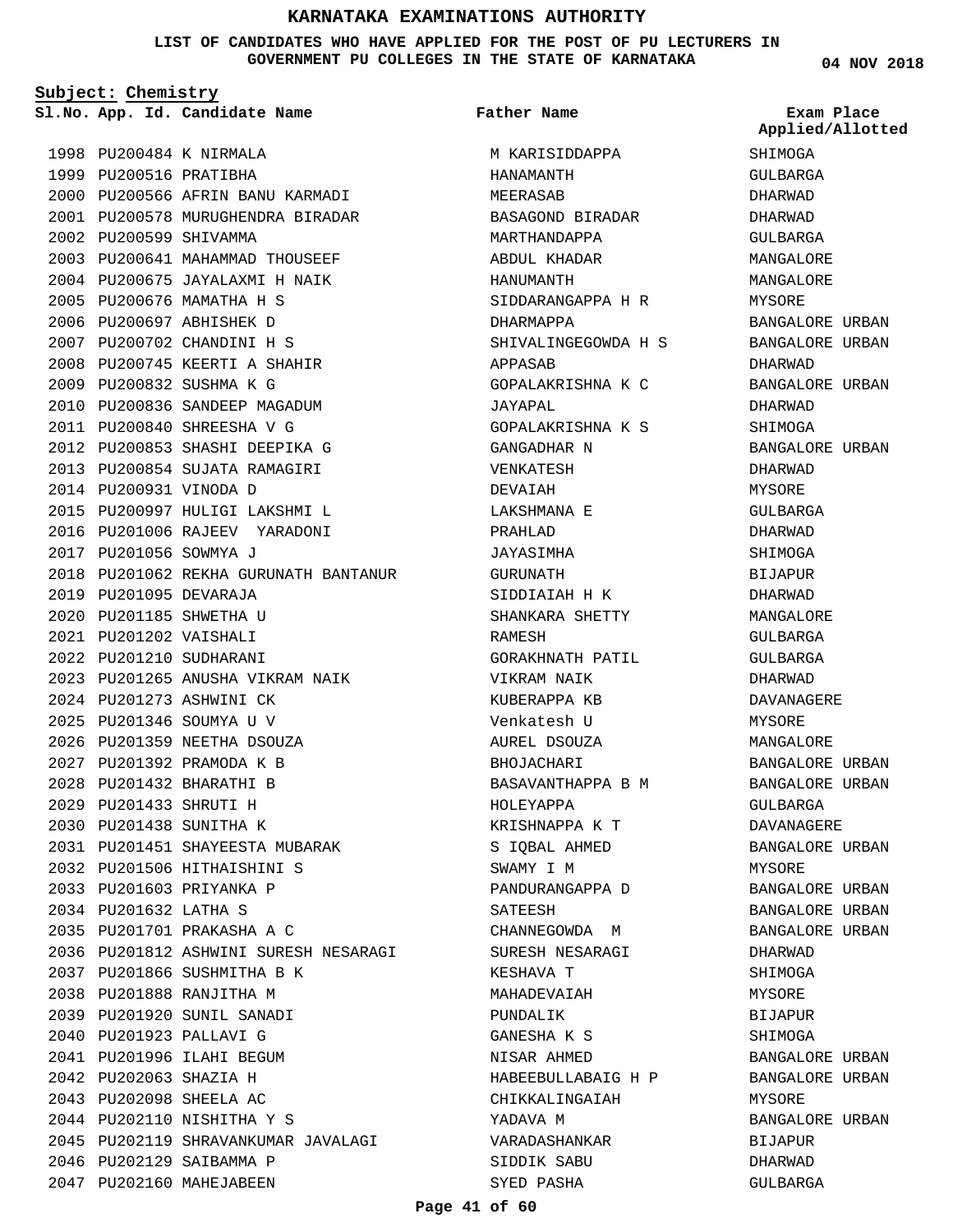#### **LIST OF CANDIDATES WHO HAVE APPLIED FOR THE POST OF PU LECTURERS IN GOVERNMENT PU COLLEGES IN THE STATE OF KARNATAKA**

**Father Name**

**Subject: Chemistry**

**App. Id. Candidate Name Sl.No. Exam Place**

PU202180 SWETHA J 2048 PU202185 SYEDA SADIA BANU 2049 2050 PU202199 MARUTHESH H 2051 PU202229 MADHU B PU202240 BASAVARAJ 2052 PU202243 ASHWITHA S 2053 2054 PU202296 DEELIP MACHINDRANATH GOKULE 2055 PU202297 SIDDARAM PU202346 ANJALISHREE N 2056 2057 PU202379 JAGANATH 2058 PU202387 SHILPA KIRESUR PU202397 SAHANA I SATTIGERI 2059 2060 PU202401 SHILPA V SHETTY PU202412 HEMALATHA B J 2061 2062 PU202468 GEETHA K PU202469 PRIYA G E 2063 2064 PU202504 SUNIL 2065 PU202513 NUZHATH SULTANA 2066 PU202536 MUNIKRISHNAPPA C 2067 PU202558 MD RAFEQ 2068 PU202583 MANJUNATH GOWDA K S 2069 PU202592 PADMAJA 2070 PU202667 LAKSHMIRANI N 2071 PU202756 VIRUPAKSHAPPA B 2072 PU202759 RESHMA KHUDDUBAI PU202821 DYUTHI R 2073 PU202822 PREETHI B 2074 PU202824 K PADMASHREE 2075 PU202830 PRAVEEN KUMAR H M 2076 2077 PU202860 DHANANJAYAKUMAR M 2078 PU203016 SANTOSHKUMAR KORIMATH 2079 PU203039 SUSHMITHA K PU203044 LOKESH T S 2080 2081 PU203046 CHANDRAMMA M PU203097 NEETHU D G 2082 2083 PU203119 SHEELA 2084 PU203138 SIVAKUMARA N 2085 PU203180 CHETHANA M 2086 PU203186 SUNEEL SANKANNANAVAR 2087 PU203259 ARUNA C PU203293 PRAMOD VIRUPAKSHAPPA DHARENNAVAR VIRUPAKSHAPPA 2088 PU203321 ANUPRAJ S 2089 2090 PU203323 VIJAYLAXMI MURAGOD PU203332 NALINA T G 2091 PU203351 UMASHREE HIREMATH 2092 2093 PU203357 NAGEENA PERVEEN 2094 PU203361 SHRIPAD 2095 PU203370 ANUSHA BORAKANAVAR 2096 PU203410 B SANTOSHI KUMARI PU203430 AKSHATA BELI 2097

JAYAPPA G B SYED ASIF HANUMANTHAPPA K DODDABASAVARAJA SHARANAPPA HUAGR SHANKAR K MACHINDRANATH SHIVARAY NAGARAJU G NAGAPPA VEERAPPA IRANNA Y SATTIGERI Veerabhadra Setty T S JAYAPPA B N KRISHNA NAIK K ESHWARAPPA G H PUNDALIKAPPA TIKARI MOHAMED SIRAJUDDIN CHIKKAKADIRAPPA ABDUL GAFOOR SRIRAME GOWDA K C VISHWANATHA BELCHADA NARASAIAH H KOMAREPPA B MOULASAB UMAKANTHA R BAGAWAN K Vadiraja setty MAHADEVASWAMY H L MAHESHWARAPPA E GURUSHANTAYYA KODANDARAMA K SANNANINGAIAH MALLAPPA P GANGADHAR D B JAYARAJ NAGARAJAPPA MAHADEVAN P UMESH CHANDRASHEKHAR C P SUNDAR RAJ S S SHRIPATI GURUSIDDAIAH T R REVANSIDDAYYA SAYED MOHAMOOD K DATTATRAYARAO SOMALINGAPPA VISHWANATH REDDY CHANDRASHEKAR BELI **04 NOV 2018**

## **Applied/Allotted**

DAVANAGERE MYSORE SHIMOGA SHIMOGA DHARWAD BANGALORE URBAN GULBARGA GULBARGA BANGALORE URBAN GULBARGA DHARWAD BANGALORE URBAN DAVANAGERE SHIMOGA MYSORE SHIMOGA DHARWAD BANGALORE URBAN BANGALORE URBAN GULBARGA BANGALORE URBAN MANGALORE BANGALORE URBAN DHARWAD DHARWAD BANGALORE URBAN MANGALORE BANGALORE URBAN MYSORE DAVANAGERE DHARWAD SHIMOGA MYSORE DAVANAGERE MYSORE DAVANAGERE DAVANAGERE MYSORE DAVANAGERE SHIMOGA DHARWAD BANGALORE URBAN DHARWAD SHIMOGA BIJAPUR MYSORE GULBARGA DHARWAD GULBARGA

GULBARGA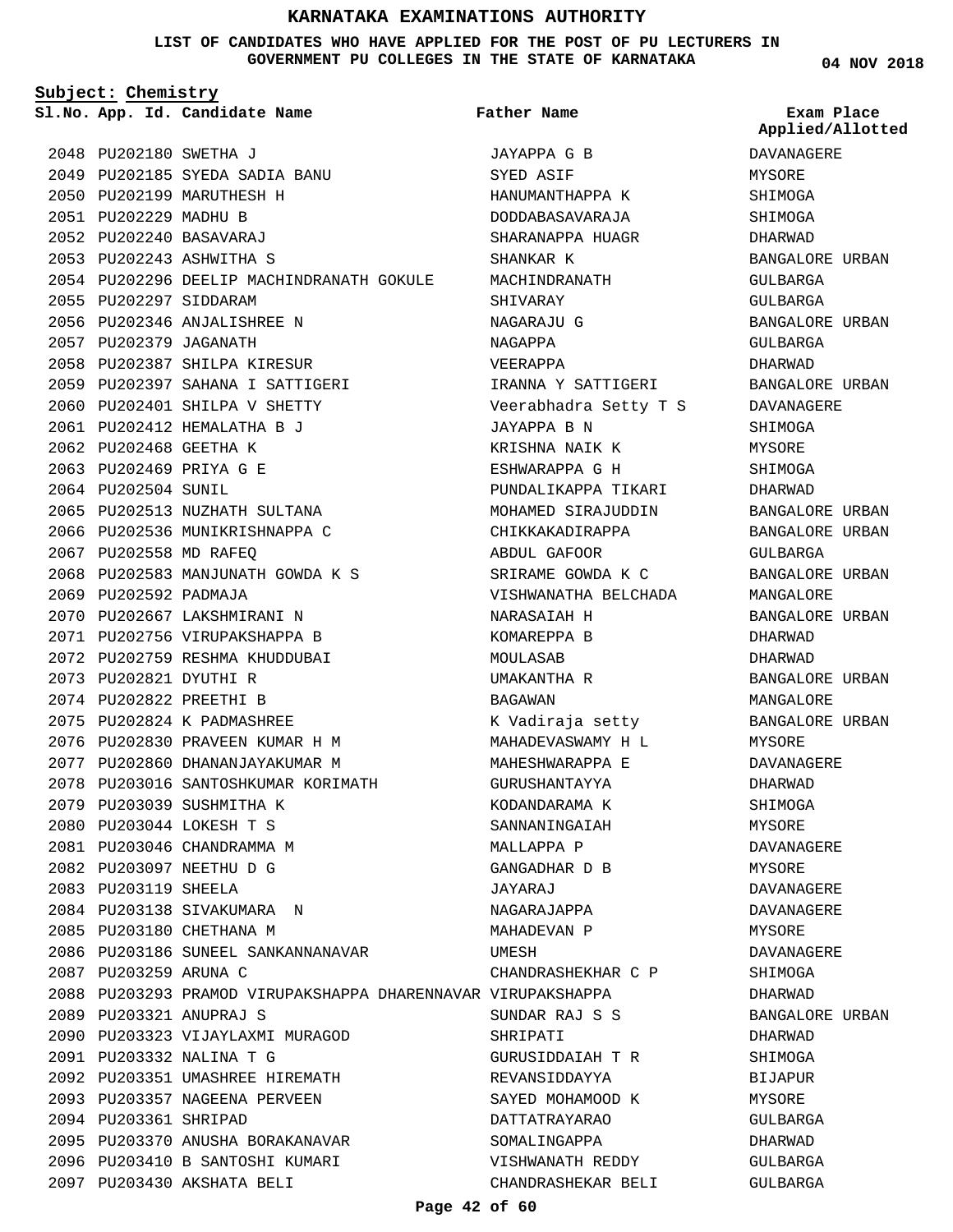#### **LIST OF CANDIDATES WHO HAVE APPLIED FOR THE POST OF PU LECTURERS IN GOVERNMENT PU COLLEGES IN THE STATE OF KARNATAKA**

**Subject: Chemistry**

2098 PU203482 RANJITHA R 2099 PU203485 MOHSEEN AHMED 2100 PU203511 SAYAD ASIF AHAMED 2101 PU203518 PRAVEENKUMAR HANAMANTRAYA 2102 PU203529 ARCHANA T K 2103 PU203611 MAHADEVI UPPIN 2104 PU203614 DEEPA A 2105 PU203676 RAVIKUMAR 2106 PU203725 KIRANKUMAR BETAGERI 2107 PU203754 CHANDRAPPA SORATUR 2108 PU203787 NAGAPPA PU203788 SANGEETHA S R 2109 2110 PU203790 PREETAM SIDDAPPA PEEDKAR 2111 PU203806 VIKAS R PU203813 TEENA S 2112 2113 PU203819 OMKARAMURTHY BM 2114 PU203835 NALINA G M PU203894 SANDHYA B C 2115 2116 PU203924 SHAIK NIZAMUDDIN 2117 PU203928 SHREYA UCHIL PU203949 PRADEEP N S 2118 2119 PU203994 GANGAVVA HOOLAGERI 2120 PU203995 SHOBHA B PU203999 ANURADHA G 2121 2122 PU204014 SHILPA 2123 PU204015 SAVITRI KHAVATAKOPPA PU204021 YALLALA USSAIN VALI 2124 PU204022 G V RAVI 2125 2126 PU204058 MANJUNATH NAIK PU204061 RAKESH NAIKA 2127 2128 PU204067 ARCHANA K M 2129 PU204074 SUMA S V 2130 PU204088 AMARESH K PU204104 DEEPU N 2131 PU204218 SHILPA S 2132 2133 PU204235 VANITHA N PU204241 NAMITHA M M 2134 2135 PU204332 MALLARI DATTATREYA RAO NARAGUND Dattatreya Rao Naragund PU204334 RAJESH JAIN P 2136 PU204463 JASHWANTH G M 2137 2138 PU204499 BHAVANI 2139 PU204549 BASAMMA KOTI 2140 PU204603 GAJENDRA S M PU204634 JYOTI SABANNA BADAGANDI 2141 2142 PU204644 NAGAMANI M 2143 PU204656 SHILPA P R 2144 PU204665 VIRUPAKSHI N H PU204675 BINDIYA S 2145 2146 PU204677 SAVITHA P R 2147 PU204711 MADHURI K R

**App. Id. Candidate Name Sl.No. Exam Place** RAJAPPA R V Sultan Sab RIYAZ AHAMED HANAMANTRAYA KALASAPPA T G SHANKAREPPA ASHOK P BASAVANTAPPA SHIROL MADEVAPPA BETAGERI RUDRAPPA HANMANTHAPPA RAJANNA S G SIDDAPPA RAJASHEKARAPPA SIDDAPPA S MUNIYANAIK MANJUNATHA CHANDRASHEKAR B S BISMILLAH SAB VIJAYKUMAR UCHIL SURESH N CHANNAPPA LATE BOARAIAH R GOVINDA SWAMY VEERABHADRAPPA HURAKADLI IRAPPA YALLALA MAHAMMAD HUSSAIN BIJAPUR LATE G N VENKATAREDDY VENKATAYYA NAIK GANGA NAIKA Munirathnappa VENKATESH KRISHNAPPA NAGESH N L SUNDAR T K NARAYANA RAO MUDDAPPA M D RATHNARAJ JAIN MYLARAPPA B NARAYANA BILLAVA I B KOTI SARPABHUSHANA S M SABANNA MARAIAH M RAMAPPA A K HOTEL NAGAPPA SHANMUKAPPA H P C RAMAPPA A K RAMA RAO K N **Father Name**

**04 NOV 2018**

MYSORE GULBARGA DAVANAGERE GULBARGA BANGALORE URBAN DHARWAD SHIMOGA DHARWAD DHARWAD DHARWAD GULBARGA MYSORE BIJAPUR DAVANAGERE DAVANAGERE BANGALORE URBAN DAVANAGERE BANGALORE URBAN GULBARGA MANGALORE MYSORE BIJAPUR DAVANAGERE BANGALORE URBAN DHARWAD DHARWAD BANGALORE URBAN DHARWAD BANGALORE URBAN BANGALORE URBAN BANGALORE URBAN BANGALORE URBAN MYSORE MANGALORE MANGALORE MYSORE DHARWAD MANGALORE BANGALORE URBAN MANGALORE DAVANAGERE DHARWAD BIJAPUR **MYSORE** SHIMOGA DHARWAD SHIMOGA SHIMOGA SHIMOGA **Applied/Allotted**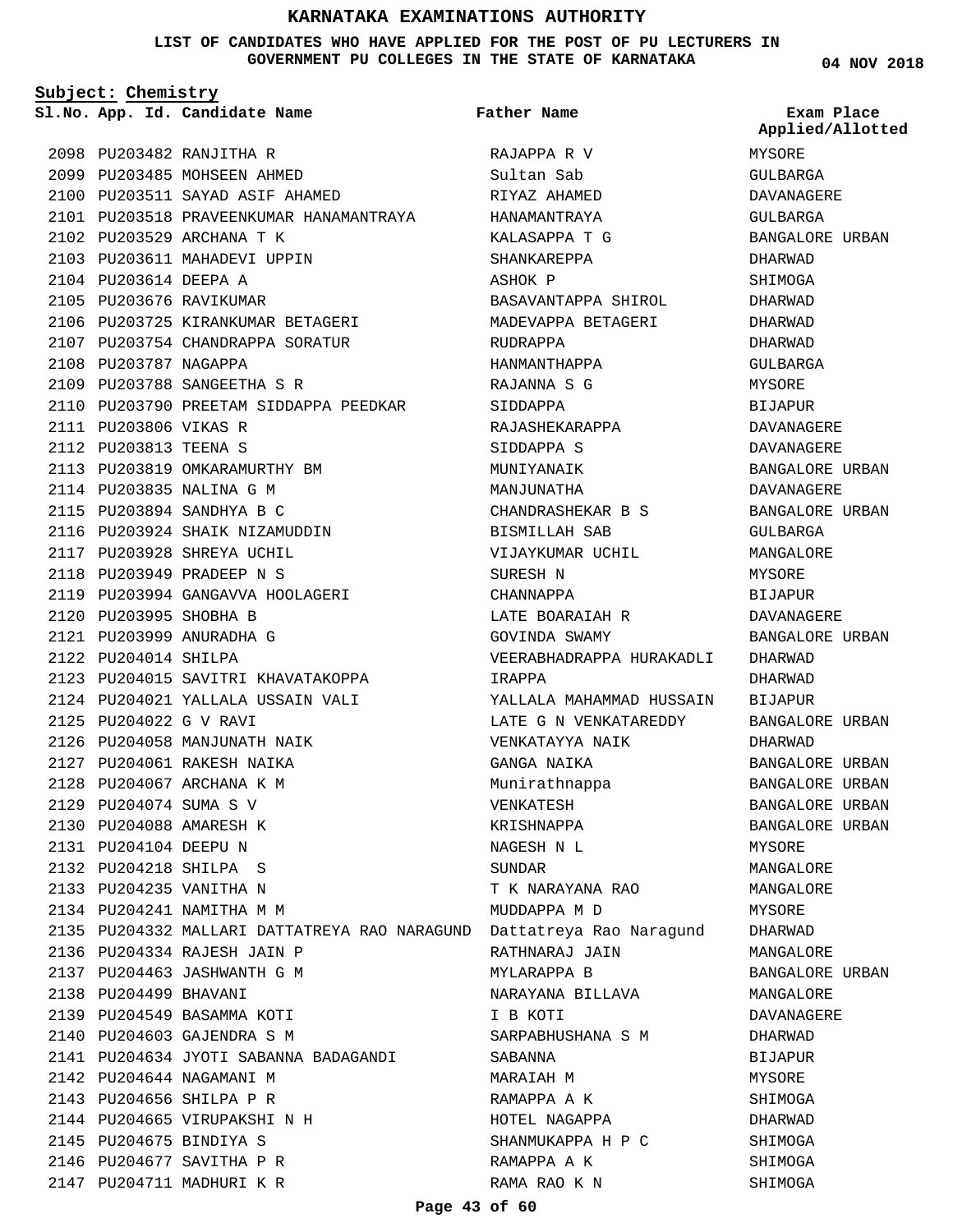**LIST OF CANDIDATES WHO HAVE APPLIED FOR THE POST OF PU LECTURERS IN GOVERNMENT PU COLLEGES IN THE STATE OF KARNATAKA**

**Subject: Chemistry**

**App. Id. Candidate Name Sl.No. Exam Place**

2148 PU204746 SUGUNA C P 2149 PU204781 RENUKANAGU T K

2157 PU205003 SANTOSH 2158 PU205015 SANTHOSH N PU205034 SAHANA T N 2159 2160 PU205062 VINAY S H

PU205114 SHRINIVAS 2163

2165 PU205207 ASHA KENI 2166 PU205250 KRISHNA 2167 PU205254 SANGEETHA K 2168 PU205275 POOJITHA H M

2170 PU205407 SHRUTHI S R PU205417 DIVYA J 2171

2173 PU205513 RAJANNA H M 2174 PU205521 CHAITRA P M 2175 PU205572 BINDUSHREE M B 2176 PU205632 JAYALAXMI S

PU205780 BHAVANA K H 2181

2183 PU205800 HARSHITHA M 2184 PU205856 AMRUTHA N R 2185 PU205884 NUTAN PATIL

2187 PU205936 HEMAVATI 2188 PU205942 KANCHANA C 2189 PU205963 ABDUL GAFOOR N 2190 PU205971 SUMADEVI K R

2192 PU205985 IRFANA BANU 2193 PU205991 RADHIKA M 2194 PU205997 RESHMA TAJ 2195 PU206010 SHANTAGOUDA 2196 PU206043 PAVITRA

2178 PU205724 ASHA K

2172 PU205489 SAMIR KUTUBUDDIN DANDHARAGI

2177 PU205674 DEEPA BASAVARAJ KOLLI

2179 PU205730 VINITHA MARIA DSOUZA 2180 PU205759 MAHESH KENCHAGOUDAR

2182 PU205783 VITHAL MAHAVEER GUBACHE

2186 PU205899 CHANDRAKANTA RAMU ZARE

2191 PU205983 TASLEEMBANU J BAGBAN

2197 PU206052 VIJAYALAKSMI S H

2169 PU205338 AJAY

2161 PU205070 SHAHIDA MULTANI 2162 PU205112 SAHANAKUMARI H S

2164 PU205204 SHABEENA KHANUM

2150 PU204792 SWATI RAMADAS TEGUR 2151 PU204833 MOHD ABDUL ASIM 2152 PU204878 SHABREEN KHANUM 2153 PU204888 SHIVANAND MALAGI 2154 PU204900 RAFIK MANSUR 2155 PU204923 MANJUNATHA S A 2156 PU204932 RASHMITHA SHETTY

**Father Name**

PUTTARANGAIAH KRISHNAPPA T K RAMADAS MOHD ABDUL FAHEEM NAZEER AHMED KHAN K EASHWARAPPA MALAGI MAHAMAD BASHA A ASHWATHANARAYANA RAO Y S BANGALORE URBAN sundar shetty SHAMRAO NARAYANA B NAGESH T V HUVANNA S LALASAB Sadashiva C J BABURAO USMAN KHAN K ANAND G KENI MARUTI KOTTURAPPA G N MARISWAMY KISHAN RATHOD RAJANAIK S JAYARAM H M KUTUBUDDIN DANDHARAGI MALLURAPPA MALLFSH D BASAVARAJAPPA M B THIMMAPPA GOWDA S Basavaraja Gollappa Kolli DAVANAGERE BHOJA NAIK VICTOR JOHN DSOUZA SIDAGOUDA HONNEGOWDA K R MAHAVEER MAHESHA N Revanna K N NARAYAN RAMU ZARE VEERASHETTY CHIKKEERAPPA S R RAIMAN SAB NADAF R RAMANAIK S B JAHANGEERBASHA ZAHED ALI MAHADEVASWAMY S MOHAMED ALTHAF BASAVARAJ SATYAPPA MADIWALAR LATE HULAGAPPA BANGALORE URBAN BANGALORE URBAN

#### **04 NOV 2018**

**Applied/Allotted**

DHARWAD GULBARGA MYSORE GULBARGA BANGALORE URBAN MANGALORE GULBARGA MYSORE BANGALORE URBAN SHIMOGA DHARWAD SHIMOGA GULBARGA DAVANAGERE DHARWAD GULBARGA BANGALORE URBAN MYSORE GULBARGA DAVANAGERE BANGALORE URBAN BIJAPUR BANGALORE URBAN DHARWAD MYSORE MANGALORE SHIMOGA MANGALORE BIJAPUR MYSORE BIJAPUR MYSORE SHIMOGA DHARWAD BIJAPUR GULBARGA GULBARGA DHARWAD SHIMOGA BIJAPUR GULBARGA MYSORE BANGALORE URBAN GULBARGA DHARWAD DHARWAD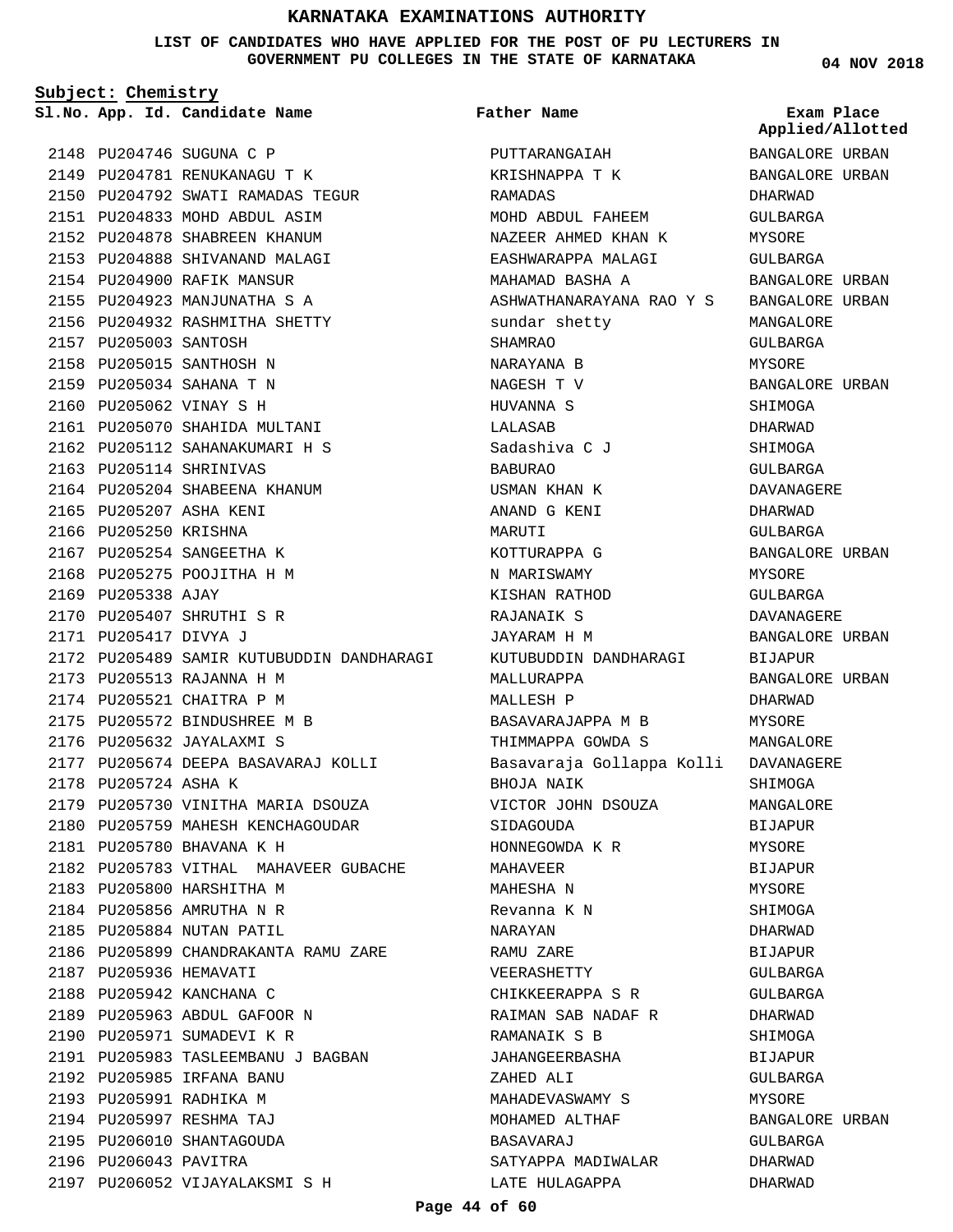#### **LIST OF CANDIDATES WHO HAVE APPLIED FOR THE POST OF PU LECTURERS IN GOVERNMENT PU COLLEGES IN THE STATE OF KARNATAKA**

**Subject: Chemistry**

**App. Id. Candidate Name Sl.No. Exam Place**

2198 PU206071 SAPANA TAMMANNAVAR 2199 PU206101 VIJAYLAXMI IRAYYA HIREMATH 2200 PU206136 BHAGYAMMA C 2201 PU206177 VIVEK S P 2202 PU206209 BHAGYALAKSHMI BR 2203 PU206212 ANIL G 2204 PU206218 KAVITHA 2205 PU206255 JYOTI 2206 PU206265 PRIYANKA S R PU206308 GURUBASAVARAJA A M 2207 PU206335 VISHWANATHA H 2208 2209 PU206375 PREMA A 2210 PU206378 GANESH KAYAKAD PU206392 VINDHYA R 2211 PU206445 DIVYASHRI J 2212 2213 PU206476 PARASHURAM GUDIMANI 2214 PU206488 SUNANDA KRISHNAT TIKARE 2215 PU206523 VIJAYALAXMI SHANAWAD 2216 PU206547 MOHAMAD AZARUDDIN PU206565 AKKAMAHADEVI R O 2217 2218 PU206671 USHA U B PU206765 PRASHANT NARAWADE 2219 2220 PU206799 MAHANTESH HARIJAN PU206846 RAJENDRA 2221 PU206862 SHWETA SHRIPAD NAIK 2222 2223 PU206876 SHRUTHI PU206887 SHIVAMURTHI H E 2224 PU206973 SAHANA G 2225 2226 PU207006 BABITA PU207023 RAJESHA RAJAPUT 2227 2228 PU207054 JAYANNA B 2229 PU207070 VENKATESH BANT 2230 PU207088 SHWETHA M PU207123 JAVEDMIYANDUJ NADAF 2231 2232 PU207145 RAMYA B PU207179 SANTHOSH KUMARA K E 2233 PU207188 SUNIL KUMAR B R 2234 2235 PU207231 ASHVINI P 2236 PU207247 PAVITHRA H KUMBAR 2237 PU207252 MYTHRI N M PU207265 PUNITH R S 2238 PU207268 HARISH M C 2239 2240 PU207294 SHARANAPPA PU207354 RAJSHEKAR 2241 PU207379 PRASAD N V 2242 2243 PU207385 TAFSEER FATIMA 2244 PU207420 RAGHAVENDRA NAVANI 2245 PU207422 DINESHA M N 2246 PU207435 VIJAYALAXMI MALAKAJAPPA MANED MALAKAJAPPA M MANED 2247 PU207438 THANESH KRISHNAPPA LAMANI

 $T$  $OHH$ IRAYYA CHIKKAJAVARAIAH PUTTALINGAYYA RAGURAM BS BASAPPA SAIDAPPA SHIVASHARANAPPA KAWALAGA RUDRAPPA B N BASAIAH A M nagesh ANANDA CHANABASAPPA R KRISHNA CHAR JAYAPRAKASH NARAYAN H S Ratneppa KRISHNAT SHREESHAILAPPA AZAZAHMED N ONKARAPPA M R BHOJAPPA U TATYASAB A MANIKAPPA SHRIPAD NAIK SUBRAMANYA AITHAL ESHWARAPPA MARIGOWDA BHARAT PHAND MANNU BHEEMANNA TIMMAYYA BANT MALLAPPA K NABISAB BETTEGOWDA S ESWARAPPA S RAYAPPA B Nagamma P HANUMANTHAPPA K N MURALIDHAR RAO N SHANKAR NAIK R CHANDRAPPA M MALLAREDDEPPA RADDER BHEEM RAO VYASARAJU MD MOIZUDDIN KASHIBAI NAGARAJA M K KRISHNAPPA **Father Name**

#### **04 NOV 2018**

**Applied/Allotted**

BANGALORE URBAN

BANGALORE URBAN

BANGALORE URBAN

BANGALORE URBAN BANGALORE URBAN

BANGALORE URBAN

BANGALORE URBAN BANGALORE URBAN

GULBARGA

MANGALORE DAVANAGERE SHIMOGA GULBARGA

DHARWAD

BIJAPUR MYSORE SHIMOGA SHIMOGA DAVANAGERE

SHIMOGA SHIMOGA DHARWAD GULBARGA MYSORE

DHARWAD GULBARGA DHARWAD DAVANAGERE DAVANAGERE DAVANAGERE DHARWAD

BIJAPUR BIJAPUR MANGALORE MYSORE MYSORE DHARWAD GULBARGA GULBARGA SHIMOGA DAVANAGERE DHARWAD MYSORE DAVANAGERE DHARWAD

# GULBARGA BIJAPUR MYSORE DHARWAD DHARWAD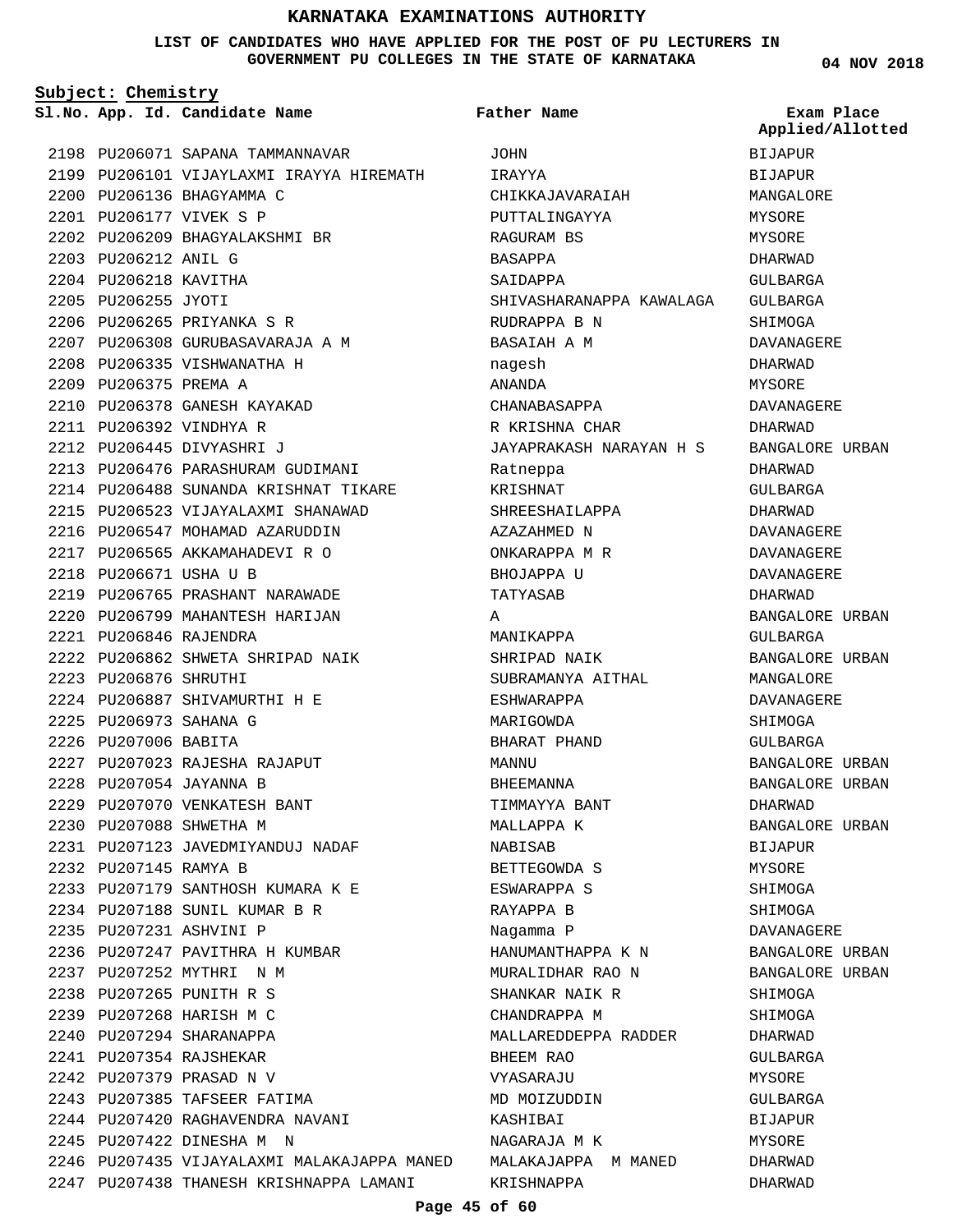#### **LIST OF CANDIDATES WHO HAVE APPLIED FOR THE POST OF PU LECTURERS IN GOVERNMENT PU COLLEGES IN THE STATE OF KARNATAKA**

**Subject: Chemistry**

**App. Id. Candidate Name Sl.No. Exam Place**

2248 PU207487 RASHMI K M 2249 PU207495 VISHWANATHA P P 2250 PU207501 NAGESH H K PU207539 PREMA L 2251 PU207583 MADHU T L 2252 2253 PU207598 HARSHA U 2254 PU207645 SANTOSH 2255 PU207663 MANJUNATH PARASHURAM BADIGER 2256 PU207666 DEEPA HERKAL 2257 PU207680 PUNYAVATHI 2258 PU207704 ANITHARANI N V 2259 PU207735 ANIL KOLI 2260 PU207748 NETRAVATI SOMANATH SULIBHAVI 2261 PU207751 IMRAN J M 2262 PU207759 MEENAKSHI P K 2263 PU207762 AISHWARYA YENAGIMATH M 2264 PU207775 USHARANI N PU207828 RAMAKRISHNA TELUGU 2265 2266 PU207829 S PARAMESHWARI 2267 PU207906 NAGEENA GANESHWADI 2268 PU207960 SHILPASHRI M P 2269 PU207973 ANJALI K P PU207980 HARSHITHA S 2270 PU208029 KAVITHA B 2271 2272 PU208045 DODDABASAPPA 2273 PU208112 GAYATHRI 2274 PU208129 TANAYKUMAR M N 2275 PU208176 MADHUCHETHANA D C PU208188 HANUMANTHARAJU M T 2276 2277 PU208196 KEERTHANA D V 2278 PU208263 RAGHAVENDRA 2279 PU208264 PRADEEP KUMAR M 2280 PU208396 B S SUSHMA PU208479 PUSHPA N R 2281 2282 PU208520 RAMYA B PU208525 ANUSHA D E 2283 2284 PU208531 VEENA EKANATH UPARI 2285 PU208532 JETTEPPAGOUDA MALIPATIL 2286 PU208554 NAGARAJA GM 2287 PU208564 FARHEEN FATHIMA 2288 PU208605 HEMA H 2289 PU208606 SUNANDA 2290 PU208612 THIMMARAYAPPA B 2291 PU208680 CHIKKANEELAIAH 2292 PU208737 MANJUNATH MUDAKAPPA NAIKAR PU208749 NAGARAJA A Y 2293 2294 PU208750 YOGESHA M B 2295 PU208756 CHARULEKHA P B 2296 PU208763 M S PRAKASH PU208770 DIVYASHREE B J 2297

MAHADEVU K C PARAMESWARAPPA KARIYAPPA A D LAKSHMANA REDDY R LAKSHMAIAH UMAPATHI C Suresh P Keni PARASHURAM BADIGER KALLAPPA NARAYANA VENKATARAVANA N C BALAPPA SOMANATH MOULA SAB KANTHARAJ P H MALLIKARJUN NAGARAJU B VENKATESWARLU T Somnath Reddy IMAMHUSEN PUTTASUBBAIAH M KARIYA H SWAMY J MALLAPPA S BISALI VEERAPPA YALLAPPA NATARAJ M S CHANDRAPPA D S THIMMAIAH VENKATESH D K MANJUNATHA BHATTA MAHADEVA SHETTY R SUBBE GOWDA RAMAIAH N BAGEGOWDA ESWARAPPA D EKANATH UPARI MUDINANDAPPAGOUDA MALLAIAH G ABDUL SUBHAN HANUMANTHA RAO ETAPAY RAVINDRANATH GURAGAJJA NEELAIAH MUDAKAPPA YELLAPPA A T BOMMEGOWDA BHAVANISHANKARA P SHARANAPPA M JAGADEESHA **Father Name**

**04 NOV 2018**

## MYSORE SHIMOGA DAVANAGERE BANGALORE URBAN BANGALORE URBAN SHIMOGA DHARWAD DHARWAD DHARWAD MYSORE BANGALORE URBAN DHARWAD DHARWAD BANGALORE URBAN BANGALORE URBAN DHARWAD MYSORE DHARWAD GULBARGA DHARWAD MYSORE MANGALORE MYSORE BANGALORE URBAN BANGALORE URBAN BANGALORE URBAN MYSORE MYSORE BANGALORE URBAN SHIMOGA BANGALORE URBAN MYSORE BANGALORE URBAN BANGALORE URBAN MYSORE BANGALORE URBAN DHARWAD BIJAPUR GULBARGA SHIMOGA SHIMOGA GULBARGA BANGALORE URBAN MYSORE DHARWAD DAVANAGERE BANGALORE URBAN BANGALORE URBAN DAVANAGERE MYSORE **Applied/Allotted**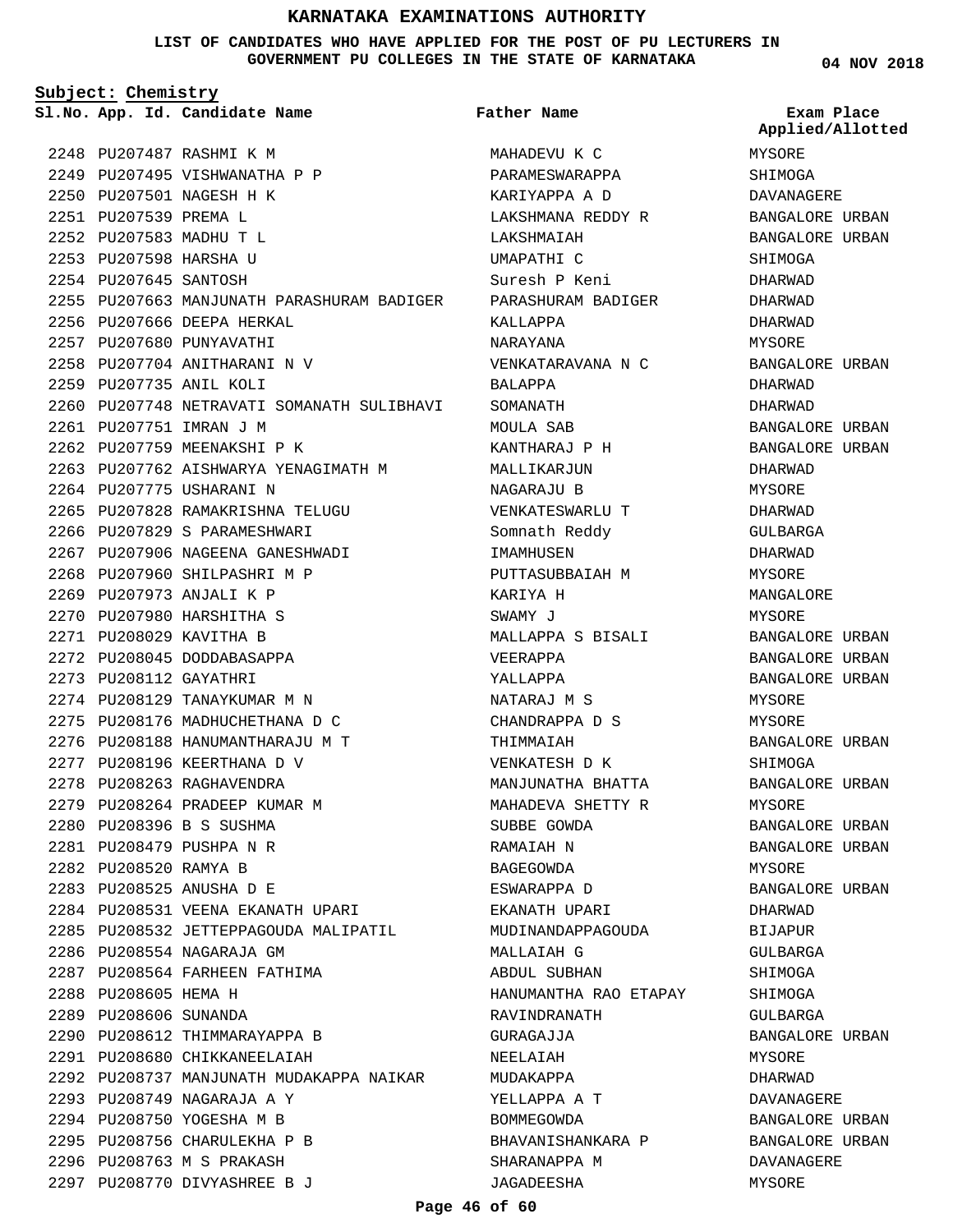**LIST OF CANDIDATES WHO HAVE APPLIED FOR THE POST OF PU LECTURERS IN GOVERNMENT PU COLLEGES IN THE STATE OF KARNATAKA**

**Subject: Chemistry**

2298 PU208775 PAVITHRA V G PU208785 BHARATHI M H 2299 2300 PU208795 SHILPA M S 2301 PU208815 SURESH 2302 PU208827 SHOBHARANI R M PU208872 NAMRATHA SHETTY K 2303 2304 PU208883 NINGANAGOUDA S KAREPPAGOUDAR 2305 PU208906 ASHWINI P 2306 PU208980 ASHWINI N M 2307 PU209036 SHILPA C GOUDAR 2308 PU209050 CHAITRA HARAMAGATTI PU209067 PRASAD B E 2309 2310 PU209069 ALLASAB JAMADAR PU209081 SURESH DEVU RAJAPUT 2311 PU209116 SHINY F F 2312 PU209120 AJITH KUMAR K S 2313 2314 PU209125 ARCHANA RONAD 2315 PU209170 RUBEN 2316 PU209196 MAHESH C S 2317 PU209290 PUSHPA RANI M 2318 PU209294 SHASHIDHARA A P PU209334 RESHMA BANU 2319 2320 PU209340 PADMAVATHI K N PU209379 SAHANA K 2321 2322 PU209400 POORNIMA S ANGADI PU209424 NANDINI B N 2323 2324 PU209433 ARADWAD SWATI SURENDRA 2325 PU209528 DODDABASAPPA G 2326 PU209585 AKSHATHA M 2327 PU209608 SHASHIBHUSHAN 2328 PU209609 VINUTHA H 2329 PU209615 VINUTHA M 2330 PU209616 GUMTAJ RAJKUMAR KADAPPA 2331 PU209623 SWATI 2332 PU209706 SHOBHA KADAM PU209727 RAMYA G T 2333 2334 PU209741 NASERABANO RAJESAB BAGBAN PU209748 CHAITHRA H K 2335 2336 PU209750 STELLA VANAJAKSHI 2337 PU209781 GOUSE MOHIDDIN KHAN 2338 PU209795 BASAVARAJ HARLAPUR 2339 PU209875 BASAVARAJ AWATE 2340 PU209910 SHWETHA 2341 PU209988 SHIVANAND SALOTAGI PU209991 ASHWINI E 2342 PU210089 PUSHPAMBIKA B O 2343 2344 PU210139 PRABHADEVI 2345 PU210185 WAJIDA TABASSUM 2346 PU210231 MEGHANAND Y A **App. Id. Candidate Name Sl.No. Exam Place**

GOWRISHANKAR HONNAPPA M SHIVASHANKARAPPA DEVYA MALLIKARJUNAIAH K Nagesh Shetty SHANKARAGOUDA B KAREPPAGOUDAR Ramachandra P MAHESHA N S CHANDRASHEKHAR GOUDAR RAVINDRANATH ERANNA ISAKASAB DEVU FRANCIS FERNANDES SOMASUNDRAPPA K JAGADEESH PREMDAS C M SHIVAPUTRA Muddaiah R PARAMESHWARAPPA V SYED ABDUL ALEEM RAMAKRISHNA KOPPAL P G Shivaprakash Nagarajappa SURENDRA REDDY FAKKEERAPPA G S N AITHAPPA NAIK BASAWARAJ HIREMATH SATHYANARAYANA BHAT H MAHADEVAPPA M KADAPPA SHIVAJI KRISHNAPPA KADAM THIPPESWAMY G RAJESAB KESHAVA MURTHY H N Vijayakumar A ZUBER AHMED YALLAPPA KALLAPPA PRAKASH BIRADAR SOMASHEKHAR ESHWAR B OBALANARASIMHAPPA VISHWANTH VIQUAR AALAM **Father Name**

**04 NOV 2018**

**Applied/Allotted**

MANGALORE

SHIMOGA BANGALORE URBAN GULBARGA BANGALORE URBAN MANGALORE DHARWAD MANGALORE DAVANAGERE DAVANAGERE BANGALORE URBAN BANGALORE URBAN BIJAPUR BIJAPUR BANGALORE URBAN SHIMOGA BANGALORE URBAN GULBARGA BANGALORE URBAN BANGALORE URBAN SHIMOGA BANGALORE URBAN BANGALORE URBAN MANGALORE DHARWAD BANGALORE URBAN GULBARGA DHARWAD MANGALORE GULBARGA MANGALORE MYSORE BIJAPUR GULBARGA DHARWAD MANGALORE BANGALORE URBAN BANGALORE URBAN BANGALORE URBAN DHARWAD DHARWAD BIJAPUR BIJAPUR BIJAPUR BANGALORE URBAN BANGALORE URBAN GULBARGA BANGALORE URBAN BANGALORE URBAN

Yallappa A H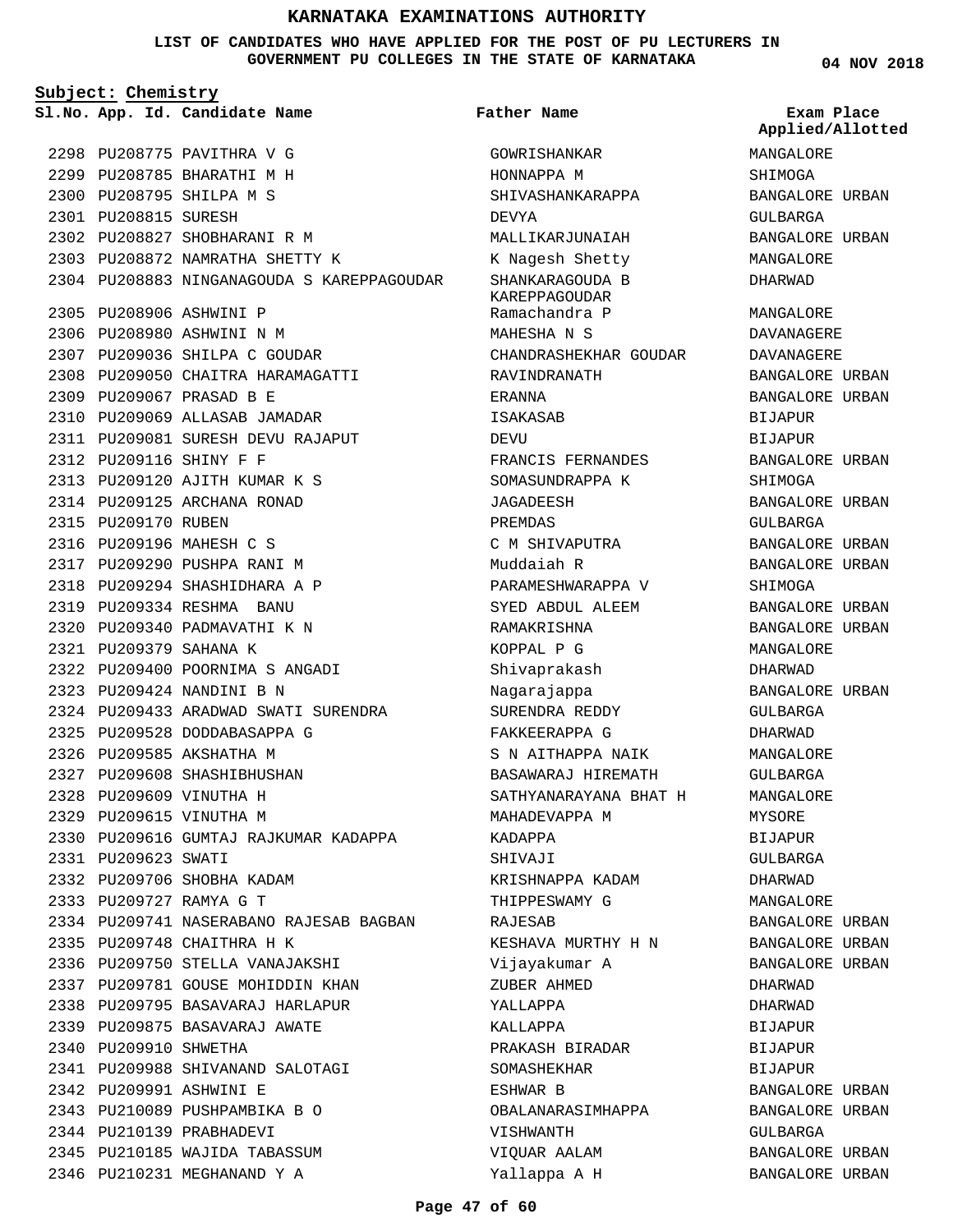#### **LIST OF CANDIDATES WHO HAVE APPLIED FOR THE POST OF PU LECTURERS IN GOVERNMENT PU COLLEGES IN THE STATE OF KARNATAKA**

**Subject: Chemistry**

**App. Id. Candidate Name Sl.No. Exam Place**

2348 PU210258 VIVEKANAND 2349 PU210273 CHAITHANYA C

2350 PU210287 SUBHAS

2352 PU210293 ANITA N

PU210344 SHIVALEELA 2354 PU210351 RADHA S N 2355

2357 PU210413 UMESH V K

2359 PU210471 MARUTHI M

PU210538 AMREEN TAJ 2361 2362 PU210545 MAHESHA M 2363 PU210563 ASHOKA U M 2364 PU210580 MANJULA B 2365 PU210598 APEKSHA B 2366 PU210621 SHUBHA S

PU210623 ASHALATHA N B 2367 2368 PU210628 SHWETHA POOJARY

2372 PU210709 RAJASHRI CHOUGALA

2379 PU210814 DIBDALLI MOHANAKUMARA

2369 PU210653 ASHWINI N PU210655 SATHISHA H C 2370 2371 PU210675 KAVITHA J K

2373 PU210768 CHRISTINA 2374 PU210777 SEEMA BANU 2375 PU210782 RADHIKA M 2376 PU210788 SUJATHA B N 2377 PU210790 SHWETHA G 2378 PU210791 JAMUNA A R

2380 PU210831 SUNILKUMAR PU210839 PUSHPALATHA V 2381

2383 PU210900 NETRAVATHI B H

2390 PU211196 SIDDARAMANNA S C

2396 PU211337 SHIVALINGAYYA HIREMATH

2391 PU211197 DINAKAR M 2392 PU211262 PAVITHRA B T 2393 PU211294 NALINA M 2394 PU211303 PUTTAMMA B N 2395 PU211325 NANDINI K

2382 PU210886 RAMYA S

2384 PU210909 KAVYA J 2385 PU211048 MANJU K B 2386 PU211055 RAJINI G 2387 PU211129 SAMATHA R 2388 PU211177 DEEPTHI S N 2389 PU211179 NAMITHA C

2347 PU210245 SAYEEDA ANJUM FATHIMA

2353 PU210319 NEELAMMA CHANDAKI

2358 PU210463 MAMATHASHREE C R

2356 PU210359 BHARATESH SIDDAPPA BOGAR

2360 PU210535 PUSHPA RANGANATH AMBALI

**Father Name**

PU210289 BASANAGOUDA S HANAMANTAGOUDAR 2351 Allah Baksh GUNDERAO CHANDRASHEKARA RANGANNA SANGANAGOUDA EARANNA N SHIVANNA SIDDALINGAPPA S M NARAYANAPPA SIDDAPPA VEERSHETTY RAMACHANDRAIAH RAMAKRISHNA M RANGANATH AMBALI ABDUL RAHAMAN KHAN MAHADEVAIAH DODDAMUNISHAMAPPA BASAVARAJU K K V BHARGAVA SHESHACHALA MURTHY M N VEDAVATHI N BABU POOJARY NATRAJ P N CHANDRAPPA M JAGADEESH J K ANNAPPA DEVADHAN MUNAWAR KHAN MAHADEVAIAH NAGARAJA B N GOPALAKRISHNAIAH B RAJU A M DIBDALLI BORAIAH AMRUTHREDDY VODGALAYYA SHIVANNA B S BASAVARAJ S HURAKADLI JAYARAMEGOWDA B S BASAVANNA GOPAL M B RAJANNA NARAYANA S K CHANDRASHEKAR H P CHANDRASHEKARAIAH MADASETTY P THIPPESWAMY B MAHADEVASWAMY M NANJAIAH B N KRISHNAIAH M IRAYYA

**04 NOV 2018**

**Applied/Allotted**

BANGALORE URBAN GULBARGA MANGALORE GULBARGA DHARWAD GULBARGA BIJAPUR GULBARGA BANGALORE URBAN GULBARGA GULBARGA BANGALORE URBAN DHARWAD BIJAPUR BANGALORE URBAN MYSORE BANGALORE URBAN MYSORE MANGALORE MYSORE MANGALORE MANGALORE BANGALORE URBAN SHIMOGA BANGALORE URBAN DHARWAD GULBARGA SHIMOGA MYSORE MYSORE MYSORE MYSORE BIJAPUR GULBARGA BANGALORE URBAN BANGALORE URBAN BANGALORE URBAN MYSORE MYSORE BANGALORE URBAN MYSORE MANGALORE SHIMOGA BANGALORE URBAN MYSORE DAVANAGERE MYSORE BANGALORE URBAN MYSORE BIJAPUR

#### **Page 48 of 60**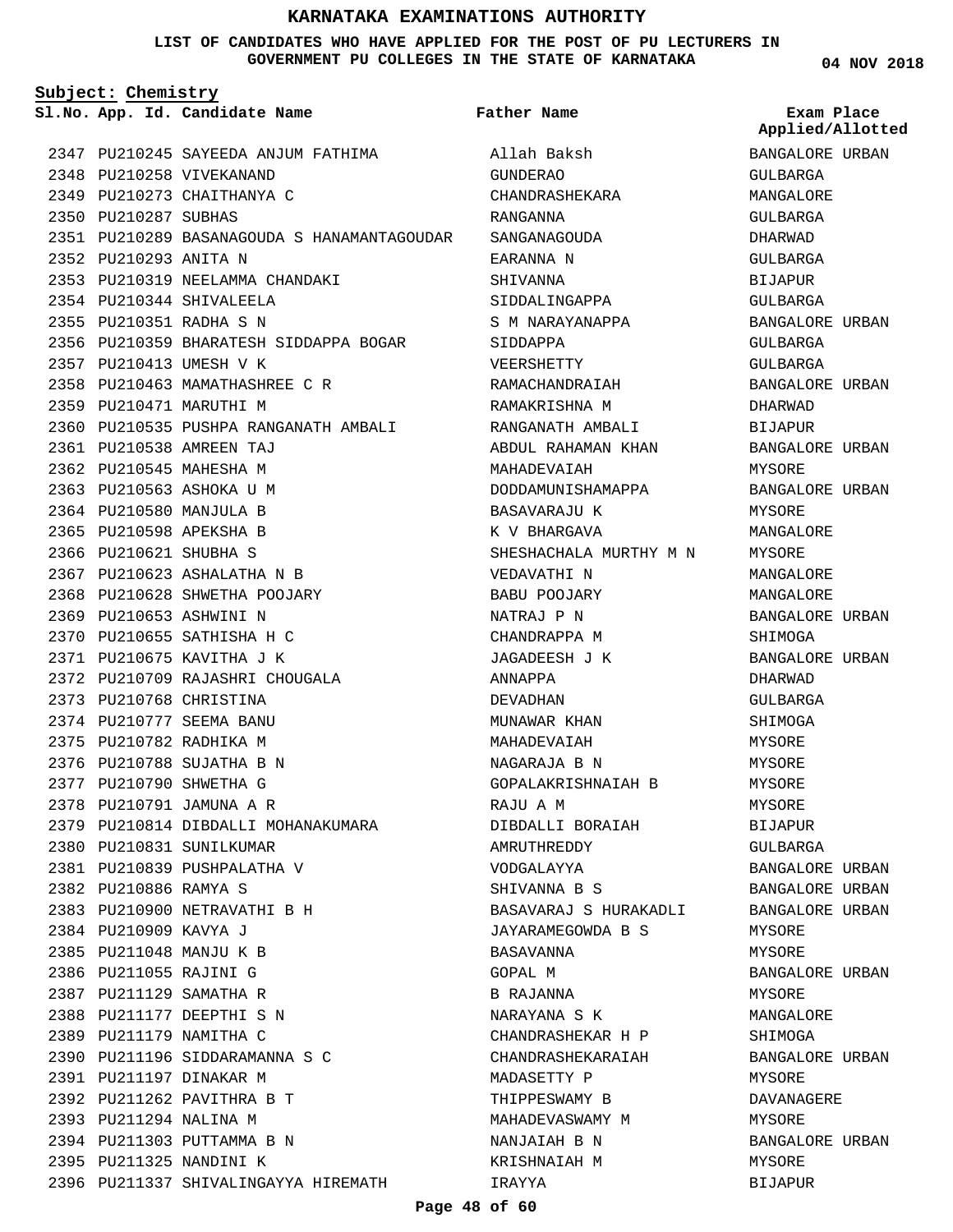#### **LIST OF CANDIDATES WHO HAVE APPLIED FOR THE POST OF PU LECTURERS IN GOVERNMENT PU COLLEGES IN THE STATE OF KARNATAKA**

**Subject: Chemistry**

**App. Id. Candidate Name Sl.No. Exam Place**

2398 PU211383 SUKARNADEVI

PU211467 HARSHA B H 2401 2402 PU211612 UMESHA H M 2403 PU211701 SWATI SUTAR 2404 PU211803 USHARANI B S PU211809 SHYLASHREE D 2405 PU211846 RAMYASHREE J E 2406 PU211877 RAGHAVENDRA S R 2407

PU211911 SUKANYA S 2408

2409 PU212072 RAVISHANKAR M M 2410 PU212111 KEMPEGOWDA H N 2411 PU212154 THIPPAMMA R 2412 PU212167 SHASHIDHAR M A 2413 PU212179 DAKSHAYINI M N 2414 PU212192 MANJUNAIKA N 2415 PU212198 MITHILA ADIGA

2416 PU212232 SHEETAL S KORISHETTAR 2417 PU212339 SHRIKANTHAGOWDA G PATILA

2428 PU212538 SUNANDA BHARATESH CHOUGULE

PU212567 MAHENDRARADHYA H S 2429

2434 PU212693 PRIYA JYOTHI DCUNHA

2438 PU212765 BASAVARAJ GUNDAPALLI

2441 PU212816 SHIVAMANGALA HALLOLLI

2439 PU212775 SHIVAPRASAD G K

2444 PU212903 SYED MUNEER AHMED 2445 PU212913 LAKSHMIKANT REDDY

PU212613 KAVITHA B C 2430 PU212658 MANJUNATHA S S 2431

2435 PU212717 MANJUNATHA 2436 PU212734 USHA SUNKAD 2437 PU212751 SACHIDANAND

2440 PU212795 AKSHATHA J

2442 PU212827 HOYSALA B P 2443 PU212877 MANASA R N

2446 PU212919 SADATH BANU

2433 PU212678 MADHUSUDHANA M

PU212665 RAMYA E 2432

PU212361 SAVARI RAJAN J 2418 2419 PU212387 SHIVAPPA S P PU212422 PATIL PREETHI 2420 PU212439 SAMEENA TAJ 2421

2423 PU212453 RUMANA MUSHRAF PU212462 NAGARAJ NAIK 2424 PU212476 SRIDEVI G M 2425 PU212479 RASHMI P S 2426 2427 PU212512 MAMATHA

2397 PU211340 SHAILAJA CHITTAPUR

2400 PU211417 MOHAMMED ZUBER PENDARI

2399 PU211386 ASHOK CHINAGUNDI

**Father Name**

PU212450 SALEHA DILAWARAHMED MUDDEBIHAL DILAWARAHMED 2422 MALLIKARJUN CHITTAPUR CHANNAVEERAPPA SHRISHAIL NASIR AHMED HULUGAPPA B MARISWAMY SUBHAS SHEKHARAPPA B DASAPPA G N ESWARAPPA J B RAMAIAH S N SIDDAIAH SHANKARAIAH M M NANJAPPA H M RAMANNA H ANANTHARAMU M S NARAYANAPPA M NINGANAYAKA Jayaram Adiga SIDDARAJA KORISHETTAR GADIGAPPAGOWDA Jebamalai SIDDANAGOUDA MAHADEV MOHAMED IKBAL IMTIYAZKHADRI HERIYA PAMPAIAH G M SURESH P A SAIREDDY BHARATESH SOMARADHYA CHANDRASHEKAR B V D M SHAMBULINGAPPA LATE ESHWARAPPA Y K MUDDAPPA FRANCIS XAVIER DCUNHA RUDRAPPA RAMESH KASHINATH SHIVAPPA SOUBHAGYAMMA B V JAYANNA H E HANUMANTAPPA HALLOLLI PUTTARAJA NARAYANA REDDY M SYED NASEER AHMED BHIMAREDDY MOHAMED AFSER

**04 NOV 2018**

BIJAPUR DHARWAD DHARWAD BIJAPUR DHARWAD MYSORE DHARWAD BANGALORE URBAN BANGALORE URBAN DAVANAGERE MYSORE MYSORE DAVANAGERE BANGALORE URBAN BANGALORE URBAN MYSORE BANGALORE URBAN MYSORE MANGALORE DAVANAGERE DHARWAD MYSORE BANGALORE URBAN DHARWAD BANGALORE URBAN DHARWAD **BIJAPUR** BANGALORE URBAN DAVANAGERE MANGALORE GULBARGA DHARWAD MYSORE DAVANAGERE MYSORE DAVANAGERE BANGALORE URBAN MANGALORE DHARWAD DHARWAD GULBARGA DHARWAD DAVANAGERE SHIMOGA BIJAPUR MYSORE BANGALORE URBAN GULBARGA GULBARGA BANGALORE URBAN **Applied/Allotted**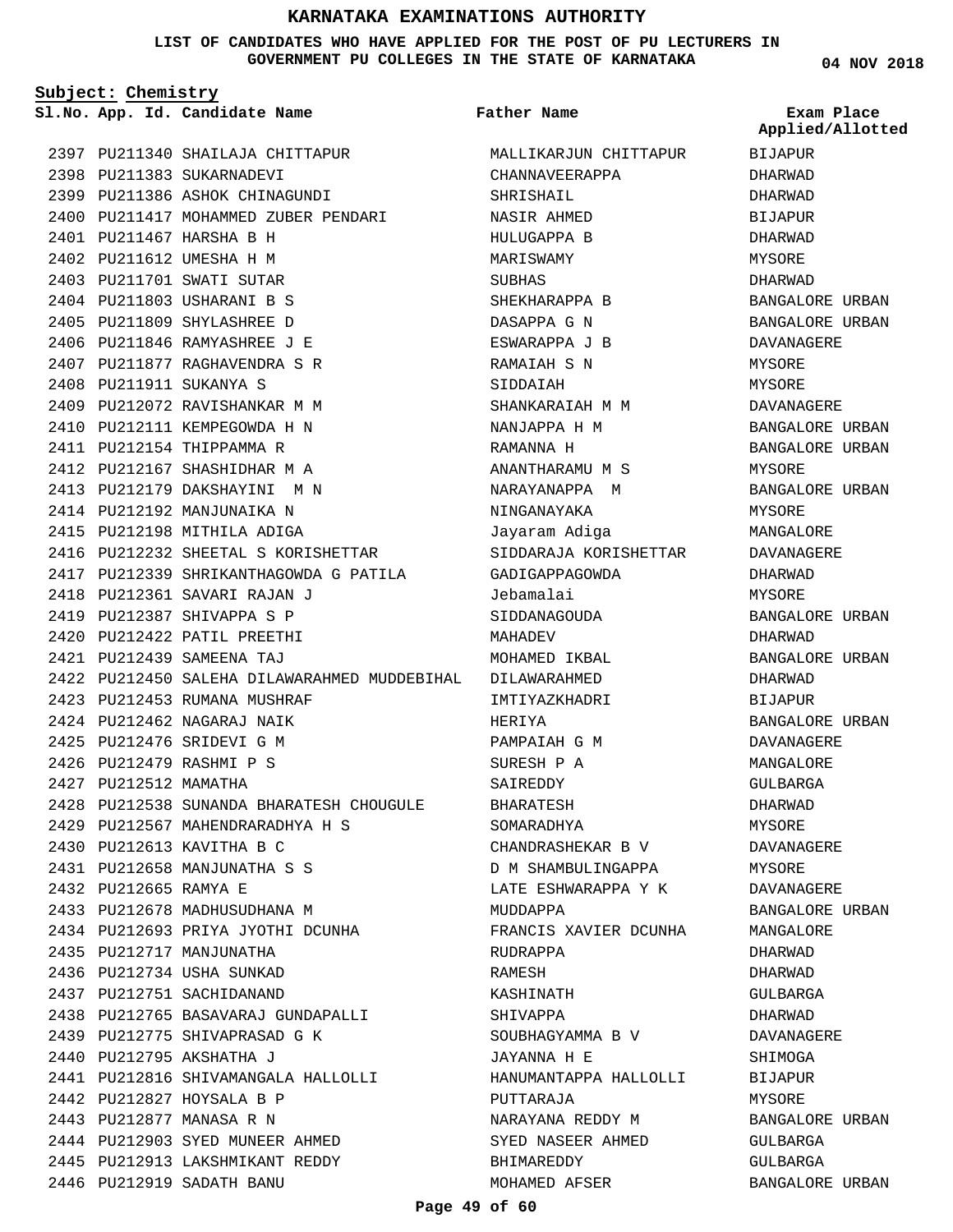**LIST OF CANDIDATES WHO HAVE APPLIED FOR THE POST OF PU LECTURERS IN GOVERNMENT PU COLLEGES IN THE STATE OF KARNATAKA**

**04 NOV 2018**

**Subject: Chemistry**

2495 PU214664 RAJESH

2447 PU212928 NABILA ANJUM 2448 PU212956 VISHWANATHAN M 2449 PU212981 VIDYA SHIRAGUPPE 2450 PU213133 PAVITHRA PG 2451 PU213159 ASHOK KUMAR R 2452 PU213244 SHASHIDHAR S HONNALLI 2453 PU213302 VEENA ALAGAWADI 2454 PU213343 MAHANTESH 2455 PU213349 JYOTHY G 2456 PU213385 SHRIDEVI GARASANGI PU213386 EARESHA GOUDA 2457 PU213394 T PAVANKUMAR 2458 2459 PU213523 MANOHAR RATHOD 2460 PU213534 USHA MALAHAREPPA 2461 PU213547 VEENA BHAT P 2462 PU213577 VIJAYKUMAR M 2463 PU213670 SARASWATHI H P 2464 PU213738 ANJUM M MAKANDAR 2465 PU213769 MAHENDRA N 2466 PU213888 SHOBHA RANI M 2467 PU213919 NETRAVATI ANANDAYYA YARAZARVIMATHANANDAYYA YARAZARVIMATH 2468 PU213942 VATHSALA DEEPU C 2469 PU213973 SOMASHEKARA K V 2470 PU213986 SHRUTHI B 2471 PU213998 SIDDANAGOUDA M BIRADAR 2472 PU214006 LATHA L 2473 PU214026 LAXMI MATHAD 2474 PU214068 RANJANA NAGAPPA NAIK 2475 PU214082 MAHANTESH LAMANI 2476 PU214102 VANI HEGDE 2477 PU214132 PRAMILA MENEZES 2478 PU214151 HANUMAPPA 2479 PU214206 SHWETHARAJ 2480 PU214216 ARUNKUMAR DADGE 2481 PU214230 ANUPAMA 2482 PU214259 HANUMANTHARAJ 2483 PU214265 DEEPA J M 2484 PU214266 VEERABHADRA SHIVANAND CHINDI 2485 PU214273 NAVITHA N 2486 PU214293 SHYLA V 2487 PU214323 DHANALAKSHMI V 2488 PU214325 NAVEEN S 2489 PU214372 C SHRUTHI 2490 PU214375 JHANSI LAKSHMI G PU214404 POOJA R B 2491 2492 PU214523 PAVITHRA H K PU214552 GIREESH H C 2493 PU214663 NAGARAJA S 2494 **App. Id. Candidate Name Sl.No. Exam Place** JAFFAR M A MANAVALAN E BHUPAL GOPALAKRISHNA PP RACHEGOWDA S SHRISHAIL THIMMANNA ERAPPA GANAPATHI ACHARYA SHIDAGONDAPPA GARASANGI DODDA BHEEMANNA T NAGARAJU RAMESH Malahareppa Venkataramana Bhat P AMARESHAYYASWAMY PUTTARAJ MEHROOB NAGAPPA MUNISWAMY B CHENNE GOWDA T VENKATARAMU RAMAKRISHNA BHAT B MAHADEV LAKSHMAN D C SHEKHARAYYA NAGAPPA N NAIK SOMAPPA DATTATRAYA HEGDE JOHN MENEZES SANNAAMARAYYA NAGARAJA SHANKAR NAGAREDDY GOPAL MOTLA NAIK J SHIVANAND NAGARAJA T VENKATESH L M VENKATACHALA SHETTY M T SRINIVASNAIKA CHANNAPPA M CHINNAIAH G RAMACHANDRA P BHANDARI KOTTURAIAH H S CHANDREGOWDA K ANJINAPPA S **Father Name** DHARWAD BANGALORE URBAN DHARWAD MANGALORE MYSORE BIJAPUR DHARWAD DHARWAD MANGALORE BIJAPUR GULBARGA GULBARGA DHARWAD BANGALORE URBAN MANGALORE DHARWAD MYSORE DHARWAD **MYSORE** BANGALORE URBAN DHARWAD MYSORE MYSORE MANGALORE BANGALORE URBAN BANGALORE URBAN BIJAPUR DHARWAD DHARWAD DHARWAD MYSORE GULBARGA MYSORE GULBARGA DHARWAD GULBARGA DAVANAGERE DHARWAD BANGALORE URBAN BANGALORE URBAN MYSORE MYSORE DAVANAGERE GULBARGA MYSORE MYSORE MYSORE BANGALORE URBAN **Applied/Allotted**

GANAPATI

BIJAPUR

2496 PU214665 KAVITHA BHARAMAREDDY AGASANAKOPPABHARAMAREDDY N AGASANAKOPPA DHARWAD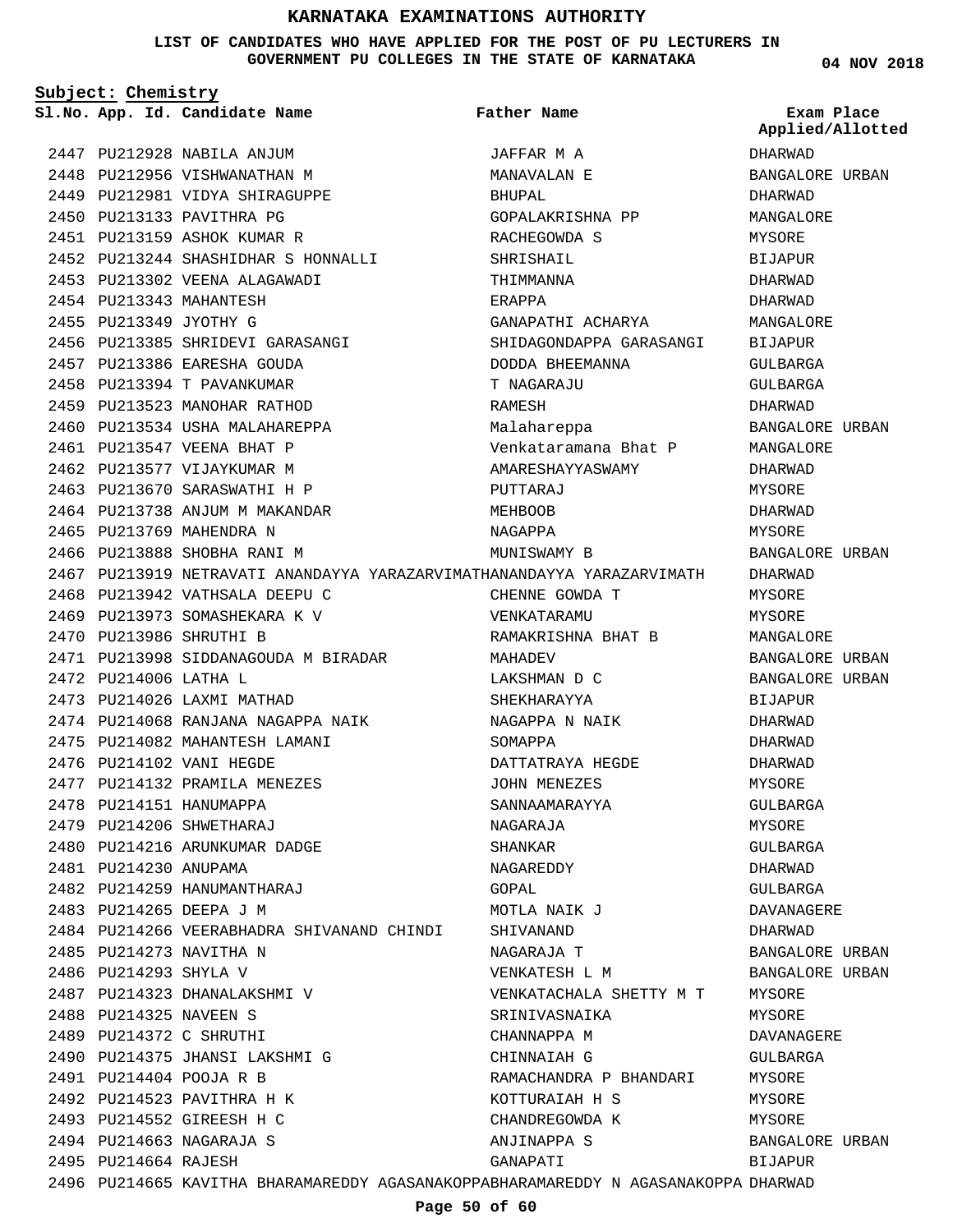#### **LIST OF CANDIDATES WHO HAVE APPLIED FOR THE POST OF PU LECTURERS IN GOVERNMENT PU COLLEGES IN THE STATE OF KARNATAKA**

**Subject: Chemistry**

PU214685 SHRUTHI B R 2497 2498 PU214710 PRATIBHA NINGAPPA BHENDE 2499 PU214712 GURURAJ 2500 PU214750 AMRUTHA A PU214774 GURURAJ 2501 2502 PU214776 PRTIBHA PU214793 DHANARAJ 2503 2504 PU214818 AMARANATHA R 2505 PU214889 UMASHANKAR S A 2506 PU214903 PRAVEEN 2507 PU214915 MANJESHWARI S 2508 PU214922 VINAYAK A BALAPPANAVAR 2509 PU214934 SHIVANAND RACHAYYA MATHAPATI 2510 PU214975 SHAKUNTALA M T PU215015 KALAVATHI G J 2511 2512 PU215018 SOWMYA T S 2513 PU215096 SUNITHA H S 2514 PU215097 SALMA BEGUM G S 2515 PU215115 KAVITHA K M 2516 PU215130 GEETHA C 2517 PU215132 MUDDAMMA P 2518 PU215136 THIMMANNA H N 2519 PU215170 DEEPA RAYAPPA ILIGER 2520 PU215201 GURUMURTHY B Y PU215203 MALA BASAVARAJ GOUDAPPAGOUDAR BASAVARAJ 2521 PU215299 ASHWINI G R 2522 2523 PU215325 SNEHA DUBALGUNDI 2524 PU215330 SUNIL M G 2525 PU215331 ROOPA HOSUR 2526 PU215410 SABANSAB 2527 PU215429 ANITA GOTHEKAR 2528 PU215440 KEERTHANA PB PU215454 SUBHASHINI P R 2529 2530 PU215460 CHETHAN S PU215473 ROOPA K S 2531 2532 PU215485 SHIVAKUMARA 2533 PU215494 MANDAKINI S 2534 PU215506 NAVEEN H P 2535 PU215507 CHANDRAKALA B 2536 PU215519 NAGENDRA T O 2537 PU215533 MAMATHA B 2538 PU215570 SHAHINA 2539 PU215609 MAHESH ADARAKATTI 2540 PU215661 MALLIKARJUN 2541 PU215704 SHRUTHI P 2542 PU215707 NEELAMBIKA S HANNIKERI 2543 PU215750 MARGADAYYANAVARA LAKSHMI 2544 PU215771 KUSUMA K B 2545 PU215812 SUSHMA BIRADAR 2546 PU215819 GOWRI BHARADWAJ

**App. Id. Candidate Name Sl.No. Exam Place** RANGAPPA N NINGAPPA BHENDE BASAWARAJ ASHOK H V BASAWARAJ BALANAGOUDA VITHAL RAGHUNATHA REDDY D N ANNEGOWDA S K SHAMRAO K Subramani Achari ANNASAB RACHAYYA THIMME GOWDA M B JAGADEESH SWAMAPPA SHIVALINGAIAH SYED GAFFAR G F VEERABHADRAIAH K M CHIKKAHANUMANTHAIAH PUJARI CHINNAPURAPPA NAGARAJA H RAYAPPA YOGENDRA B K RUDRAPPA S M NEELAKANTHARAO GADDIGAIAH **BABU** KASHEEMSAB TATAPPA BELLIAPPA RAMANNA P B SIDDAPPA S R SHIVAIAH Late Puttaswamy SIDDAIAH R pundalika rao BASAVARAJU S K OBANAYAKA BHUVANESHWARAREDDY M ABDUL RAHIMAN NINGAPPA Srimanth PUTTARACHAIAH D B SHIVASHANKAR HANUMANTAPPA M BASAVALINGA SHASTRY K C ALAGONDA BIRADAR A KESHAVA MURTHY **Father Name**

**04 NOV 2018**

MYSORE DHARWAD GULBARGA BANGALORE URBAN GULBARGA GULBARGA GULBARGA BANGALORE URBAN MYSORE GULBARGA BANGALORE URBAN BIJAPUR BIJAPUR MYSORE MYSORE MYSORE MYSORE **MYSORE** DAVANAGERE BANGALORE URBAN DAVANAGERE DAVANAGERE DHARWAD SHIMOGA BIJAPUR SHIMOGA BIJAPUR SHIMOGA DHARWAD DHARWAD BIJAPUR MYSORE MYSORE SHIMOGA BANGALORE URBAN BANGALORE URBAN MYSORE BANGALORE URBAN MYSORE BANGALORE URBAN DAVANAGERE MANGALORE DHARWAD GULBARGA MYSORE DHARWAD DAVANAGERE BANGALORE URBAN DHARWAD BANGALORE URBAN **Applied/Allotted**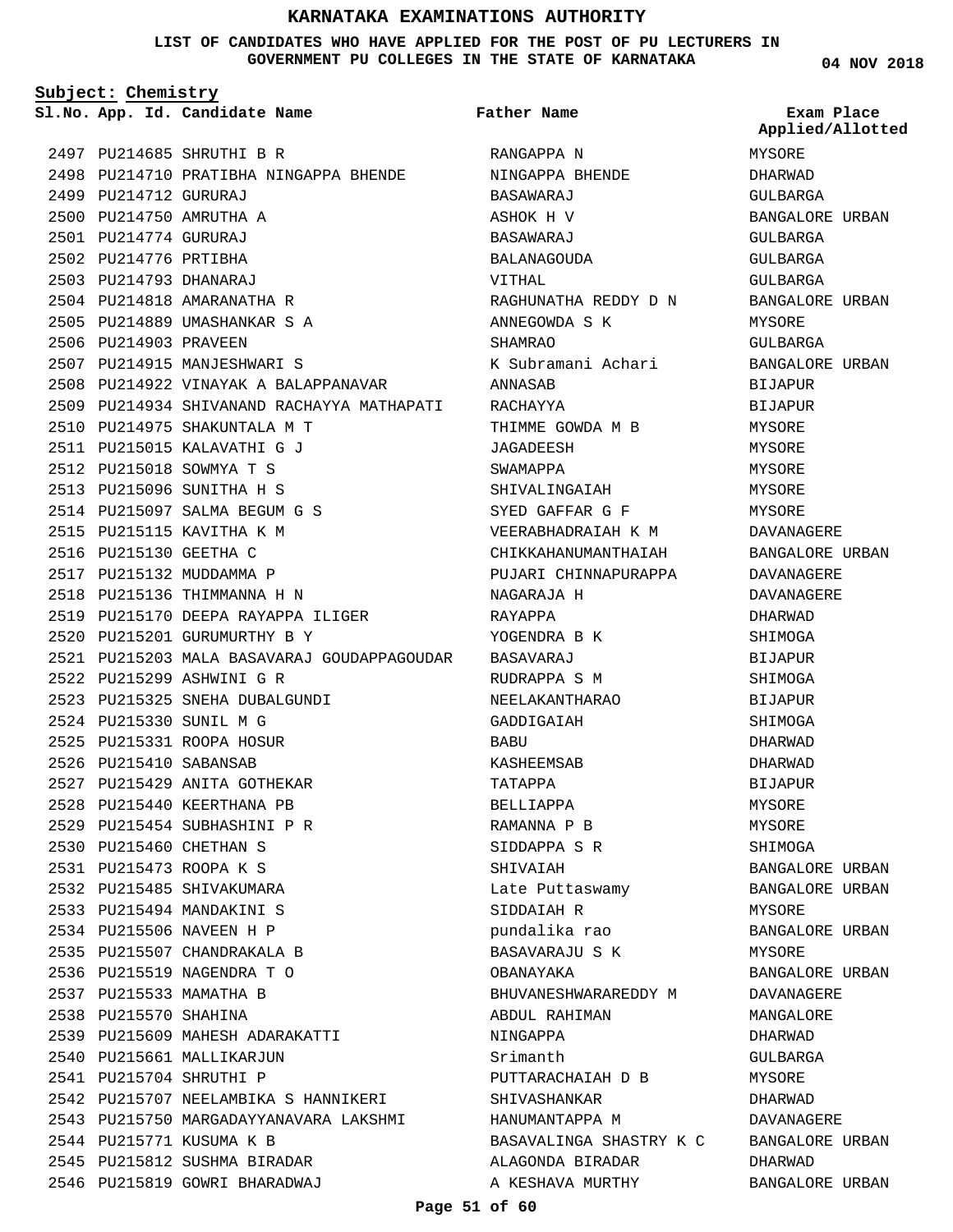**LIST OF CANDIDATES WHO HAVE APPLIED FOR THE POST OF PU LECTURERS IN GOVERNMENT PU COLLEGES IN THE STATE OF KARNATAKA**

**Subject: Chemistry**

**App. Id. Candidate Name Sl.No. Exam Place**

**Father Name**

2547 PU215843 VISHAKANTHAIAH P 2548 PU215847 NISAR AHMED KHAZI 2549 PU215877 LATA SANGRAM REDDY 2550 PU215883 IDRIS PASHA PU215954 SOWMYA C S 2551 2552 PU215967 NAGESH PATIL 2553 PU216026 REKHA TOGUNASI 2554 PU216077 DHANANJAYA M R PU216121 RAGINIRAJ D 2555 2556 PU216141 BHUVANESHWARI SUBHAS GUNAKI 2557 PU216172 MALLIKARJUN 2558 PU216189 AVINASHKUMAR 2559 PU216205 KANTESHA L MARITAMMANAVARA 2560 PU216219 MARUTHI MATHI 2561 PU216247 ASHA L 2562 PU216248 DANESH HIREMATH 2563 PU216258 MAHESH HADAPAD 2564 PU216298 ASHWINI M 2565 PU216342 PRAVEEN HANCHINAL 2566 PU216362 NEELAVVA NEELAPPA METI 2567 PU216371 SHUBHA ACHARYA 2568 PU216372 SHARADA S R 2569 PU216380 VIJAYKUMAR 2570 PU216382 LAKKA KUSHALADEVI PU216388 POORNIMA C H 2571 2572 PU216390 ROOPA JOGOJI 2573 PU216402 LAXMI KUMBAR 2574 PU216438 RAJASHEKARREDDY 2575 PU216483 MARIKOTTURESHA B 2576 PU216496 D S VARALAKSHMI 2577 PU216567 MADHURI NAWATI 2578 PU216571 VISHWANATHA K S PU216574 SHRUTHI G S 2579 2580 PU216578 SHARADA 2581 PU216587 MAHESH M 2582 PU216591 VANISHREE MALLANAGOUDA PATIL 2583 PU216602 MAITRA GANGAYI 2584 PU216618 MAHESHKUMAR PU216653 AKSHATHA B H 2585 2586 PU216657 GOUTAM 2587 PU216662 PAVANKUMAR 2588 PU216674 GNANAMBIKE N 2589 PU216679 DEEPU D 2590 PU216690 YERRISWAMY GONAL PU216699 PRATHIBHA A 2591 2592 PU216727 SATEESHA K M 2593 PU216734 SOWMYA C R 2594 PU216738 SANJEEV ARAGOL 2595 PU216748 SUMALATA 2596 PU216810 VIDYA M

PUTTAIAH BABAJAN KHAZI Sangram Reddy Abdul wahab SHIVALINGAIAH KOTRA GOUDA P BHEEMAPPA RAMADAS M G D DEVARAJII SUBHAS GUNAKI PRAKASH ASHOKRAO KATARE LAXMAPPA VEERA RAGHAVAIAH LOKESH SHIVARUDRAYYA SIDDAPPA MOHANACHARI K C MADIWALAPPA NEELAPPA METI MAHABALA ACHARYA RAJASHEKAR T ADIVEPPA SUBHASH CHANDRAPPA H TANAJI DHAREPPA KUMBAR KRISHNAREDDY NAGAPPA B SHIVARAM RAJU SHIVANAND NAWATI SIDDAIAH SOMASHEKHARAYYA G C KALLAYYA SWAMI MAHADEVAIAH K B MALLANAGOUDA ISHWAR GANGAYI MALLAPPA HOOGAR Hanumanth Reddy B NAGAPPA KOTRAPPA JAGALUR NANJAIAH DHARMAPPA K P Gadilinga G ANANTHA PADMANABHA K R MARULASIDDAPPA K RAJENDRAKUMAR C M SHIDDAPPA ARAGOL RAMACHANDRA KUMBAR MALLIKARJUNA R

**04 NOV 2018**

GULBARGA DHARWAD BANGALORE URBAN BANGALORE URBAN BANGALORE URBAN DHARWAD DHARWAD MYSORE BANGALORE URBAN DHARWAD GULBARGA GULBARGA DHARWAD DHARWAD BANGALORE URBAN BIJAPUR BIJAPUR MYSORE BIJAPUR DHARWAD BANGALORE URBAN BANGALORE URBAN GULBARGA GULBARGA SHIMOGA DHARWAD BANGALORE URBAN GULBARGA DAVANAGERE BANGALORE URBAN DAVANAGERE MYSORE SHIMOGA GULBARGA MYSORE BANGALORE URBAN DHARWAD DHARWAD DAVANAGERE GULBARGA DHARWAD BANGALORE URBAN MYSORE BANGALORE URBAN MYSORE DAVANAGERE BANGALORE URBAN DHARWAD GULBARGA DAVANAGERE **Applied/Allotted**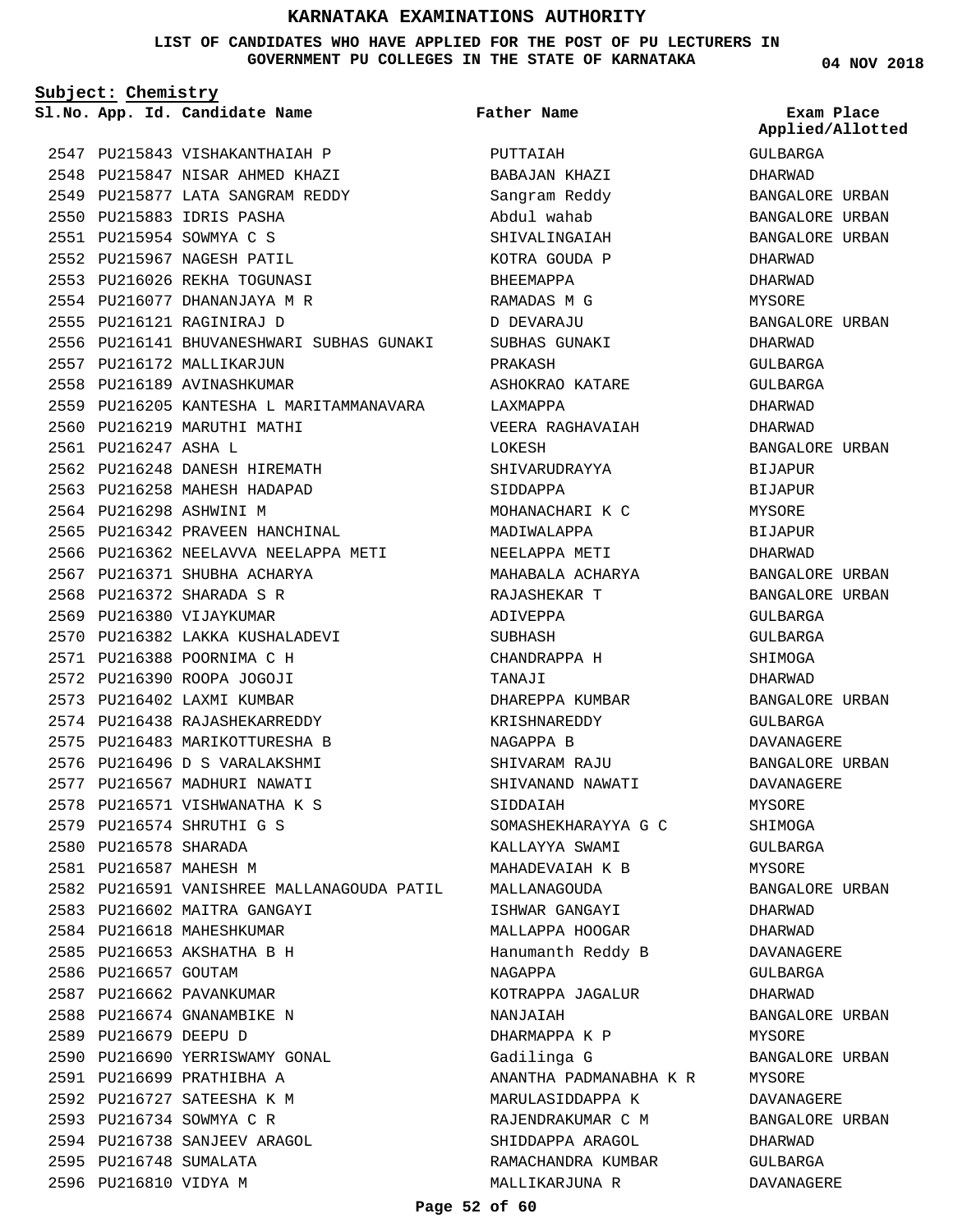**LIST OF CANDIDATES WHO HAVE APPLIED FOR THE POST OF PU LECTURERS IN GOVERNMENT PU COLLEGES IN THE STATE OF KARNATAKA**

**Subject: Chemistry**

**App. Id. Candidate Name Sl.No. Exam Place**

2597 PU216824 SHWETHA R 2598 PU216835 RAMYA M S 2599 PU216885 DIVYA S 2600 PU216910 JYOTHI T BAGADE 2601 PU216929 HANUMAKSHI 2602 PU217011 SHWETHA K P 2603 PU217084 MANJUNATHA R N 2604 PU217120 ASHWINI 2605 PU217122 GIRIRAJ BHENDE 2606 PU217134 ASHA S 2607 PU217151 AMRUTA SHIDDAPPA METI 2608 PU217171 B VARUN KUMAR 2609 PU217181 VIDYASHREE 2610 PU217187 MANJULA TIPPANNA PATHANI 2611 PU217199 PRABHULING PU217210 SHAKUNTHALA N C 2612 2613 PU217224 REKHA BISTANAGOUDAR 2614 PU217234 VIJAYA KUMAR 2615 PU217258 SHRUTHI GS 2616 PU217271 RAVI KUMAR K 2617 PU217328 SIRIN MANIYAR 2618 PU217351 TARNUMUNNISA BEGUM 2619 PU217366 VENU B A PU217389 PALLAVI T V 2620 PU217415 JAISHREE A 2621 PU217422 PRIYANKA DATTA METRE 2622 PU217471 NAVEETHA P S 2623 2624 PU217476 MADAN KUMAR D A 2625 PU217490 CHETHAN M 2626 PU217498 SHRIDHAR PU217522 ANITHA D A 2627 2628 PU217569 REKHA M 2629 PU217613 BHARATI BHAGAVATI 2630 PU217618 SHOBHARANI M S PU217655 NAYANA G T 2631 2632 PU217683 SOWMYA K 2633 PU217699 KAVYA D M 2634 PU217721 RACHANA NAIK S 2635 PU217722 MAHADEVASWAMY H N 2636 PU217748 HASEENA H 2637 PU217755 VISHALAKSHI 2638 PU217771 DIVYA A PATTANSHETTI PU217802 RANJINI B G 2639 2640 PU217827 KIRAN VEERANAGOUDA GULADALLI PU217840 GOPALAKRISHNA B M 2641 2642 PU217845 MARY SALOMI J P 2643 PU217888 BHARATI N 2644 PU217904 BHAVYA R GOWDA 2645 PU217926 CHAITRA G K 2646 PU217961 SOWMYA A

Tukaram Bagade VENKOBA PRAKASHAPPA K T NARAYANASWAMY R V SANMUKHAPPA MAHADEV SUBRAMANYAM SHIDDAPPA B BASAVARAJU SANGAPPA TIPPANNA YESHAVANTH CHANDRAPPA M B PARAMAGOUD RATNAMMA SHANKARAPPA GS SREEDHAR RAO K SHOUKATALI MD HAJI KAREEM ANJANEYA B VIVEKANANDA T ANANDA SETTY B L Datta SOMANNA P B ANANTHARAJ DJ MADAPPA VIRUPAYYA BALIGER ANJANAPPA D mohan kumar b SHRIREVANASIDDAPPA SHREENIVAS SHETTY M V THIPPESWAMY G K

K GIRIDHARA

NANJAPPA

MARANNA

SHIVANANDAIAH D M SHANKAR NAIK R

HUSSAIN SAB H SOMASHEKARACHARI ASHOK B PATTANSHETTI

GOPINATH B K VEERANAGOUDA

JOSEPH PAUL M NARYANASWAMY K RAMALINGEGOWDA VC

KARIYANNA E ANJINAMURTHY

RAJASHEKARAMURTHY R

SHIVA KUMAR Shivalingaiah B

**Father Name**

**04 NOV 2018**

MYSORE BANGALORE URBAN BANGALORE URBAN BANGALORE URBAN GULBARGA DAVANAGERE BANGALORE URBAN GULBARGA DHARWAD MYSORE DHARWAD DAVANAGERE GULBARGA DHARWAD GULBARGA SHIMOGA DAVANAGERE GULBARGA DAVANAGERE DHARWAD DHARWAD GULBARGA SHIMOGA BANGALORE URBAN BANGALORE URBAN DHARWAD BANGALORE URBAN BANGALORE URBAN MYSORE GULBARGA DHARWAD BANGALORE URBAN BIJAPUR MYSORE DAVANAGERE MANGALORE BANGALORE URBAN DHARWAD MYSORE GULBARGA SHIMOGA DHARWAD MYSORE BANGALORE URBAN BANGALORE URBAN MYSORE BANGALORE URBAN BANGALORE URBAN DAVANAGERE DAVANAGERE **Applied/Allotted**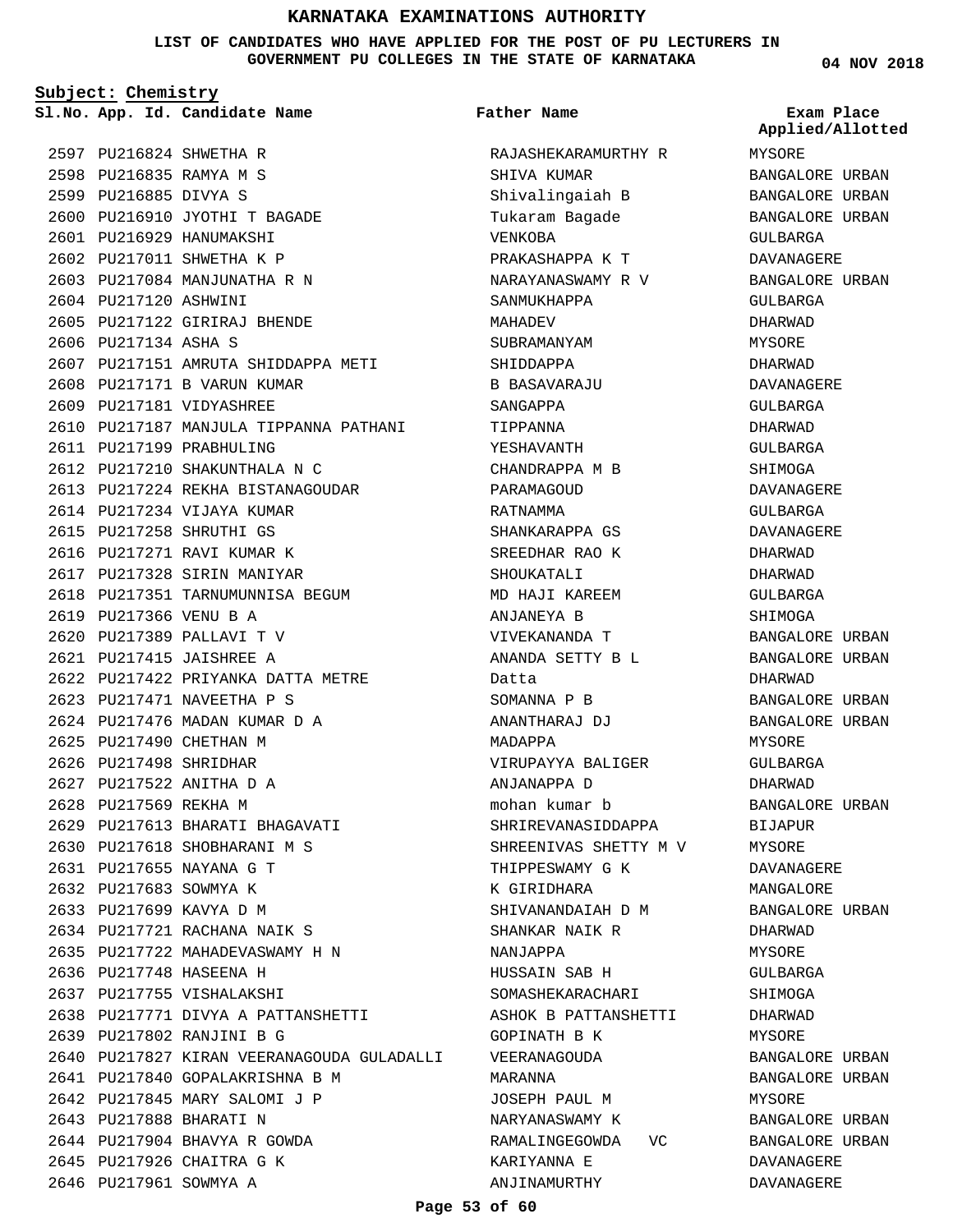**LIST OF CANDIDATES WHO HAVE APPLIED FOR THE POST OF PU LECTURERS IN GOVERNMENT PU COLLEGES IN THE STATE OF KARNATAKA**

**Subject: Chemistry**

**App. Id. Candidate Name Sl.No. Exam Place**

2647 PU217968 ASHA KARIKATTI 2648 PU217984 JAGADAMBA DN PU218023 JAYALAKSHMAMMA A S 2649 2650 PU218045 SANDEEPKUMAR S G 2651 PU218057 VIDYA VASANAD PU218064 SHILPA R HIREMATH 2652 2653 PU218073 PRAVEEN KUMAR P 2654 PU218088 TRUPTHI K K 2655 PU218126 JAGANNATHA M 2656 PU218191 SHARADA PRIYADARSHINI 2657 PU218289 MOOLINTI VIJAYA LAKSHMI PU218337 SHAMBHULINGAIAH H M 2658 2659 PU218340 RAMESHA A 2660 PU218345 MALLIKARJUNAIAH GR 2661 PU218406 DEEPIKA A P 2662 PU218433 SUDHA 2663 PU218442 SHIVAMURTHY 2664 PU218531 RASHMI S B 2665 PU218538 SURESHA C 2666 PU218553 THARANUMAFSHA 2667 PU218604 AMREENAFSHAN 2668 PU218609 LAKSHMI N 2669 PU218619 SRINIVASA G 2670 PU218726 CHAITHANYA S V 2671 PU218769 SHANKARA R 2672 PU218782 AJIT CHONCHANNAVAR 2673 PU218798 ARCHANA K C PU218822 CHANDRASHEKHARA K T 2674 2675 PU218835 YASMEENBANU MEHBOOB HANGARKI 2676 PU218882 PAVIKSHA 2677 PU218917 SUBHAS HIREPPAGOL 2678 PU218925 SHARADHAMBA M S 2679 PU218940 NAWAZ KHAN 2680 PU218975 SWATI SHET 2681 PU218983 MADHURA G M 2682 PU218986 NEELAKANTHA KAMBLE 2683 PU219002 SHEKHAR P M 2684 PU219003 SHWETHA M S 2685 PU219021 ANITHA H R 2686 PU219022 BHANUMATHI HEDGI 2687 PU219027 PRABHAVATI 2688 PU219040 ASMAUNNISA A T 2689 PU219114 PRASANNA K R 2690 PU219134 VANISHREE N 2691 PU219168 HABEEBA 2692 PU219188 BASAMMA 2693 PU219221 RAJREDDY 2694 PU219235 HARISH SHANMUKHAPPA KUNCHUR 2695 PU219261 RAVIKUMARA C D 2696 PU219262 VIDYARANI

**TMAMSAR** NANJUNDAPPA K SHANKARAPPA KALLESHAPPA S G PANDAPPA RACHAYYA V HIREMATH PUTTASWAMY C R Krishnamurthy K V MALLANNA KITTANNA RAI Y M NAGAPPA KOTRAIAH H M ASWATHANARAYANAPPA RENUKAIAH G R ANNAIAH K H SHIVAPUTRAPPA ARAKERI MADAIAH SWAMY M P CHIKKAVENKATAPPA AHMEDSAYEED AHMEDSAYEED NARAYANAPPA GOVINDAPPA VENKATESH GOWDA S G Ramakrishnapp SHRIKANT Chowdappa M THIPPESWAMY MEHBOOB HANGARKI PARSHWANATHA JAIN SIDDAPPA SHANKARAIAH M MOHAMMED KHAN PATHAN SURESH MALLIKARJUNA G **MAHAVEER** PARAMESHWARAPPA J S SHANKARAIAH M RAJA SHETTY H K CHANDRASHEKHAR HEDGI SHIVASHANKAR ANWAR TAVAREKERE VARADAIAH NAGAPPA LALAHMED DODDAPPAGOWDA SHAMRAO SHANMUKHAPPA KUNCHUR Doddahanumaiah Vishwanath **Father Name**

**04 NOV 2018**

**Applied/Allotted**

DHARWAD BANGALORE URBAN BANGALORE URBAN DAVANAGERE BIJAPUR DHARWAD SHIMOGA BANGALORE URBAN BANGALORE URBAN MANGALORE MYSORE DHARWAD BANGALORE URBAN BANGALORE URBAN SHIMOGA DHARWAD MYSORE **MYSORE** BANGALORE URBAN MYSORE MYSORE BANGALORE URBAN BANGALORE URBAN SHIMOGA BANGALORE URBAN DHARWAD BANGALORE URBAN DAVANAGERE DHARWAD MYSORE BIJAPUR BANGALORE URBAN BIJAPUR DHARWAD DAVANAGERE DHARWAD DAVANAGERE BANGALORE URBAN MYSORE GULBARGA DHARWAD BANGALORE URBAN SHIMOGA **MYSORE** GULBARGA GULBARGA GULBARGA DHARWAD BANGALORE URBAN GULBARGA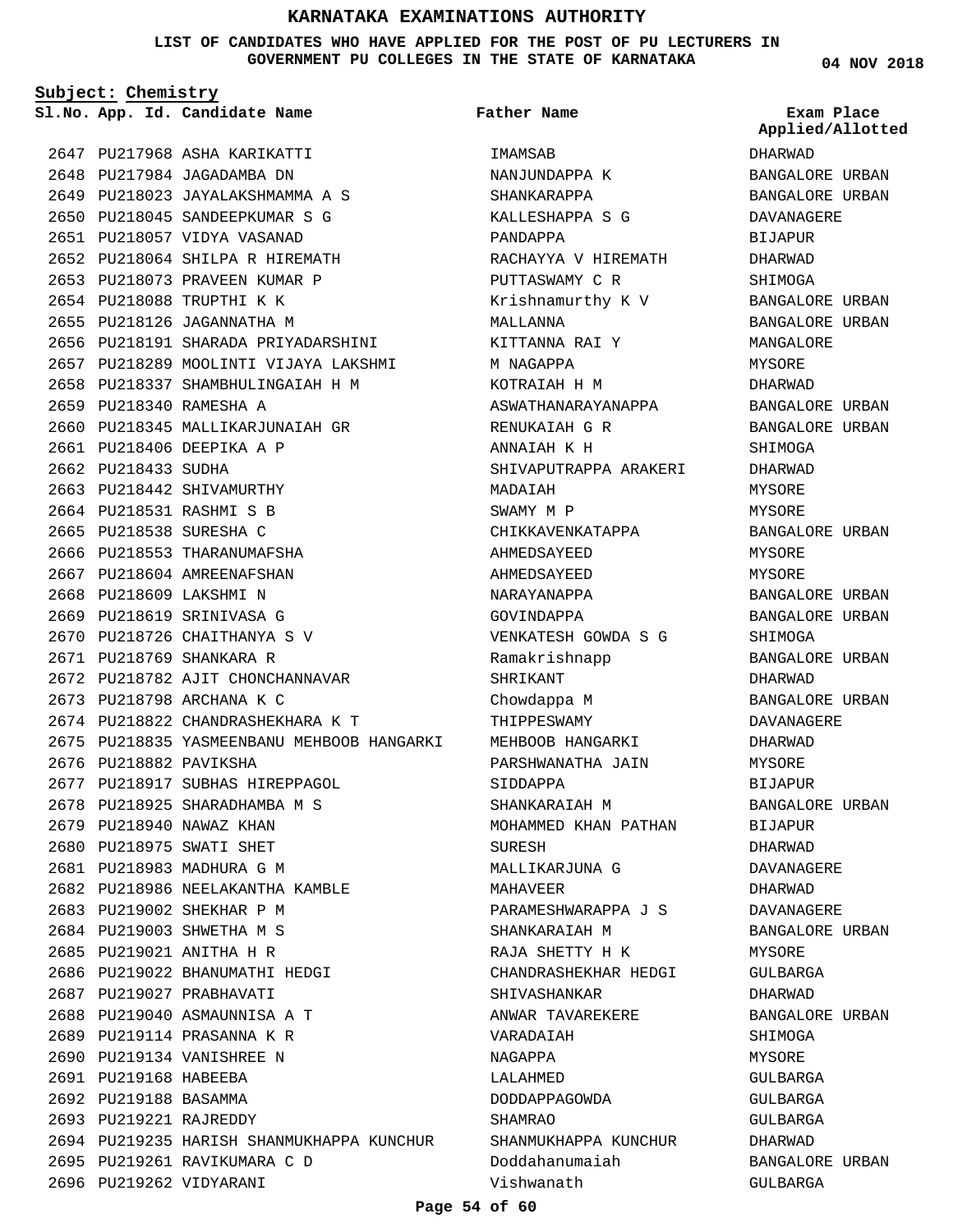**LIST OF CANDIDATES WHO HAVE APPLIED FOR THE POST OF PU LECTURERS IN GOVERNMENT PU COLLEGES IN THE STATE OF KARNATAKA**

**Subject: Chemistry**

**App. Id. Candidate Name Sl.No. Exam Place**

2697 PU219288 SEEMA PV 2698 PU219289 REKHA M B 2699 PU219302 RENCY ANNU VARGHESE 2700 PU219310 V H RAGHUVEERAREDDY 2701 PU219313 AKASHTA AJIT BADIGER 2702 PU219326 AMRUTHA K 2703 PU219355 SUDHA 2704 PU219407 LINGARAJ H D 2705 PU219411 SANDHYA M 2706 PU219456 ARCHANA 2707 PU219457 ANITHA B N 2708 PU219470 JYOTHI C N 2709 PU219498 PALLAVI N R 2710 PU219539 SARASWATI 2711 PU219561 MANJUNATHA PATIL M 2712 PU219580 HARSHA V 2713 PU219595 SHWETA 2714 PU219627 SANDHYA V 2715 PU219634 SYEDA AYESHA SIDDIQUA 2716 PU219662 PRAKASH C K 2717 PU219677 HANUMANTH BURLATTI 2718 PU219691 RAJESH KUMAR SM PU219705 SARAH J C 2719 PU219722 JAYALAXMI HALKATTI 2720 PU219734 SNEHA S P 2721 2722 PU219764 PREETI BASAVARAJ MADIWALAR PU219802 RAMYA G R 2723 2724 PU219817 SHRUTI ARAVIND PAWAR 2725 PU219871 KEMPARAJEGOWDA 2726 PU219877 ANITA SHANTAGIRI 2727 PU219898 NAGAMMA 2728 PU219901 SHARANAMMA 2729 PU219915 SABA FATIMA 2730 PU219920 SANTOSHA KUMARA D R PU219961 PUSHPALATHA K H 2731 2732 PU220005 ANITA 2733 PU220042 NIKHAT PARVEEN 2734 PU220143 THEJASHWINI A 2735 PU220152 PRUTHVI D C 2736 PU220188 GAYITRI HIREMATH 2737 PU220200 VINAYA CHANDORKAR 2738 PU220209 ZAKIR SHARIFF N 2739 PU220248 MARUTHI MG 2740 PU220251 GURUNATH MANNIKERI PU220280 RADHIKA RAO B 2741 2742 PU220307 GIRIRAJANAIK 2743 PU220394 SATEESH DOLLIN 2744 PU220416 VIJAYALAKSHMI LAMANI 2745 PU220494 PALLAVI M R 2746 PU220521 DEVIKARANI S B

#### **Father Name**

prashanth k vernekar BALACHANDRA SHETTY K VARGHESE S N HANUMONTHARAYAPPA AJIT KRISHNAPPA GOWDA H M Ramarao DEVENDRAPPA H G MUDDUMADAIAH SHANKARAPPA A NAGARAJU B N NAGARAJAPPA C S RAMACHANDRA N K BASAVARAJA CHINNUR MALLANNA VASUDEVA G DEVENDRAPPA VENKATESH T SYED UMAR FAROOQ KODIGOWDA MAHADEV S V MUNIKADIRAPPA JOSEPH CHARLES A NEELKANTH PUTTAPPA BASAVARAJ MADIWALAR RAJANNA G T ARAVIND T PAWAR THAJEGOWDA CHANDRASHEKHAR HANUMANTHAPPA AMARANNA MD MOIZUDDIN REVANA GOWDA D HEMANNA K GANAPATSA DALABHANJAN LALHUSSAIN ANAND V CHANDRASHEKARAIAH JAGADISH HIREMATH SHARAD NOORULLA SHARIEFF N H GANGADHARA MG NINGAPPA MANNIKERI Vishweswara Rao B KHEEMYANAIK SIDDAPPA MUTTAPPA RAMACHANDRA M K BASAVARAJU S D

#### **04 NOV 2018**

MANGALORE BANGALORE URBAN BANGALORE URBAN BANGALORE URBAN GULBARGA BANGALORE URBAN GULBARGA DAVANAGERE **MYSORE** GULBARGA **MYSORE** SHIMOGA MYSORE DHARWAD DAVANAGERE DHARWAD GULBARGA BANGALORE URBAN DAVANAGERE BANGALORE URBAN DHARWAD BANGALORE URBAN MYSORE GULBARGA MYSORE DHARWAD BANGALORE URBAN DHARWAD MYSORE BIJAPUR GULBARGA GULBARGA GULBARGA MYSORE DAVANAGERE DHARWAD DHARWAD BANGALORE URBAN SHIMOGA DHARWAD DHARWAD BANGALORE URBAN BANGALORE URBAN DHARWAD BANGALORE URBAN BANGALORE URBAN DHARWAD GULBARGA MYSORE MYSORE **Applied/Allotted**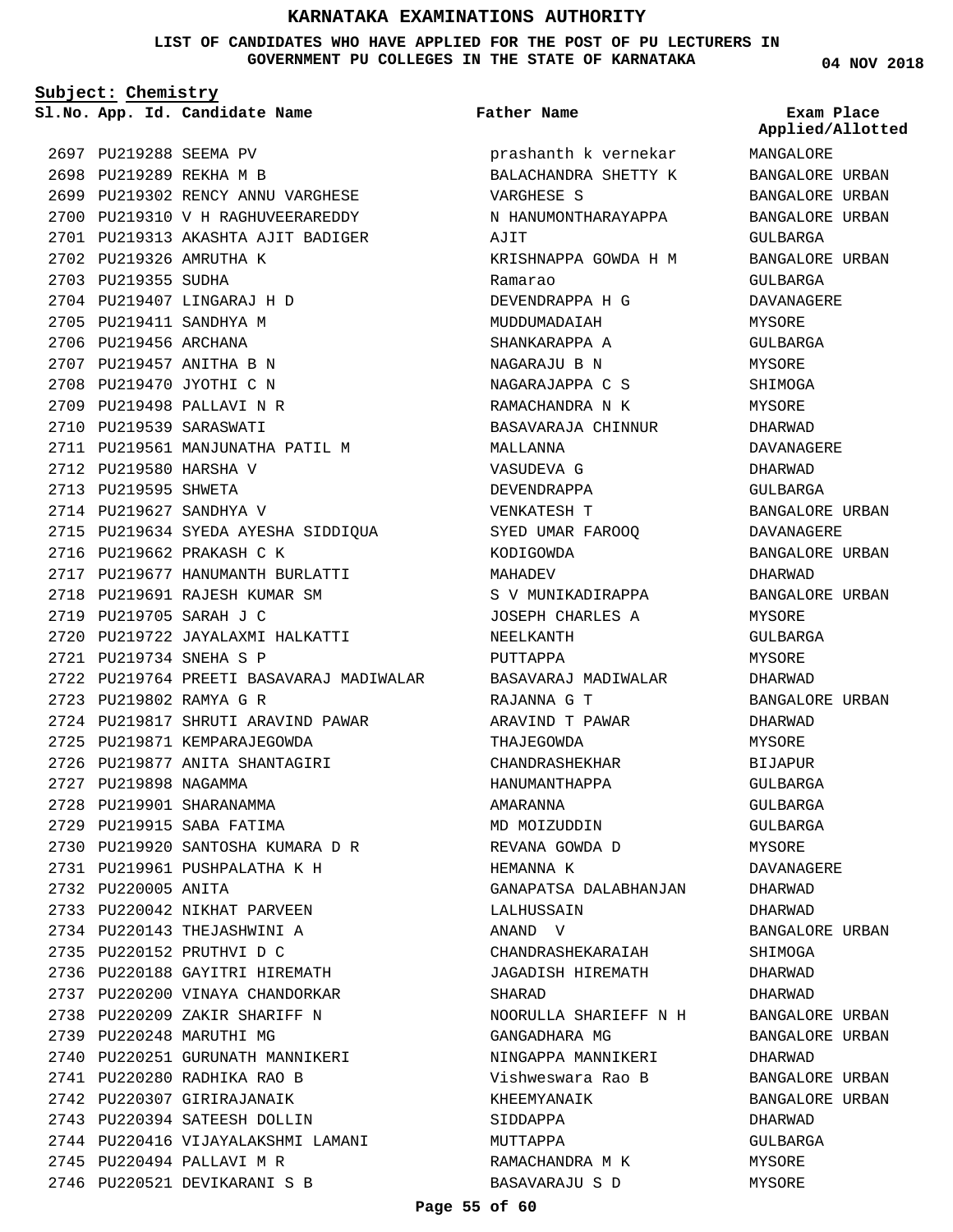**LIST OF CANDIDATES WHO HAVE APPLIED FOR THE POST OF PU LECTURERS IN GOVERNMENT PU COLLEGES IN THE STATE OF KARNATAKA**

**Subject: Chemistry**

**App. Id. Candidate Name Sl.No. Exam Place**

2750 PU220578 SIDDARTH PU220602 LOHITH R T 2751 PU220620 YASHASWINI R 2752 2753 PU220629 ASHOK KAMBALI 2754 PU220639 SAVITHA T

2757 PU220690 RADHA S

2747 PU220527 NETHRAVATHI DL 2748 PU220546 MANJULA KIRAGI 2749 PU220558 PRAVEEN SAMAK

2755 PU220663 HALEEMABEGAM HALAKERI 2756 PU220687 VEENA TAMMANNAVAR

2758 PU220696 BASAVARAJ RAKKASAGI

2762 PU220842 SOMARAJ CHALAVADI 2763 PU220853 GOPALAKRISHNA 2764 PU220885 MANOHAR H S 2765 PU220889 MALLESHAPPA 2766 PU220942 PUSHPARAJA S 2767 PU220952 NAVEENKUMAR V

2768 PU220966 MALLIKARJUN NARAGUND 2769 PU220972 AKSHATA DADDIMANI 2770 PU220975 JANARDHAN NAIK PU220981 AKSHAYRAJ R 2771 PU221004 BASAVARAJ 2772

2773 PU221028 SANTHOSHA KUMARA R

2775 PU221094 JAGADEESH SHIVAYOGAPPA SANGAM

2774 PU221042 KAVITHA R

2777 PU221145 K DEEPA

2780 PU221207 ANANDA K 2781 PU221212 HARISHA C 2782 PU221268 CHRISTINA 2783 PU221289 SOWMYA K

2792 PU221628 NAVYA D

2794 PU221674 CHANDINI S

2796 PU221699 ARCHANA N

2776 PU221121 KAISAR JAHAN

2778 PU221176 CHETHANA G S 2779 PU221200 PRASHANTHA S B

PU221303 SUDHEER KUMAR K L 2784 2785 PU221382 SOUMYA TUNGAL 2786 PU221416 PREMA KUMARI A C 2787 PU221430 KUMAR BADIGER 2788 PU221448 SHRUTI A P 2789 PU221535 USHA G N 2790 PU221547 HEENA PATHAN 2791 PU221626 SUMAN SHIRLEKAR

PU221639 SURESHA REDDY H N 2793

2795 PU221690 MURULI KRISHNA M B

2759 PU220697 VERNEKAR VIDYA 2760 PU220765 PAVITHRA N 2761 PU220778 MADAN E G

**Father Name**

LAKSHMINARASAIAH C MAHAGUNDAPPA PRAKASH GNYANDEV THIPPESWAMY R M RAMAKRISHANA KALAKAPPA THIPPESWAMY H KASHEEMSAB HALAKERI SHANKAR SIDDARAJU KELUDEPPA Dattatreya NARAYAN SWAMY S GANESH E M BASAVANTAPPA PURANDARA KADEKAR SREESAILAMURTHY H S BEERAPPA CHANIYAPPA NAIK VENKATESHA HANAMAPPA VITTAL ISHWAR NAIK RAJAIAH MALLAPPA MUDIYANNARA REVANAPPA RAMACHANDRAPPA R SHIVAYOGAPPA MD MOAZZAM KRISHNAPPA SHADAKSHARAPPA G M BHADRE GOWDA S D KUMAR SWAMY CHALUVAIAH JOHN WESLEY KRISHNA BILLAVA LINGAIAH D SADASHIV CHANNAPPA A B SUBHASH PUTTASHANKAR A S Nagaraj G V IDRUSKHAN **SURESH** Dundumadaiah NARAYANASWAMY SRIKANTAMURTHY S BALARAMEGOWDA NAGRAJ

**04 NOV 2018**

BANGALORE URBAN DHARWAD DHARWAD GULBARGA DAVANAGERE MYSORE DHARWAD DAVANAGERE DHARWAD DHARWAD MYSORE BIJAPUR SHIMOGA BANGALORE URBAN DAVANAGERE DAVANAGERE MYSORE BANGALORE URBAN DHARWAD MANGALORE SHIMOGA GULBARGA DHARWAD MANGALORE MYSORE GULBARGA DAVANAGERE BANGALORE URBAN BIJAPUR GULBARGA BANGALORE URBAN DAVANAGERE SHIMOGA BANGALORE URBAN BANGALORE URBAN GULBARGA MANGALORE MYSORE BIJAPUR MYSORE BIJAPUR MYSORE BANGALORE URBAN **BIJAPUR** DHARWAD MYSORE BANGALORE URBAN MYSORE **Applied/Allotted**

MYSORE

BANGALORE URBAN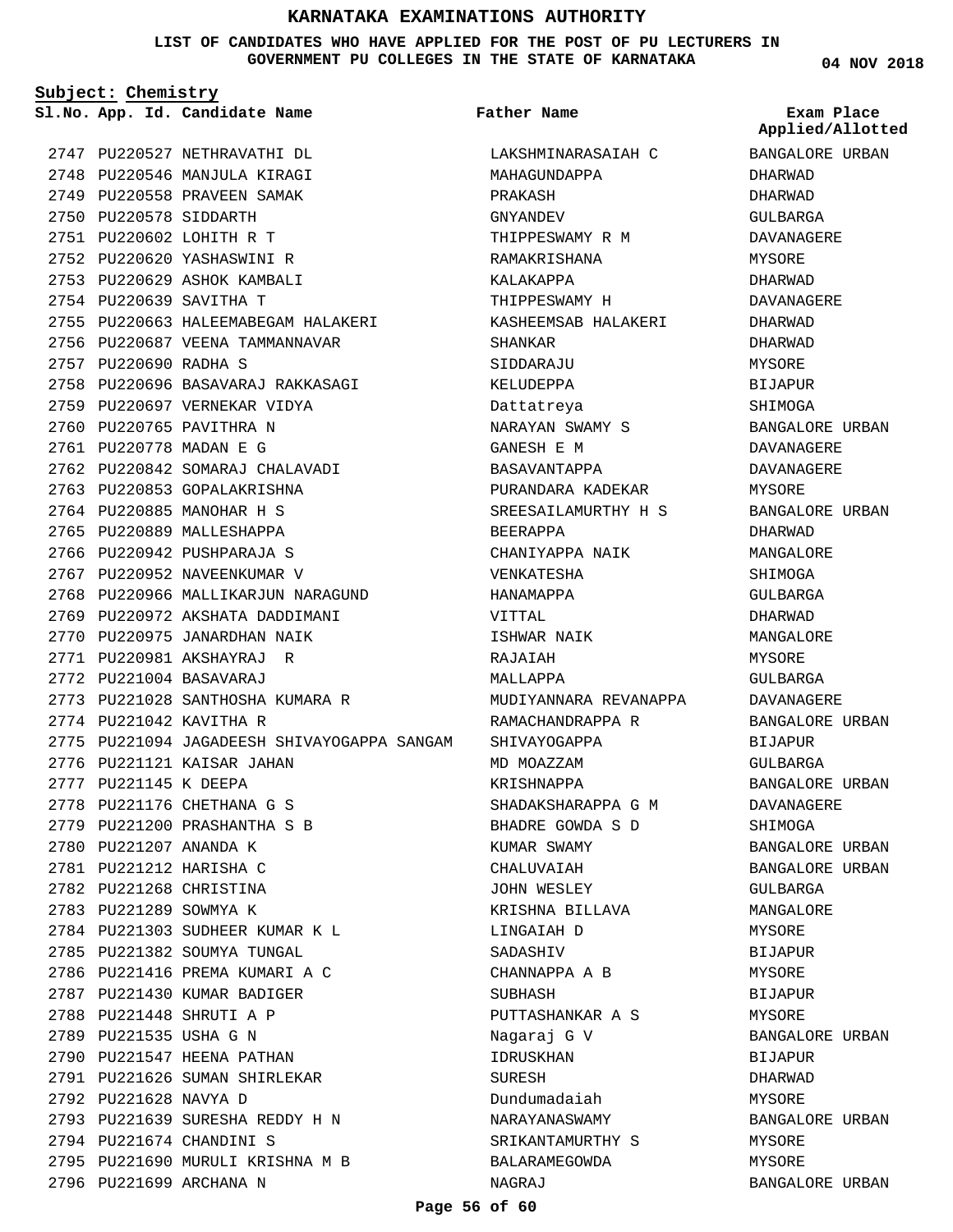#### **LIST OF CANDIDATES WHO HAVE APPLIED FOR THE POST OF PU LECTURERS IN GOVERNMENT PU COLLEGES IN THE STATE OF KARNATAKA**

**Subject: Chemistry**

2797 PU221721 RAMYA S 2798 PU221752 TEJASWINI P 2799 PU221760 MUKTABAI SURESH 2800 PU221763 SPURTHI M PU221831 PRATHIBHA M G 2801 2802 PU221859 GUDDAM SAILEELA 2803 PU221905 FATHIMATH ZUHARA C M 2804 PU221929 VIDYA I 2805 PU221931 SOWMYA SHRI S 2806 PU221967 PARVATI 2807 PU222034 MADHU K R PU222075 PRAMEELA H S 2808 2809 PU222121 BASAVARAJ KORI 2810 PU222133 SHRIDHAR ASHOK RAYABAG 2811 PU222138 SUMA V 2812 PU222156 NIRMALA KM 2813 PU222167 MOHAN KUMAR V 2814 PU222182 POOJA 2815 PU222219 SHREENIVAS K V 2816 PU222237 DARSHAN K M 2817 PU222269 SIDDAYYA 2818 PU222478 NAVYASHREE C J PU222500 ANURADHA HALASAGI 2819 2820 PU222505 SREENIVASA T PU222527 NALINI R 2821 2822 PU222540 CHAMUNDESHWARI S PU222546 SWETHA C 2823 2824 PU222556 ROOPA K N PU222593 SUMA J G 2825 PU222604 BASAVARAJ H 2826 PU222660 MANASA L J 2827 PU222661 REENAKUMARI K H 2828 PU222693 ABHINETHRI S 2829 2830 PU222743 MOHAN KUMARA G 2831 PU222886 ANNAPURNA RACHAPPA BYAHATTI PU222913 ASHA DESAI 2832 2833 PU222928 POORNIMA HEBBAR 2834 PU222965 ASHWINI R 2835 PU223012 VITTHAL MADAR 2836 PU223030 ROOPA C 2837 PU223038 ASHOK MUGALIKATTI 2838 PU223068 PRIYANKA P R 2839 PU223097 SHREEKANT HOMBAL 2840 PU223118 ADAVIBASAPPA M PU223149 RANGAIAH S 2841 2842 PU223170 ABHINANDAN K P 2843 PU223173 SHIVAKUMAR B C 2844 PU223191 SWETARANI RAJAMANI PU223203 CHANDRAKALA H G 2845 2846 PU223226 DATTATRAY SIRDESAI

**App. Id. Candidate Name Sl.No. Exam Place** SWAMY PRABHU SURESH mahadeva GOPALA GUDDAM BASANNA MUHAMMAD C H CHANNAKRISHNA REDDY I SHREENIVASAIAH MALASIDDAPPA HALLI RUDRE GOWDA R SHIVANNA MAHADEVAPPA ASHOK RAYABAG VENKATRAMEGOWDA G MUNIKRISHNA M VISHWANATH DEVADIGA ravindra VENKATEGOWDA MAHADEVA siddalingayya Jogigowda SIDDANNA K V THIRUMALAPPA RAJU B SHIVARAJAPPA CHIKKAANJINAPPA NAGARAJU K N JAYENDRAPPA GIRIMALLERA TIPPANAGOUDA H G JAGADEESH L R HANUMANTHAPPA K SHIVAKUMAR A GAVIRANGAPPA H RACHAPPA SHASHIKANT HARISH HEBBAR RAMACHANDRAPPA N BHEEMAPPA CHIGATERAPPA YALLAPPA RAVINDRANATHA HANAMAPPA M BASAPPA Sidiyappa PANCHALINGEGOWDA K S CHANDRA SHEKAR B S BASAVARAJ RAJAMANI GOVINDARAJU H H ARUN **Father Name**

#### **04 NOV 2018**

MYSORE MYSORE BIJAPUR MYSORE BANGALORE URBAN DHARWAD MANGALORE BANGALORE URBAN MYSORE BIJAPUR MYSORE MYSORE DHARWAD GULBARGA BANGALORE URBAN BANGALORE URBAN MYSORE BANGALORE URBAN MYSORE MYSORE GULBARGA MYSORE BIJAPUR BANGALORE URBAN MYSORE GULBARGA BANGALORE URBAN MYSORE DHARWAD DAVANAGERE DAVANAGERE DAVANAGERE BANGALORE URBAN BANGALORE URBAN DHARWAD BANGALORE URBAN DHARWAD BANGALORE URBAN DHARWAD DAVANAGERE DAVANAGERE BANGALORE URBAN DHARWAD DAVANAGERE BANGALORE URBAN MYSORE BANGALORE URBAN BIJAPUR BANGALORE URBAN DHARWAD **Applied/Allotted**

#### **Page 57 of 60**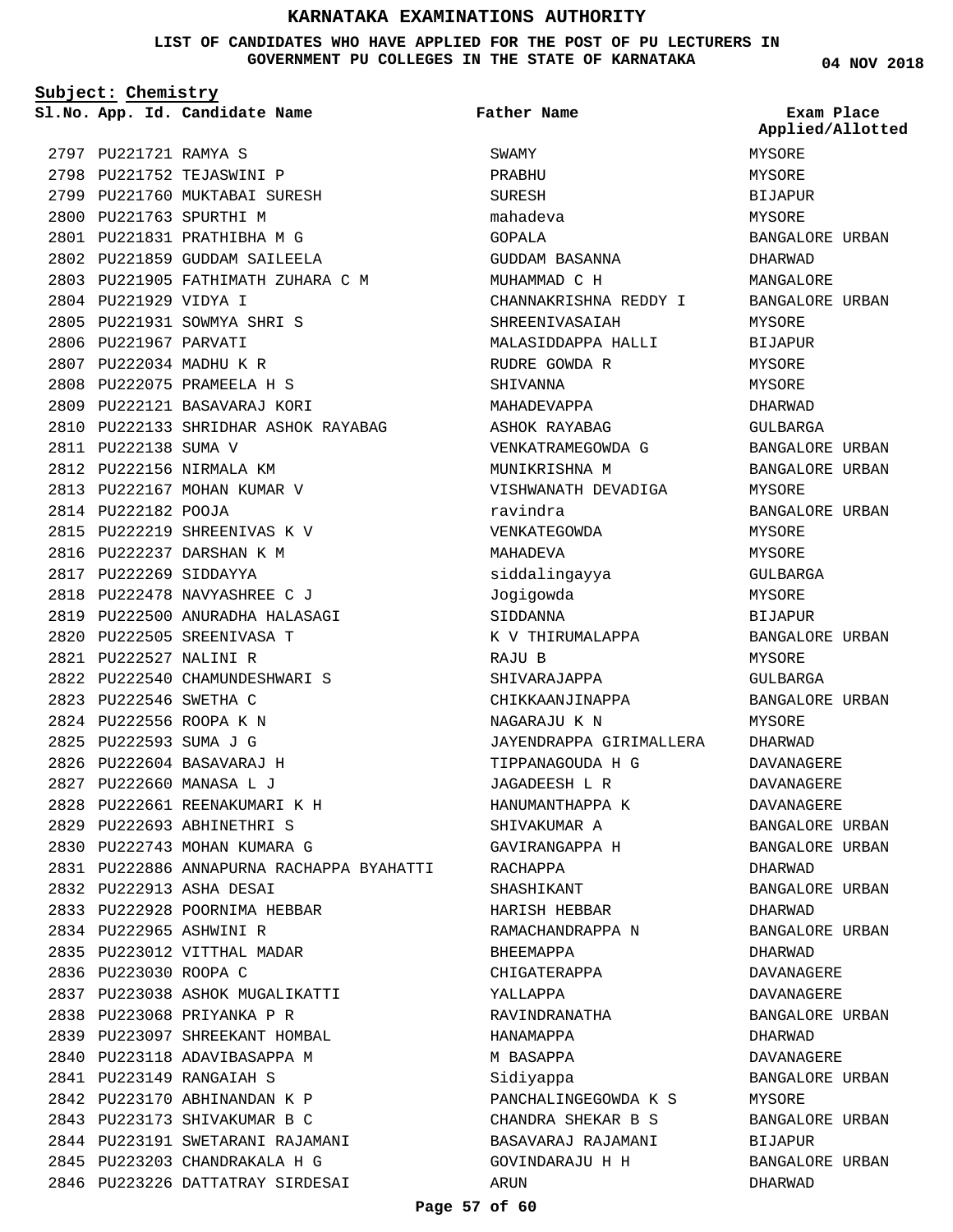#### **LIST OF CANDIDATES WHO HAVE APPLIED FOR THE POST OF PU LECTURERS IN GOVERNMENT PU COLLEGES IN THE STATE OF KARNATAKA**

**Subject: Chemistry**

PU223237 PRASANNA PATTANASHETTI 2847 PU223244 SURESH BABU T N 2848 2849 PU223251 PRATHIBA PUTTANNAVAR 2850 PU223259 BALAPPA MUNAVALLI 2851 PU223271 SUNILKUMAR M N PU223326 SHIVARAJ 2852 2853 PU223347 KUSUMA MINAJAGI 2854 PU223348 JYOTI PATTANASHETTI 2855 PU223384 GEETA ABBIGERI 2856 PU223424 ATMARAM PU223444 NAZEER P 2857 2858 PU223486 GIRISH 2859 PU223496 ERRISWAMY K M 2860 PU223532 MANJUNATHA C B 2861 PU223536 SUNITA PU223538 SHILPASHREE B M 2862 2863 PU223556 KISHOR PRASAD S 2864 PU223578 ARCHANA S 2865 PU223611 HIDAYAT ULLA K M 2866 PU223628 YASHEEKA C V 2867 PU223660 SHARMILA NY 2868 PU223662 VIJAYA S BOMMANAGOWDAR 2869 PU223666 UMESH T J 2870 PU223669 KALPANA R 2871 PU223672 MANJUNATHACHARI RC PU223725 SHEELA M S 2872 2873 PU223728 LAVANYA B N PU223744 HEMALATHA H K 2874 2875 PU223746 CHANDRAKANT 2876 PU223756 MANJULA B 2877 PU223782 MAHADEVI SAJJAN 2878 PU223810 DEEPIKA 2879 PU223858 PRAKASHGOWDA G 2880 PU223869 VARSHA R PU223881 GANGAREDDY K P 2881 2882 PU223904 NANDINI M THAMMAIAH PU223934 CHETHANA H B 2883 2884 PU223970 DINESH PATGAR PU223982 LINGARAJ MAHAJANASHETTAR B 2885 2886 PU223985 NIJAMUDDIN M 2887 PU224004 APARNA HOLEBASAPPA HOOLI 2888 PU224026 APPASAB SHEDABALE 2889 PU224070 KEERTI JAGADEV NAVALAGI 2890 PU224163 MANJUSHREE PC 2891 PU224211 MANJUNATHA K PU224218 CHANNAPPA A B 2892 2893 PU224266 SOWMYA C 2894 PU224303 SHOBHA K 2895 PU224346 PARIMALADEVI K C 2896 PU224366 SRIDHARA

**App. Id. Candidate Name Sl.No. Exam Place** CHANABASAPPA NARAYANAPPA REVAPPA TIPPANNA NANJUNDASWAMY M D HALESHAPPA Basavaraj SHANKRAPPA PATTANASHETTI RAMANNA MARUTIRAO MAMMADE BYARI LINGARAJ CHANNAIAH K M BHOGAPPA H C BASAPPA HALLI MARIYANNA M B SHAMA SUNDARA PRASAD K S DAVANAGERE SUBRMANYAM N Mehaboob K M VIRUPAKSHAPPA YELASAIAH NY SHASHIKANTGOUDA JAGADEESH V N RANGASWAMAIAH R CHANNAVEERACHARI SHASHIDHARA M B Nagaraju B H KAREGOWDA H VISHWANATH BHOOLOKACHAR PARAPPA RAMULU BASAVANAGOWDA G RAMESH BHANDARY PILLAPPA THAMMAIAH M M BOMMAIAH H M TIPPAYYA PATGAR BASAVARAJ MAHAMED JABIULLA HOLEBASAPPA ARJUN JAGADEV CHANNAPPA RAMACHANDRAPPA K HALAPPA A B CHANDRACHAR R NAGANA GOUDA K CHANDRAPPA K M JADAPPA LATE **Father Name**

**04 NOV 2018**

DHARWAD

DHARWAD BIJAPUR

BANGALORE URBAN

**Applied/Allotted**

BANGALORE URBAN DHARWAD BIJAPUR DHARWAD DHARWAD GULBARGA MANGALORE DAVANAGERE BIJAPUR BANGALORE URBAN GULBARGA BANGALORE URBAN BANGALORE URBAN BANGALORE URBAN BANGALORE URBAN BANGALORE URBAN DHARWAD BANGALORE URBAN BANGALORE URBAN SHIMOGA BANGALORE URBAN DAVANAGERE BANGALORE URBAN GULBARGA MYSORE BIJAPUR GULBARGA DHARWAD MANGALORE BANGALORE URBAN MYSORE BANGALORE URBAN BANGALORE URBAN DHARWAD DAVANAGERE DHARWAD DHARWAD BIJAPUR **MYSORE** DHARWAD DAVANAGERE BANGALORE URBAN DHARWAD SHIMOGA BANGALORE URBAN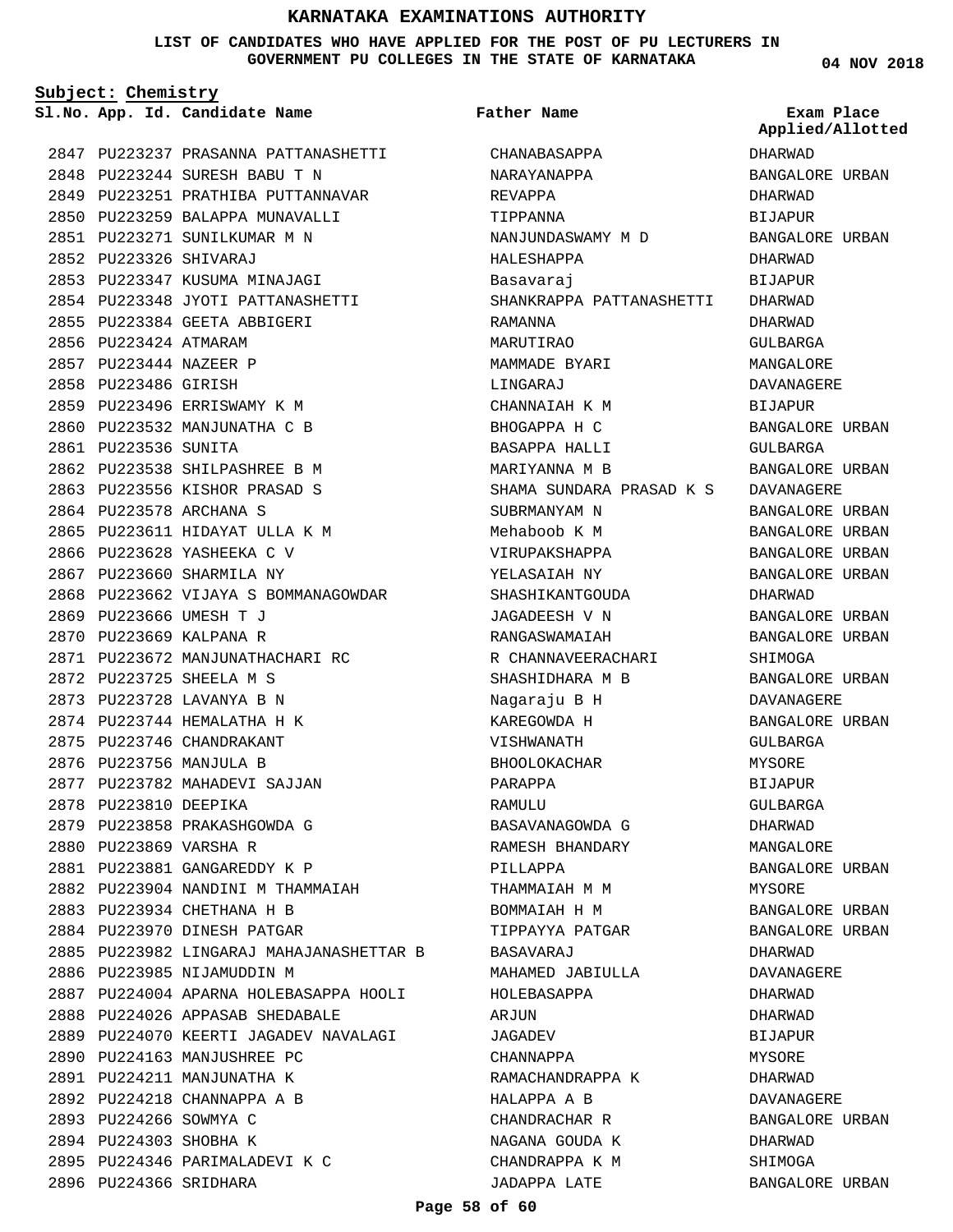#### **LIST OF CANDIDATES WHO HAVE APPLIED FOR THE POST OF PU LECTURERS IN GOVERNMENT PU COLLEGES IN THE STATE OF KARNATAKA**

**Subject: Chemistry**

**04 NOV 2018**

|      |                        | 2897 PU224374 VIJAYKUMAR BORGIKAR          |
|------|------------------------|--------------------------------------------|
| 2898 |                        | PU224382 SUDHA B R                         |
|      | 2899 PU224405 RESHMA   |                                            |
|      |                        | 2900 PU224412 SHRAVANA KUMARA K N          |
|      |                        | 2901 PU224416 NAVEENARADHYA S V            |
|      |                        | 2902 PU224453 ARUNMEENAKSHI T A            |
|      |                        | 2903 PU224481 GURUDATT G WAJANTRI          |
|      | 2904 PU224507 RENUKA   |                                            |
| 2905 | PU224536 ANJANA        |                                            |
| 2906 |                        | PU224553 KRISHNA REDDY B C                 |
|      |                        | 2907 PU224554 SAVITHA L R                  |
|      |                        | 2908 PU224583 KAVITHA A H                  |
|      |                        | 2909 PU224613 HIMAKANTH B                  |
|      |                        | 2910 PU224619 KUNJURANI B M                |
|      |                        | 2911 PU224636 CHANDRASHEKHARA L M          |
|      |                        | 2912 PU224684 DEEPTHI P A                  |
|      |                        | 2913 PU224688 KAVITA HANAMANT BARAGUNDI    |
|      | 2914 PU224695 RAJU R L |                                            |
|      |                        |                                            |
|      |                        | 2915 PU224710 SHARADA SHIVAYOGEPPA AGADI   |
|      |                        | 2916 PU224735 SRIKANTH MASKI               |
|      |                        | 2917 PU224763 SHRUTI SHIVAJI MALUNAVAR     |
|      |                        | 2918 PU224841 VADDE AKASH                  |
|      |                        | 2919 PU224867 JAYALAKSHMI H                |
|      | 2920 PU224893 NAGENDRA |                                            |
| 2921 |                        | PU224934 MAHANTESH V DEVARAVAR             |
|      |                        | 2922 PU224990 MAHMAD RASOOLSAB             |
|      | 2923 PU225026 BABU H N |                                            |
|      |                        | 2924 PU225031 RASHMI U V                   |
|      |                        | 2925 PU225033 SAVITHA C H                  |
|      |                        | 2926 PU225054 K N PRAMILA                  |
|      |                        | 2927 PU225131 SUPRIYA N                    |
|      |                        | 2928 PU225156 PARASHURAM AJAMANI           |
|      |                        | 2929 PU225175 NARENDRA BABU P              |
|      |                        | 2930 PU225193 RAVIKUMAR F HADAGALI         |
|      |                        | 2931 PU225207 RAMA BHAT P                  |
|      |                        | 2932 PU225236 VANISHREE C                  |
|      |                        | 2933 PU225258 NITHYA S                     |
|      |                        | 2934 PU225281 SUCHITHRA A V                |
|      |                        | 2935 PU225297 NAGALAXMI RAMACHANDRA        |
|      |                        | 2936 PU225300 VARADHAREDDY K V             |
|      |                        | 2937 PU225302 SHIVAKUMAR                   |
|      |                        | 2938 PU225317 P KEERTHI                    |
|      |                        | 2939 PU225349 AKSHATHA                     |
|      |                        | 2940 PU225363 ANILKUMAR R                  |
|      |                        | 2941 PU225450 RAMESHA KL                   |
|      |                        | 2942 PU225487 NAGARAJA B                   |
|      |                        | 2943 PU225517 PRATHIMA BASAPPA KUMBAR      |
|      |                        | 2944 PU225536 SANTHOSH KUMAR S             |
|      |                        | 2945 PU225575 A M ANITHA                   |
|      |                        | 2946 PU225616 POORNIMA M KALLIKARENNANAVAR |
|      |                        |                                            |

|                      | Sl.No. App. Id. Candidate Name             | <b>Father Name</b>      | Exam Place       |
|----------------------|--------------------------------------------|-------------------------|------------------|
|                      |                                            |                         | Applied/Allotted |
|                      | 2897 PU224374 VIJAYKUMAR BORGIKAR          | PARASHURAM              | BIJAPUR          |
|                      | 2898 PU224382 SUDHA B R                    | RAMAIAH                 | BANGALORE URBAN  |
| 2899 PU224405 RESHMA |                                            | GURUCHANDRAYYA          | BANGALORE URBAN  |
|                      | 2900 PU224412 SHRAVANA KUMARA K N          | NANDYAPPA K R           | BANGALORE URBAN  |
|                      | 2901 PU224416 NAVEENARADHYA S V            | Veerabhadraiah          | SHIMOGA          |
|                      | 2902 PU224453 ARUNMEENAKSHI T A            | AMARNATH                | BANGALORE URBAN  |
|                      | 2903 PU224481 GURUDATT G WAJANTRI          | GANGARAM                | DHARWAD          |
| 2904 PU224507 RENUKA |                                            | RAMESH KULAKARNI        | DHARWAD          |
| 2905 PU224536 ANJANA |                                            | SHARSANABASAPPA NEELUR  | GULBARGA         |
|                      | 2906 PU224553 KRISHNA REDDY B C            | CHIKKA RANGAPPA B T     | BANGALORE URBAN  |
|                      | 2907 PU224554 SAVITHA L R                  | RAJAPPA L R             | BANGALORE URBAN  |
|                      | 2908 PU224583 KAVITHA A H                  | HANUMANTHARAYAPPA A S   | BANGALORE URBAN  |
|                      | 2909 PU224613 HIMAKANTH B                  | BASAVARAJAIAH           | BANGALORE URBAN  |
|                      | 2910 PU224619 KUNJURANI B M                | MALLIKARJUNA B H        | SHIMOGA          |
|                      | 2911 PU224636 CHANDRASHEKHARA L M          | MARYA BOVI              | SHIMOGA          |
|                      | 2912 PU224684 DEEPTHI P A                  | AITHAPPA NAIK P         | MYSORE           |
|                      | 2913 PU224688 KAVITA HANAMANT BARAGUNDI    | HANAMANT                | DHARWAD          |
|                      | 2914 PU224695 RAJU R L                     | RUDRAGOUDA              | DAVANAGERE       |
|                      | 2915 PU224710 SHARADA SHIVAYOGEPPA AGADI   | SHIVAYOGEPPA            | DHARWAD          |
|                      | 2916 PU224735 SRIKANTH MASKI               | VENKATESHA M            | GULBARGA         |
|                      | 2917 PU224763 SHRUTI SHIVAJI MALUNAVAR     | SHIVAJI                 | DHARWAD          |
|                      | 2918 PU224841 VADDE AKASH                  | V URUKUNDAPPA           | DHARWAD          |
|                      | 2919 PU224867 JAYALAKSHMI H                | HANUMANTHAPPA           | SHIMOGA          |
|                      | 2920 PU224893 NAGENDRA                     | GUNDAPPA                | GULBARGA         |
|                      | 2921 PU224934 MAHANTESH V DEVARAVAR        | VEERAPPA DEVARAVAR      | DHARWAD          |
|                      | 2922 PU224990 MAHMAD RASOOLSAB             | KHANSAB M S             | DHARWAD          |
|                      | 2923 PU225026 BABU H N                     | NARAYANASWAMY S M       | BANGALORE URBAN  |
|                      | 2924 PU225031 RASHMI U V                   | VEERESH UPPIN           | SHIMOGA          |
|                      | 2925 PU225033 SAVITHA C H                  | HANUMANTAPPA C T        | SHIMOGA          |
|                      | 2926 PU225054 K N PRAMILA                  | NARAYANASWAMY           | MYSORE           |
|                      | 2927 PU225131 SUPRIYA N                    | NARAYANAPPA             | BANGALORE URBAN  |
|                      | 2928 PU225156 PARASHURAM AJAMANI           | SHANTAPPA               | BIJAPUR          |
|                      | 2929 PU225175 NARENDRA BABU P              | PARAMESWARAPPA N        | DHARWAD          |
|                      | 2930 PU225193 RAVIKUMAR F HADAGALI         | FAKEERAPPA              | DHARWAD          |
|                      | 2931 PU225207 RAMA BHAT P                  | PARAMESHWARA BHAT P     | DHARWAD          |
|                      | 2932 PU225236 VANISHREE C                  | CHANNAVEERAIAH          | MYSORE           |
|                      | 2933 PU225258 NITHYA S                     | SHIVANANDARADHYA A B    | BANGALORE URBAN  |
|                      | 2934 PU225281 SUCHITHRA A V                | VIJAYKUMAR A            | MYSORE           |
|                      | 2935 PU225297 NAGALAXMI RAMACHANDRA        | RAMACHANDRA             | BIJAPUR          |
|                      | 2936 PU225300 VARADHAREDDY K V             | VENKATARAVANAPPA M      | BANGALORE URBAN  |
|                      | 2937 PU225302 SHIVAKUMAR                   | PANDAPPA                | GULBARGA         |
|                      | 2938 PU225317 P KEERTHI                    | P NAGARAJU              | BANGALORE URBAN  |
|                      | 2939 PU225349 AKSHATHA                     | VITTALA SUVARNA         | MANGALORE        |
|                      | 2940 PU225363 ANILKUMAR R                  | RAMANNA                 | SHIMOGA          |
|                      | 2941 PU225450 RAMESHA KL                   | LAKKAPPA                | GULBARGA         |
|                      | 2942 PU225487 NAGARAJA B                   | BASAVAREDDYAPPA         | SHIMOGA          |
|                      | 2943 PU225517 PRATHIMA BASAPPA KUMBAR      | Basappa Ningappa Kumbar | BANGALORE URBAN  |
|                      | 2944 PU225536 SANTHOSH KUMAR S             | SEKHAR BABU S           | BANGALORE URBAN  |
|                      | 2945 PU225575 A M ANITHA                   | MALLAYYA                | GULBARGA         |
|                      | 2946 PU225616 POORNIMA M KALLIKARENNANAVAR | Malatesh                | DHARWAD          |